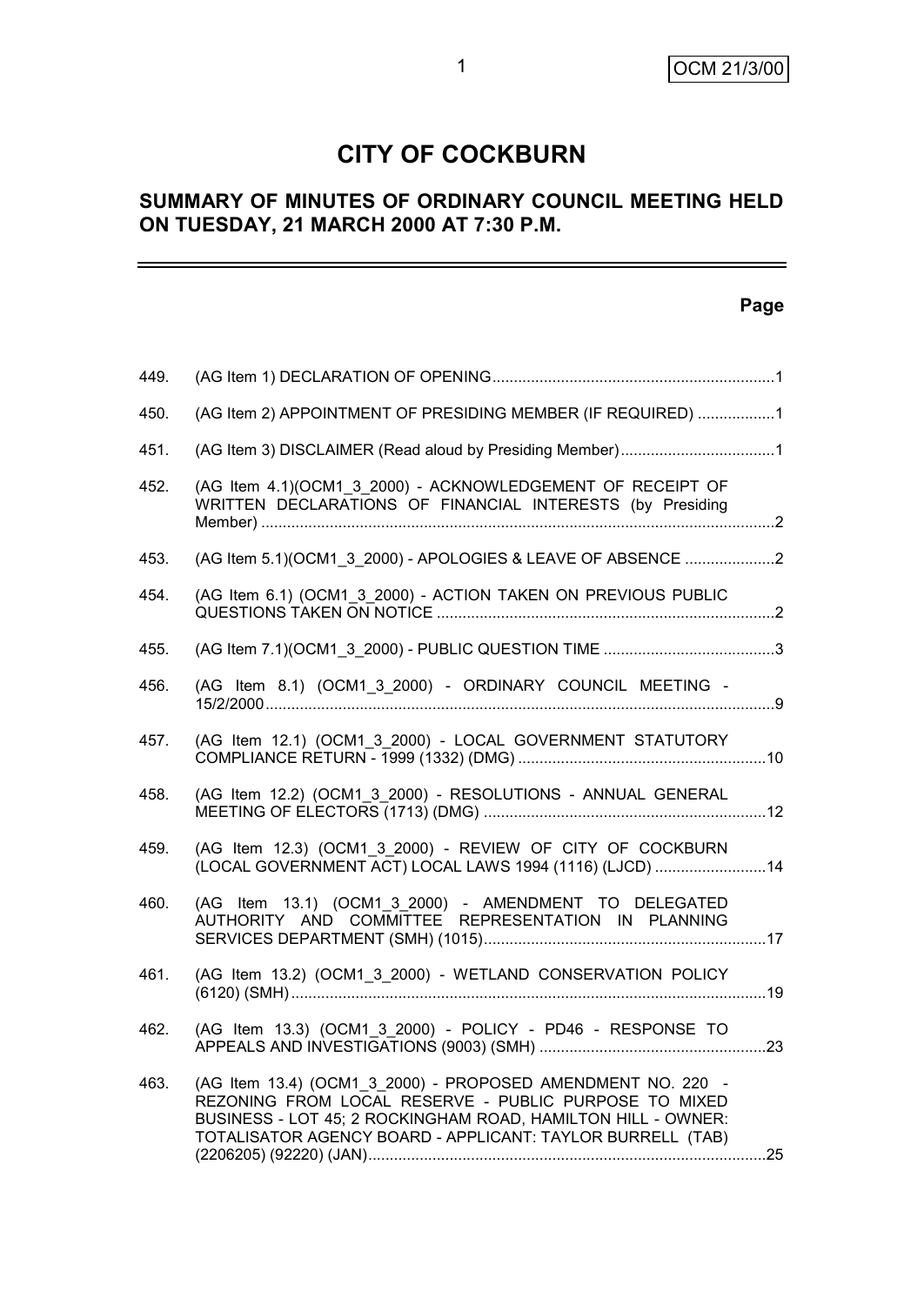| 464.   | (AG Item 13.5) (OCM1 3 2000) - REVIEW OF THE HEALTH LOCAL LAWS                                                                                                                                                                                                                                      |  |
|--------|-----------------------------------------------------------------------------------------------------------------------------------------------------------------------------------------------------------------------------------------------------------------------------------------------------|--|
| 465.   | (AG Item 13.6) (OCM1_3_2000) - CAR PARKING SITE - LOT 14<br>CLARENCE BEACH ROAD, MUNSTER - OWNER: LANDCORP (WESTERN<br>AUSTRALIAN LAND AUTHORITY) - APPLICANT: EGIS CONSULTING                                                                                                                      |  |
| 466.   | (AG Item 13.7) (OCM1_3_2000) - AGM - RESOLUTION - COOGEE BEACH                                                                                                                                                                                                                                      |  |
| 467.   | (AG Item 13.8) (OCM1_3_2000) - AGM - RESOLUTION - WATER                                                                                                                                                                                                                                             |  |
| 468.   | (AG Item 13.9) (OCM1_3_2000) - AGM - RESOLUTION - CAT EDUCATION                                                                                                                                                                                                                                     |  |
| 469.   | (AG Item 13.10) (OCM1_3_2000) - POLICY - RETAINING WALLS AND                                                                                                                                                                                                                                        |  |
| 470.   | (AG Item 13.11) (OCM1 3 2000) - DELEGATED AUTHORITY - SECTION<br>374(1b) LOCAL GOVERNMENT (MISCELLANEOUS PROVISIONS) ACT                                                                                                                                                                            |  |
| 471.   | (AG Item 13.12) (OCM1_3_2000) - TRAVELSMART PROPOSAL (9635)                                                                                                                                                                                                                                         |  |
| 472.   | (AG Item 13.13) (OCM1_3_2000) - SECTION 3.18(3) OF THE LOCAL<br>GOVERNMENT ACT 1995 - IMPLICATIONS FOR STATUTORY PLANNING                                                                                                                                                                           |  |
| 473.   | (AG Item 13.14) (OCM1 3 2000) - INITIATION OF PROPOSED<br>AMENDMENT 205 TO DISTRICT ZONING SCHEME NO. 2 - LAND<br>BOUNDED BY RIGBY AVENUE, MELL ROAD, ROCKINGHAM ROAD AND<br>SOUTHERN BOUNDARIES OF LOT 11 ROCKINGHAM ROAD, LOT 24<br>MELL ROAD, AND INCLUDING LOT 291 ZLINYA CIRCLE (92205) (SA)50 |  |
| 474.   | (AG Item 13.15) (OCM1_3_2000) - WESTERN AUSTRALIAN LAND<br>AUTHORITY ACT 1992 - PROPOSED AMENDMENT - PAYMENT OF                                                                                                                                                                                     |  |
| 475.   | (AG Item 13.16) (OCM1_3_2000) - DELETION OF POLICY PD4 - HEIGHT<br>CONTROL ADJOINING THE RIDGELINE - HENDERSON INDUSTRIAL                                                                                                                                                                           |  |
| 476.   | (AG Item 13.17) (OCM1 3 2000) - AMENDMENT NO. 182 - LOT PT 1 AND<br>LOT 781 CNR NORTH LAKE ROAD AND BERRIGAN DRIVE, SOUTH LAKE                                                                                                                                                                      |  |
| 477. . | (AG Item 13.18) (OCM1 3 2000) - PASQUARELLI AUTOMOTIVE - 96<br>FORREST ROAD, HAMILTON HILL OWNER/APPLICANT: ANTONIO &                                                                                                                                                                               |  |
| 478.   | (AG Item 13.19) (OCM1_3_2000) - REQUEST FOR DIRECTION TO MAKE<br>A LOCAL LAW TO REGULATE THE MAINTENANCE AND USE OF LAKES                                                                                                                                                                           |  |
| 479.   | (AG Item 14.1) (OCM1_3_2000) - LIST OF CREDITORS PAID (5605) (KL) 72                                                                                                                                                                                                                                |  |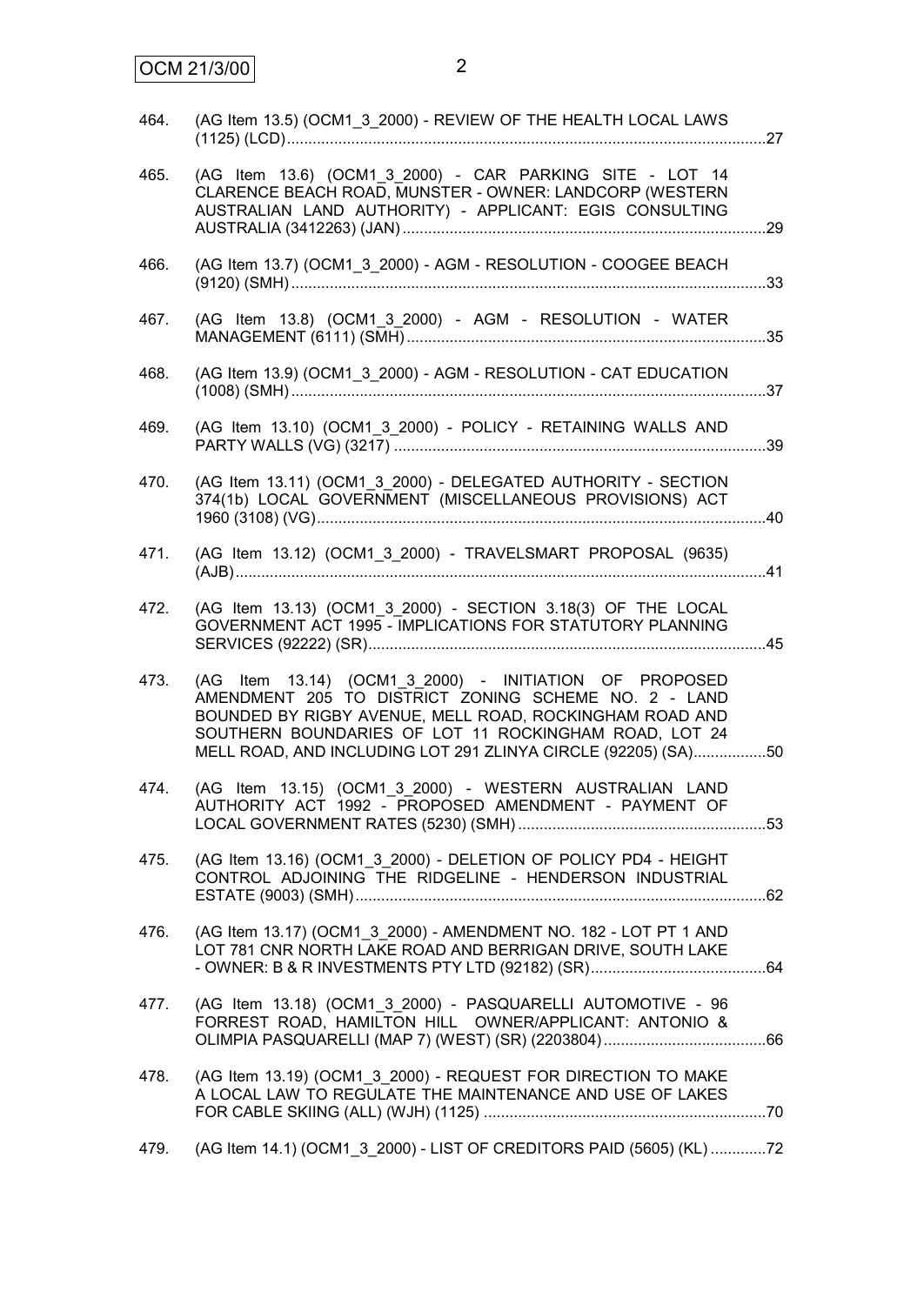| 480. | (AG Item 14.2) (OCM1 3 2000CM1 3 2000) - LUCENT TECHNOLOGIES<br>MOBILE PHONE POLE ANTENNA AND MICROWAVE INSTALLATION -<br>ROOF TOP COUNCIL OFFICES COLEVILLE CRESCENT (2211868) (KJS)73                                                            |    |
|------|----------------------------------------------------------------------------------------------------------------------------------------------------------------------------------------------------------------------------------------------------|----|
| 481. | (AG Item 14.3) (OCM1 3 2000) - DISPOSAL OF PUBLIC RECREATION<br>RESERVE 37398 - TOLLEY COURT, HAMILTON HILL (2200815) (KJS)75                                                                                                                      |    |
| 482. | (AG Item 14.4) (OCM1 3 2000) - LAND USE RESTRICTIONS - LOT 52<br>ROCKINGHAM ROAD - HENDERSON LANDFILL SITE (3412022) (KJS)77                                                                                                                       |    |
| 483. | (AG Item 15.1) (OCM1_3_2000) - COOGEE BEACH ACCESS (3300004)                                                                                                                                                                                       |    |
| 484. | (AG Item 15.2) (OCM1 3 2000) - PASSES FOR ENTRY TO HENDERSON                                                                                                                                                                                       |    |
| 485. | (AG Item 15.3) (OCM1_3_2000) - BEAUTIFICATION OF ROCKINGHAM                                                                                                                                                                                        |    |
| 486. | (AG Item 15.4) (OCM1 3 2000) - WOODMAN POINT JETTY/COOGEE                                                                                                                                                                                          |    |
| 487. | (AG Item 15.5) (OCM1_3_2000) - ROCKINGHAM ROAD TRAFFIC (450498)                                                                                                                                                                                    |    |
| 488. | (AG Item 16.1) (OCM1_3_2000) - APPOINTMENT OF DELEGATE - CO-                                                                                                                                                                                       |    |
| 489. | (AG Item 16.2) (OCM1_3_2000) - POLICY - COMMUNITY ACCESS TO<br>COUNCIL BUSES & PEOPLE MOVERS (12 SEATER AND ABOVE) (8850)                                                                                                                          |    |
| 490. | (AG Item 16.3) (OCM1 3 2000) - CONTRACT OF SALE FOR PROPOSED<br>LOT 21 PROGRESS DRIVE, BIBRA LAKE - WA CROATIAN ASSOCIATION<br>(INC.) AND CITY OF COCKBURN - REQUEST FOR VARIATION TO<br>SUBDIVISION CLEARANCE COMPLIANCE DATE (1100231) (LJCD) 89 |    |
| 491. | (AG Item 16.4) (OCM1 3 2000) - TRANSFER OF SPONSORSHIP FOR<br>MELVILLE BASED HOME AND COMMUNITY CARE (HACC) PROJECTS                                                                                                                               |    |
| 492. | (OCM1 3 2000) - RESOLUTION OF COMPLIANCE (Section 3.18(3), Local                                                                                                                                                                                   | 96 |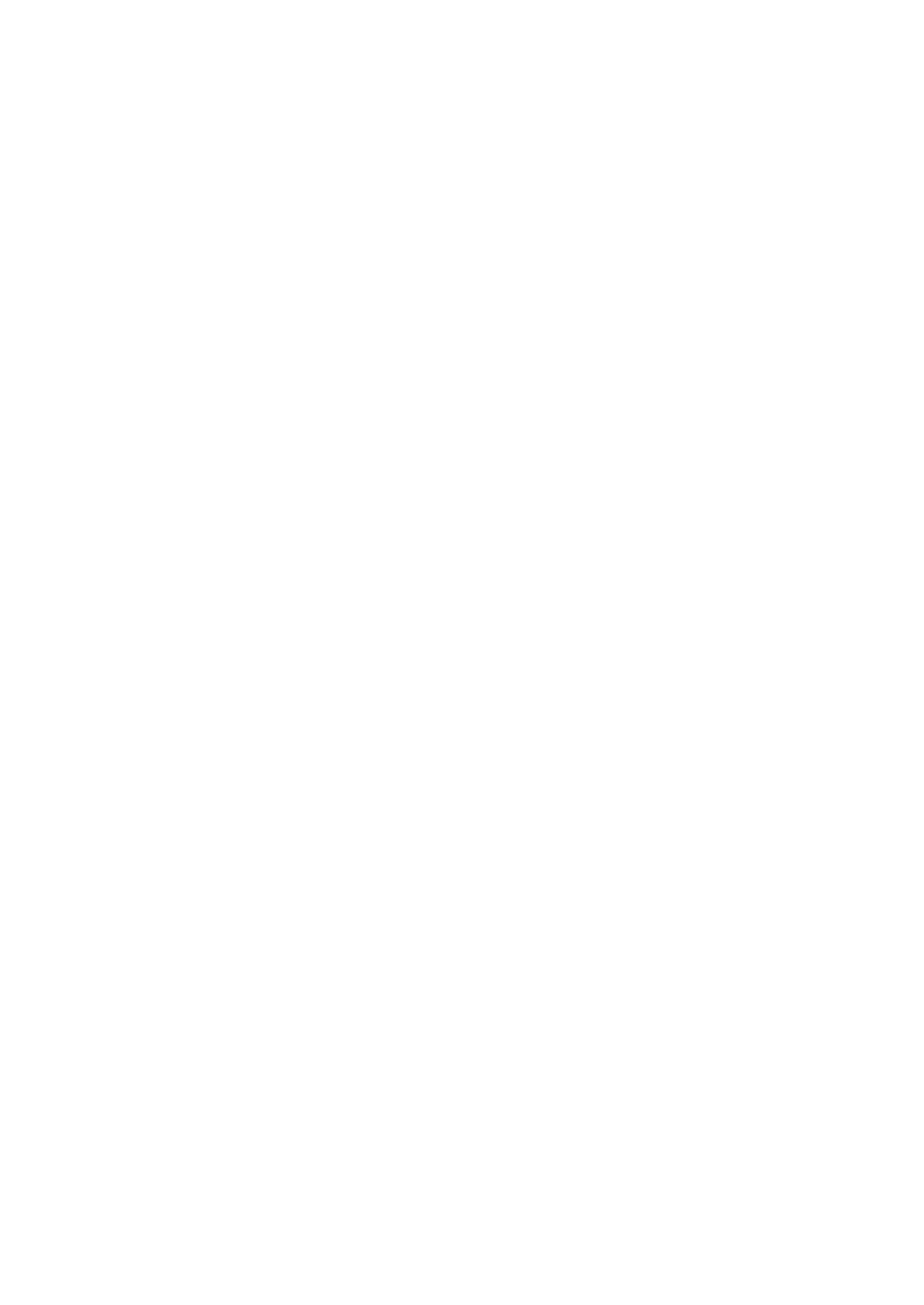# **CITY OF COCKBURN**

#### **MINUTES OF ORDINARY COUNCIL MEETING HELD ON TUESDAY, 21 MARCH 2000 AT 7:30 P.M.**

#### **PRESENT:**

#### **COUNCIL MEMBERS**

| Mr J F Donaldson | $\blacksquare$           | <b>Chairperson of Joint Commission</b> |
|------------------|--------------------------|----------------------------------------|
| Ms J L Smithson  | $\overline{\phantom{0}}$ | Joint Commissioner                     |
| Mr M A Jorgensen | $\overline{\phantom{a}}$ | Joint Commissioner                     |

#### **IN ATTENDANCE**

| Mr D M Green<br><b>Director Community Services</b><br>$\sim$ 100 $\mu$ |  |
|------------------------------------------------------------------------|--|
| Acting Director, Finance & Corporate Svcs<br>Mr K Lapham<br>$\sim$     |  |
| Mr S M Hiller<br>Director, Planning & Development<br>$\sim$            |  |
| Director, Engineering & Works<br>Mr B K Greay                          |  |
| Secretary to Chief Executive Officer<br>Mrs S Ellis                    |  |
| <b>Customer Services Manager</b><br>Mrs C Button                       |  |

#### **449. (AG Item 1) DECLARATION OF OPENING**

The Presiding Member declared the meeting open at 7:30pm.

#### **450. (AG Item 2) APPOINTMENT OF PRESIDING MEMBER (IF REQUIRED)**

Nil

**451. (AG Item 3) DISCLAIMER (Read aloud by Presiding Member)** Members of the public who attend Council Meetings, should not act immediately on anything they hear at the Meetings, without first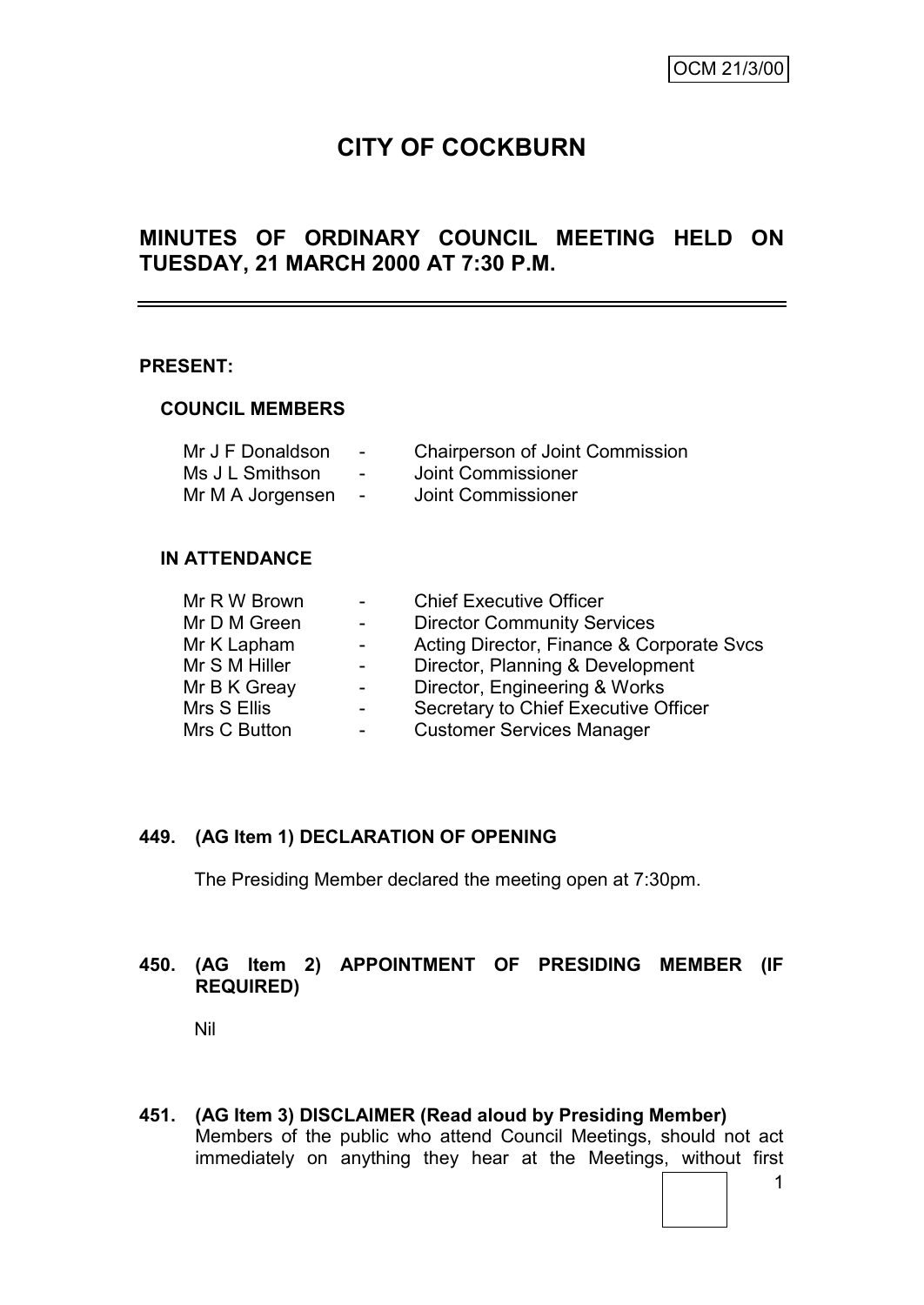seeking clarification of Council's position. Persons are advised to wait for written advice from the Council prior to taking action on any matter that they may have before Council.

#### **452. (AG Item 4.1)(OCM1\_3\_2000) - ACKNOWLEDGEMENT OF RECEIPT OF WRITTEN DECLARATIONS OF FINANCIAL INTERESTS (by Presiding Member)**

Cmr Donaldson advised that he had received written advice from Cmr Smithson of a financial interest in agenda items 13.14 and 13.17 which will be read at the appropriate time.

#### **453. (AG Item 5.1)(OCM1\_3\_2000) - APOLOGIES & LEAVE OF ABSENCE**

Nil

#### **454. (AG Item 6.1) (OCM1\_3\_2000) - ACTION TAKEN ON PREVIOUS PUBLIC QUESTIONS TAKEN ON NOTICE**

**Mr Stephen Lee - Public Question Time - 15 February 2000** queried how much it currently cost the Council for membership to WAMA and what would it cost if it became a Single Association.

In a letter dated 24 February 2000, Mr Lee was advised that Council currently contributed \$24,196 in subscribing to WAMA operations which is a figure proportionate to population to each local government in the state which is a member of WAMA. An officer of WAMA indicated that the cost of membership would reduce as a result of decreased administrative costs from combining the Associations of local government.

**Mr Stephen Lee - Public Question Time - 15 February 2000** queried if there were any conditions on the development approval for renovation, refurbishment and general improvements to the Newmarket Hotel to which the Director Planning responded.

A response from the Chief Executive Officer dated 25th February 2000 clarified that Council cannot enforce the legal agreement for the conservation works until a Certificate of Classification has been issued for any works on the site. With the completion of the bottle shop, the Certificate will be issued and thus trigger the commencement of the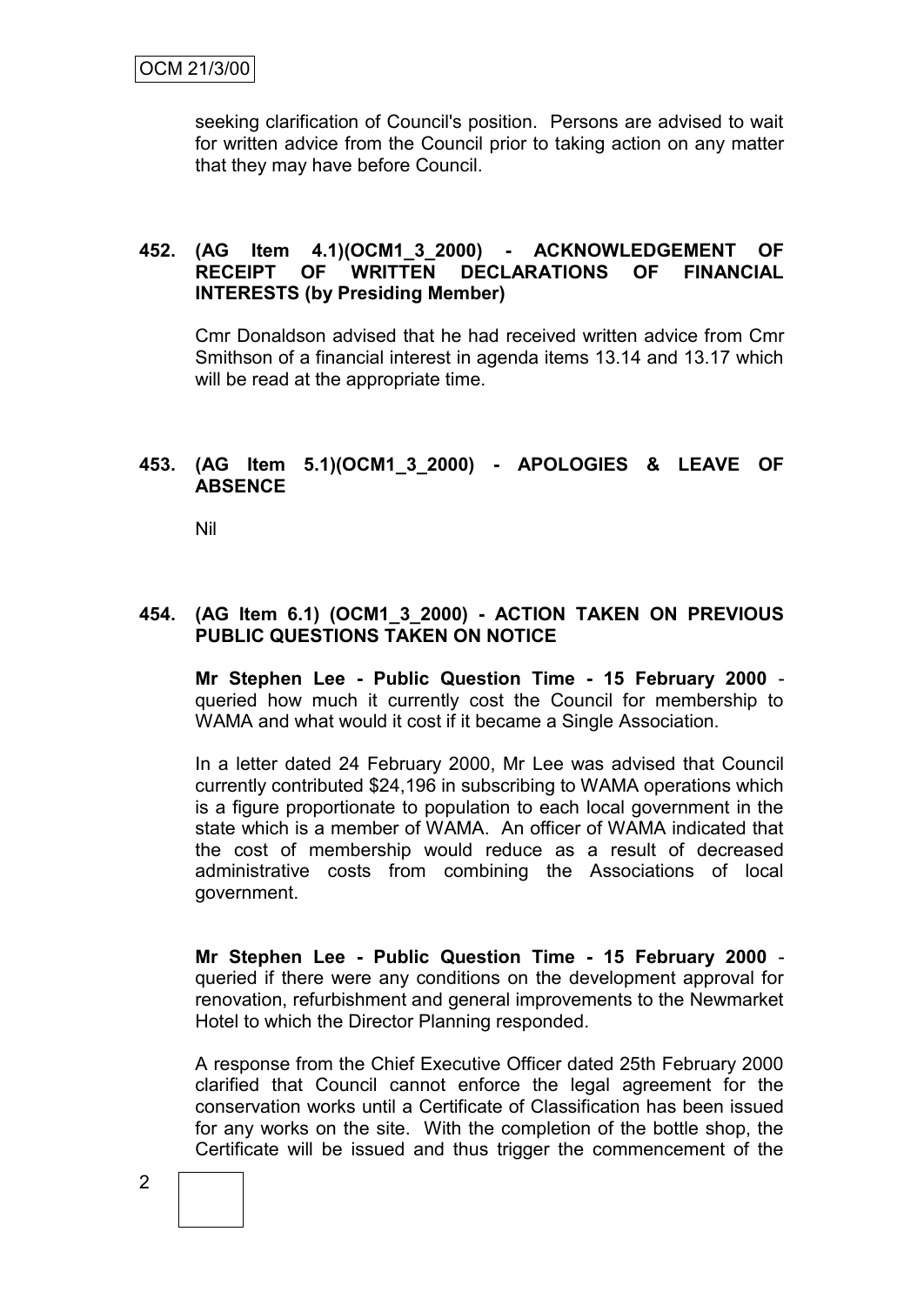timeframe in which the conservation works are to be undertaken. The agreement provides for external restoration to be commenced within 12 months and completed within 24 months.

**Mr Laurie Humphreys - Public Question Time - 15 February 2000** expressed concern about syringes at a bus shelter near the Phoenix Medical Centre and suggested Council contact the appropriate government department to provide collection boxes in the Centres.

A response from the Principal Environmental Health Officer dated 2nd March 2000 gave a brief overview of the current programs and procedures put in place and the services provided by Council's Environmental Health Department, should syringes be found in the area. It also stated that no reports of discarded syringes had been received for that area to date.

#### **455. (AG Item 7.1)(OCM1\_3\_2000) - PUBLIC QUESTION TIME**

**Mary Jenkins** acknowledged receipt of a letter from Council in response to her queries at the Annual General Meeting of Electors regarding the dumping of builder's sand, but it did not refer to her request for seats to be installed at the top of the jetty and queried the status on that issue.

**Cmr Donaldson** advised that it would be attended to in the near future.

Mrs Jenkins also wished to request that Council arrange for the change-rooms at Coogee Beach to be upgraded before next summer including replacing the wooden doors with plastic doors which have a longer life and the areas be marble or tiled. She felt that the appearance of the change-rooms along the coast were not satisfactory and needed updating.

Cmr Donaldson advised that the matter would be put into the budgetary process for consideration.

**John Marsden** requested an update on the current status of the Waste Treatment Plant in Cocos Park.

**Director Planning** advised that since Council had made its decision, there has been no further correspondence from the applicant.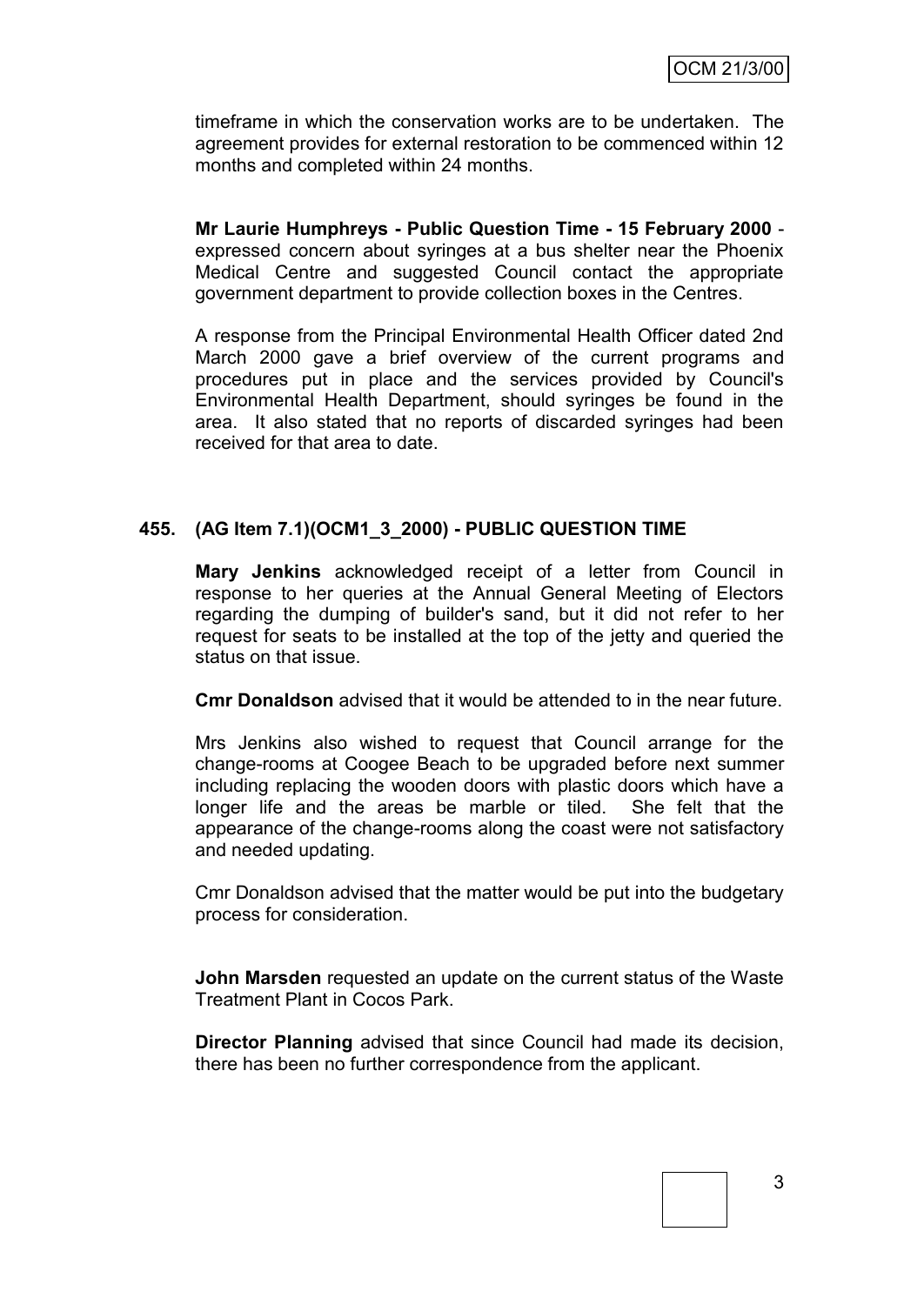**Heather Smedley** with regards to Item 13.2's Wetland Policy, asked if the existing setbacks being applied to the undeveloped part of the Packham Scheme comply with the conservation policy.

**Director Planning** advised that the answer was no. The reason being that the Packham Development Area has a structure plan which has been approved by the WA Planning Commission and the area where the plan can be changed in the future, is just south of Watsonia.

Mrs Smedley asked if this policy would allow that to be changed because it has different requirements than what was originally applied.

Director Planning explained that the policy itself relates to individual wetlands rather than the Packham Structure Plan Area and Packham could be viewed in the same light if the policy is appropriate to any revision to the Packham Structure Plan.

**Val Oliver** referred to item 16.3 being the WA Croatian Association proposal at Bibra Lake and explained that recently, she filled in a form for community funding for a local club and one of the questions was what percentage of people involved in the club come from Cockburn. Mrs Oliver therefore asked Council what the percentage of people from Cockburn is that are going to use this club.

**Cmr Donaldson** advised that Council would take her question on notice and respond in writing.

**Colin Crook** read aloud a letter which he tabled headed "The Commissioners duty as representatives of the Citizens of Cockburn." The letter asked *"… if it was satisfactory that a Cockburn citizen wishing to communicate directly and confidentially with his representatives and expecting a personal response, finds that the CEO or his staff has been authorized to intercept and answer along official Council lines*."

**Cmr Donaldson** responded that protocol in local government is that all correspondence to the Council, is addressed to the Chief Executive Officer who would liaise with the Councillors or Commissioners, in this instance and respond on their behalf.

Colin Crook requested that his letter be answered in writing by the Commissioners.

Cmr Donaldson advised that a response will be forwarded from the CEO.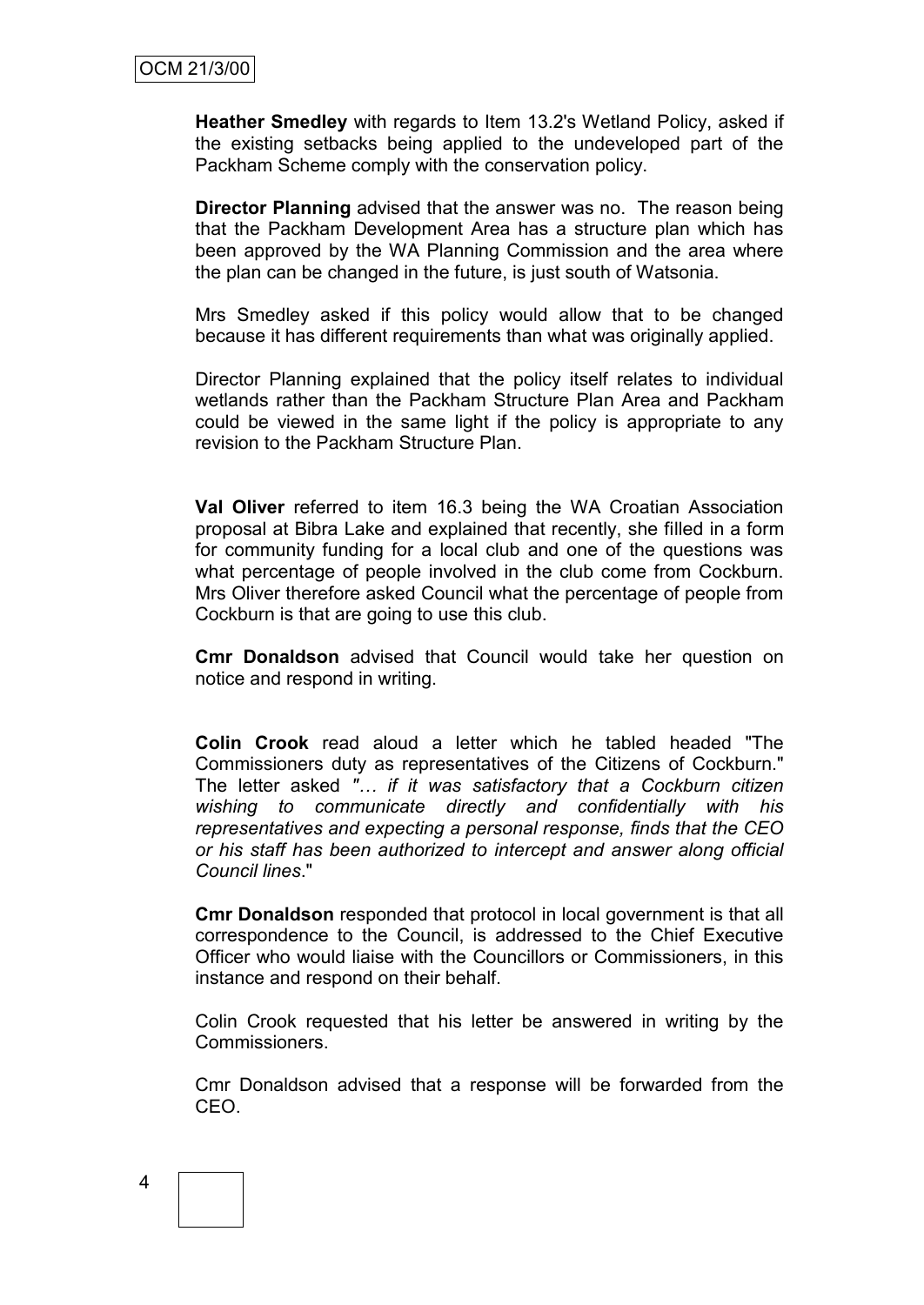Colin Crook also referred to the Minutes of the Annual General Meeting of Electors, in particular the first three motions, which he felt were confusing and queried the costs so far of Council's responses to the motions passed.

Cmr Donaldson firstly explained that motions carried at an Electors Meeting, do not bind Council, but are seen as representing the genuine feelings of the meeting. Council took the motions and included them in this agenda with the appropriate report indicating what action may be taken. In some cases, the motion is noted and in others, it will be passed on to other authorities or will be included for budget consideration.

Mr Crook felt that some action had already taken place as a result of motions put at the Electors Meeting such as the cleaning of the beach. He queried the costs associated with having a mechanical cleaner on the beach three times so far.

Cmr Donaldson responded that motions put at the Electors Meeting must go to a Council Meeting for consideration prior to any action being taken however, Council's budget allowed for the beaches to be mechanically cleaned and which were done in preparation for the Jetty to Jetty Swim and the Coogee Beach Party.

Mr Crook requested detailed information relating to the cost of cleaning the beach.

Cmr Donaldson suggested Mr Crook put his exact queries in writing so that Council could respond adequately.

Mr Crook, in relation to item 15.5 - Rockingham Road Traffic Calming, asked what had happened to the \$20,000 budgeted for an Area Wide Traffic Management Study following a similar confused AGM motion in 1997. As far as he was concerned, the \$20,000 was not used for 2 years and within the last 6 months, had been taken off and he wanted to know where it had gone.

Cmr Donaldson advised that the query would need to be taken on notice and responded to in writing as a lot of items are moved around on the budget.

Cmr Jorgensen suggested that some people who moved motions at the AGM are present at this meeting and if they felt the motions were confusing, as Mr Crook argued, they could clarify their issues with the Chief Executive Officer. Cmr Jorgensen however, did not agree that the minutes or the motions were confusing.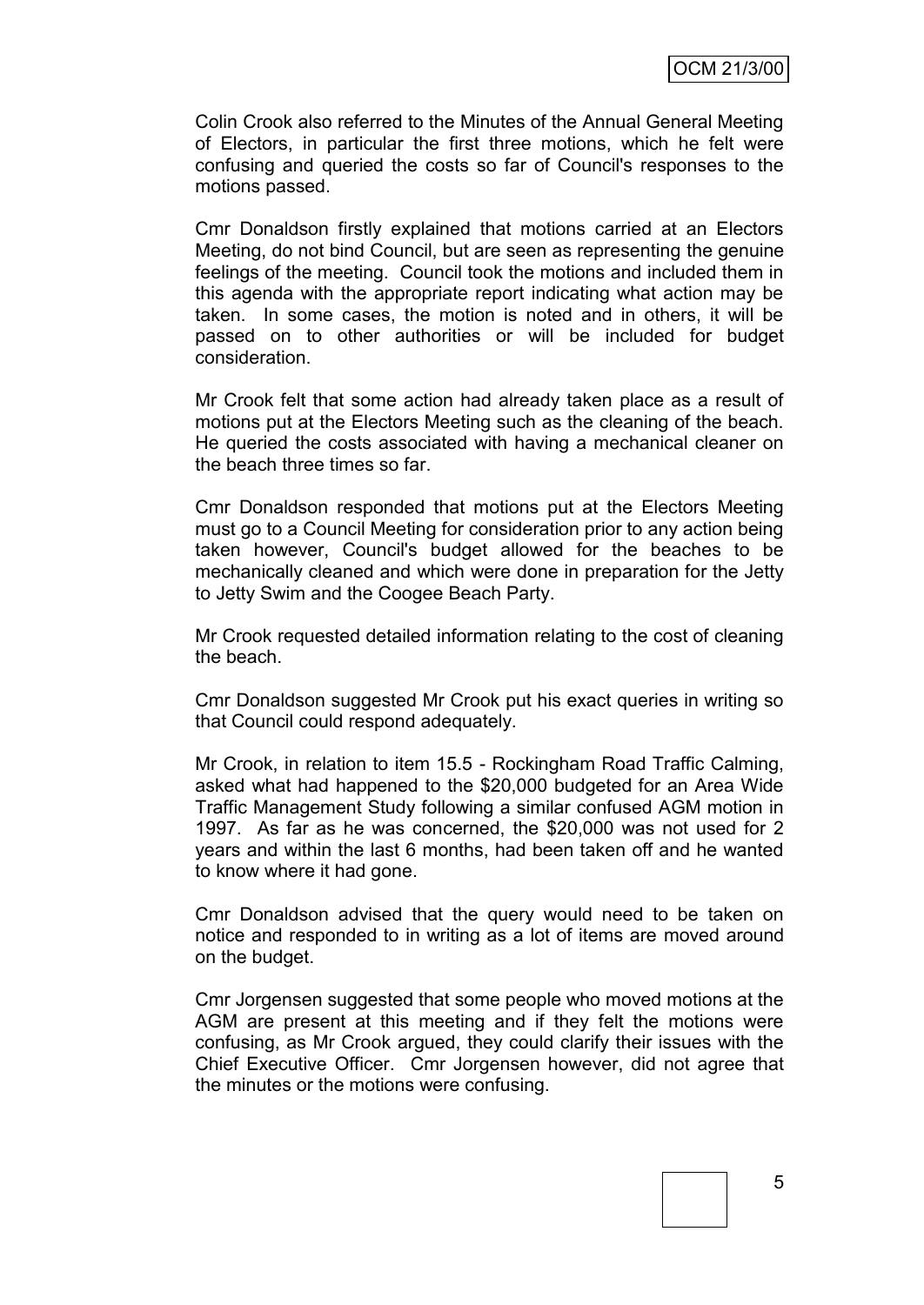Cmr Donaldson reiterated that the motions contained in the agenda, were properly moved, seconded and voted upon at the Electors Meeting and express the wishes of those present at that meeting.

Mr Crook asked Council to study those wishes carefully before spending any money on what they are asking for.

**Stephen Lee** requested Council to reconsider item 12.2 and referred to page 6 of the agenda. He felt that the Council, the Department of Local Government and the Minister are all charged with the responsibility of ensuring as many people as possible participate in the local government election process. The ratepayers approached Council at the Electors Meeting, requesting that the Minister be lobbied so that when a decision is made to dismiss or reinstate the current suspended Council, that an election be held as soon as possible.

Mr Lee did not agree with the statement "*the procedure surrounding the suspension of Councillors and the subsequent Inquiry and electoral processes are governed by provisions of Part 8 of the Local Government Act 1995, therefore in response to the resolution carried at the electors meeting, it is not considered appropriate for Council to adopt a position on this issue*". He felt that Council had already taken a position by altering the election process and introducing postal voting and under the previous statement, argued that Council should not have altered the election process until the Inquiry was complete.

Mr Lee felt that Council was being unfair to the ratepayers who put forward that motion using the above argument when it had already made alterations and asked Council to reconsider the matter.

**Cmr Donaldson** stated that the Commissioners have a very clear view of the difference between the action of the Minister in suspending the Council and the matters that he attends to and the responsibilities of this Council while the elected Council is in suspension which is to carry on the good governance of the City of Cockburn. It is their view that the matters are quite separate and it is not appropriate or prudent for the Commissioners to comment on the suspension of the Council or the issues. It is not of their doing, nor is it one they could influence or should however, the governance of the City is one that they are charged to influence including a vast range of issues. Council decided to institute postal voting and see the two matters as being very separate.

Mr Lee again referred to the statement on page 6 and argued that postal voting is a part of the electoral process to occur after the Inquiry and therefore, the Commissioners have taken a stand.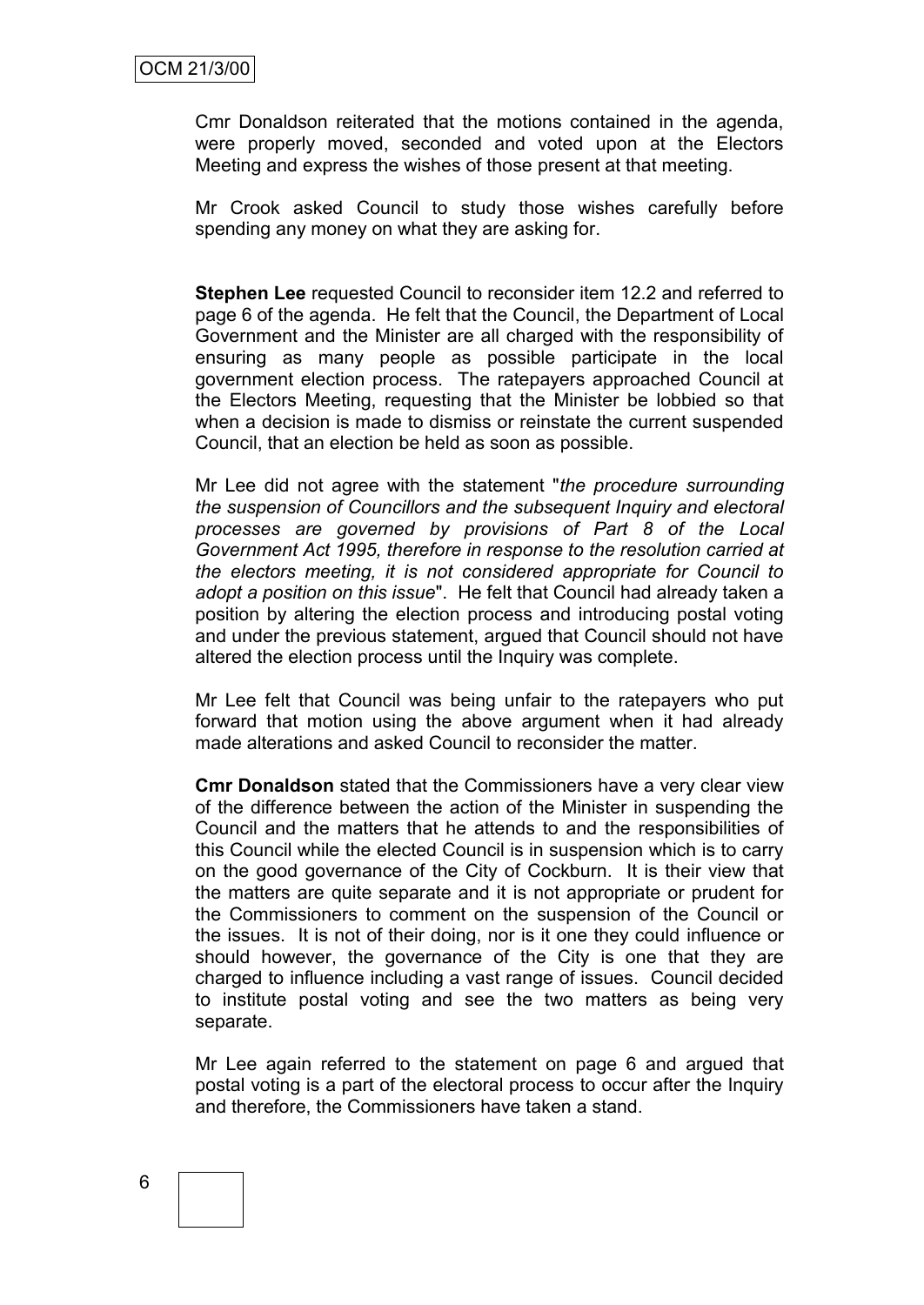Cmr Donaldson clarified that the decision as to when Council will be declared vacant for elections, will not be made by the Commissioners and is not something that they could nor should influence. The Minister will make a decision when the Inquiry is completed, as to whether the Council will be suspended or reinstated and he will then advise the Commissioners with respect to forthcoming elections and that decision will take the timeframe for the next round of normal local government elections into consideration.

Mr Lee understood the situation but felt that the ratepayers believe that as the Commissioners were appointed by the Minister, he must have some respect for them. The ratepayers simply want the Commissioners to communicate to the Minister and the Department, that they do not want to wait until next May.

Mr Lee also wished to comment on agenda item 13.3. He believed that Council has the responsibility of ensuring that as many people as possible participate in local government elections and encourage people to stand for Council positions, but felt that the policy would make people think twice about taking such a position. He felt the policy suggests that if a Councillor disagrees with an officer's recommendation and then as a consequence, there is an Ombudsman's inquiry into the decision, that the officers of the Council will have no part in that inquiry and the Councillors will solely be responsible for preparing the brief, attending the inquiry and dealing with the matter. This, he felt, would leave Councillors with all sorts of problems as they are not professionals like staff who are trained to do those sorts of things and as a consequence, could have an undue influence on their decisions.

He appreciated that officers give their professional opinions to the best of their ability but felt the policy intimated that the officers do not want Council to disagree with their recommendations and if they did, could be left wide open.

Mr Lee also felt it was premature to pass such a policy until such time as the current Inquiry concludes, as it is expected to comment on past actions taken on an Ombudsman's inquiry and therefore, requested that Council defer this item until then.

**Mary Jenkins** stated that she was not satisfied with item 13.7's recommendation which related to a motion she put at the Annual General Meeting of Electors, because it did not address the spirit of the motion. She felt that at the moment, Cockburn does not have an elected voice that could stand up to the State Planning Commission especially in relation to development of our coastal region. She used Leighton as an example where the Mayor and Councillors had the support of the whole community against development and felt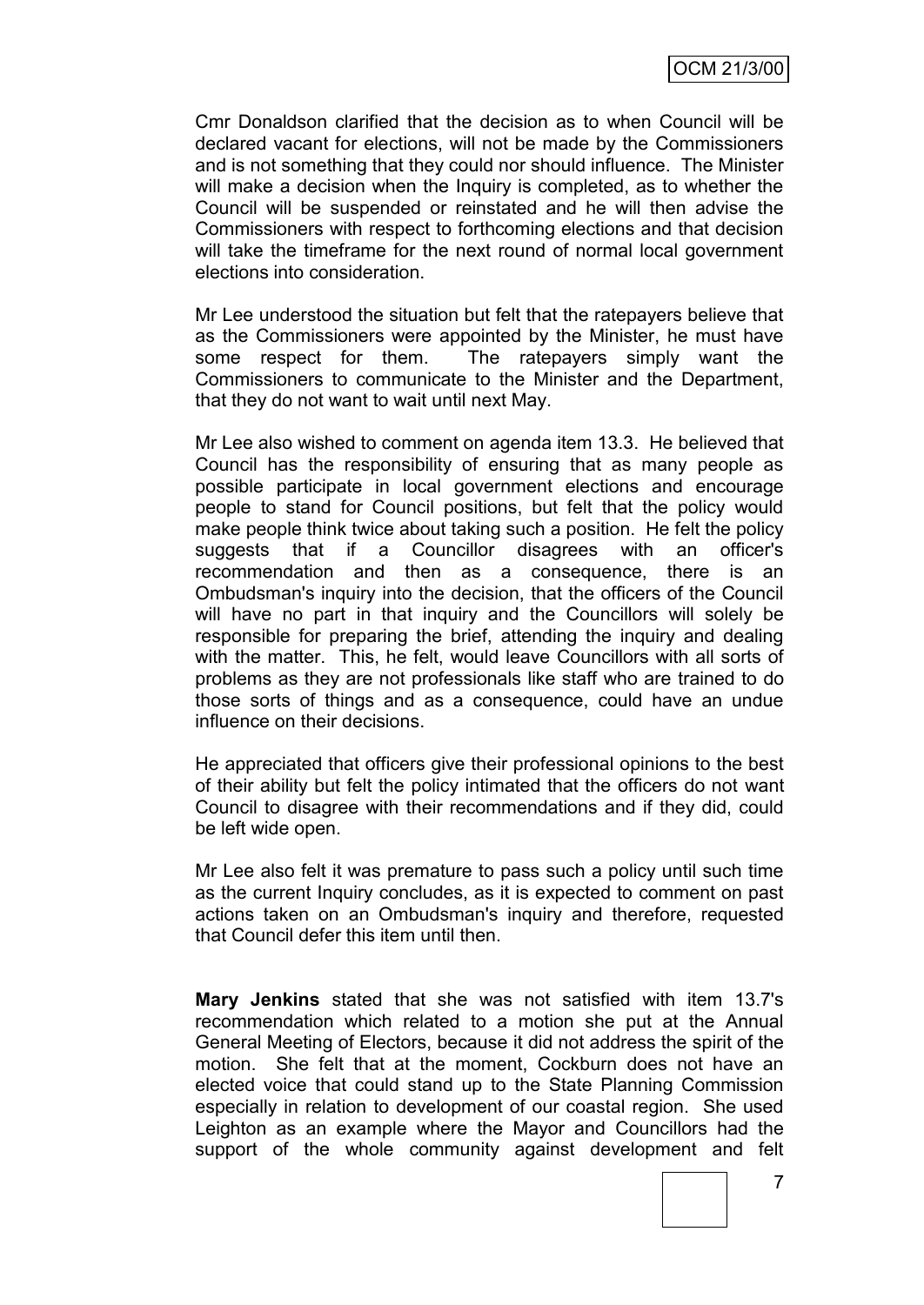Cockburn needed a Council to lead a campaign to the State Government on behalf of the residents.

Mrs Jenkins itemised things that the region lacked including recreation for youth, rail system from Fremantle to Rockingham and a town centre in North Coogee. She recommended that Council consult with other local governments regarding the state having total power and cutting out community input into coastal planning. Recently, the community has shown united strength in the Leighton and Victoria Park areas by the Council's expressing the voice of their community and wanted that to occur in Cockburn. Mrs Jenkins requested that Council reconsider the recommendation of 13.7 as she would like to see more power given to local government as she was concerned that what had occurred at Leighton could happen in Cockburn.

**Cmr Donaldson** felt that Mrs Jenkins overestimated the value of Councillors in relation to Leighton Beach and that it was pure 'people power' getting together, organising themselves, holding rallies, lobbying etc. He disagreed with her comments on Council's lack of action with respect to North Coogee as Council has worked very hard to deindustrialise the area and try to procure some assurity for residential development within the area. Officers have tried and are still trying to get some commitment from the Planning Commission to turn the land over to residential development so they certainly have not abandoned North Coogee.

Mrs Jenkins was not against development and housing, but it mustn't be just housing and shopping centres and there is more to recreation than just the beach. She was also concerned about youth because they seem to be overlooked.

**Cmr Jorgensen** agreed that the Leighton Beach and Victoria Park issues have been predominantly driven by the people. He suggested that representations must be made to the State Members of Parliament because they are elected to represent the people on state issues and these are state issues and that if the community feels very strongly, they should pursue them with vigour.

**Heather Smedley** firstly wanted to congratulate Council on the Coogee Beach Party which she thought was wonderful and hoped it became an annual event.

Further to Cmr Donaldson's comment regarding item 13.7 and the industrial area near Robb Jetty, she disagreed that there was no scope for Council to influence the planning or use of the coast under the current planning legislation or land ownership. She felt Council could do a great deal and particularly now that the area is being reassessed, the opportunity for transit planning from South Beach to Coogee Beach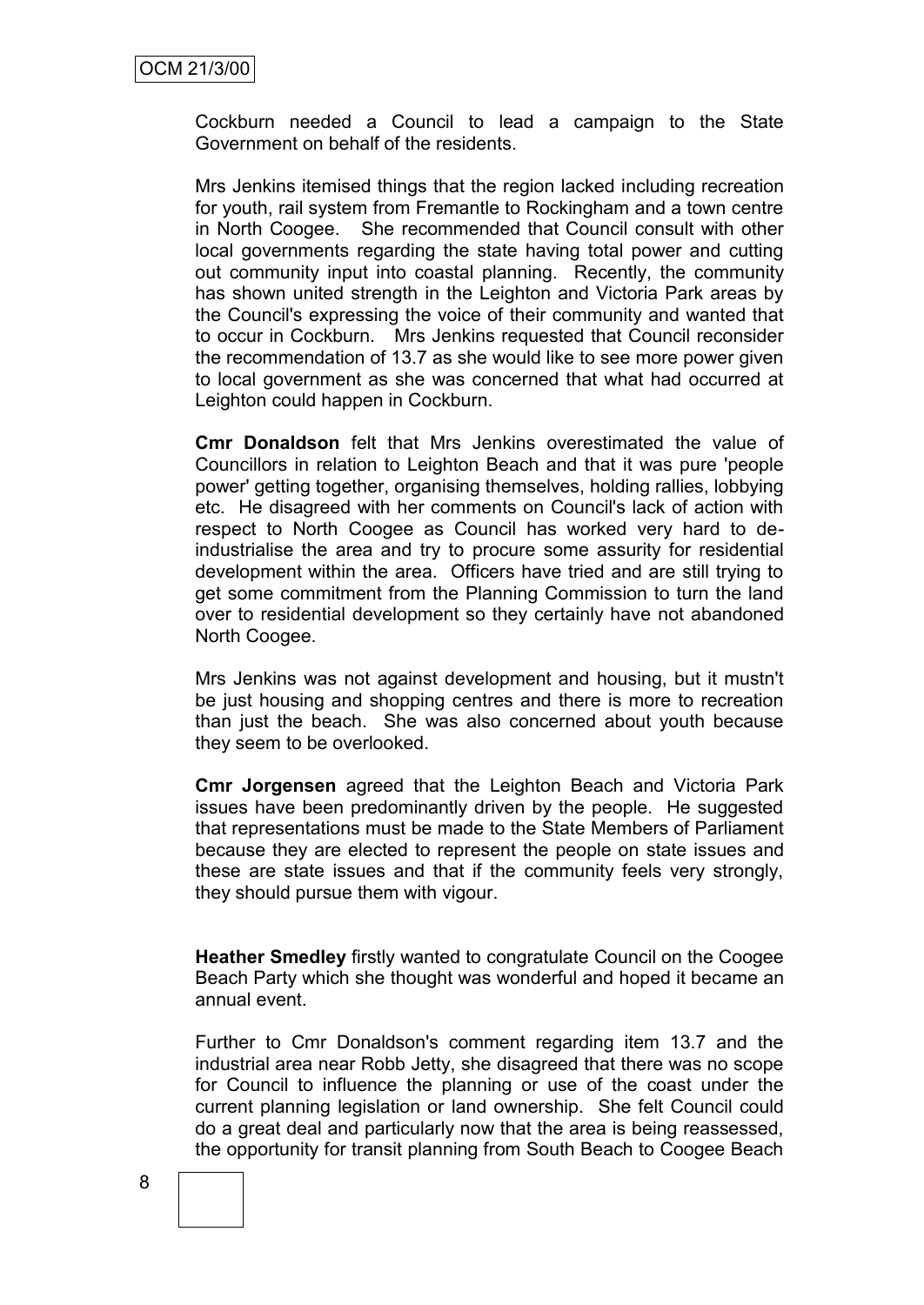as an entity, an area developed as a fun coast, is open now and that wasn't open previously before the area north of the power house was being reassessed for residential. Also the area where they plan to put the marina.

Regarding item 13.6, Mrs Smedley saw a need for a carpark in that area but wanted to draw Council's attention to a problem being experienced in the northern harbour. Currently Landcorp and the Dept of Commerce and Trade are taking sand dunes and putting fences up but a number of pieces of debris are escaping from their management plan including tree roots, parts of sleepers etc and are floating around in the northern harbour. With the number of recreational boats in that area on a daily basis and especially at night, it was cause for concern. Both the Dept of Environmental Protection and Dept of Transport have been advised to no avail and requested if Council contact the bosun at the Cockburn Power Boat Club to ascertain the extent of the debris floating around and take some action on behalf of the public.

**Cmr Donaldson** advised that the Chief Executive Officer would investigate the matter.

**Colin Crook**, in relation to the heading of item 13.7, queried what the recommendation had to do with Coogee Beach as the report refers to North Coogee, Port Catherine and Jervoise Bay but not Coogee Beach and felt the heading was confusing.

**Cmr Donaldson** advised that at the Electors Meeting, the topic being discussed was Coogee Beach and a number of motions were passed in relation to that topic which were linked together in the minutes.

#### **456. (AG Item 8.1) (OCM1\_3\_2000) - ORDINARY COUNCIL MEETING - 15/2/2000**

MOVED Cmr Smithson SECONDED Cmr Jorgensen, that the Minutes of the Ordinary Council Meeting held on the 15th February 2000 be confirmed subject to the following amendments :-

Min. 432 (Item 13.8) - ACCESS EASEMENT - INITIATION OF LEGAL ACTION - PART LOT 3, 1 ROCKINGHAM ROAD, HAMILTON HILL - NEWMARKET HOTEL SITE

The Recommendation referred to the Grant of Easement Deed dated 25th August 1995 (F966819 E). This should have read Grant of Easement Deed dated 2nd October 1998 (G917087).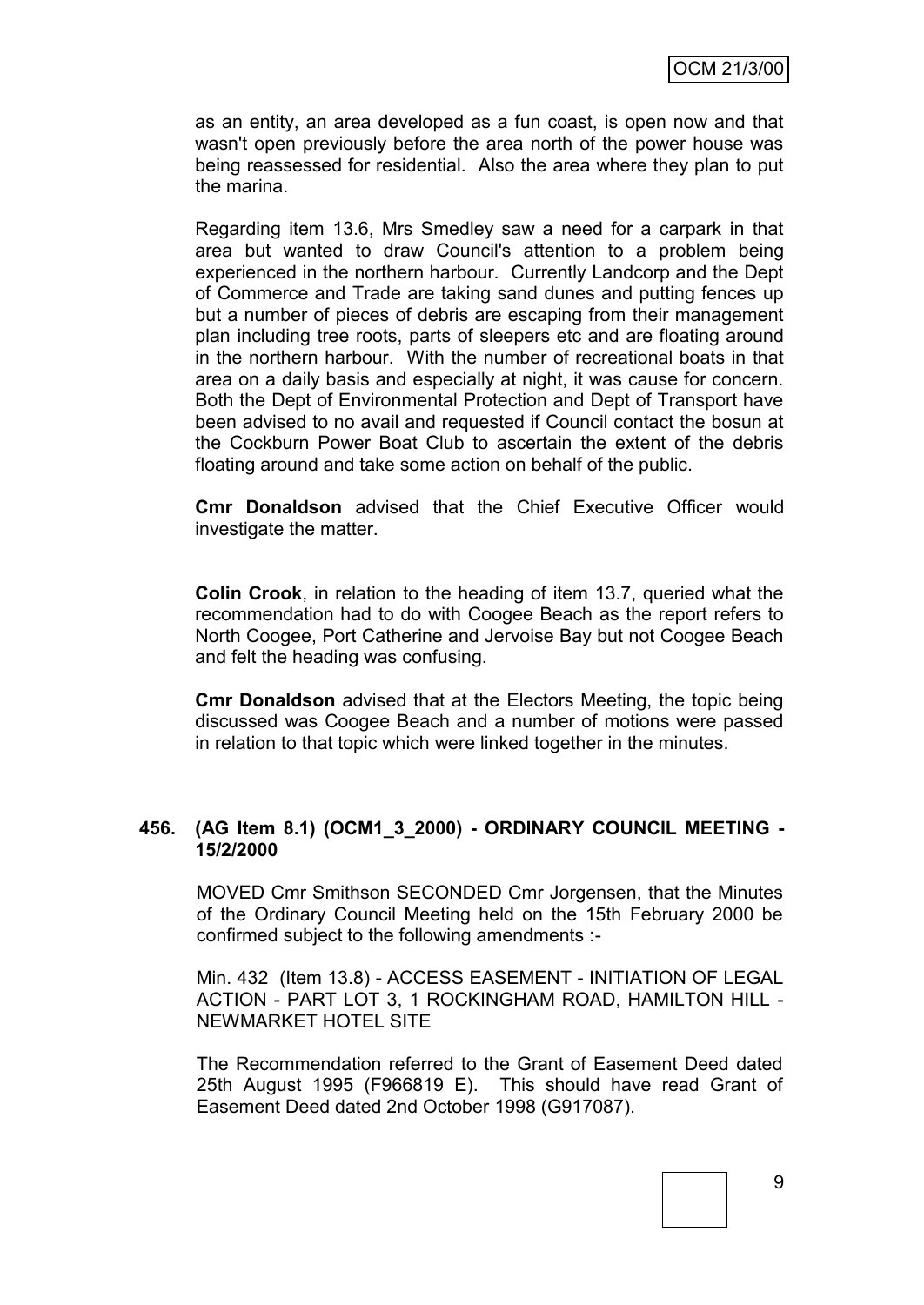The resolution - MEETING CLOSED TO MEMBERS OF THE PUBLIC prior to Agenda Item 22.1 be recorded as Minute Number 446a.

The resolution - MEETING OPEN TO MEMBERS OF THE PUBLIC following Agenda Item 22.1 be recorded as Minute Number 447a.

#### **CARRIED 3/0**

#### **457. (AG Item 12.1) (OCM1\_3\_2000) - LOCAL GOVERNMENT STATUTORY COMPLIANCE RETURN - 1999 (1332) (DMG)**

#### **RECOMMENDATION**

That Council:-

- (1) adopt the Local Government Statutory Compliance Assessment Return 1999, as presented; and
- (2) note that the Matrix adopted by Council on 21 December 1999, in response to conforming with Sec. 3.18 requirements has been amended to reflect that Council Building Services can not be undertaken by, or outsourced to, the private sector.

#### **COUNCIL DECISION**

MOVED Cmr Jorgensen SECONDED Cmr Smithson, that the recommendation be adopted.

#### **CARRIED 3/0**

The Presiding Member read aloud the Joint Certificate to the meeting and the Statutory Compliance Return was then signed by the Presiding Member and Chief Executive Officer.

#### **Background**

Completion of the first four Statutory Compliance Returns by local governments covering the period 1995 - 1998, was on a voluntary basis.

Participation in the voluntary program has been increasing during this period, notwithstanding it was still a voluntary process.

During 1999, the Local Government Regulations were amended to require an audit of compliance in the form prescribed.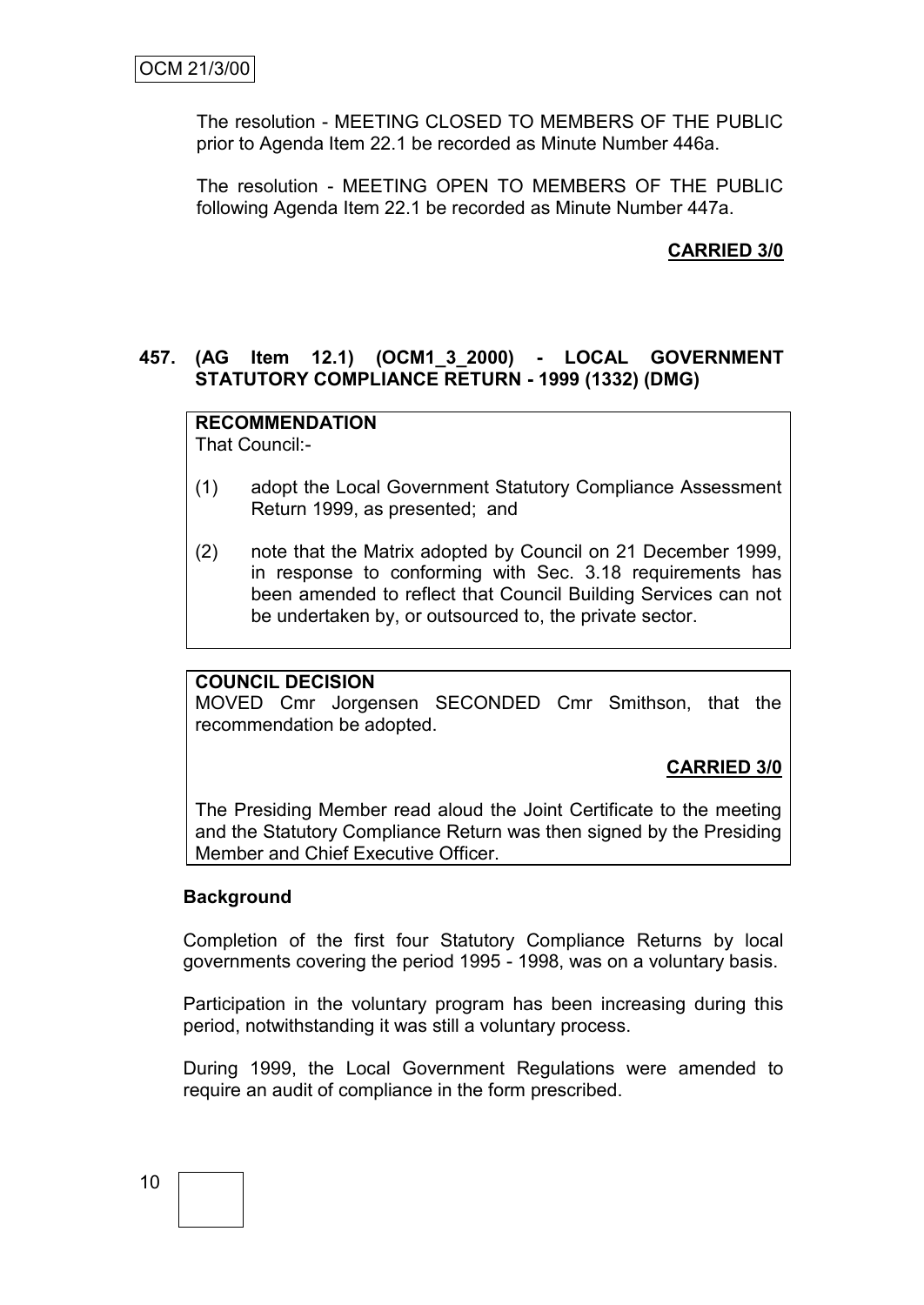This was principally as a result of a response to the outcomes of the Royal Commission into the City of Wanneroo, in which a number of statutory non-compliance matters were identified.

#### **Submission**

The experience of the first four Returns has confirmed that its completion will provide benefits to Council's Administration for internal control monitoring purposes, a management tool for the Chief Executive Officer and as a statutory reporting format to Council and to the Minister for Local Government.

#### **Report**

The completed Return is presented to Council for adoption, jointly certified by the Mayor and the Chief Executive Officer and returned to the Department by the end of March 2000. Returns of all Local Governments will be assessed by the Department and in cases of notified serious breaches, or a complaint received by the Department about the manner in which the return was handled by a local government, a follow up visit by a Departmental officer may be carried out.

It should be noted that the Matrix adopted by Council in December 1999, as a response to indicate that Council's services and facilities are being conducted efficiently and effectively, has been amended to delete reference to Building Services being able to be provided by, or outsourced to, the private sector. Enabling legislation to allow this to occur has yet to be placed before Parliament.

The Return provides for **THE JOINT CERTIFICATE TO BE READ** ALOUD AT THE COUNCIL MEETING.

#### **Strategic Plan/Policy Implications**

Key Result Area " Managing Your City" refers.

#### **Budget/Financial Implications**

Nil

#### **Implications of Section 3.18(3) Local Government Act, 1995**

Nil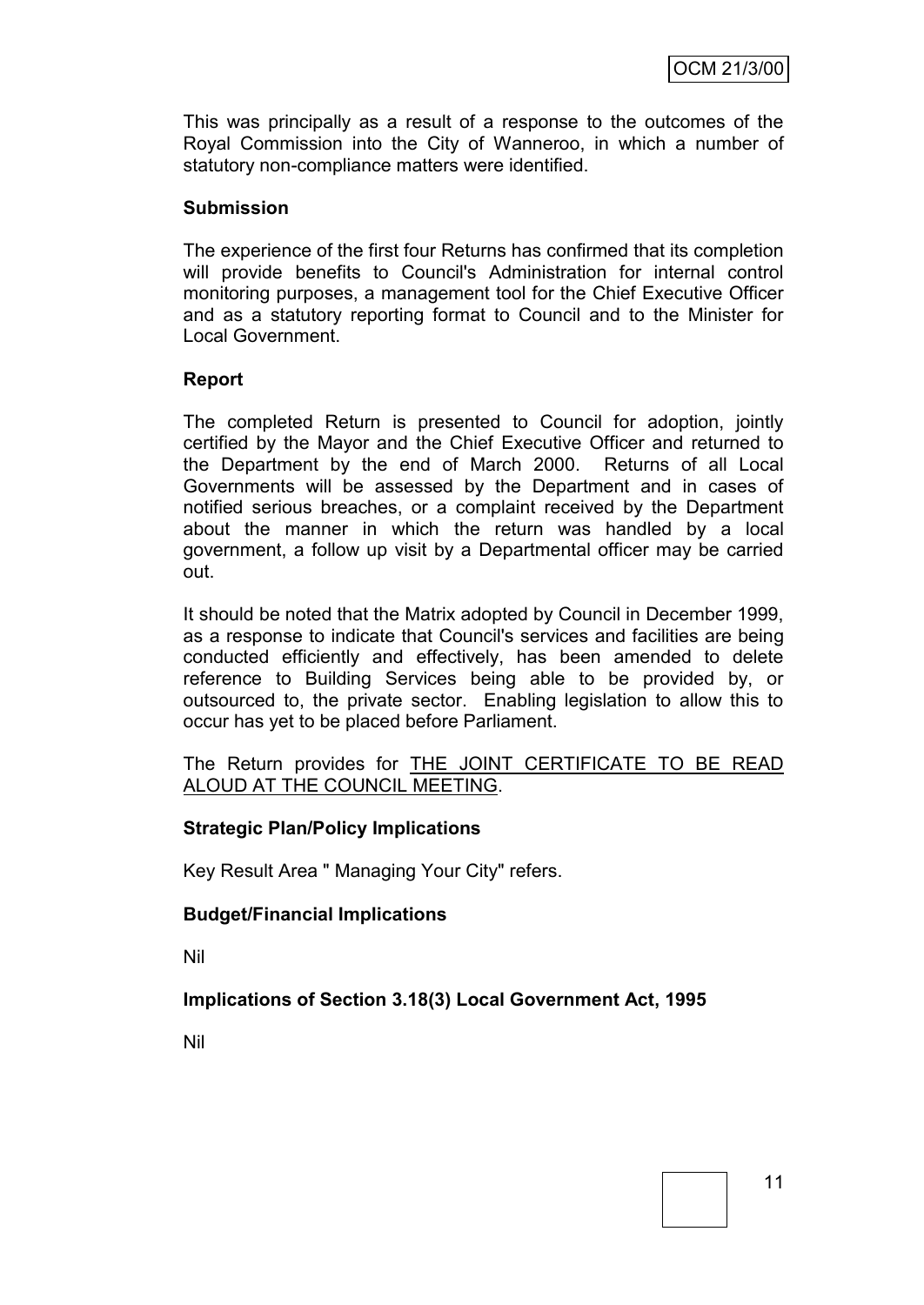#### **458. (AG Item 12.2) (OCM1\_3\_2000) - RESOLUTIONS - ANNUAL GENERAL MEETING OF ELECTORS (1713) (DMG)**

#### **RECOMMENDATION**

That Council:

- (1) forward a copy of the resolution carried by the Meeting in relation to the election of Council, to the Western Australian Municipal Association (WAMA) and the Minister for Local Government for their consideration;
- (2) note the resolution carried by the Meeting in relation to the Speedway/Drag Racing Motorplex; and
- (3) forward a copy of the resolution carried by the Meeting in relation to the Powers of State Government, to WAMA for its consideration, as the peak body representing the interests of local government in this State and support the position that legislative amendments are needed to increase the effectiveness of local government decision making;

for reasons outlined in the Report provided on each issue.

#### **COUNCIL DECISION**

MOVED Cmr Jorgensen SECONDED Cmr Smithson that the recommendation be adopted.

**CARRIED 3/0**

#### **Background**

At the Annual General Meeting of Electors conducted on 7 February 2000, resolutions were passed referring to the future Council elections, the proposed construction of a Speedway/Drag Racing Motorplex and the Ministerial powers provided by the State Government to potentially over-ride Council decisions.

#### **Submission**

N/A

#### **Report**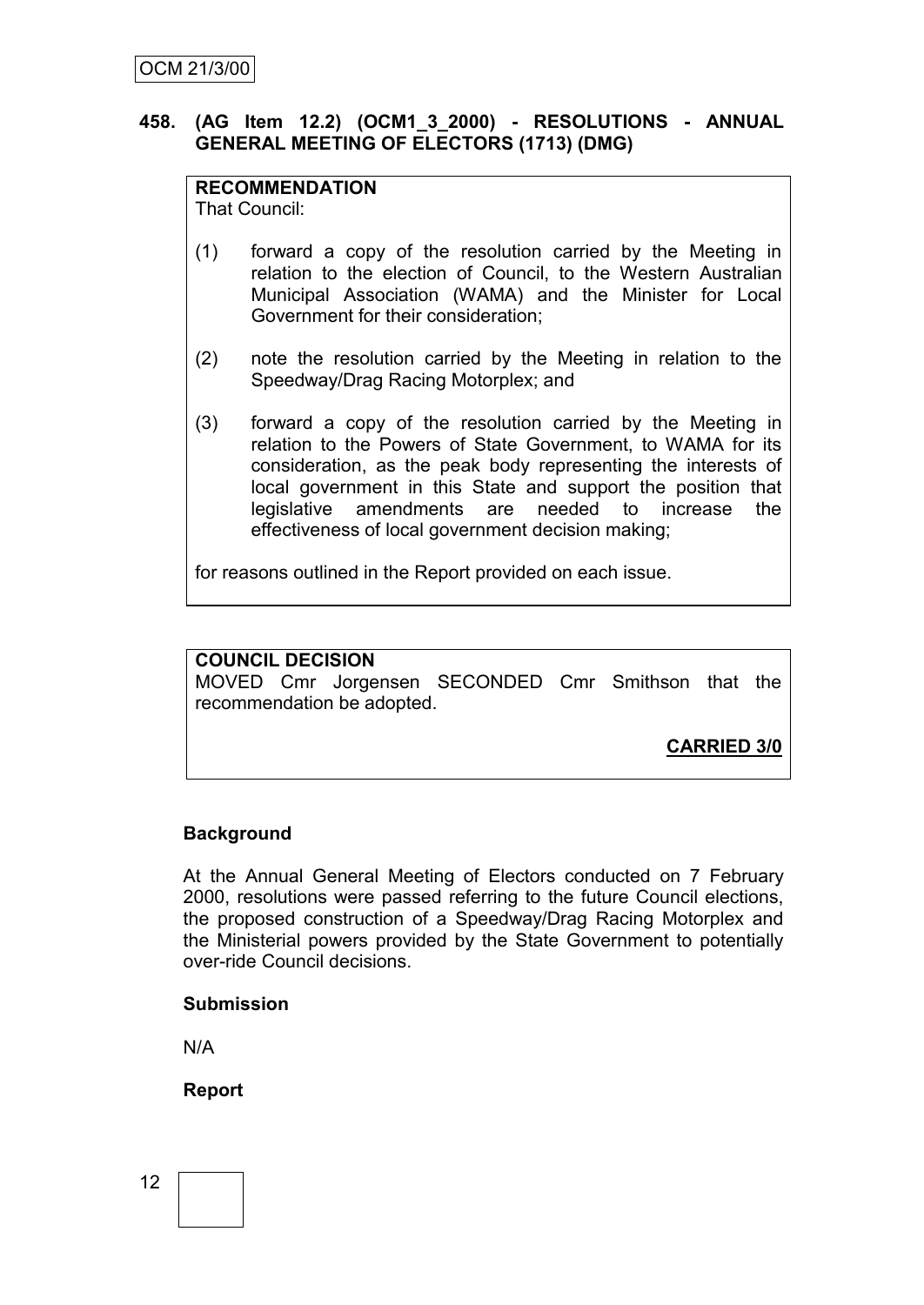#### *1. Election of Council*

At the Annual General Meeting of Electors held on 7 February 2000, the following resolution was passed by the meeting:-

"*MOVED Heather Smedley SECONDED Pam Townsend, that the ratepayers of the City of Cockburn request the Commissioners to approach the Minister for Local Government on their behalf. In the event of the Council being dismissed or reinstated, an early date be set for an election to reinstate their democratic rights. Their concern is that this will not occur before May 2001. This date is inconceivable and unacceptable to ratepayers. By the end of the Inquiry period, they would have been without elected representation for a period of 12 months. The minimum time required for an election is 6 weeks. We request that this be instigated.*"

The procedures surrounding the suspension of Councillors and the subsequent Inquiry and Electoral processes, are governed by the provisions of Part 8 of the Local Government Act, 1995.

Therefore, in response to the resolution carried at the Electors Meeting, it is not considered appropriate for Council to adopt a position on this issue, other than to forward a verbatim copy of the resolution to both WAMA and the Minister for Local Government for them to be aware of the concerns raised at the Meeting.

#### *2. Speedway / Drag Racing Motorplex*

At the Annual General Meeting of Electors of 7 February 2000, the following resolution was passed by the meeting:-

"*MOVED Heather Smedley SECONDED Hazel Duggan, that this meeting supports the Council in their opposition to the Speedway/Drag/ Motorplex being relocated into Henderson*".

The concerns raised at the Meeting were consistent with Council's position adopted at its February 2000 Council Meeting. Therefore, no further action is required on this issue as a letter of concern has been forwarded to the Premier, expressing Council's firm opposition to any proposal to re-locate the proposed Motorplex to Henderson.

#### *3. Powers of State Government*

At the Annual General Meeting of Electors of 7th February 2000, the following resolution was passed by the meeting:-

"*MOVED Heather Smedley SECONDED Mary Jenkins, that this meeting requests that Council lobby councils and WAMA, to address the current abuse of process between state and local government. We feel that it is*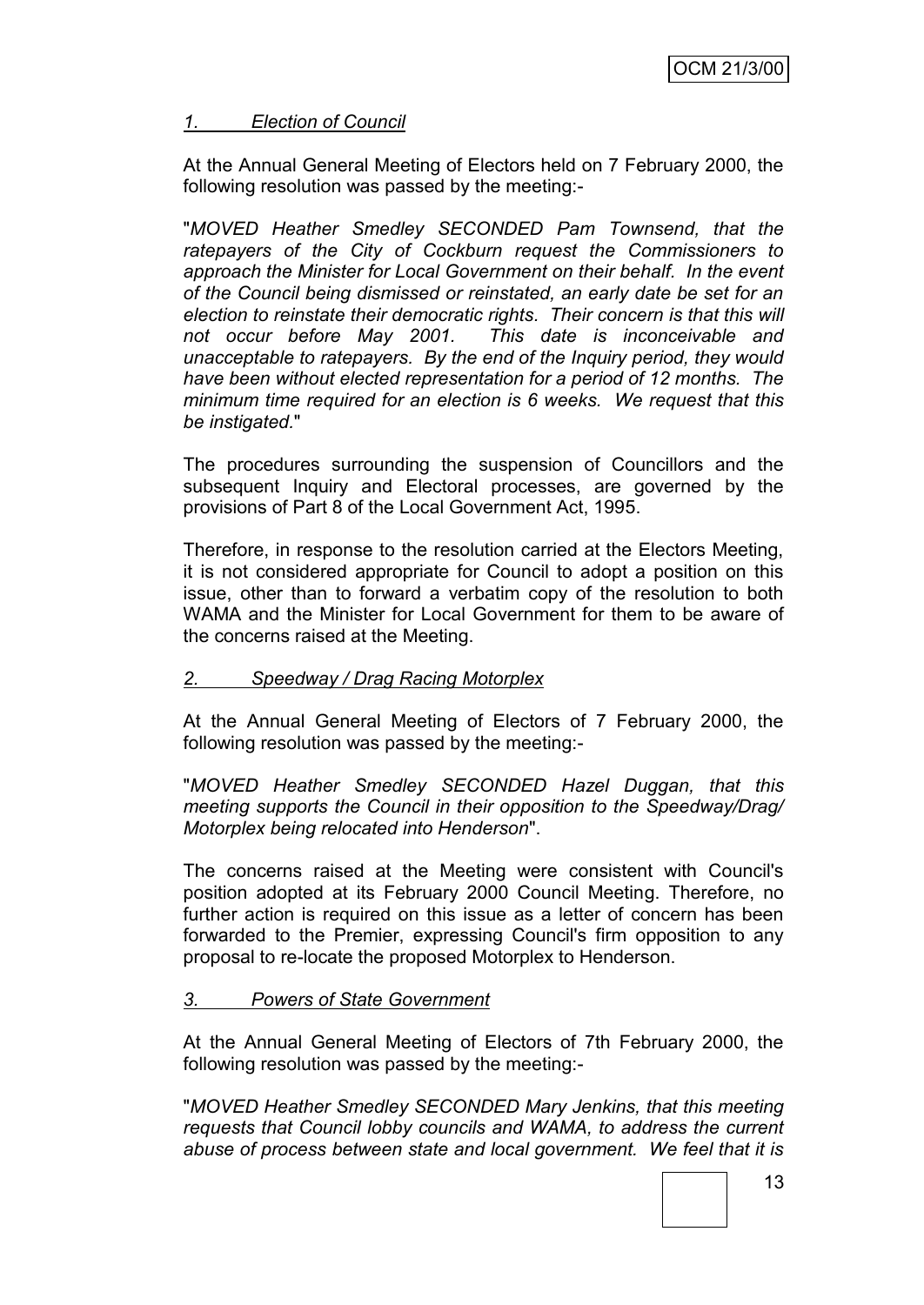*inappropriate that a single minister can override informed rulings from local government where the decision has been reached from the collective wisdom of the majority of local government Councillors, elected to represent the effected communities. We ask the Commissioners to:*

- *1. write to all local governments to ascertain support for change to the current situation; and*
- *2. if sufficient support is demonstrated, request that WAMA be asked to set up a group to explore the issue and come up with a recommended plan of action.*

*This plan could include a fighting fund to take this matter to the High Court.*"

Ministerial powers are provided by various Statutes to which local government is required to conform. Local government has consistently sought greater autonomy in carrying out its functions without the potential for Ministerial interference in the handling of local issues by Council decisions.

WAMA has acted as the medium by which these concerns have been raised with the State Government. Therefore, it is considered that the resolution should be provided to WAMA, as further confirmation that local government remains very concerned at the Ministerial powers provided by the State which have the potential to determine local issues against the wishes of local government bodies acting on behalf of their communities.

#### **Strategic Plan/Policy Implications**

Key Result Area "Managing Your City" refers.

#### **Budget/Financial Implications**

Nil

#### **Implications of Section 3.18(3) Local Government Act, 1995**

Nil

#### **459. (AG Item 12.3) (OCM1\_3\_2000) - REVIEW OF CITY OF COCKBURN (LOCAL GOVERNMENT ACT) LOCAL LAWS 1994 (1116) (LJCD)**

| <b>RECOMMENDATION</b> |  |  |  |  |
|-----------------------|--|--|--|--|
| That Council:         |  |  |  |  |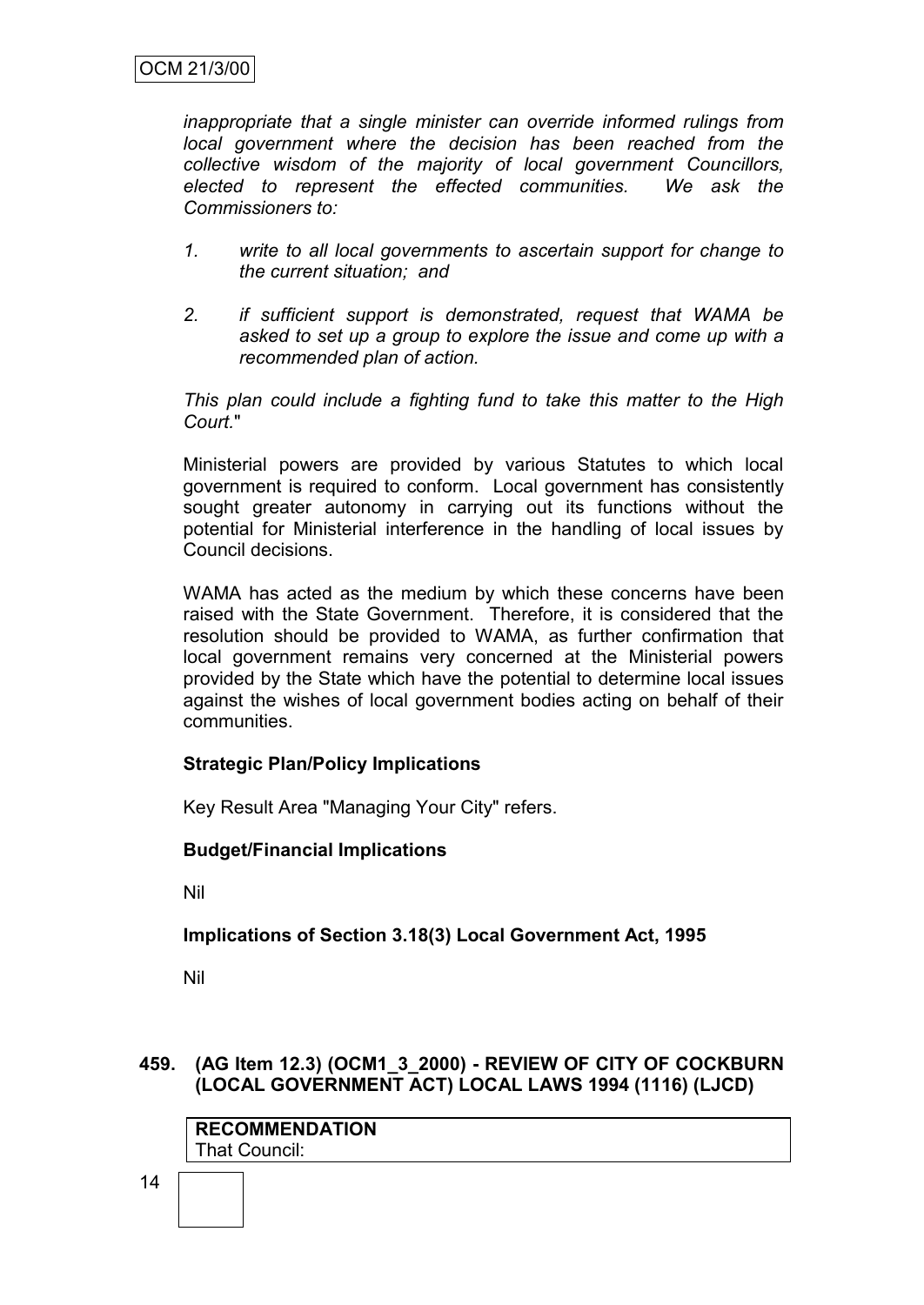- (1) receive the proposed City of Cockburn Local Law 2000, as attached to the Agenda and which forms part of this report; and
- (2) advertise the proposed Local Law for public comment pursuant to section 3.12 of the Local Government Act 1995.

#### **COUNCIL DECISION**

MOVED Cmr Jorgensen SECONDED Cmr Smithson that this matter be deferred to the next Council Meeting pending clarification of solicitor's advice.

**CARRIED 3/0**

#### **Background**

The City of Cockburn (Local Government Act) Local Laws 1994, have been in force since 14 October 1994. The local laws are somewhat aged and have been redrafted to take into account the changing circumstances.

#### **Submission**

The City of Cockburn Local Law 2000 has been drafted in consultation with Staff who have responsibility for the subsidiary legislation and Council's Solicitors have reviewed the local law in respects to the National Competition Policy requirements.

The following statement is to be read aloud to the meeting:

**"The purpose and effect of this local law is to provide for the regulation, control and management of animals, reserves, foreshores and beaches, buildings, dangerous and offensive things, hawkers, stallholders and street traders, management and control of property, signs, hoardings, bill postings, streets and public places, traffic and vehicles and law, order and security. The local law also establishes the requirements with which any person must comply and the means of enforcing those requirements."**

#### **Report**

The City of Cockburn (Local Government Act) Local Laws are to be repealed and replaced with the City of Cockburn Local Law 2000. The intent in drafting the local law, is to consolidate everything of a general nature into one set of local laws. For example, the local law deals with such matters as dogs, dog kennels, livestock, pigeons, bee keeping,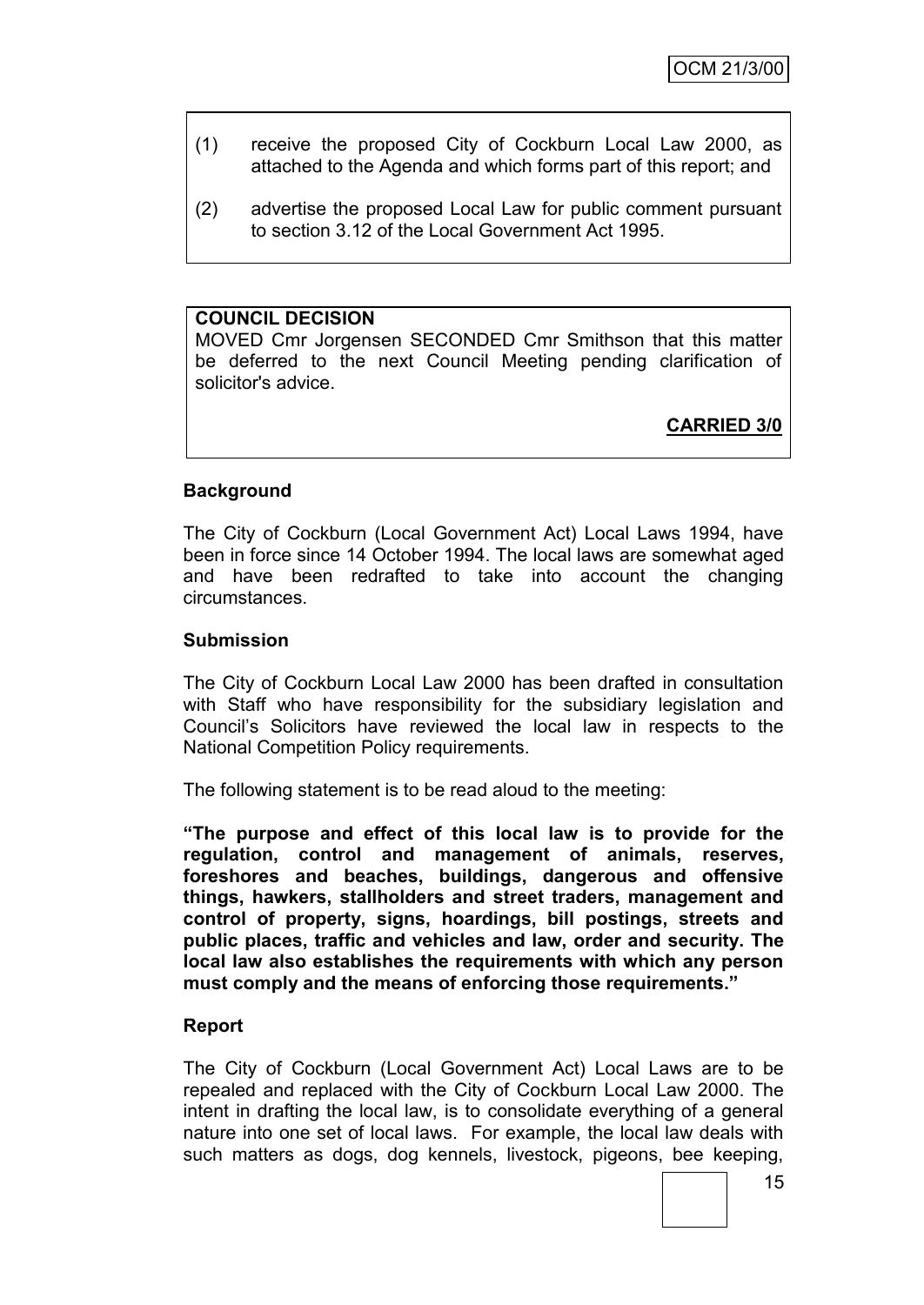animals, birds and poultry. In the past, issues relating to pigeons and poultry were covered by the Health Local Laws. It was viewed that was an inappropriate way of dealing with such issues and under the City of Cockburn Local Law 2000, offences can be controlled by modified penalties. Modified penalties are not available under the Health Local Laws.

Furthermore, the local law also establishes procedures for dealing with sand and/or dust drift, which has an impact on the environment and residents. In this regard developers, contractors and builders will be required to submit a Dust Management Plan to Council for approval prior to work commencing. Furthermore, builders or owner builders will be required to have on site, a rubbish receptacle upon commencement of work and for the duration of the construction work. The receptacle can be a  $4m<sup>3</sup>$  skip or a wire enclosure of the same capacity with a lid.

Authority has been provided for the issuing of Notices to deal with matters relating to nuisances, sand and/or dust drift removal of graffiti and rubbish adversely affecting neighbours. The traffic provisions have been restructured to provide for better management of issues. There are no schedules depicting the various application forms and licenses. Rather the phrase "*on the form approved by Council from time to time*" has been used throughout the local law. This method eliminates the need of presenting new schedules to Council for approval and subsequent amendment to the local law, every time a form is changed. The new procedure will be that amended forms relevant to the local law, will be presented to Council for adoption and once adopted, the form becomes legal for use.

Fee schedules have been omitted from the local law. Council will determine the fees applicable to the local law in accordance with Section 6.16 of the Local Government Act 1995 and a schedule of fees will be published and adopted with the annual budget. This eliminates the need to amend the local law every time there is an increase in fees.

In the past, local government has had limited authority to issue infringement notices as such related mainly to traffic offences. By virtue of the enabling legislation, the City of Cockburn Local Law 2000 has established modified penalties for offences against the local law. Failure to pay an infringement notice within the prescribed time, means that the matter can be referred to the Fines Enforcement Registry for collection.

If Council resolves to proceed with this matter, an advertisement will be placed twice in The West Australian giving public notice of Council's intention to promulgate the City of Cockburn Local Law 2000. Interested parties will be able to inspect a copy of the local law or obtain a copy of the local law from Council or from one of the other places mentioned in the advertisement and may make a representation to Council in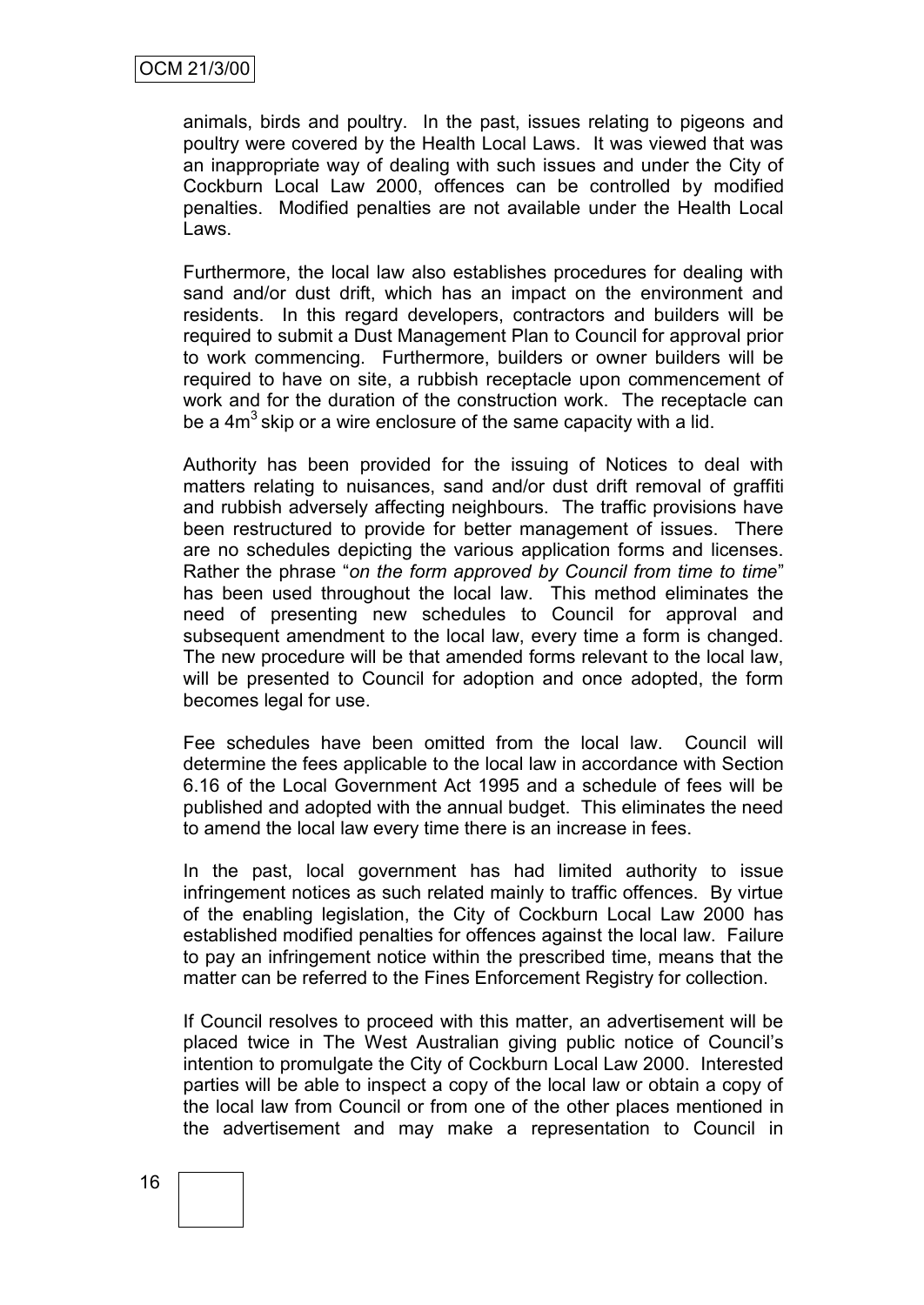response to the proposed local law. The submission period for representations is 42 days from the date of the first advertisement.

#### **Strategic Plan/Policy Implications**

Key Result Area "Managing Your City" refers.

#### **Budget/Financial Implications**

N/A

#### **Implications of Section 3.18(3) Local Government Act, 1995**

Nil

#### **460. (AG Item 13.1) (OCM1\_3\_2000) - AMENDMENT TO DELEGATED AUTHORITY AND COMMITTEE REPRESENTATION IN PLANNING SERVICES DEPARTMENT (SMH) (1015)**

| <b>RECOMMENDATION</b>                                                  |                                                                       |         |                                   |  |
|------------------------------------------------------------------------|-----------------------------------------------------------------------|---------|-----------------------------------|--|
| That Council:                                                          |                                                                       |         |                                   |  |
|                                                                        |                                                                       |         |                                   |  |
| (1)                                                                    | amend the Delegated Authority Register in the following way:-         |         |                                   |  |
|                                                                        |                                                                       |         |                                   |  |
| No.                                                                    | <b>Authority From</b>                                                 |         | <b>Authority to</b>               |  |
| DA-PD7                                                                 | <b>Strategic Planner</b>                                              |         | <b>Manager Planning Services</b>  |  |
| DA-PD8                                                                 | <b>Strategic Planner</b>                                              |         | <b>Manager Planning Services</b>  |  |
| DA-PD16                                                                | <b>Strategic Planner</b>                                              |         | <b>Manager Planning Services</b>  |  |
| DA-PD17                                                                | <b>Strategic Planner</b>                                              |         | <b>Manager Planning Services</b>  |  |
| DA-PD18                                                                | <b>Strategic Planner</b>                                              |         | <b>Manager Planning Services</b>  |  |
| DA-PD22<br><b>Strategic Planner</b>                                    |                                                                       |         | <b>Manager Planning Services</b>  |  |
| DA-PD23                                                                | <b>Environmental Manager</b>                                          |         | Environmental Officer (Planning & |  |
|                                                                        |                                                                       | Policy) |                                   |  |
| DA-PD24                                                                | <b>Strategic Planner</b>                                              |         | <b>Manager Planning Services</b>  |  |
| <b>Strategic Planner</b><br>DA-PD25                                    |                                                                       |         | <b>Manager Planning Services</b>  |  |
| <b>Strategic Planner</b><br>DA-PD26                                    |                                                                       |         | <b>Manager Planning Services</b>  |  |
| DA-PD34                                                                | <b>Strategic Planner</b>                                              |         | <b>Manager Planning Services</b>  |  |
| DA-PD36                                                                | <b>Environmental Manager</b>                                          |         | Environmental Officer (Planning & |  |
|                                                                        |                                                                       | Policy) |                                   |  |
| <b>Manager Planning Services</b>                                       |                                                                       |         |                                   |  |
|                                                                        |                                                                       |         |                                   |  |
| nominate the following officers to represent the Council on the<br>(2) |                                                                       |         |                                   |  |
| following established Committees and Groups:-                          |                                                                       |         |                                   |  |
|                                                                        |                                                                       |         |                                   |  |
|                                                                        | <b>Committee</b><br><b>Replacement</b>                                |         |                                   |  |
|                                                                        | <b>Environmental Officer</b><br>• Wetlands Education Centre Committee |         |                                   |  |

(Planning & Policy)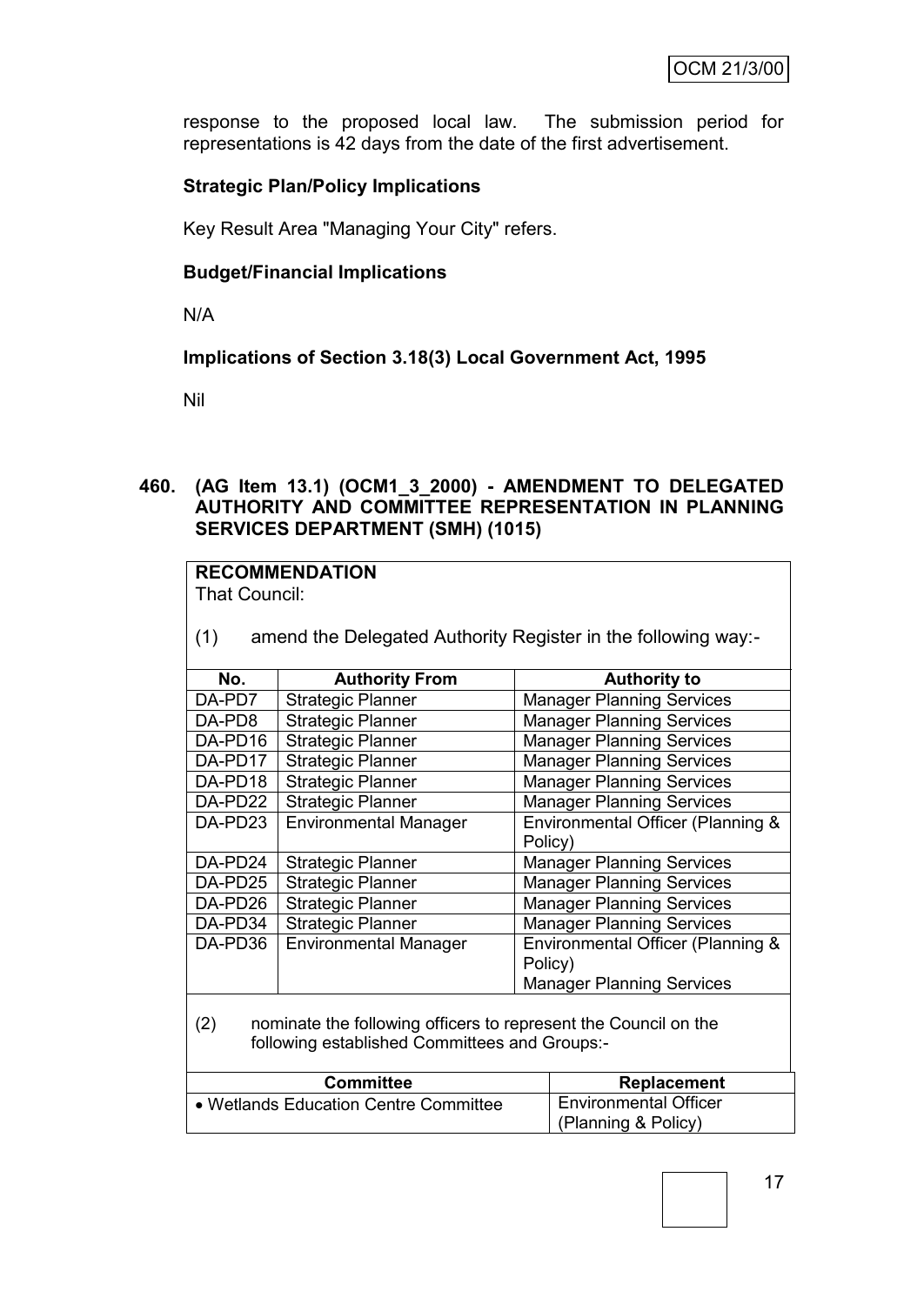| • Jandakot Groundwater Discussion Group                            | <b>Environmental Officer</b><br>Planning & Policy)                                         |
|--------------------------------------------------------------------|--------------------------------------------------------------------------------------------|
| • Beeliar Regional Park Advisory Committee                         | <b>Environmental Officer</b><br>(Planning & Policy)                                        |
| • Jandakot Botanic Park Advisory Group                             | <b>Environmental Officer</b><br>(Planning & Policy)                                        |
| • Cockburn Sound Conservation Committee                            | <b>Environmental Officer</b><br>(Planning & Policy)                                        |
| • Technical Review Committee for Thomsons<br>Lake Drainage Scheme  | <b>Environmental Officer</b><br>(Planning & Policy)                                        |
| • Midge Research Group - Yangebup Lake<br>- Market Garden<br>Swamp | <b>Environmental Officer</b><br>(Technical)<br><b>Environmental Officer</b><br>(Technical) |

- (3) advise the officers of the changes to the delegation and committee representation accordingly; and
- (4) advise the relevant Committees and Groups of the Council's decision in relation to the change in representation.

#### **TO BE CARRIED BY AN ABSOLUTE MAJORITY OF COUNCIL**

#### **COUNCIL DECISION**

MOVED Cmr Smithson SECONDED Cmr Jorgensen, that the recommendation be adopted.

**CARRIED 3/0**

#### **Background**

The Planning Services Department has been re-organised.

The Environmental Manager, Darren Walsh, resigned from the Council to take up a service position in the DEP.

It has been decided that the Environmental Manager will not be replaced and instead, an Environmental Officer (Planning and Policy) be appointed. This was decided following discussions with relevant staff and agreed to by the CEO.

The position of Environmental Officer (Planning and Policy) has been advertised and an appointment has yet to be made.

#### **Submission**

The current delegated authority and committee representations needs to be revised and where appropriate, re-allocated.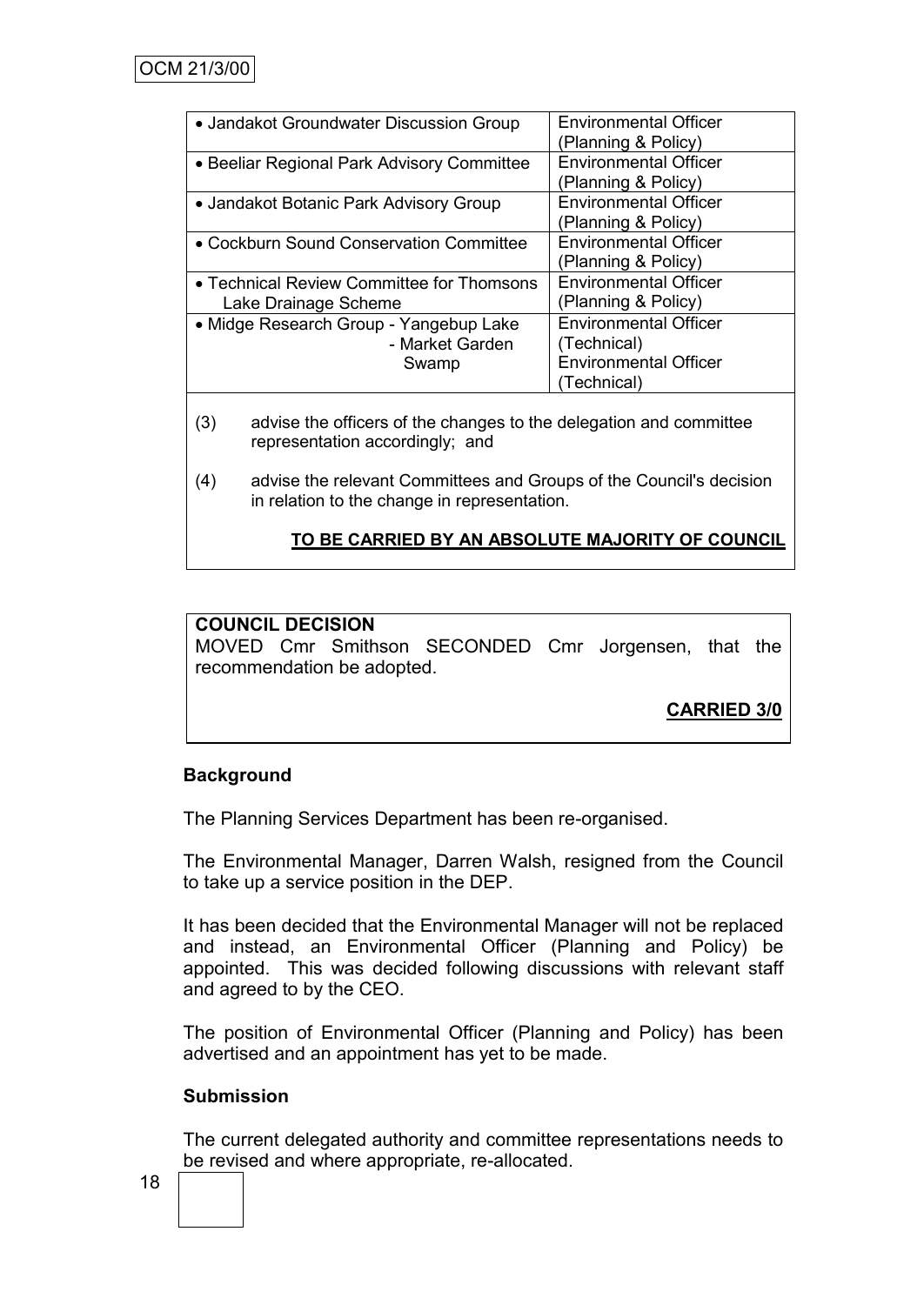#### **Report**

The recommendation to the Council sets out the proposed change in delegated authority and committee representation.

#### **Strategic Plan/Policy Implications**

The Delegated Authority Register is required to be amended to reflect the new position and responsibilities.

#### **Budget/Financial Implications**

N/A

#### **Implications of Section 3.18(3) Local Government Act, 1995**

Nil

#### **461. (AG Item 13.2) (OCM1\_3\_2000) - WETLAND CONSERVATION POLICY (6120) (SMH)**

#### **RECOMMENDATION**

That Council adopt proposed Policy as PD45 Wetland Conservation Policy for the purpose of advertising it under Clause 11.1.1 of District Zoning Scheme No. 2.

#### **COUNCIL DECISION**

MOVED Cmr Smithson SECONDED Cmr Jorgensen that the recommendation be adopted.

**CARRIED 3/0**

#### **Background**

Council at its meeting held on 15 February 2000, resolved to defer consideration of the Policy and for it to be referred to the WAPC and DEP for comment. This was to ensure that the policy did not conflict with any Policies applied by these agencies and to also give them an opportunity to comment prior to proceeding to public advertising and adoption.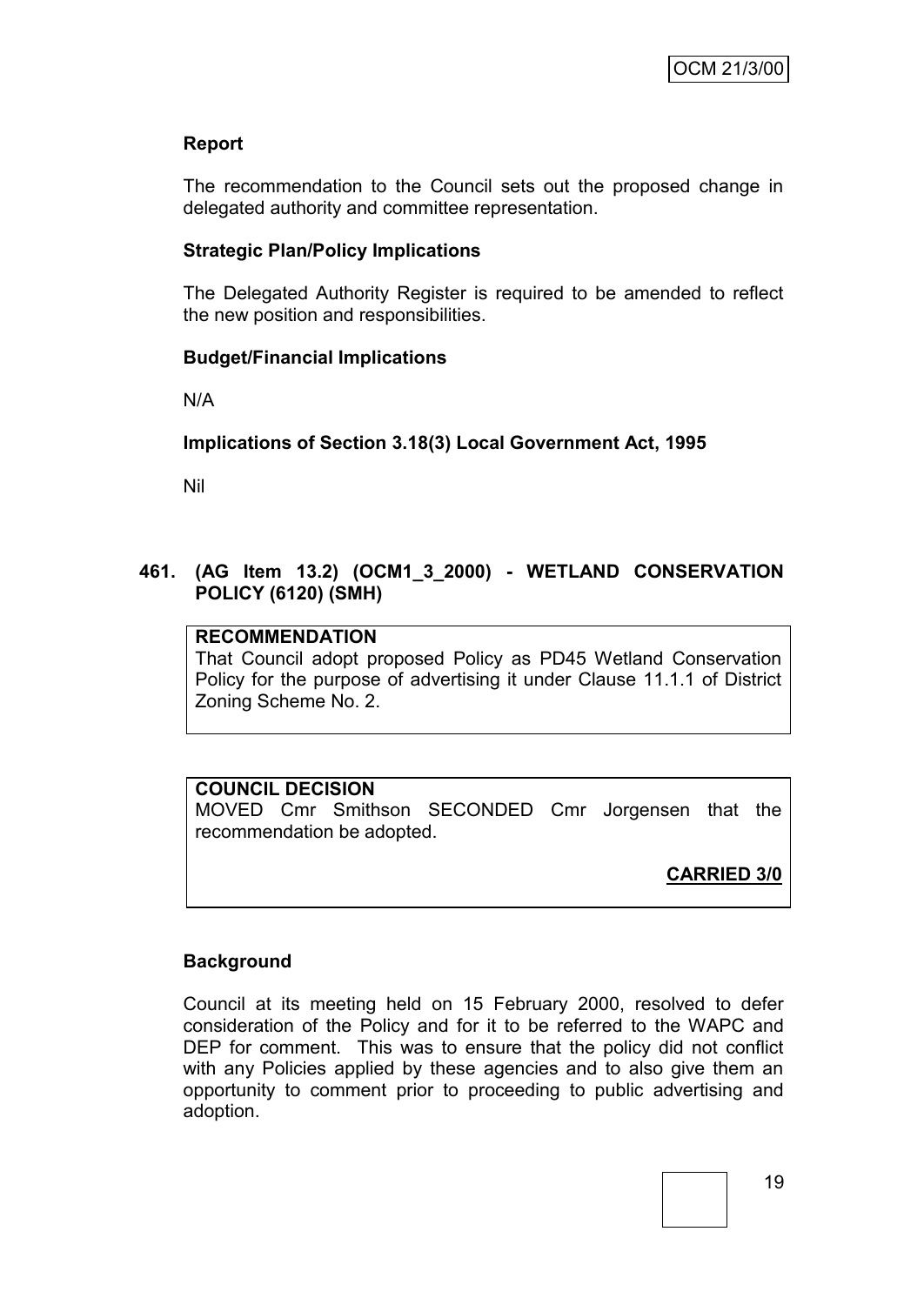The Policy was referred as required and comments were received from both the MFP on behalf of the WAPC and from the DEP. Copies of their respective responses are attached to the Agenda.

In response to the submissions received, the Policy has been modified accordingly.

The City is fortunate to contain numerous wetlands which provide a range of ecological, cultural, landscape and recreational functions. These wetlands are of varying forms ranging from relatively deep lakes such as Bibra Lake, through to the seasonal wetlands and damplands of the Jandakot area. Wetland mapping carried out by the Water and Rivers Commission, identified at least 112 different wetlands within the City, of which over 40% are classified in the higher conservation categories.

These wetlands and the values which they possess, play a vital role in shaping the fabric of the landscape in Cockburn. They provide habitat for birds and other animals including bandicoots, contain native flora which is often unique and localised and enhance the local landscape through their aesthetic values. In addition to this, wetlands provide the local community with passive recreational opportunities often not found elsewhere and have significant educational values which together, have led to substantial historical associations between Cockburn's wetlands and its community.

With the current future rate of growth and development within the City, the wetlands continue to be placed under increased pressure. This pressure takes the form of encroachment of development, drainage, changes to hydrology, pollution and competing needs for the provision of suitable active public open space. The present mechanisms for the protection of many wetlands through the planning and environmental approval process, have often been shown to be limited, although Council and its officers have taken a positive approach towards wetland protection within the City. The development of a Wetland Protection Policy is seen as being important to formalise the general approach taken to wetland protection by Council and its officers, to provide a clear, consistent statement on the protection of its wetlands and to provide guidance for dealing with development proposals which have the potential to affect wetlands.

#### **Submission**

Responses from the MFP and the DEP are attached to the Agenda.

#### **Report**

Issues which can be addressed in a Council Policy relating to wetland protection, relate to those aspects associated with development which, if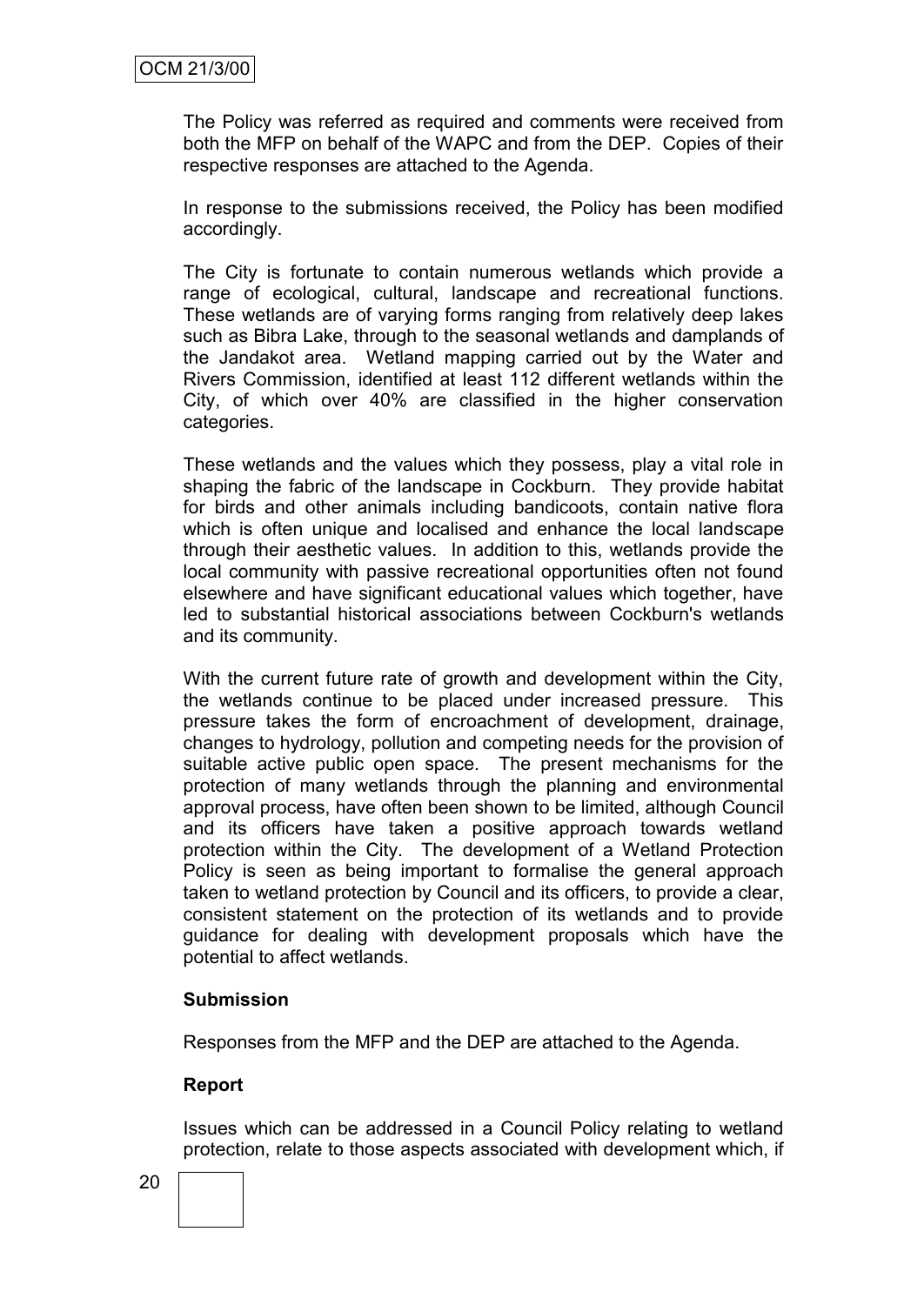not properly managed, are likely to have a detrimental effect on wetlands. Key issues are as follows:-

- **Physical encroachment of development** Care needs to be taken to ensure that development does not encroach too close to wetlands and that important wetland buffers are maintained. Development setbacks should be maintained to ensure that wetland processes and native vegetation surrounding wetlands are not disturbed, in order to minimise impacts on the biological, aesthetic and physical values of wetlands. This includes issues such as clearing, filling and physical modification associated with development adjacent to wetlands.
- **Wetlands and public open space** The protection of wetlands within development areas usually means reduction in the overall area of developed land. This often places pressure on the provision of active public open space and developers often seek credit for the wetland area from the 10% gross subdividable requirement. This can lead to reduction of active public open space available to the local community and pressure for development of wetland fringing areas. It is important that the appropriate balance be struck between the provision of active public open space and the retention of wetlands within development areas.
- **Drainage and groundwater management** Stormwater drainage associated with development adjacent to wetlands, has the potential to cause significant adverse impacts on wetlands if not managed properly. Direct and indirect drainage inputs can lead to the pollution of wetlands with nutrients and other pollutants, create sedimentation and cause alterations to natural hydrological regimes. This can lead to problems with water quality, algal blooms, damage to fringing vegetation and allow the breeding of midge and mosquitoes. Alterations to groundwater within the vicinity of wetlands following development, can also lead to adverse changes in the hydrology of wetlands, leading to wetlands becoming dryer or wetter for longer periods. This can result in loss of ecological, aesthetic and recreational values as well as again creating conditions for midge and mosquito breeding. Consequently, it is important that stormwater disposal and groundwater levels are properly managed when development occurs within the area of influence of wetlands.
- **Pollution and effluent disposal** Water quality within wetlands can be easily degraded through the addition of pollutants, in particular nitrogen and phosphorus. These pollutants can enter wetlands through drainage and groundwater and lead to algal blooms and other water quality problems which can result in negative impacts such as midge proliferation, odours and other aesthetic impacts. Nutrients and other pollutants can enter the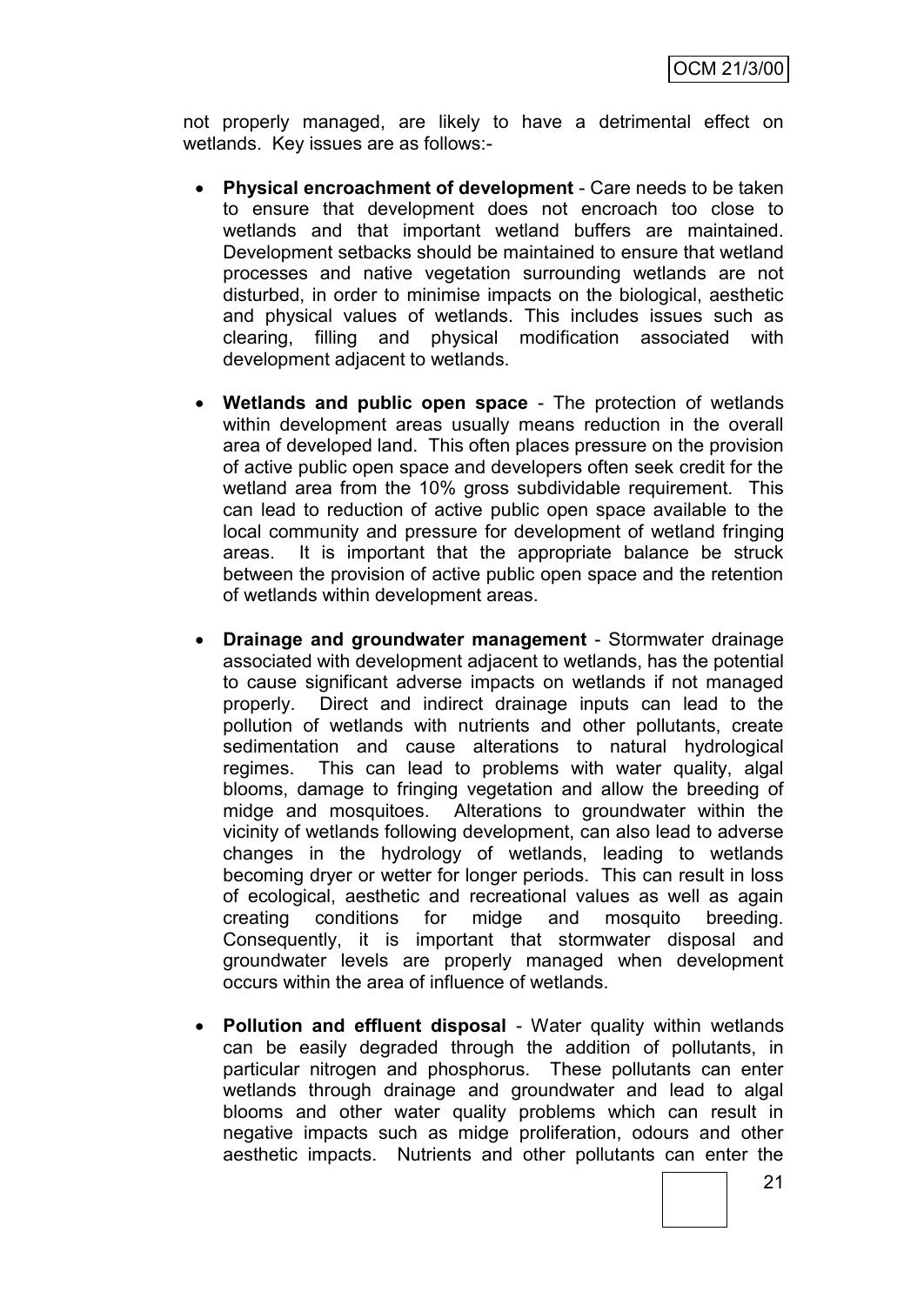wetlands as a result of surface and groundwater inputs from a range of land uses and may enter drains and groundwater within the catchment of wetlands through spillage, direct discharge or via diffuse means.

It is important that pollutant export from land uses within the service and groundwater catchments of wetlands, is well managed to protect water quality within wetlands. This requires proper planning to ensure developments are sited and designed in a manner which prevents pollutants entering wetlands and implementation of best practice management measures for land use, to ensure long term maintenance of water quality. On-site effluent disposal also needs to be carefully managed in order to ensure that wetland pollution does not occur from these processes.

The proposed policy has been developed to address the key issues outlined above and is intended to apply to all wetlands within the City. The policy is intended to deal with new development, rezoning and land use and infrastructure proposals and is not intended to apply to existing land use or development. The primary intention of the policy, is to provide Council and its officers with a clear guidance for decision making.

#### **Strategic Plan/Policy Implications**

Council's Strategic Plan provides for conserving and improving your environment.

#### **Budget/Financial Implications**

N/A

#### **Implications of Section 3.18(3) Local Government Act, 1995**

The policy is intended to complement existing State Government policies while providing a detailed local approach to planning and wetland protection so as to ensure, where possible, that valuable wetland resources are protected throughout the development process.

While the policy is generally complementary to existing State Government policy, some constraints to its application within the development process may apply, particularly through appeals to the Minister for Planning and Tribunal. The policy itself will not have any legal status, but is intended to provide a clear statement of purpose by Council and provide officers with a consistent approach to managing wetland impacts associated with development.

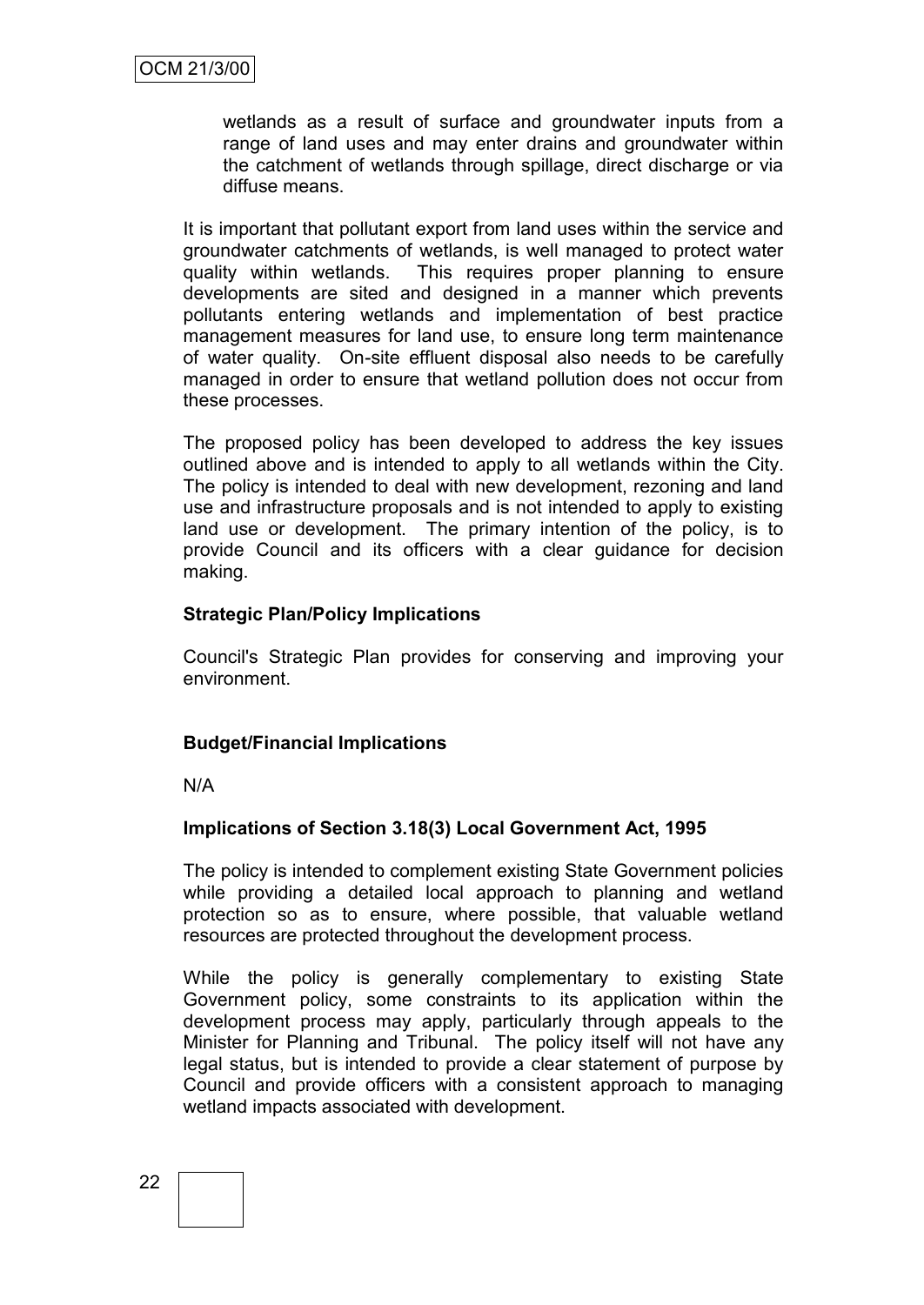#### **462. (AG Item 13.3) (OCM1\_3\_2000) - POLICY - PD46 - RESPONSE TO APPEALS AND INVESTIGATIONS (9003) (SMH)**

#### **RECOMMENDATION**

That Council adopt proposed Policy PD46 - Response to Appeals and Investigations for the purpose of advertising it under Clause 11.1.1 of District Zoning Scheme No. 2.

#### **COUNCIL DECISION**

MOVED Cmr Smithson SECONDED Cmr Jorgensen that this matter be deferred in order to clarify the intent of the policy and how it will be administered.

**CARRIED 3/0**

#### **Background**

There are situations that arise where the Council changes the recommendation of a Council officer which can lead to an appeal by the applicant and an investigation by the Ombudsman.

In the past, the Council officers have been required to respond to the Minister or the Parliamentary Commissioner and attend as an expert witness to a tribunal dealing with the matter, on behalf of the Council, when the Council decision is contrary to the recommendation of the officer.

This is a difficult situation and places the officer in an invidious position.

The decision making authority needs to be responsible and accountable for its actions where they are different from the recommendations of an officer.

The Local Government Act has been amended to include Regulation 11(d)(da), which now requires Council to document the reasons for making a recommendation different from that of an officer or a committee.

A policy is required to clarify the role and responsibility of the Council and its staff in respect to recommendations and decisions that are different.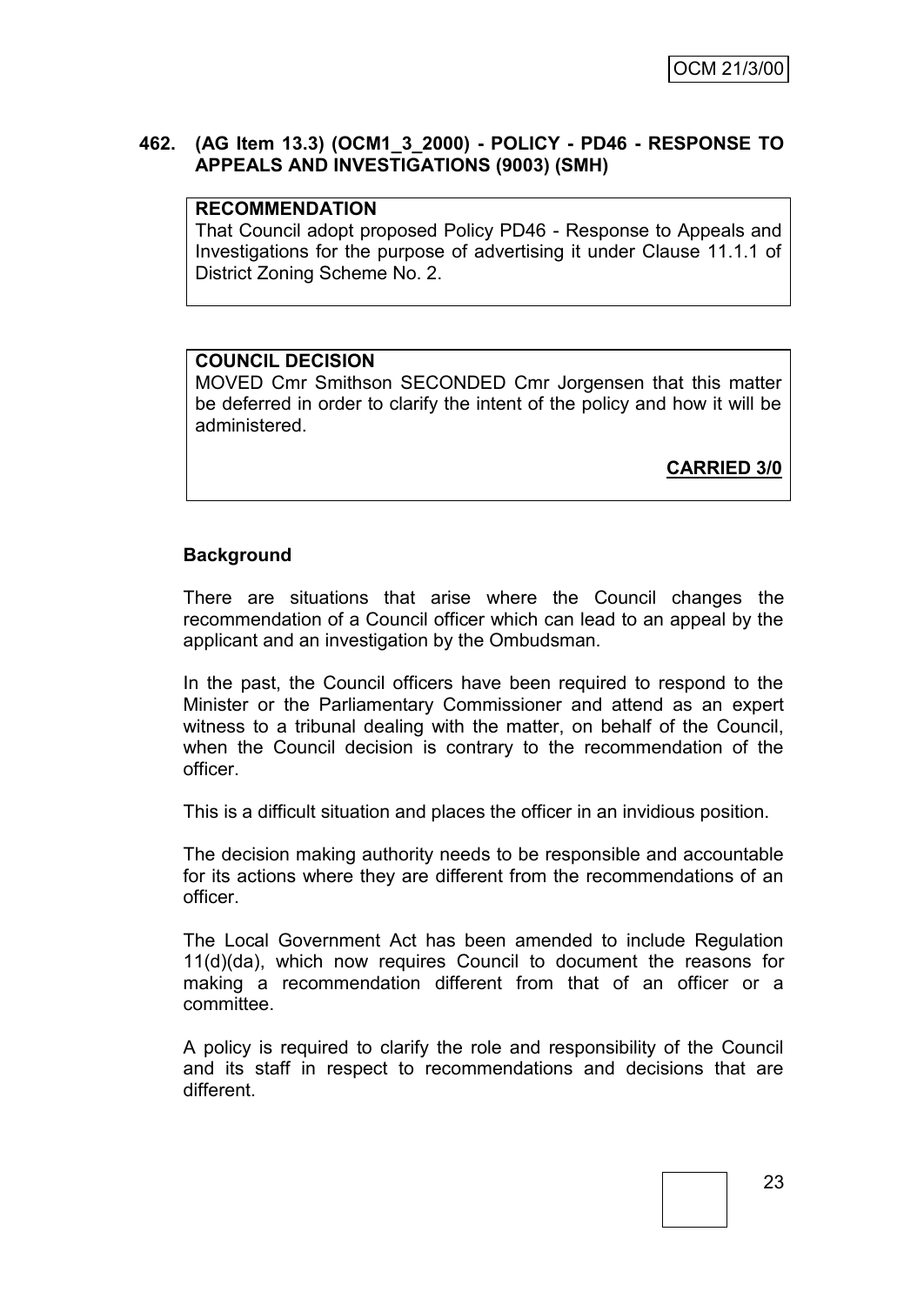#### **Submission**

N/A

#### **Report**

Attached is a policy which has been prepared to provide for situations where a staff recommendation and a Council decision are different and an appeal or an Ombudsman investigation follows.

The purpose of the policy, is to put the onus for a Council decision squarely with the Council so that:-

- (1) Council decisions which are the same or essentially the same as a staff recommendation, then the staff is obliged, unless the Council directs otherwise, to represent the Council in an appeal or an investigation.
- (2) Council decisions which are not the same as a staff recommendation, then the Council is required to represent its position and if necessary, engage consultants to prepare a response or act as an expert witness on its behalf. The Mover or Seconder of the resolution or a supportive Councillor, would be responsible to represent the Council at a hearing or prepare a response to the Minister or the Ombudsman and where this is not considered appropriate, instead prepare the brief for a consultant to represent the Council.
- (3) Funds to pay for the services of a consultant should be sourced from the Council's funds, namely Account 110255 - Councillors Expenses.

This approach would clarify the role, responsibility and accountability of the Council in this circumstance.

Although the situation does not arise often, a policy makes it clear should it occur in the future.

#### **Strategic Plan/Policy Implications**

A new policy is proposed.

#### **Budget/Financial Implications**

N/A

#### **Implications of Section 3.18(3) Local Government Act, 1995**

Nil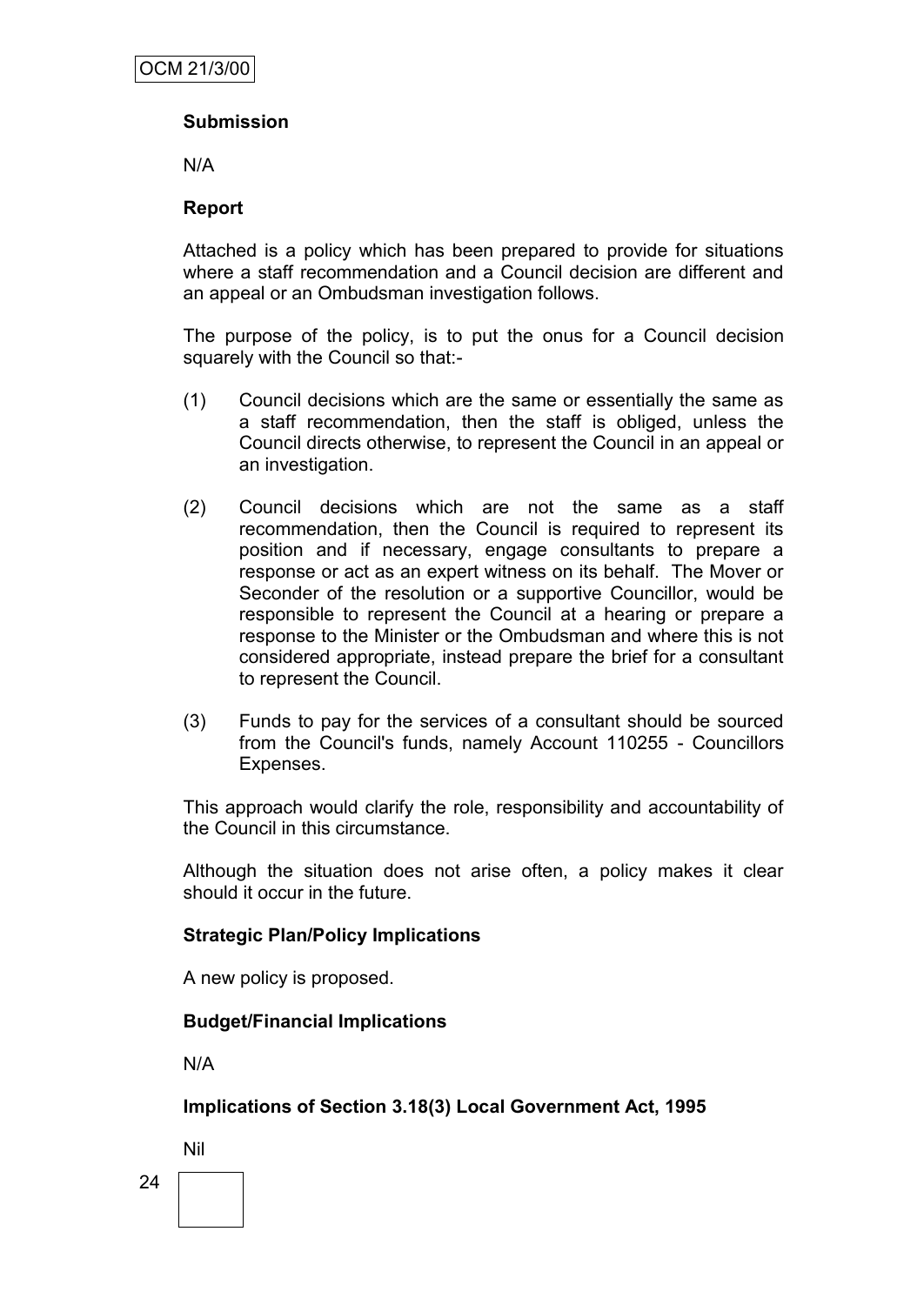**463. (AG Item 13.4) (OCM1\_3\_2000) - PROPOSED AMENDMENT NO. 220 - REZONING FROM LOCAL RESERVE - PUBLIC PURPOSE TO MIXED BUSINESS - LOT 45; 2 ROCKINGHAM ROAD, HAMILTON HILL - OWNER: TOTALISATOR AGENCY BOARD - APPLICANT: TAYLOR BURRELL (TAB) (2206205) (92220) (JAN)**

### **RECOMMENDATION**

That Council:

(1) adopt the following amendment:-

TOWN PLANNING AND DEVELOPMENT ACT, 1928 (AS AMENDED) - RESOLUTION DECIDING TO AMEND A TOWN PLANNING SCHEME - CITY OF COCKBURN TOWN PLANNING SCHEME - DISTRICT ZONING SCHEME NO 2.

AMENDMENT NO. 220

Resolved that Council, in pursuance of Section 7 of the Town Planning and Development Act 1928, amend the above Town Planning Scheme by:

- 1. rezoning Lot 45 Rockingham Road, Hamilton Hill from 'Local Reserve Public Purposes' to 'Mixed Business'; and
- 2. amend the Scheme Map accordingly.

Dated this 21 day of March 2000

Chief Executive Officer

- (2) sign the amending documents and advise the WAPC of Council's decision;
- (3) forward a copy of the signed document to the Environmental Protection Authority in accordance with Section 7 (A)(1) of the Town Planning and Development Act;
- (4) following the receipt of formal advice from the Environmental Protection Authority that the Scheme or Scheme Amendment should not be assessed under Section 48A of the Environmental Protection Act, forward copies of the signed documents to the Western Australian Planning Commission requesting consent to advertise be granted;
- (5) notwithstanding (4) above, the Director of Planning and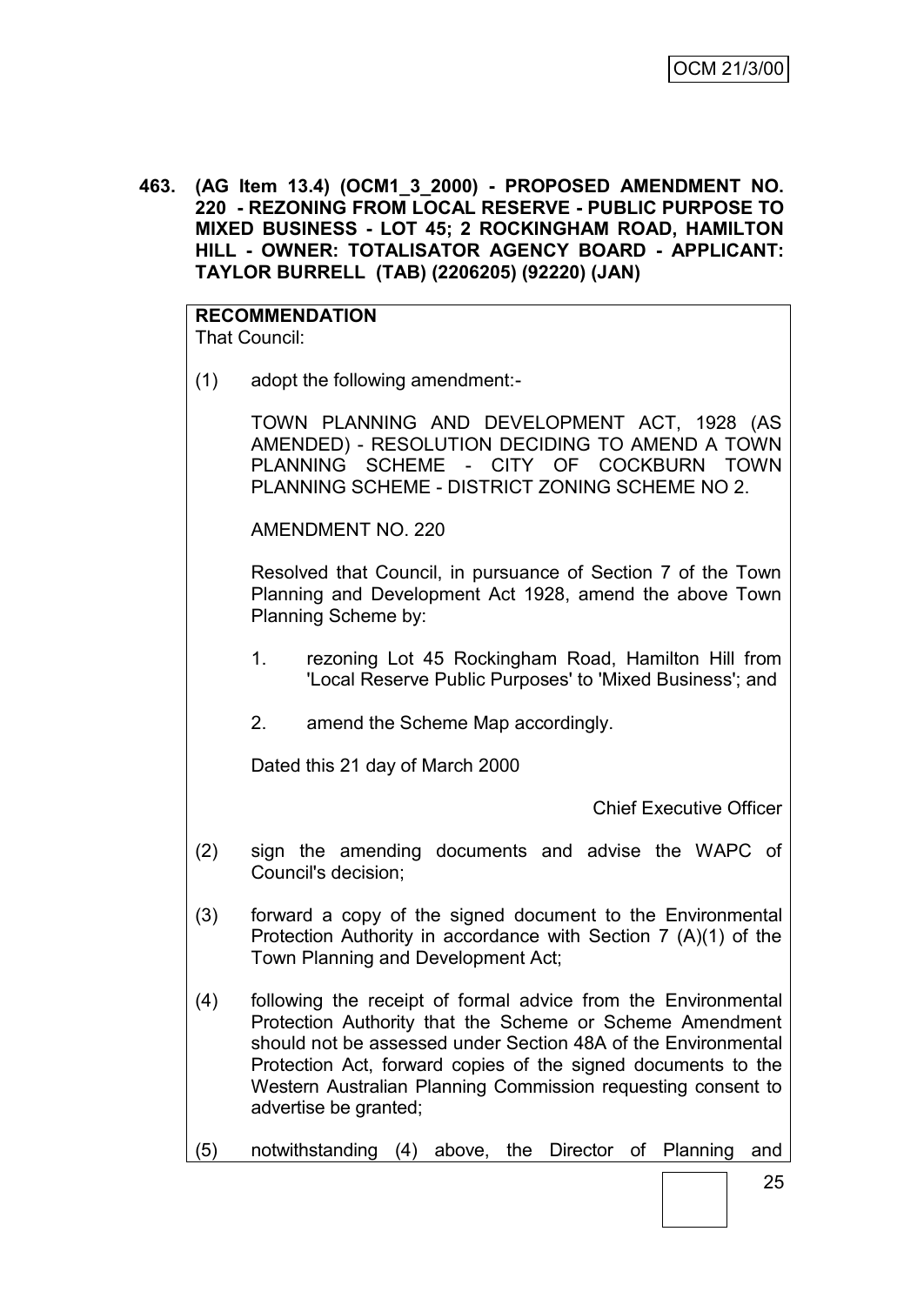Development may refer a Scheme or Scheme Amendment to the Council for their consideration, following formal advice from the Environmental Protection Authority that the Scheme or Scheme Amendment should not be assessed under Section 48A of the Environmental Protection Act ; and

(6) advise the applicant of the Council's decision.

#### **COUNCIL DECISION**

MOVED Cmr Smithson SECONDED Cmr Jorgensen that the recommendation be adopted.

**CARRIED 3/0**

#### **Background**

| ZONING:           | MRS:                                        | Urban                |  |
|-------------------|---------------------------------------------|----------------------|--|
|                   | DZS:                                        | Public Purpose - TAB |  |
| LAND USE:         | Vacant building (previously betting agency) |                      |  |
| LOT SIZE:         | 212 m <sup>2</sup>                          |                      |  |
| AREA:             |                                             |                      |  |
| <b>USE CLASS:</b> | N/A                                         |                      |  |

#### **Submission**

The submitted application proposes the rezoning of Lot 45 located on the corner of Rockingham Road and Healy Road, Hamilton Hill. This amendment seeks to rezone the site from the Local Reserve - Public Purpose (TAB) to Mixed Business.

#### **Report**

The site vested in the Totaliser Agency Board and was operated as a TAB agency until recently. The site is now surplus to the TAB's requirements and is to be offered for sale. To facilitate alternative development options, the land requires rezoning.

The subject site has an area of 212  $m^2$  of which 128 $m^2$  is occupied by a 25 year old building, constructed as a purpose built TAB agency.

Land surrounding Lot 45 is zoned 'light Industrial' and 'commercial'.

This area includes an adjoining ice works and timber yard, showrooms and offices. On the opposite side of Rockingham Road, is the Newmarket Hotel and a single residence. The northern side (City of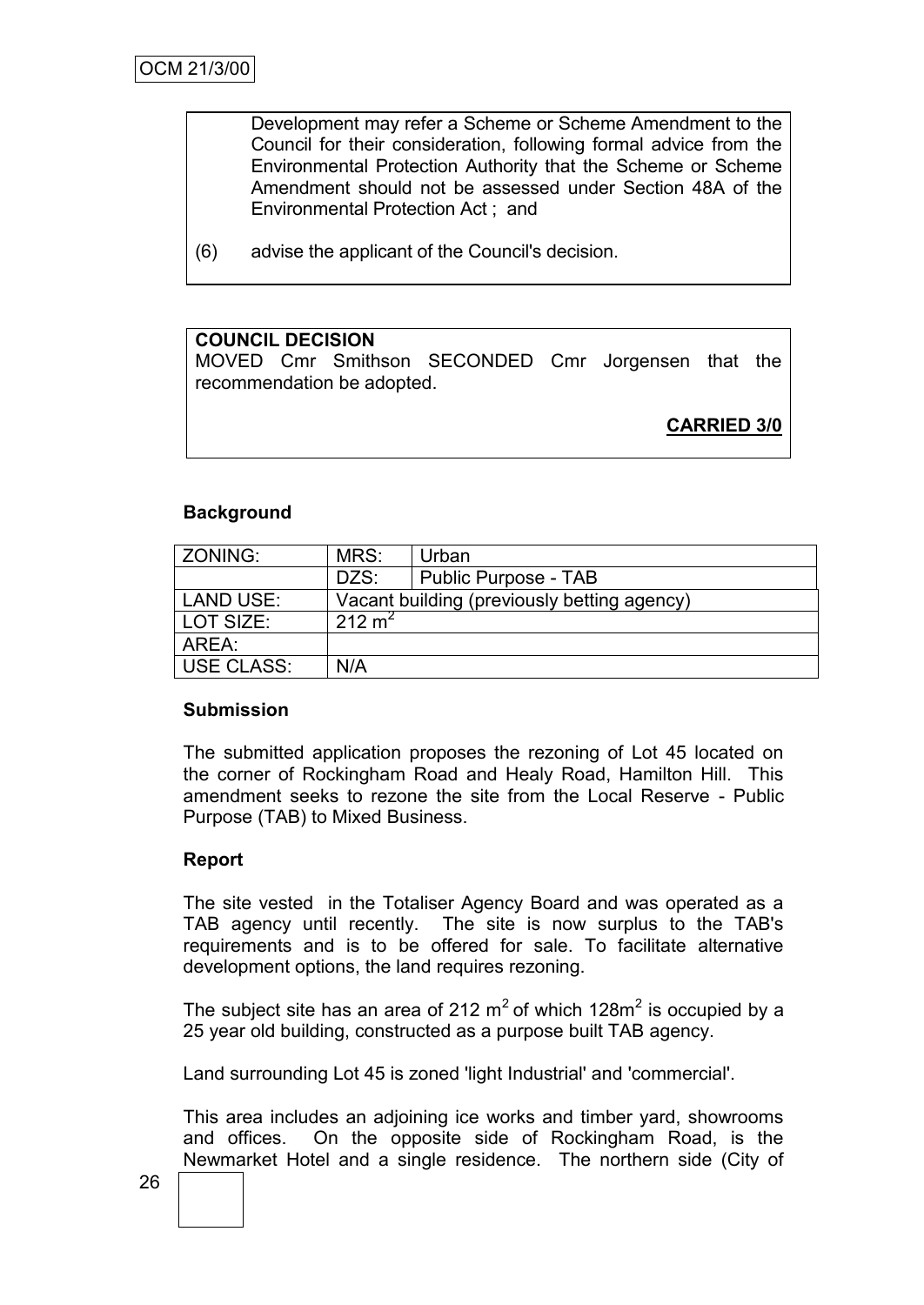Fremantle) across Healy Road, is zoned residential though it remains largely undeveloped.

The size of Lot 45 is too small to accommodate a Light Industrial use.

The existing combination of business and light industrial development in the locality, suggests that the rezoning of Lot 45 to Mixed Business will not alter or affect the current land use composition of the area.

Furthermore, the draft of Town Planning Scheme 3 proposes the rezoning of most of the immediate surrounding properties to "Mixed Business". Therefore, the rezoning of Lot 14 from Local Reserve to Mixed Business is consistent with the zoning proposed by Scheme 3.

Accordingly, it is recommended that Council initiates an amendment to rezone the subject land to "Mixed Business".

#### **Strategic Plan/Policy Implications**

N/A

#### **Budget/Financial Implications**

N/A

**Implications of Section 3.18(3) Local Government Act, 1995**

Nil

**464. (AG Item 13.5) (OCM1\_3\_2000) - REVIEW OF THE HEALTH LOCAL LAWS (1125) (LCD)**

**The Presiding Member read aloud a summary of the purpose and effect of the proposed local law.**

**RECOMMENDATION**

That Council:

- (1) receive the proposed City of Cockburn Health Local Law 2000, as attached to the Agenda and which forms part of this report; and
- (2) advertise the proposed Local Law for public comment pursuant to Section 3.12 of the Local Government Act 1995.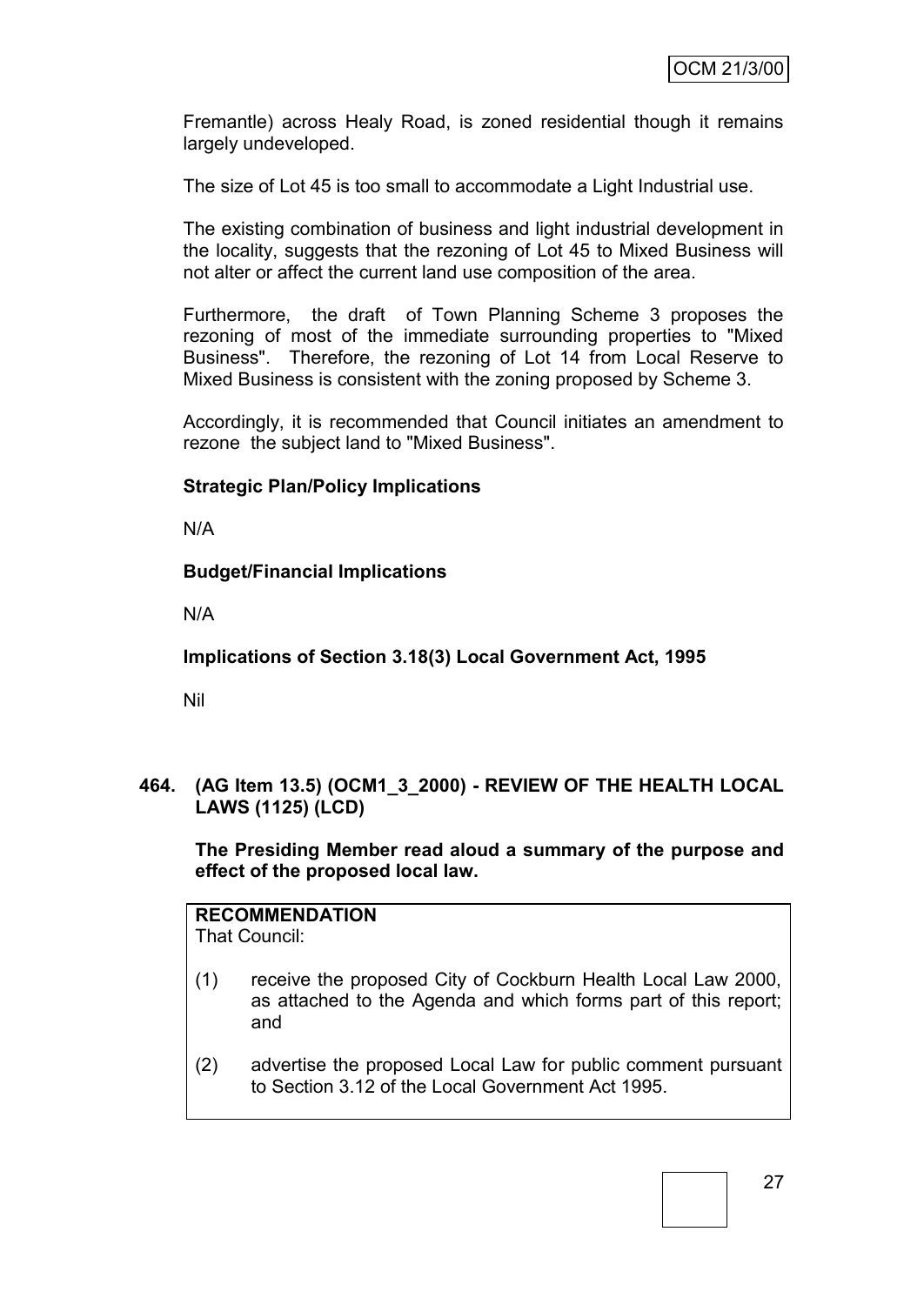#### **COUNCIL DECISION**

MOVED Cmr Smithson SECONDED Cmr Jorgensen that the recommendation be adopted.

**CARRIED 3/0**

#### **Background**

Council's Environmental Health Services have been using the Model Series A Health Local Laws, which were adopted by Council on the 25 September 1963. These local laws were amended from time to time to deal with the change in community standards.

#### **Submission**

The City of Cockburn Health Local Law 2000, has been drafted in consultation with the Principal Environmental Health Officer and his staff and the National Competition Policy requirements have been taken into consideration.

The following statement is to be read aloud to the meeting:

**"The purpose and effect of these local laws is to provide for the regulation, control and management of day to day health matters and to establish various health standards and requirements for the district."**

#### **Report**

The Model Series A Health Local Laws are to be repealed and replaced with the City of Cockburn Health Local Law 2000. The intent in drafting the local laws, was to produce a local law that dealt specifically with health issues. Matters of a general nature such as pigeons, rubbish receptacles, stables and large animals are not included in the Health Local Laws. Rather, these issues have been written into the City of Cockburn Local Law 2000.

The City of Cockburn Health Local Law 2000 is based on the City of Perth Health Local Law 1993. This draft of the local laws represents a significant update to reflect contemporary standards of public health and to include local issues.

There are no schedules depicting the various application forms and licenses. Rather, the phrase "*on the form approved by Council from time to time*" has been used throughout the local laws. This method eliminates the need of presenting new schedules to Council for approval and subsequent amendment to the local laws every time a form is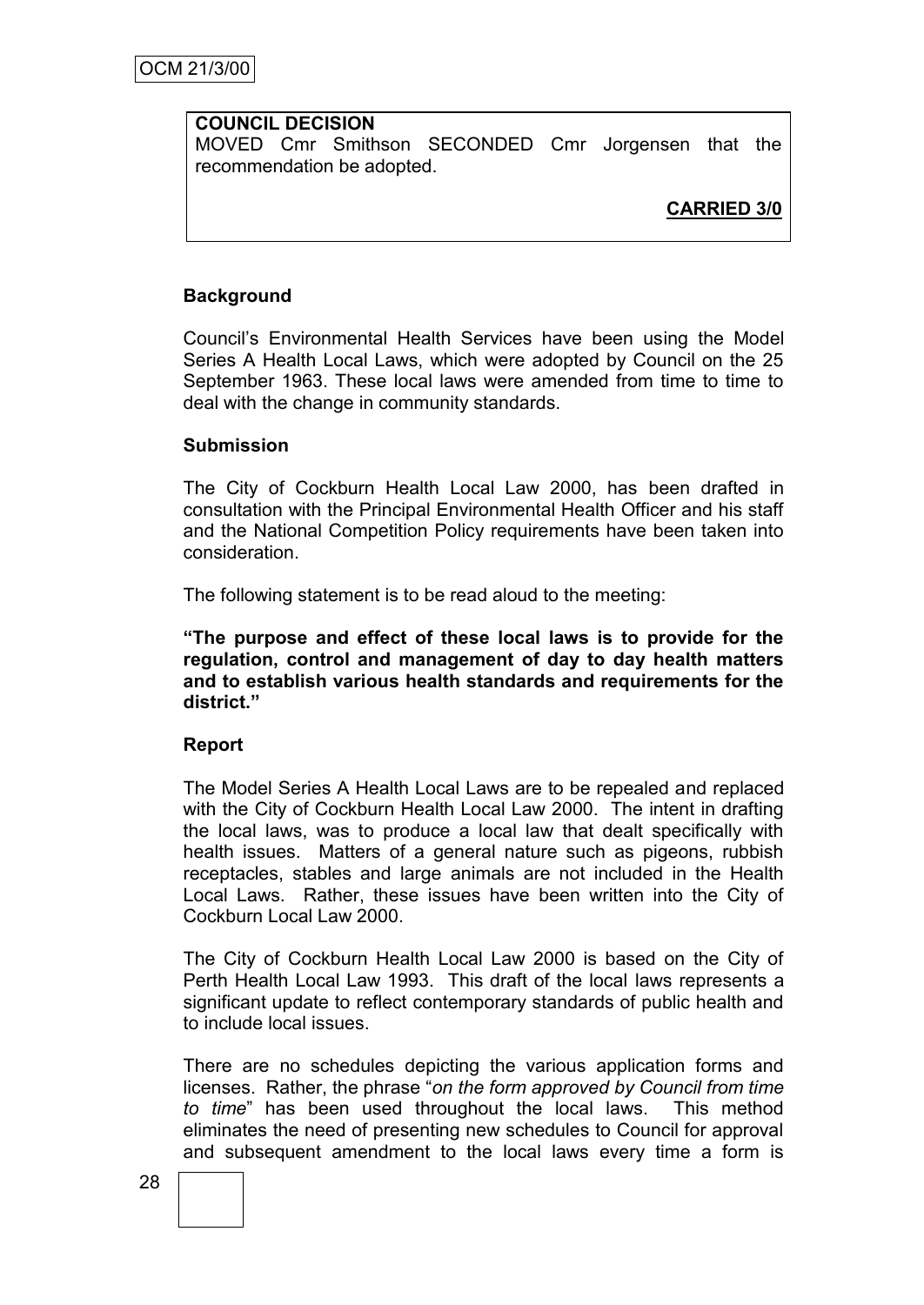changed. The new procedure will be that amended forms relevant to the local laws, will be presented to Council for adoption and once adopted, the form becomes legal for use.

Fee schedules have been omitted from the local laws. Council will determine the fees applicable to the local laws in accordance with Health Act 1911, and a schedule of fees will be published and adopted with the annual budget. This eliminates the need to amend the local laws every time there is an increase in fees.

If Council resolves to proceed with this matter, an advertisement will be placed twice in The West Australian, giving public notice of Council's intention to promulgate the City of Cockburn Health Local Law 2000. Interested parties will be able to inspect a copy of the local law or obtain a copy of the local law from Council or from one of the other places mentioned in the advertisement and may make a representation to Council in response to the proposed local law. The submission period for representations is 42 days from the date of the first advertisement.

#### **Strategic Plan/Policy Implications**

Key Result Area "Managing Your City" refers.

#### **Budget/Financial Implications**

N/A

#### **Implications of Section 3.18(3) Local Government Act, 1995**

Nil

**465. (AG Item 13.6) (OCM1\_3\_2000) - CAR PARKING SITE - LOT 14 CLARENCE BEACH ROAD, MUNSTER - OWNER: LANDCORP (WESTERN AUSTRALIAN LAND AUTHORITY) - APPLICANT: EGIS CONSULTING AUSTRALIA (3412263) (JAN)**

# **RECOMMENDATION**

- That Council:
- (1) approve the proposed car parking development on Lot 14 Clarence Beach Road/Cockburn Road Munster, subject to the following:

Standard Conditions:

Standard conditions contained in Council Policy PD 17 as determined appropriate to this application by the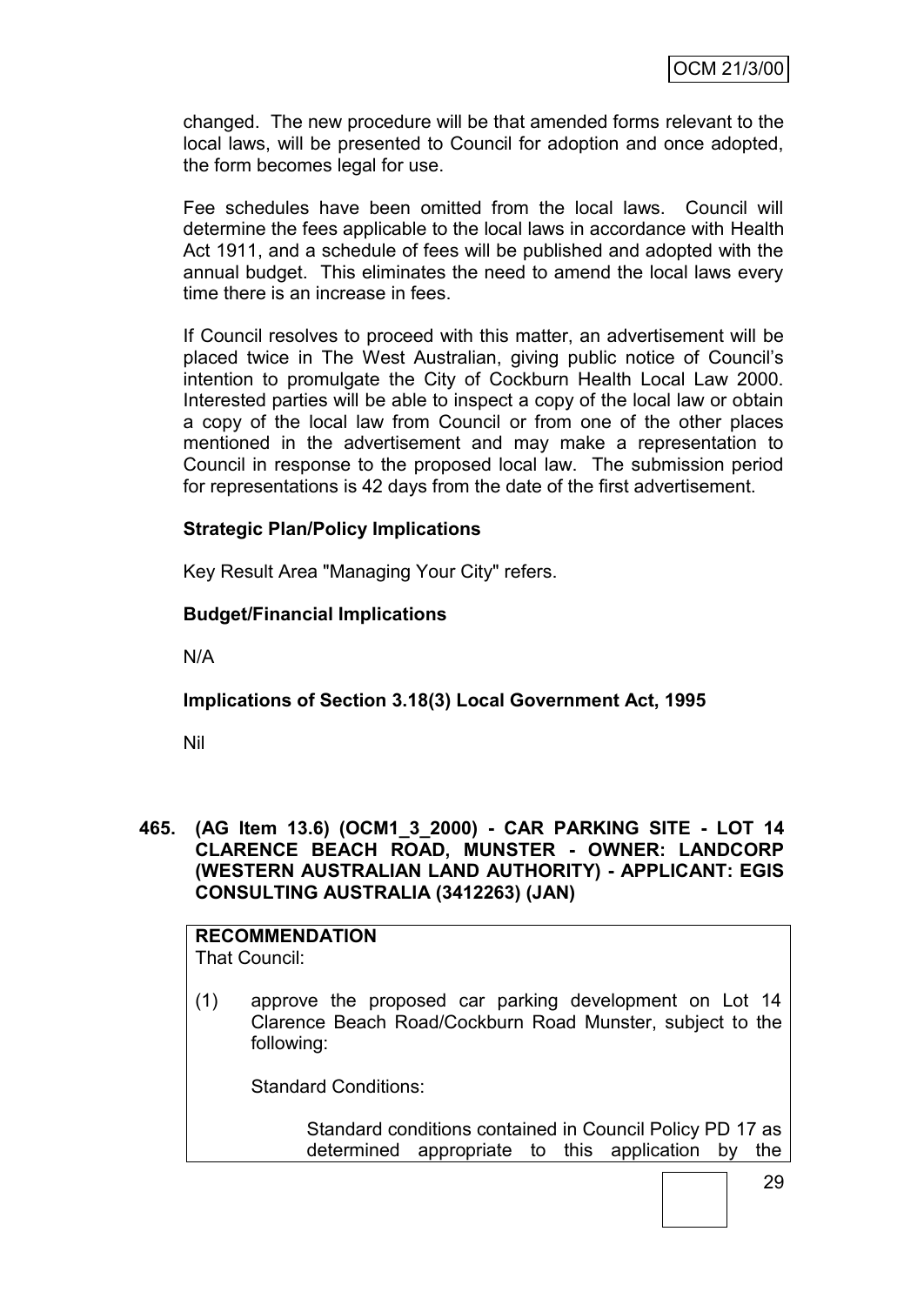delegated officer under clause 7.6 of Council's District Zoning Scheme Nº 2;

Special Conditions:

- 1. A plan to be submitted detailing planting of shade trees at the rate of 1 for every 8 carparking bays in accordance with Council Policy PD40 (Henderson Industrial Area - Development Control);
- 2. All stormwater being contained and disposed of on-site to the satisfaction of the Council.
- 3. Landcorp being responsible to ensure that the operation of the carpark enables safe and unimpeded access for articulated vehicles towing large boats along Clarence Beach Road to the waterfront, in accordance with the Egis Consulting facsimile dated 14 March 2000.
- 4. Satisfactory arrangements to be made by the Applicant with the City for the ongoing maintenance, public liability and drainage of carpark facilities situated within the Clarence Beach Road reserve.
- (2) issue a MRS Form 2 Notice of Approval valid for a period of 2 years;
- (3) advise those who made a submission of Council's decision accordingly.

#### **COUNCIL DECISION**

MOVED Cmr Smithson SECONDED Cmr Jorgensen, that Council:

(1) approve the proposed car parking development on Lot 14 Clarence Beach Road/Cockburn Road Munster, subject to the following:

Standard Conditions:

Standard conditions contained in Council Policy PD 17 as determined appropriate to this application by the delegated officer under clause 7.6 of Council's District Zoning Scheme  $N^{\circ}$  2;

Special Conditions: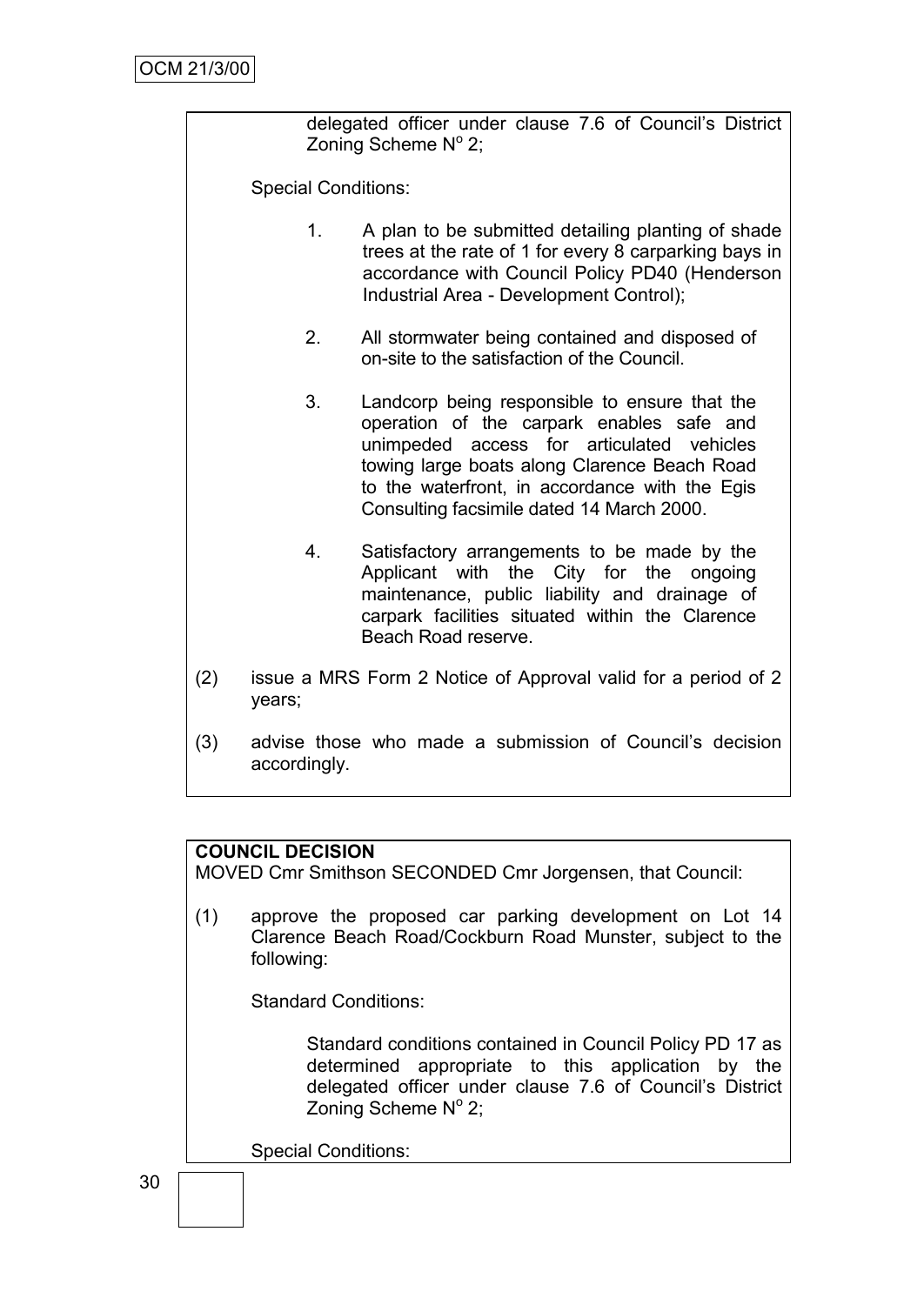- 1. A plan to be submitted detailing planting of shade trees at the rate of 1 for every 8 carparking bays in accordance with Council Policy PD40 (Henderson Industrial Area - Development Control);
	- 2. All stormwater being contained and disposed of on-site to the satisfaction of the Council.
	- 3. Landcorp being responsible to ensure that the operation of the carpark enables safe and unimpeded access for articulated vehicles towing large boats along Clarence Beach Road to the waterfront, in accordance with the Egis Consulting facsimile dated 14 March 2000.
- 4. Satisfactory arrangements to be made by the land owner with the City for the ongoing maintenance, public liability and drainage of carpark facilities situated within the Clarence Beach Road reserve.
- (2) issue a MRS Form 2 Notice of Approval valid for a period of 2 years;
- (3) advise those who made a submission of Council's decision accordingly.

**CARRIED 3/0**

#### **Explanation**

It was considered that Special Condition 4. Needed amending to ensure the land owner (Landcorp) be the responsible party, not the applicant.

#### **Background**

| <b>ZONING:</b>    | MRS:                 | <b>General Industry</b> |  |
|-------------------|----------------------|-------------------------|--|
|                   | DZS:                 | <b>General Industry</b> |  |
| <b>LAND USE:</b>  | Informal car parking |                         |  |
| LOT SIZE:         | 1778m <sup>2</sup>   |                         |  |
| AREA:             | N/A                  |                         |  |
| <b>USE CLASS:</b> | <b>Not Listed</b>    |                         |  |

The submitted application proposes the construction of a carpark with capacity for 238 bays to serve the shipbuilding industry. The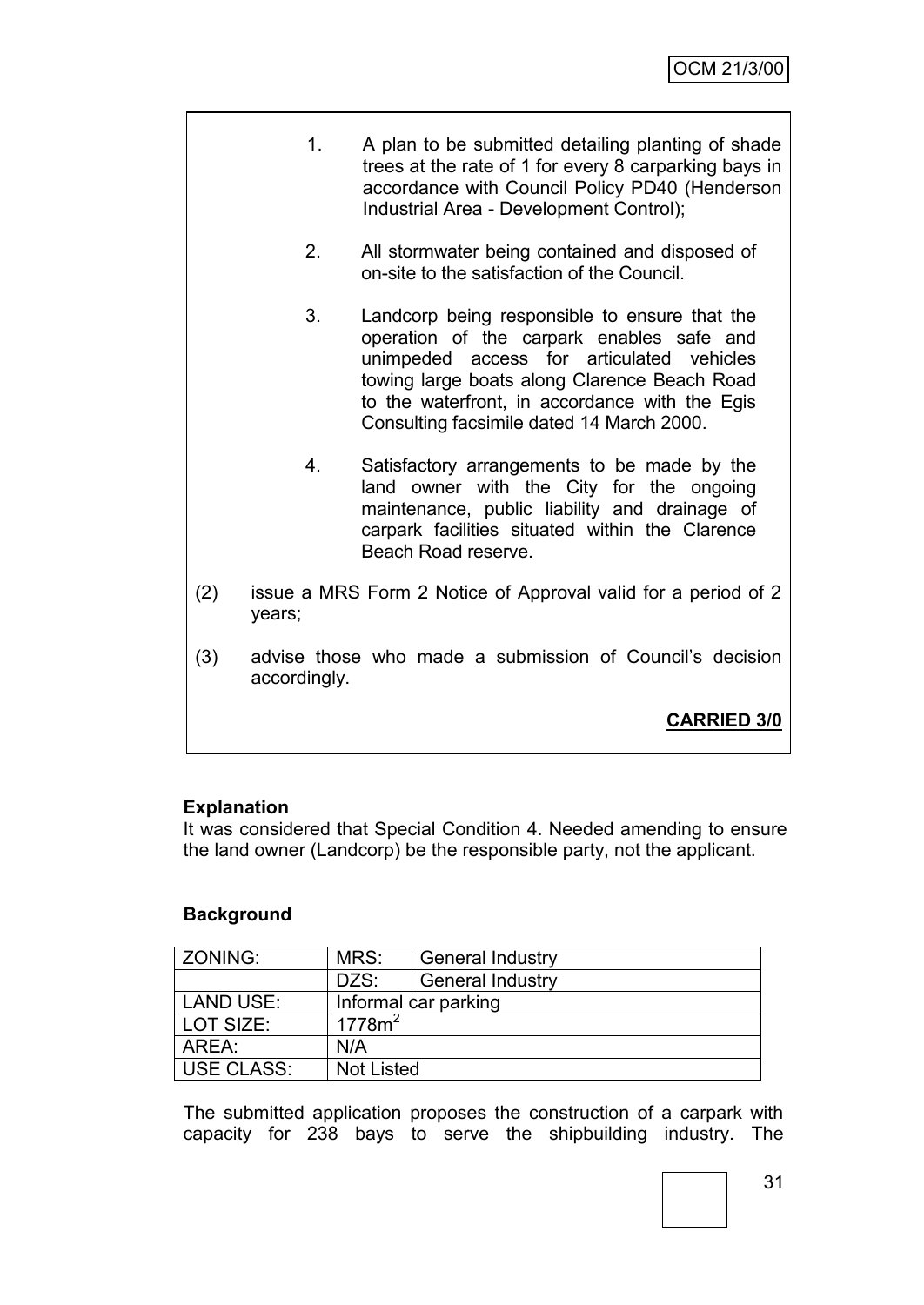development is proposed on Lot 14 Clarence Beach Road adjacent to the intersection of Cockburn Road and Russell Road.

Plans of the proposed carpark and the surrounding development are included in the Agenda attachments.

The application was referred to adjoining landowners, and only one submission was received (in support).

#### **Report**

Based on two studies conducted in the Henderson Industrial Area, *(Henderson Industrial Area Amenity Study by Max Margetts & Associates - June 1998) and Strategic Concept Plan - Henderson Industrial Area Amenity Project by City of Cockburn - 1998)* it is clear that existing car parking arrangements are unsatisfactory.

A lack of formalised parking is evident in the northern part of the industrial area. This precinct located immediately adjacent to the shipbuilding area along Cockburn Road, needs to provide an adequate parking provision.

In many instances vehicle parking demand is not being accommodated on the premises. This is having a significant impact on the amenity of the estate. Uncontrolled vehicle parking on the street verges and along the road pavements also presents a safety hazard as well as an impediment to the functional movement of traffic in the area.

As the application concerns a use not listed in the District Zoning Scheme No. 2, the application was advertised to all adjacent interested landowners according to Clause 6.2

It is recommended that the proposal be approved based on the following criteria:

- The land affected by the proposal is currently used as an informal carparking.
- Landcorp, as the owner of the land is funding the project.
- The need to alleviate the current parking debacle in the area.

There is also a need to formalise ongoing maintenance arrangements with Landcorp for that portion of the carpark to be constructed within the Clarence Beach Road Reserve.

#### **Strategic Plan/Policy Implications**

N/A

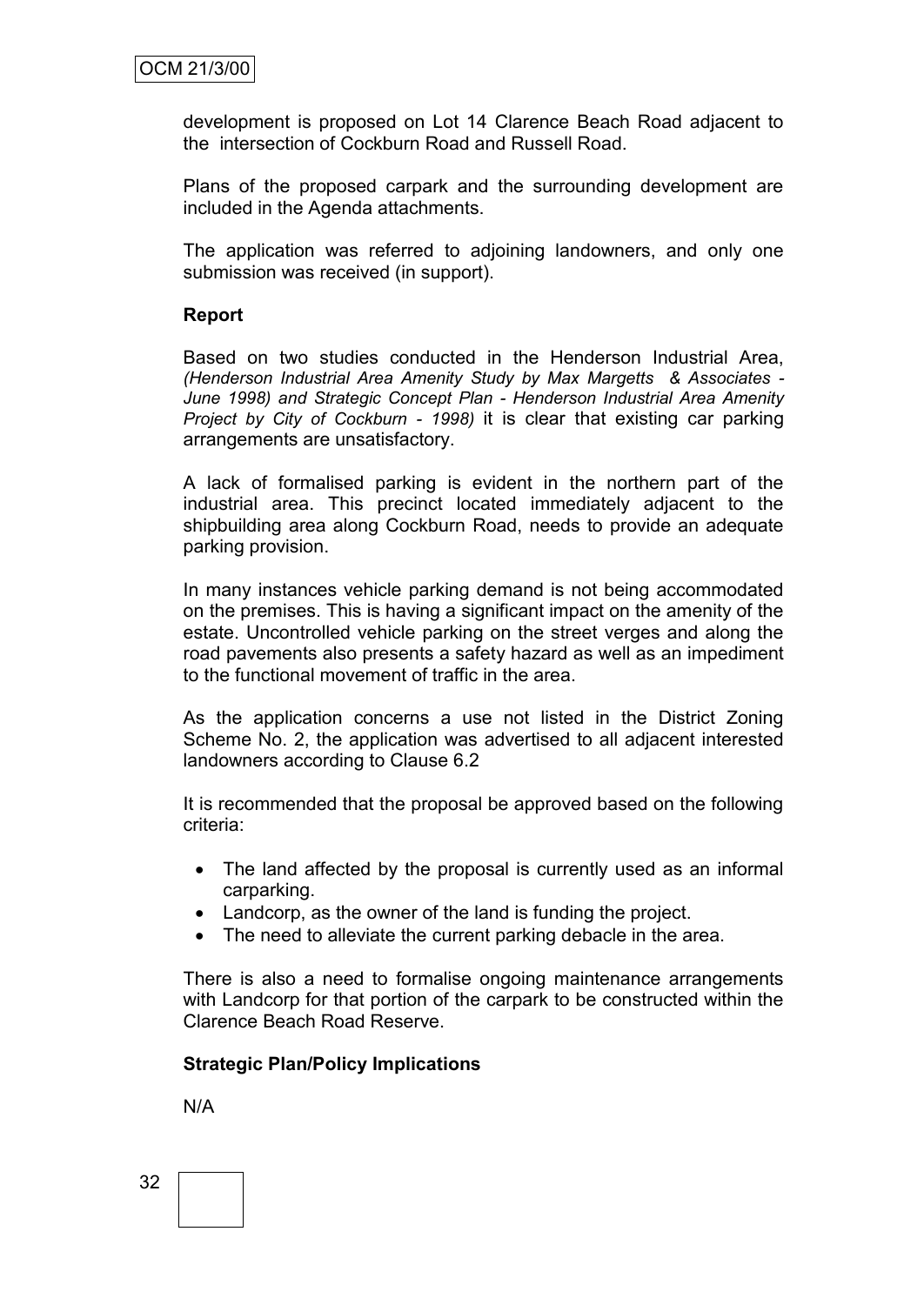### **Budget/Financial Implications**

The carpark construction is to be funded by Landcorp.

# **Implications of Section 3.18(3) Local Government Act, 1995**

The application also requires the approval of the Western Australian Planning Commission pursuant to Clause 32 of the Metropolitan Region Scheme.

### **466. (AG Item 13.7) (OCM1\_3\_2000) - AGM - RESOLUTION - COOGEE BEACH (9120) (SMH)**

### **RECOMMENDATION**

That Council note the resolution of electors relating to Coogee Beach at the Annual General Meeting held on 7 February 2000, for reasons outlined in the Report.

# **COUNCIL DECISION**

MOVED Cmr Jorgensen SECONDED Cmr Smithson that the recommendation be adopted.

**CARRIED 3/0**

# **Background**

On 7 February 2000, the Council held its Annual General Meeting.

A number of resolutions were passed from the floor, which are required to be considered by the Council under the provisions of the Local Government Act.

### **Submission**

The meeting resolved:-

### "*Coogee Beach*

*MOVED Mary Jenkins SECONDED Heather Smedley that Council:*

*1. stop the forward planning process now and take back from the developers, the responsibility of regional development planning;*

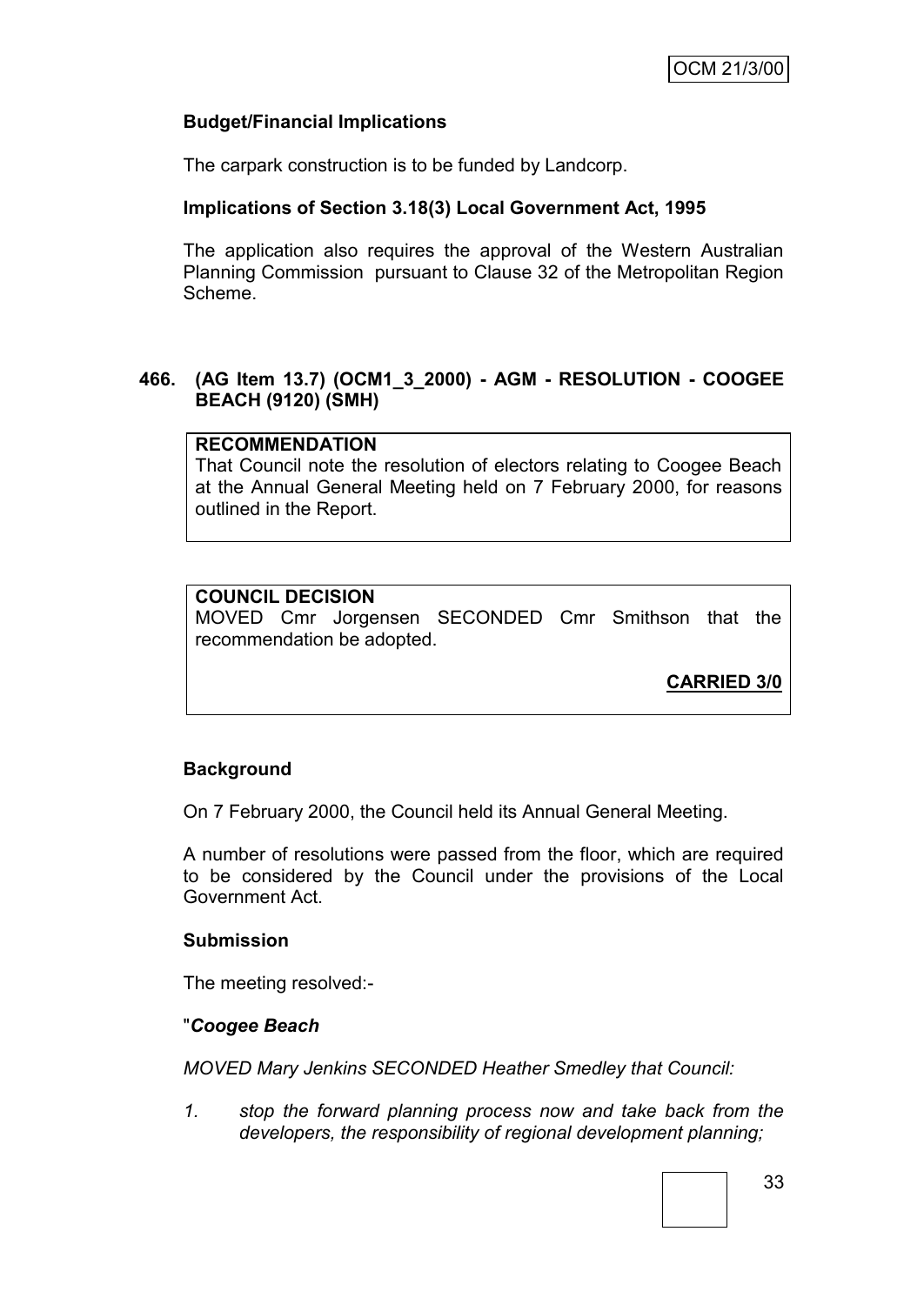- *2. undertake an open assessment, along with State Government, of the coastal environmental requirements and our recreational needs and conduct proper community consultation;*
- *3. set aside an adequate width of coastal reserve to cater for the identified environmental and recreational criteria and consistent with State Government Policy, identify any land which is surplus to these coastal needs and make it available for potential development.*

*Only at this stage, should the normal planning process so often cited by our politicians, be applied.*

# *MOTION PUT AND CARRIED"*

### **Report**

1. Regional Planning is undertaken by the WAPC.

The only developers on the coast are State or quasi State agencies.

### **North Coogee**

Landcorp in conjunction with DOCAT is planning, subdividing and selling land in the Robb Jetty Estate.

#### **Port Catherine**

WAPC has a development agreement with Australand to develop a marina on the old Consolidated Marine Holdings land at Coogee.

### **Jervoise Bay/Henderson**

Landcorp and DOCAT are planning, subdividing and promoting the Northern Harbour and Southern Harbour Projects at Jervoise Bay for shipbuilding and off shore oil and gas rigs.

At North Coogee and at Henderson, a Clause 32 call in control is applied by the WAPC to approve and refuse development in these State funded and promoted estates. The Council has only a minor role.

It is unlikely that the State would allow the Council to influence projects undertaken by Landcorp and DOCAT.

2. The Council has already completed a study of the coast which was adopted in November 1999. This report was the "Integrated Coastal Management Study" undertaken by Ecoscope and Coastwise. This study included extensive public participation and involved all of the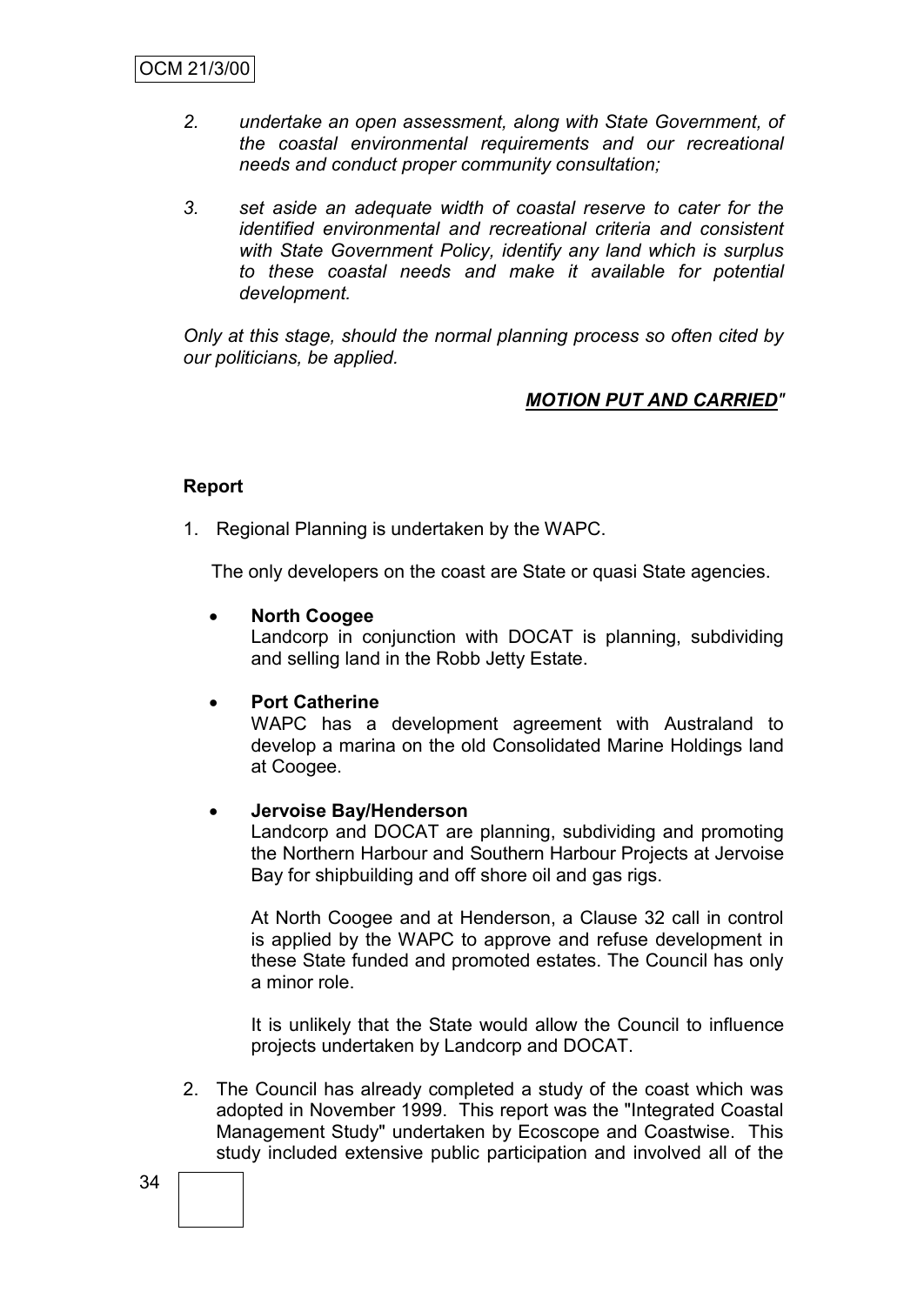coast from South Beach to the Jervoise Bay shipbuilding area and inland to the coastal ridge.

Recently, the Ministry for Planning announced that it had engaged the UWA to undertake a recreational and beach use study in the Perth Metropolitan Area between Yanchep to Port Kennedy. The survey was undertaken between Sunday 5 and Sunday 12 March 2000.

3. The MRS sets aside a Parks and Recreation Reserve along the coast, except for the coast included within the Jervoise Bay shipbuilding area and Southern Harbour Project.

Planning of the coast by the State has been completed and land committed to existing and future use.

Coastal planning has been completed for Cockburn, except for the final plans relating to the Port Catherine development. There is no scope for the Council to influence the planning or use of the coast, under the current planning legislation or landownership.

# **Strategic Plan/Policy Implications**

N/A

### **Budget/Financial Implications**

N/A

# **Implications of Section 3.18(3) Local Government Act, 1995**

Regional Planning is a State responsibility, the Council can only make recommendations.

Under Section 3.18(3) the Council should not duplicate a service provided by the State Government.

Council is responsible for local planning which must be consistent with the MRS. The Council has no choice.

### **467. (AG Item 13.8) (OCM1\_3\_2000) - AGM - RESOLUTION - WATER MANAGEMENT (6111) (SMH)**

# **RECOMMENDATION**

That Council note the resolution of electors relating to Water Management at the Annual General Meeting held on 7 February 2000,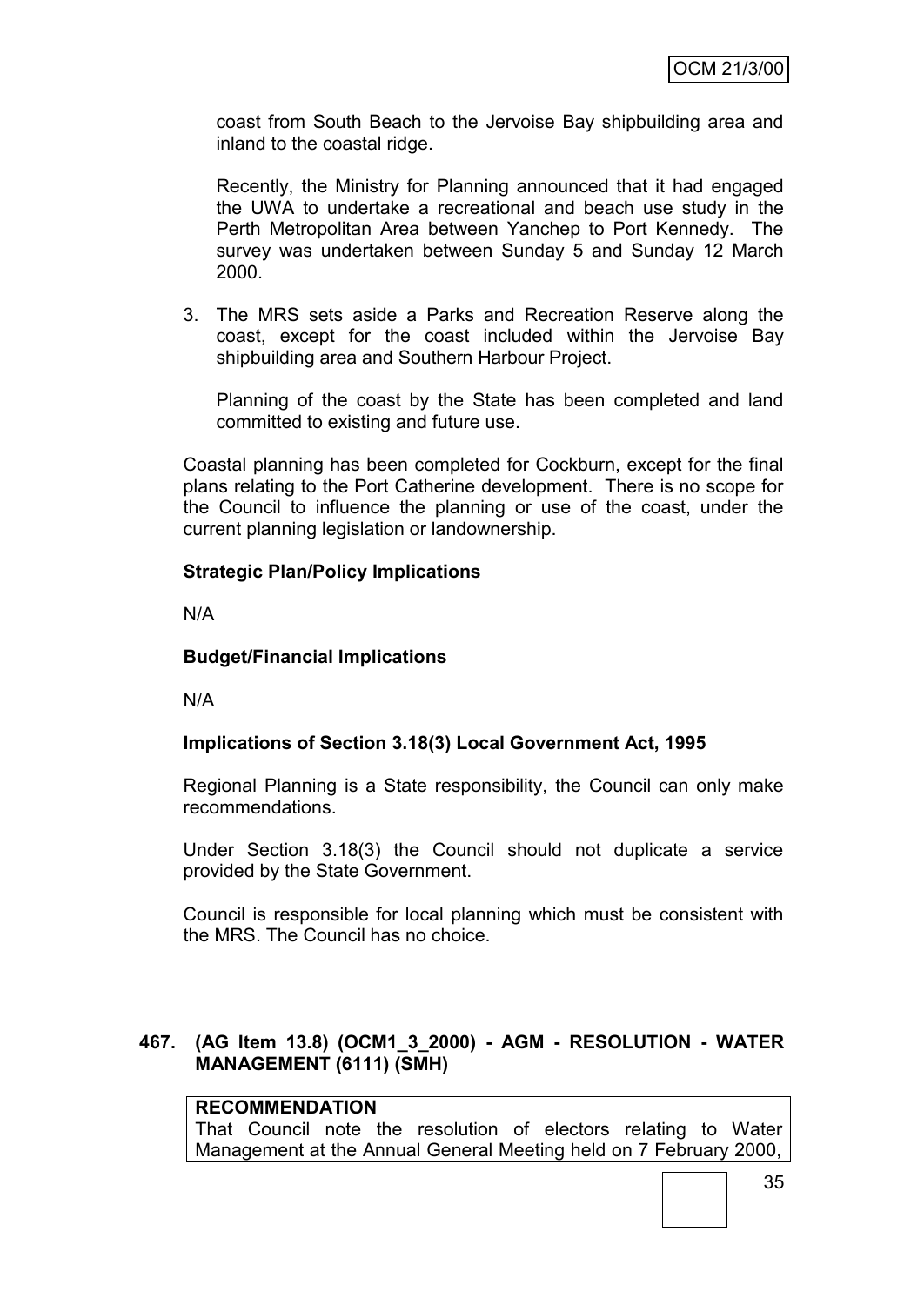for reasons outlined in the Report.

### **COUNCIL DECISION**

MOVED Cmr Smithson SECONDED Cmr Jorgensen that the recommendation be adopted.

**CARRIED 3/0**

# **Background**

On 7 February 2000, the Council held its Annual General Meeting. A number of resolutions were passed from the floor, which are required to be considered by the Council under the provisions of the Local Government Act.

### **Submission**

The meeting resolved:-

### "*Water Management*

*MOVED Heather Smedley SECONDED Hazel Duggan, that Council ensure that no more run off finds its way into Cockburn Sound and that this becomes a condition of development. We request that alternative strategies be implemented eg: pumping the water to the Kwinana Industrial Area for re-use or use on verges and parks.*

### *CARRIED*"

#### **Report**

The Council does impose conditions on development which requires landowners to contain their stormwater on site. This will apply to developments in the catchment to both Cockburn Sound and Owen Anchorage.

The re-use of industrial waste water has been investigated in the past and to date, no initiatives in this regard have been taken. The Council has no expertise in this area, nor does it have the legal capacity or resources to promote such a scheme.

Nevertheless, the State Government has endorsed the establishment of the Cockburn Sound Management Council, which will be responsible for the management of the Sound in respect to both the catchment on the land side and the activities and uses on the water side. Currently the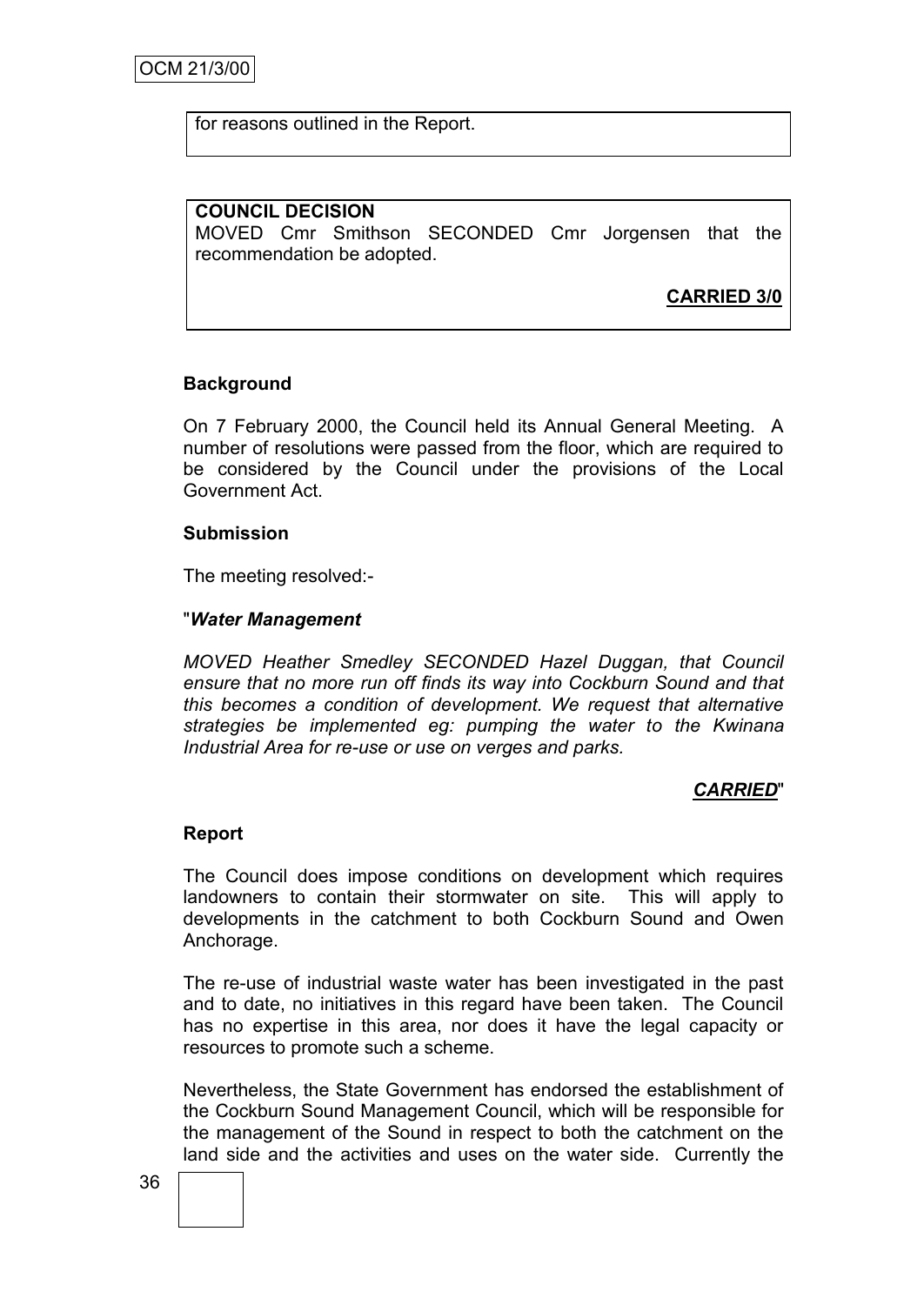management area is planned to extend from the Kwinana Freeway west to Garden Island and from Woodman Point south to Point Peron.

The role of the affected Councils of Cockburn, Kwinana and Rockingham at this point is not clear.

This resolution is one that can be brought to the attention of the new Council by a member such as Com-Net.

# **Strategic Plan/Policy Implications**

N/A

### **Budget/Financial Implications**

N/A

### **Implications of Section 3.18(3) Local Government Act, 1995**

It appears that the planning, management and development control within the proposed Cockburn Sound Management Area will be the responsibility of the Cockburn Sound Management Council.

Any action taken by this Council, would be deemed to be a duplication of the service provided by the State. The Council therefore should not become involved based on the requirements of Section 3.18(3) of the Act.

# **468. (AG Item 13.9) (OCM1\_3\_2000) - AGM - RESOLUTION - CAT EDUCATION (1008) (SMH)**

# **RECOMMENDATION**

That Council:

- (1) note the resolution of electors relating to Cat Education at the Annual General Meeting held on 7 February 2000; and
- (2) require the Customer Services Manager to prepare an article for publication in a local newspaper circulating within the district and for inclusion in "Cockburn Soundings", about the importance of native fauna and the need to control pets in the interests of fauna conservation and protection;

for reasons outlined in the Report.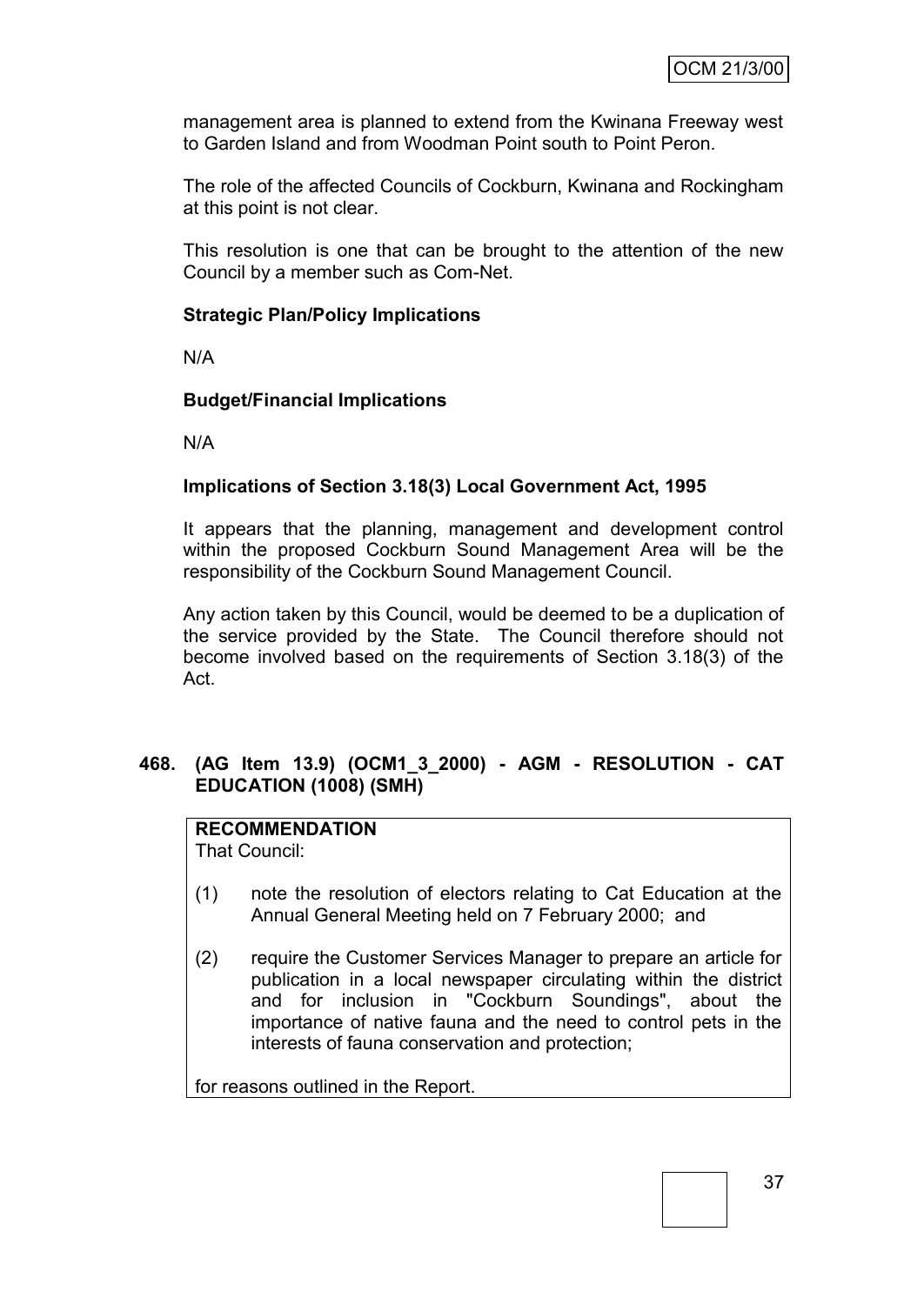# **COUNCIL DECISION**

MOVED Cmr Jorgensen SECONDED Cmr Donaldson that Council:

- (1) note the resolution of electors relating to Cat Education at the Annual General Meeting held on 7 February 2000;
- (2) require the Customer Services Manager to prepare an article for publication in a local newspaper circulating within the district and for inclusion in "Cockburn Soundings", about the importance of native fauna and the need to control pets in the interests of fauna conservation and protection; and
- (3) raise the matter at the next School/Council Liaison Meeting.

for reasons outlined in the Report.

**CARRIED 3/0**

### **Explanation**

Cmr Jorgensen felt that the education of cat owners to take responsibility for their cat is very critical and a good way to start the process, is to start with the children who love the pets and may be able to educate their parents.

### **Background**

On 7 February 2000, the Council held its Annual General Meeting. A number of resolutions were passed from the floor, which are required to be considered by the Council under the provisions of the Local Government Act.

### **Submission**

The meeting resolved:-

### "*Cat Education*

*MOVED Pam Townsend SECONDED Rex Gate, that Council proceed with an intensive and ongoing educational program about the wildlife that exists in Cockburn and encourage Cockburn residents to control their pets including keeping cats in at night.*

### *MOTION PUT AND CARRIED*"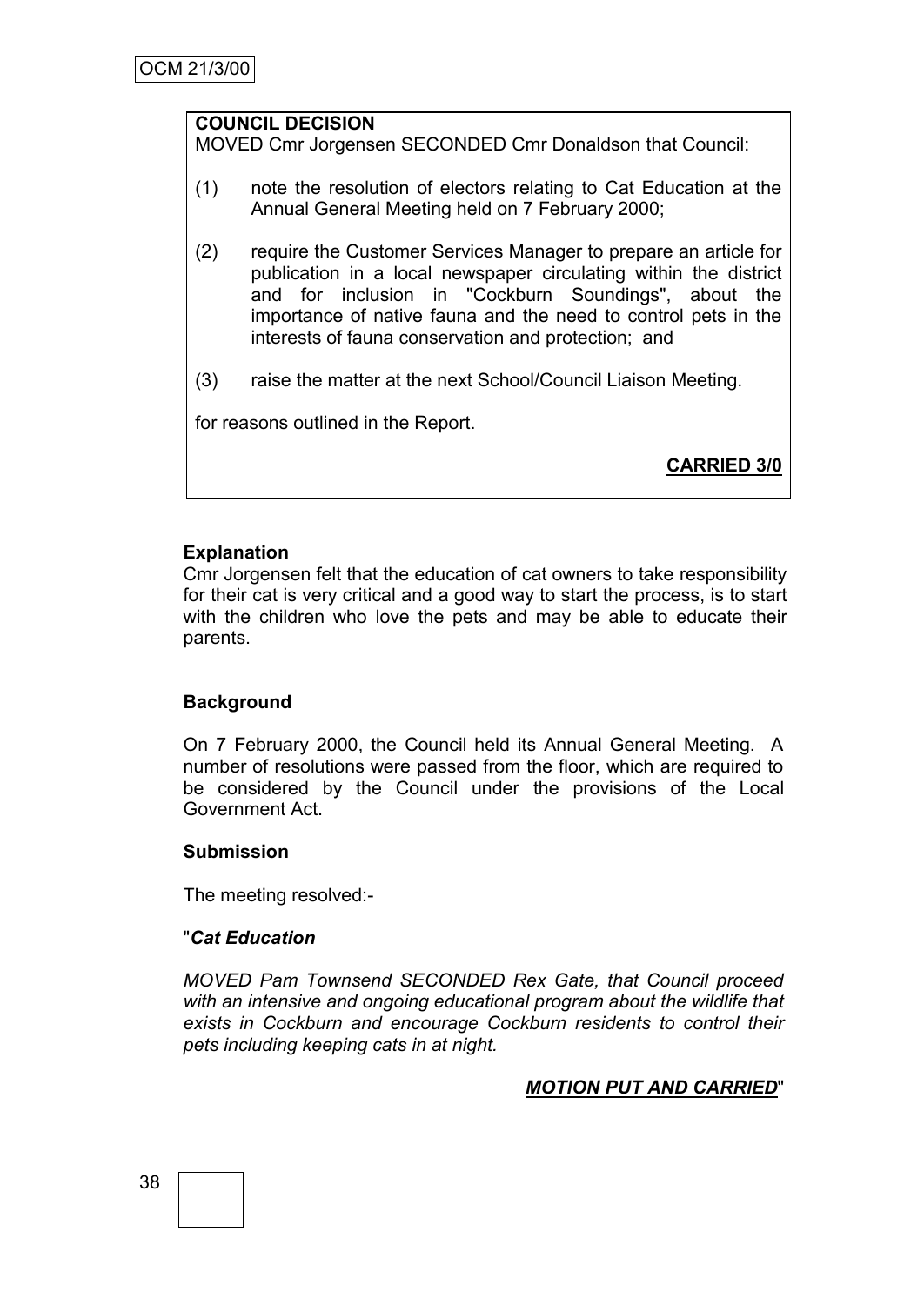# **Report**

The Council has limited control of the behaviour of pet owners. However, the Council can increase public awareness about the importance of native fauna in the district and the risk that uncontrolled pets can have on their habitat and survival.

The Customer Services Manager could prepare a suitable article to be included in the local newspaper and in "Cockburn Soundings" to bring the community's attention to this potential problem.

### **Strategic Plan/Policy Implications**

N/A

# **Budget/Financial Implications**

N/A

### **Implications of Section 3.18(3) Local Government Act, 1995**

It does not appear that by producing a public awareness article in the local newspaper or in the Council's "Cockburn Soundings", that it is duplicating any government or private sector service.

# **469. (AG Item 13.10) (OCM1\_3\_2000) - POLICY - RETAINING WALLS AND PARTY WALLS (VG) (3217)**

# **RECOMMENDATION**

That Council:

- (1) adopt the attached Planning and Development Policy PD47 Retaining Walls;
- (2) include a summary of the policy in the "Cockburn Soundings"; and
- (3) make the policy available to the public in brochure form from the Customer Services Counter.

### **COUNCIL DECISION**

MOVED Cmr Jorgensen SECONDED Cmr Smithson, that the recommendation be adopted subject to the words "professional engineer" in the Policy being replaced with "suitably qualified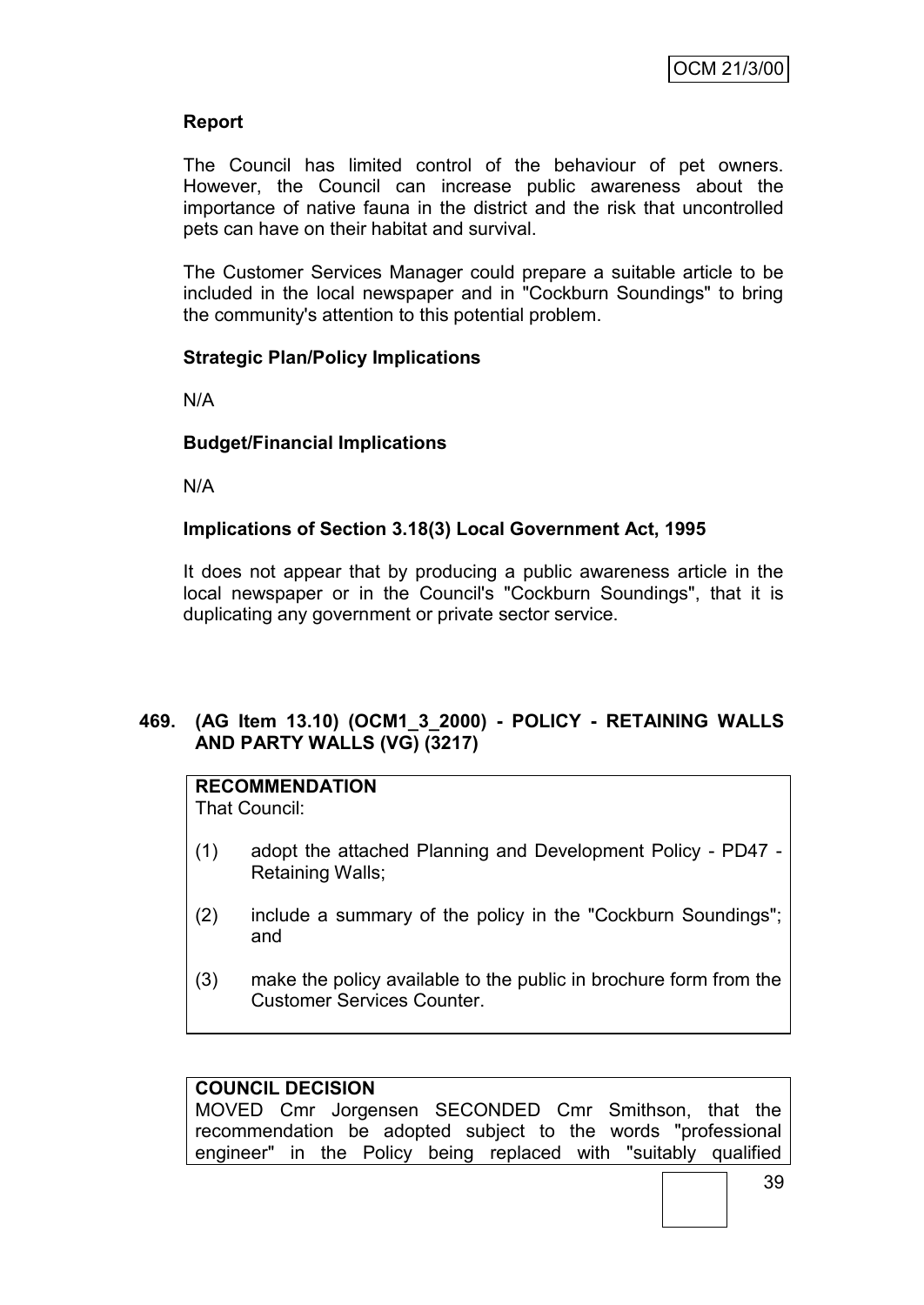engineer".

**CARRIED 3/0**

# **Background**

There is a need to have a Policy to help adjoining owners and building owners to resolve differences and to be aware of their responsibilities in relation to retaining walls and party walls placed on or near property boundaries.

# **Submission**

N/A

# **Report**

Council receives many enquiries from the public about retaining wall questions which are not Council business. Dealing with these non Council issues, takes an inordinate amount of staff time and a policy is needed to advise the public how it can obtain the information it needs.

# **Strategic Plan/Policy Implications**

N/A

**Budget/Financial Implications**

N/A

**Implications of Section 3.18(3) Local Government Act, 1995**

Nil

### **470. (AG Item 13.11) (OCM1\_3\_2000) - DELEGATED AUTHORITY - SECTION 374(1b) LOCAL GOVERNMENT (MISCELLANEOUS PROVISIONS) ACT 1960 (3108) (VG)**

### **RECOMMENDATION**

That Council delegate its authority to approve or to refuse to approve plans and specifications under Section 374(1b) of the Local Government (Miscellaneous provisions) Act 1960, to Council's Building Surveyor, Edwin Roy O'Meara.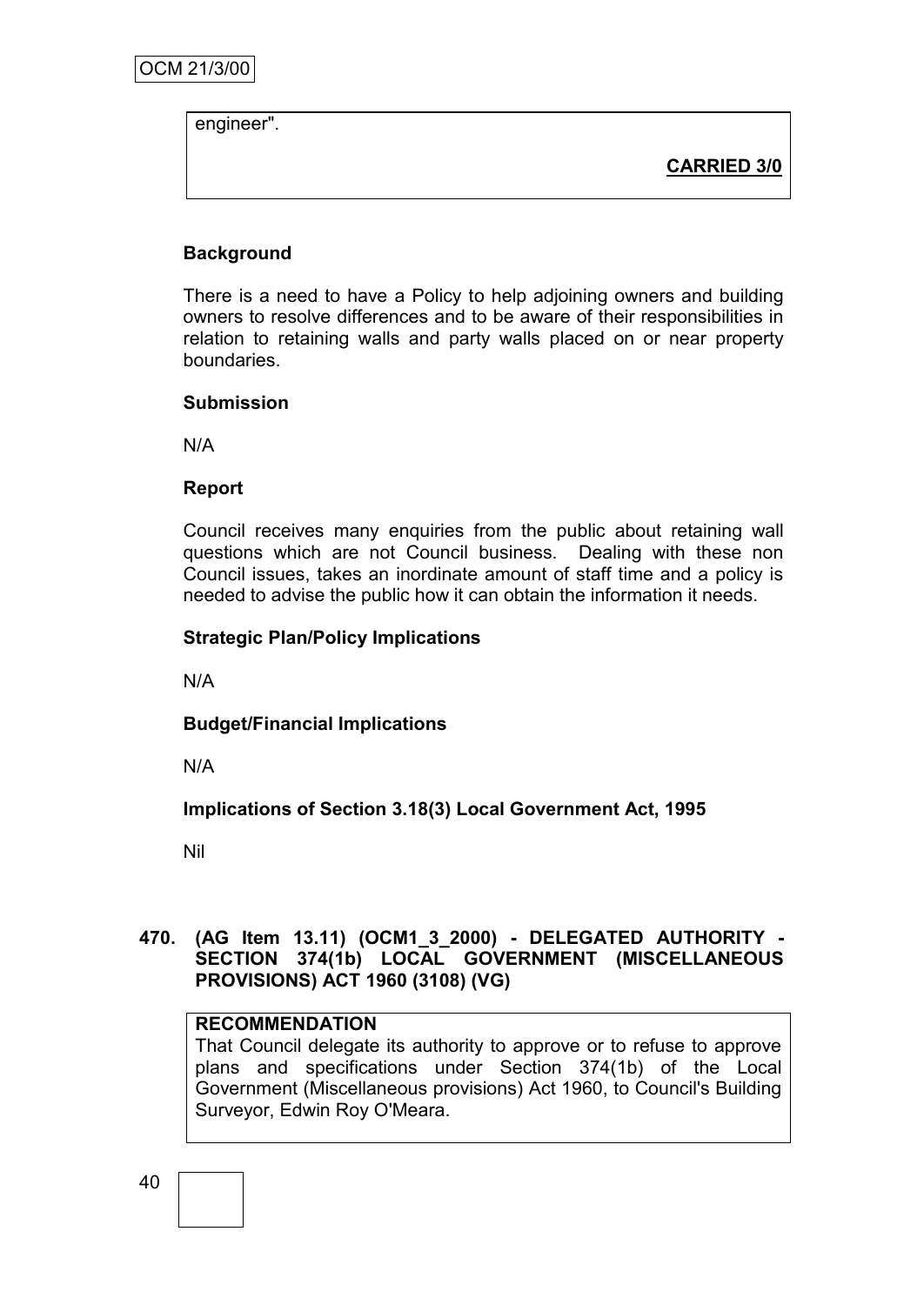# **COUNCIL DECISION** MOVED Cmr Smithson SECONDED Cmr Jorgensen that the recommendation be adopted.

**CARRIED 3/0**

# **Background**

Mr E R O'Meara is due to commence his employment with the City of Cockburn on 20 March 2000 and part of his agreed duties, is to approve or refuse building plans and specifications under delegated authority of Council.

# **Submission**

N/A

# **Report**

Mr O'Meara has the necessary Local Government Qualifications to accept this delegation.

# **Strategic Plan/Policy Implications**

N/A

**Budget/Financial Implications**

N/A

# **Implications of Section 3.18(3) Local Government Act, 1995**

Local Government Act 1995, compliant.

# **471. (AG Item 13.12) (OCM1\_3\_2000) - TRAVELSMART PROPOSAL (9635) (AJB)**

# **RECOMMENDATION**

That Council:

- (1) register an expression of interest with Transport for a grant for a Travelsmart Officer;
- (2) approach the City of Fremantle seeking support to share an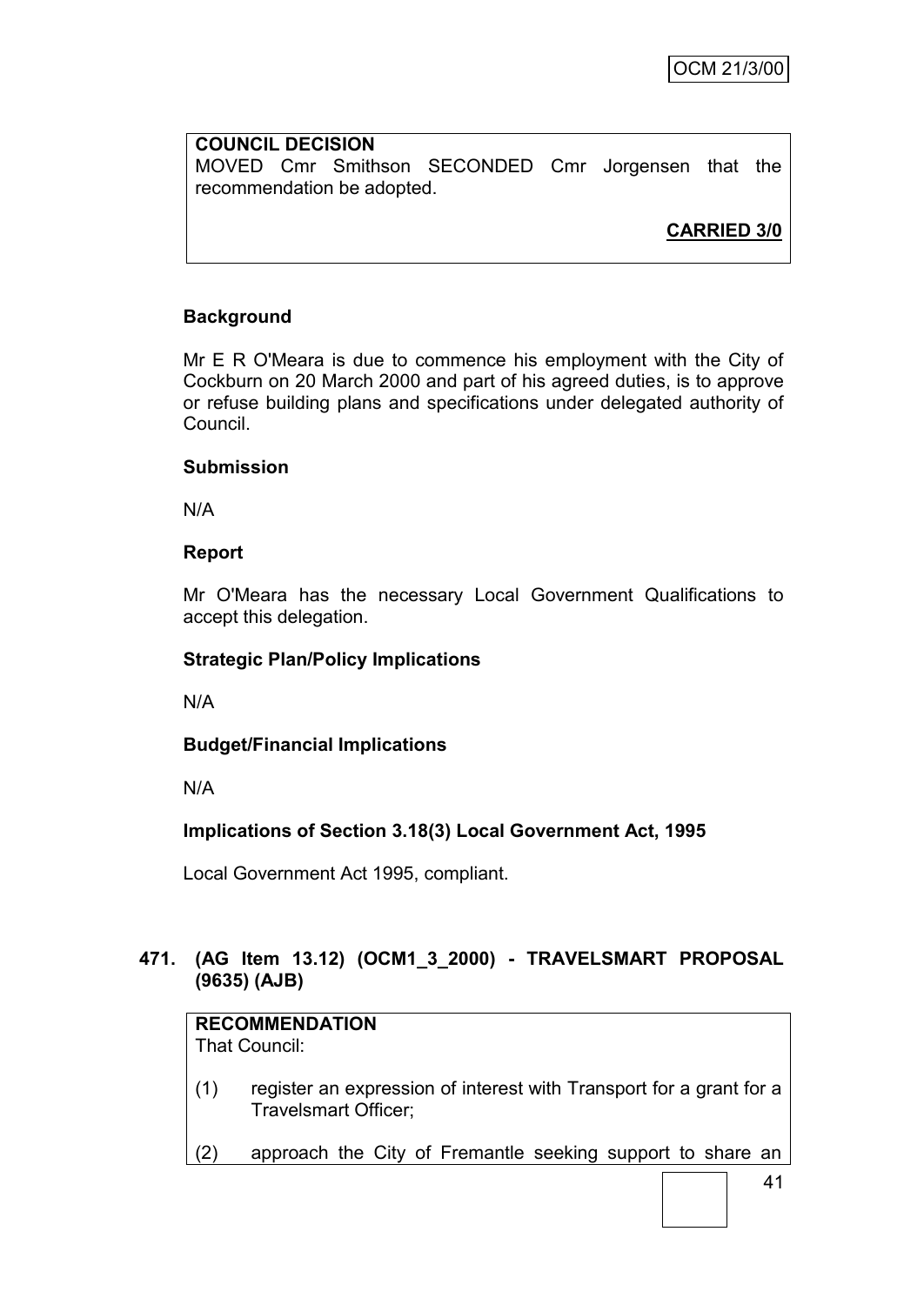officer and for the preparation of a joint submission; and

(3) instruct the Manager Planning Services to prepare a submission accordingly.

### **COUNCIL DECISION**

MOVED Cmr Jorgensen SECONDED Cmr Smithson that the recommendation be adopted.

# **CARRIED 3/0**

# **Background**

Travelsmart is a program run by the Department of Transport to encourage more people to use public transport rather than the private car. A pilot project was carried out in South Perth in 1997/98. This involved the following:-

- Randomly selecting households from the telephone directory.
- Sending a letter signed by the Mayor and the Minister for Transport to the selected residents requesting their co-operation in the project.
- Sending additional information to those residents selected to participate.
- Telephone interviews with the selected participants.

If the results of the pilot project were applied to the City of South Perth, the following benefits could be gained.

- A 14% reduction in vehicle emissions.
- Savings of just under \$7,800 per day through more walking.
- An increase in number of local journeys to the benefit of local businesses in the City of South Perth.
- An average increase of 4 minutes exercises in walking.
- A 91% increase in cycling, a 22% increase in walking, a 21% increase in public transport and a 4% increase in trips by car passengers.
- A 10% reduction in traffic by local residents.

In November 1998, Council considered a report on the Travelsmart proposal and resolved to endorse the value of the program by Department of Transport in endeavouring to encourage more people to use public transport and to approach the Department, requesting the extension of the program to cover the City of Cockburn to coincide with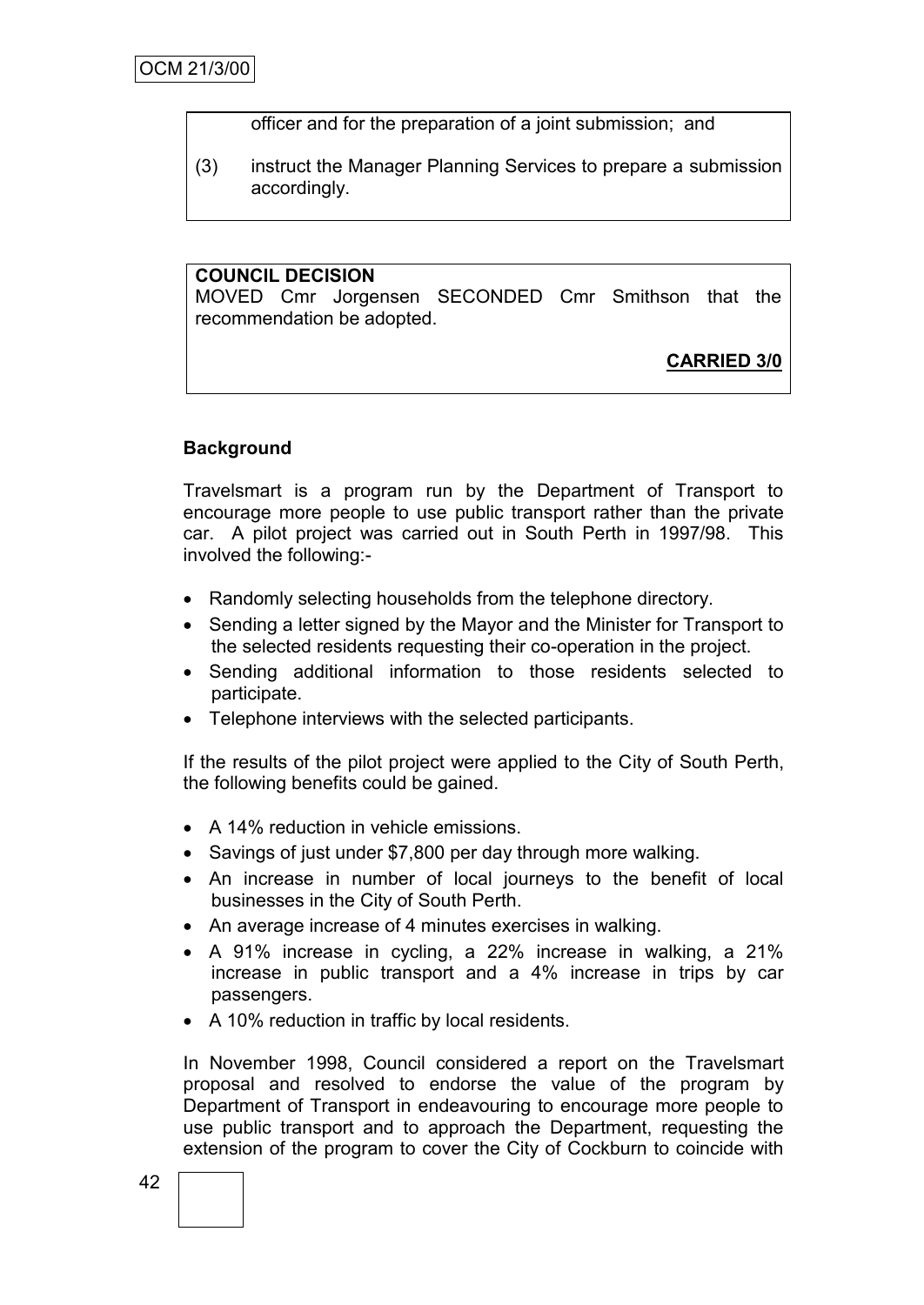the implementation of the Rockingham to Fremantle transitway and the railway to Thomsons Lake.

In January 1999, Transport advised that Travelsmart Stage 1 was unfunded at that time and depending upon funding, consideration could be given to extending the program following completion of Stage 1, which is scheduled to run over the next 4 to 5 years. Whilst the time frame did not coincide with the introduction of the Rockingham to Fremantle System 21 improved bus service, it may coincide with the commencement of the railway to Thomsons Lake.

### **Submission**

Correspondence recently received from Department of Transport, advises that it is seeking to expand the Travelsmart program through sponsorship of a limited number of part-time Travelsmart Officers in local governments.

Expressions of interest from interested local governments wishing to take advantage of the Travelsmart Officers' Grant Scheme, are to be forwarded to Transport by 20 April 2000.

### **Report**

The State Government's Metropolitan Transport Strategy aims to reduce the growth in car driver only trips and to achieve a better balance between other modes of transport including cycling, walking and public transport.

The Department of Transport "Better Public Transport - Ten Year Plan for Transperth 1998-2007" provides the blueprint for improved public transport. In respect to the City of Cockburn, this includes the Perth - Mandurah railway through Thomsons Lake, Rockingham/Kwinana/ Cockburn/Fremantle System 21 service and services to Perth via Booragoon.

The proposed improvement in the provision of public transport infrastructure within the City, is reflective of the residents' dissatisfaction with the system as evidenced by the response on this issue in the 1998 City of Cockburn Community Needs Study, which stated that the lack of public transport is an issue for Council to address.

The public transport system within the City of Cockburn and its environs, is being improved generally in line with the Better Public Transport document. The high frequency System 21 service to Rockingham and Fremantle, will commence in April 2000 and modifications have been made to other services to reduce travel times and provide better levels of frequency. A freeway bus service from Atwell/Success to Perth is now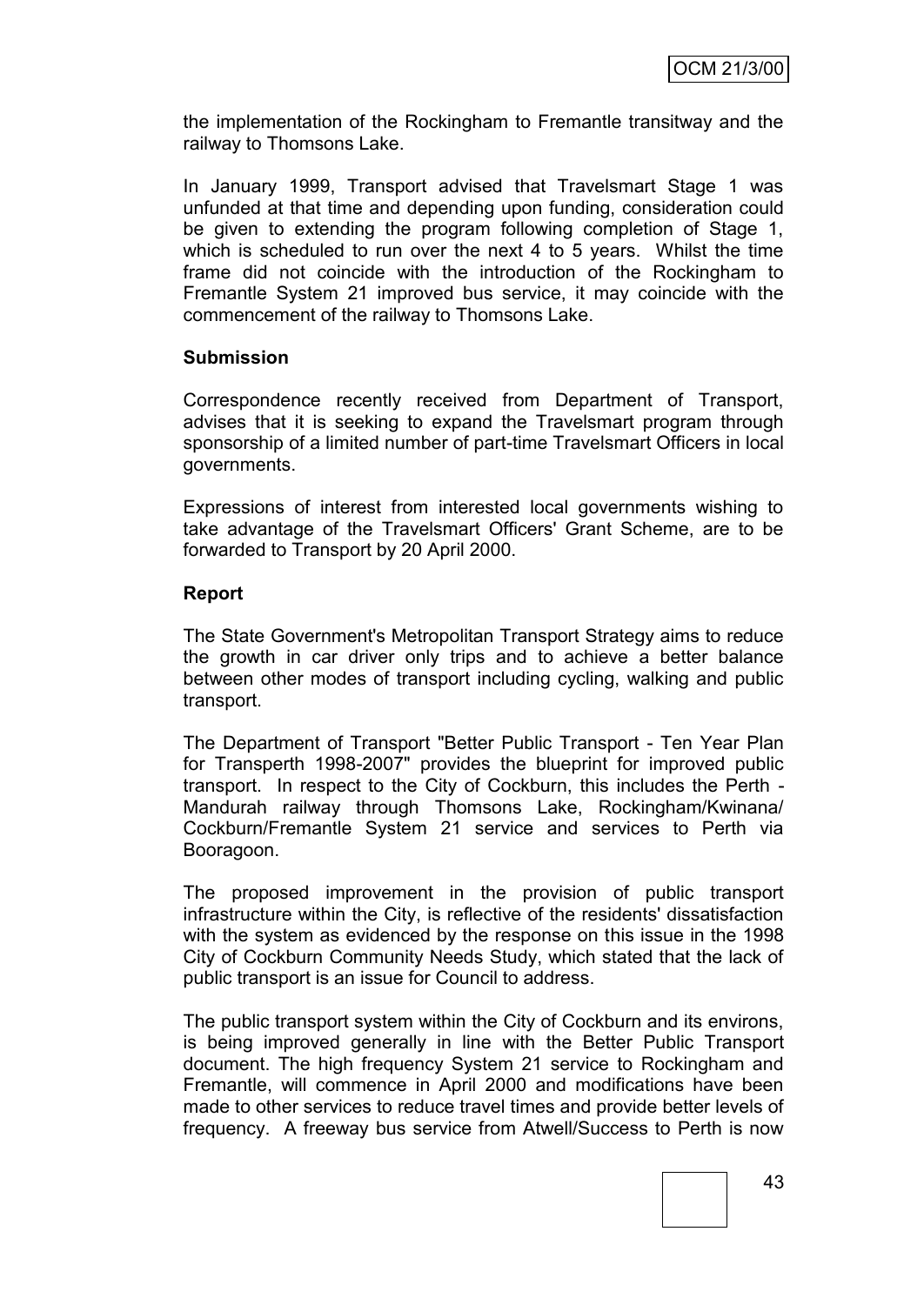operational and it is planned that the railway system should be to Thomsons Lake in 2004.

However, the provision of an improved level of public transport is only one part of the equation. The other important part is achieving an increase in usage. Improved services will, in part, achieve an increase in usage, but it has been demonstrated by the pilot Travelsmart program, that the most effective increase in usage is achieved through individualised marketing.

In recognition of the importance of individualised marketing, Transport is proposing to work with selected local governments to generate Travelsmart Local Action Plans in support of the transport planning objectives of the Metropolitan Transport Strategy. The action plan will develop policies, shape programs and provide information in support of increasing the role of walking, cycling and public transport in Perth.

To implement the plan, Transport is offering grants to cover the salary costs of Travelsmart officers with local government contributing to the cost of overheads such as office accommodation, computers, phones and consumables.

The grant for each successful local government, will be for the salary cost of a half-time officer (\$20,000 per annum) for an initial period of two years. The officers will be located at the Council Offices but will be required to work with Department of Transport. Full details are set out in the Grant Criteria contained in the Agenda attachments.

Given Council's previous support of the Travelsmart program and the impending implementation of improved public transport services in the district, it is considered that the City should apply for a grant for a Travelsmart Officer.

In addition to the public transport benefits, the Travelsmart program has the potential to decrease the growth in private car usage and hence positively contribute to reducing greenhouse emissions.

In December 1999 Council made a commitment to reducing greenhouse emissions by 20% in both the community and the corporation. The successful implementation of the Travelsmart program will assist in achieving this target.

It is also considered that the program would be more successful if this were done in partnership with the City of Fremantle, which is a primary destination. Accordingly, it is recommended that Council approach the City of Fremantle with a view to engaging a full time Travelsmart Officer to be shared between the two councils.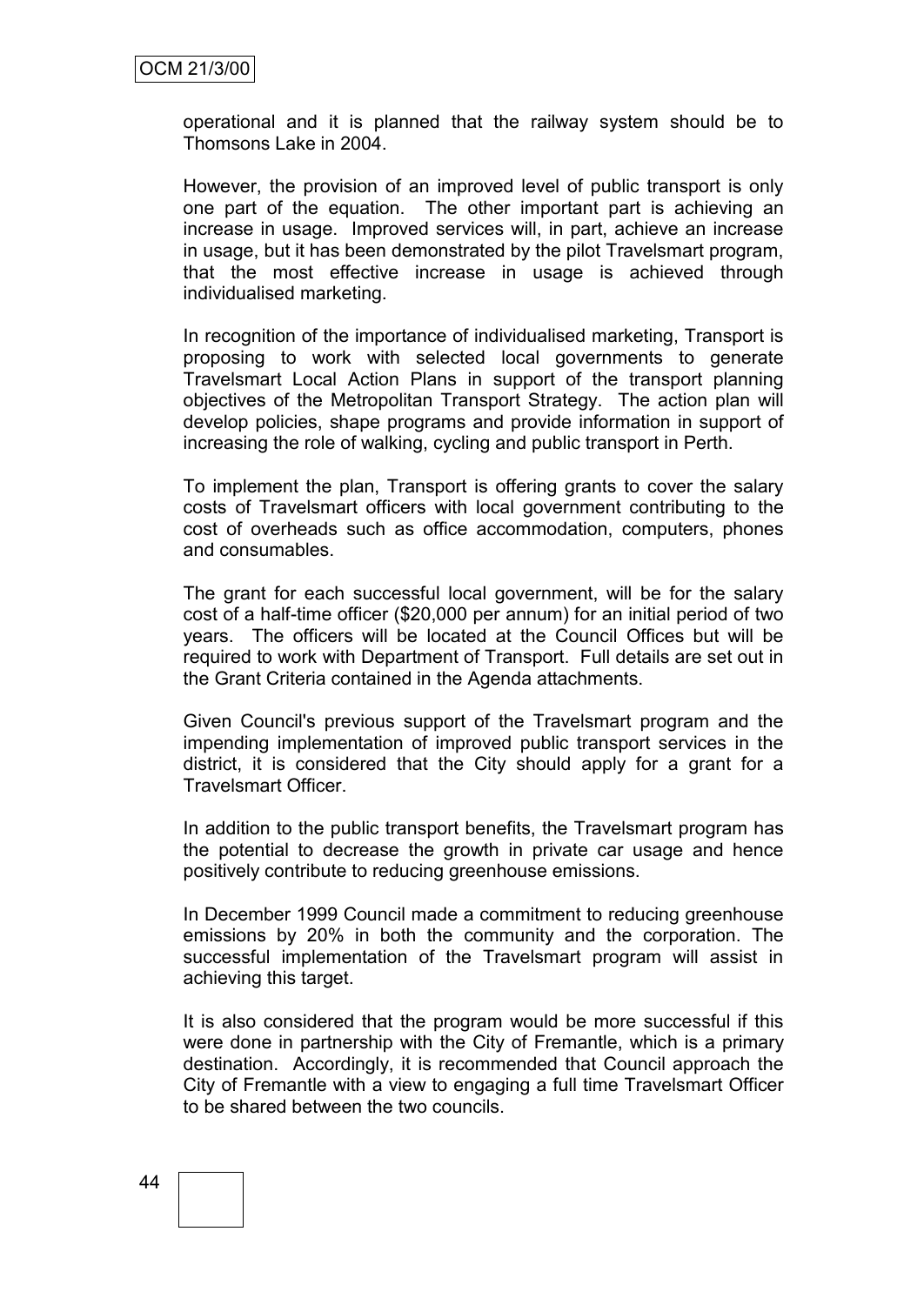It is proposed that the officer would form part of the Strategic Planning Team. A desk can be provided and arrangements will need to be made for an additional phone service. A spare computer is available. The cost to accommodate the officer should be minimal.

# **Strategic Plan/Policy Implications**

N/A

# **Budget/Financial Implications**

Allowance will need to be made in the Strategic Planning Service budget for the cost of a phone service and consumables.

### **Implications of Section 3.18(3) Local Government Act, 1995**

Nil

# **472. (AG Item 13.13) (OCM1\_3\_2000) - SECTION 3.18(3) OF THE LOCAL GOVERNMENT ACT 1995 - IMPLICATIONS FOR STATUTORY PLANNING SERVICES (92222) (SR)**

#### **RECOMMENDATION** That Council:

(1) adopt the following amendment: -

TOWN PLANNING AND DEVELOPMENT ACT 1928 (AS AMENDED) RESOLUTION DECIDING TO AMEND CITY OF COCKBURN TOWN PLANNING SCHEME – DISTRICT ZONING SCHEME NO. 2

AMENDMENT NO. 222

Resolved that Council, in pursuance of Section 7 of the Town Planning and Development Act 1928 amend the above Town Planning Scheme by

Inserting the following clause into the Scheme Text after Clause 1.7.2:

1.7.3 "An approval given by the Western Australian Planning Commission to use or develop land zoned under the Metropolitan Region Scheme shall be deemed to be an approval under this Scheme."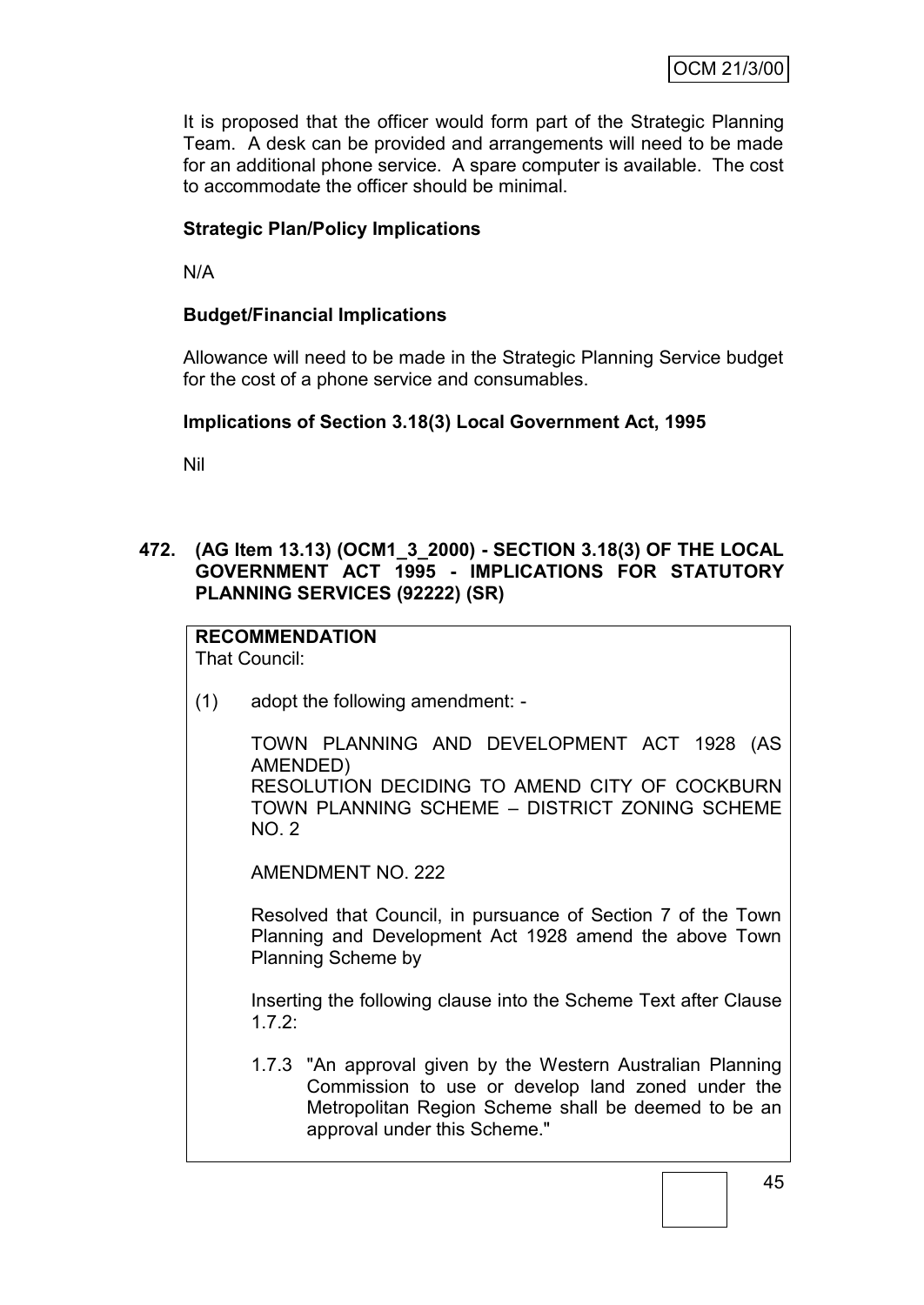Dated this 21st day of March 2000

Chief Executive Officer

- (2) sign the amending documents, and advise the WAPC of Council's decision;
- (3) forward a copy of the signed document to the Environmental Protection Authority in accordance with Section 7 (A)(1) of the Town Planning and Development Act;
- (4) following the receipt of formal advice from the Environmental Protection Authority that the Scheme or Scheme Amendment should not be assessed under Section 48A of the Environmental Protection Act, forward copies of the signed documents to the Western Australian Planning Commission requesting consent to advertise be granted;
- (5) notwithstanding (4) above, the Director of Planning and Development may refer a Scheme or Scheme Amendment to the Council for their consideration following formal advice from the Environmental Protection Authority that the Scheme or Scheme Amendment should not be assessed under Section 48A of the Environmental Protection Act ;
- (6) seek a legal opinion concerning Council's general statutory decision-making powers delegated by the WAPC pursuant to the Metropolitan Region Scheme Act and related legislation; and a report be presented to Council for consideration.

# **COUNCIL DECISION**

MOVED Cmr Smithson SECONDED Cmr Jorgensen that the recommendation be adopted.

**CARRIED 3/0**

# **Background**

The purpose of this report is to examine the issues involved in the Council continuing to exercise its development control functions for the various classes of development which also require the approval of the Western Australian Planning Commission under the Metropolitan Region Scheme Act. It discusses the duplication of statutory planning processes between Council and State Government.

Section 3.18(3) of the Local Government Act 1995 states: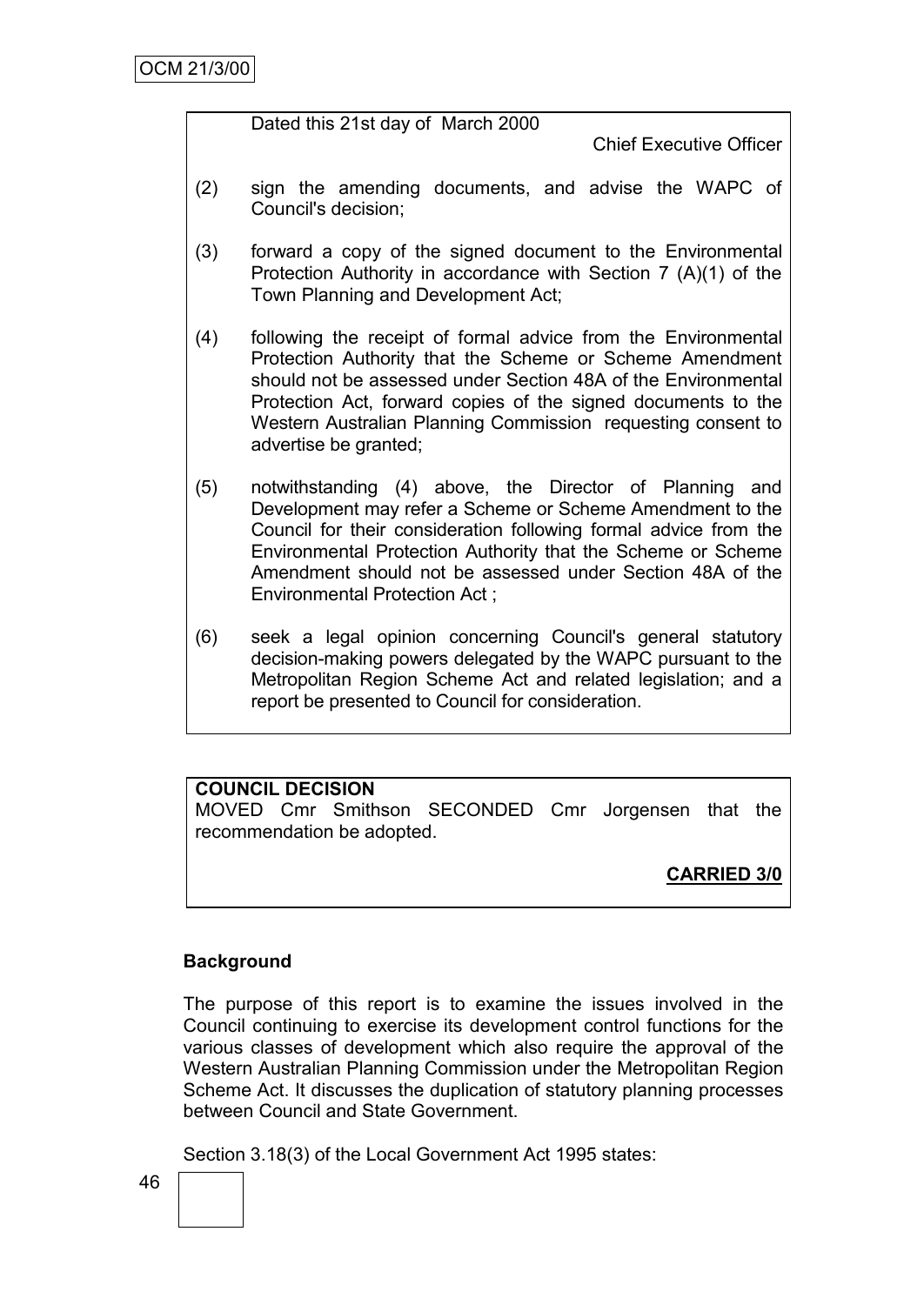- "*(3) A local government is to satisfy itself that services and facilities that it provides -*
	- *(a) integrate and coordinate, so far as practicable, with any provided by the Commonwealth, the State and any public body:*
	- *(b) do not duplicate, to an extent that the local government considers inappropriate, services or facilities provided by the Commonwealth, the State or any other body or person, whether public or private; and*
	- *(c) are managed efficiently and effectively."*

### **Report**

### *1.0 Relationship of Council's Town Planning Scheme to the Metropolitan Region Scheme*

Clause 1.7.1 of District Zoning Scheme No. 2 states that:

"*The Scheme is complementary to and is not a substitute for the Metropolitan Region Scheme and the provisions of the Metropolitan Region Scheme shall continue to have effect."*

Clause 26 of the Metropolitan Region Scheme states that a local authority approval to develop (zoned) land shall be deemed to be an approval under MRS. Clause 28 of the Metropolitan Region Scheme requires applications for development approval to be made on an MRS Form 1 and to be submitted to the local authority.

Clause 29(1) obliges the local authority to forward those applications which require WAPC determination (pursuant to Cl. 29) to the Commission within seven (7) days. Clause 29(3) is expressed in 'discretionary' terms, ie, "… the local authority may, (within 42 days) make recommendations for consideration by the Commission…"

The statutory procedures for applications requiring determination by the WAPC under the Metropolitan Region Scheme and those determined by Council pursuant to its Local District Zoning Scheme No. 2 are virtually identical and include:

- application requirements;
- matters to be considered by the decision-making authorities;
- ability to impose conditions; and
- Appeal provisions.

WAPC Policy DC 1.2 includes the following significant statement: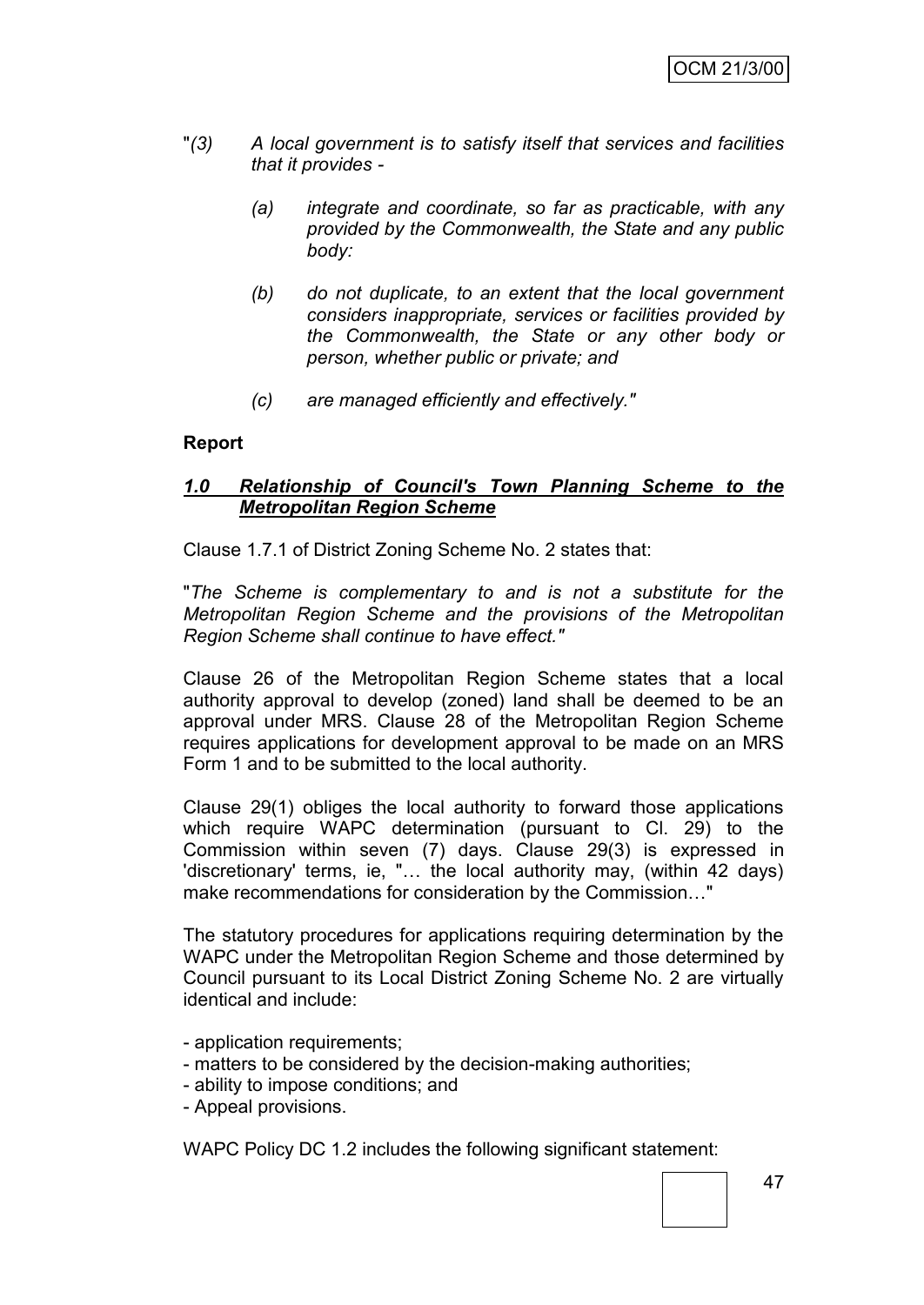*"1.7 The purpose of this policy is to set out the general principles that will be applied by the Commission in its determination of those applications for which it is the responsible authority. It should be noted that for land which is zoned by the scheme, the separate approval of the relevant local government may also be required under the provisions of its own town planning scheme."*

This clearly contemplates cases where the separate approval of the relevant local government also may not be required under the provisions of its own town planning scheme.

### *2.0 Extent of Current Duplication*

There are various classes of development for which the approval process is duplicated as separate Planning Approvals are issued, firstly, by the WAPC under the MRS and, secondly, by the Council under District Zoning Scheme No. 2. These are:

- 1. Developments deemed by the WAPC to be of state or regional significance;
- 2. Poultry farms, extractive industries and any development deemed 'inconsistent' with the purpose of the Rural zone;
- 3. Shopping Centres;
- 4. All development in excess of \$50,000 within the Henderson Industrial Area;
- 5. All development in North Coogee.
- 6. All development within Planning Control Areas (Clause 35C of the MRS)

There has been an average of 16 'duplicate' applications per annum determined by Council and the WAPC over the past five (5) years. This represents 6 - 7.4% of the average number of planning applications determined by the Council over the same period.

### *3.0 Implementation Issues*

Clause 29(3) of the MRS enables the Council to make a Recommendation to the WAPC on 'duplicate' approvals. This is currently routinely but not necessarily always done for applications on land reserved under the MRS. From an administrative efficiency and staff resource viewpoint, such Recommendations should be made only in exceptional cases.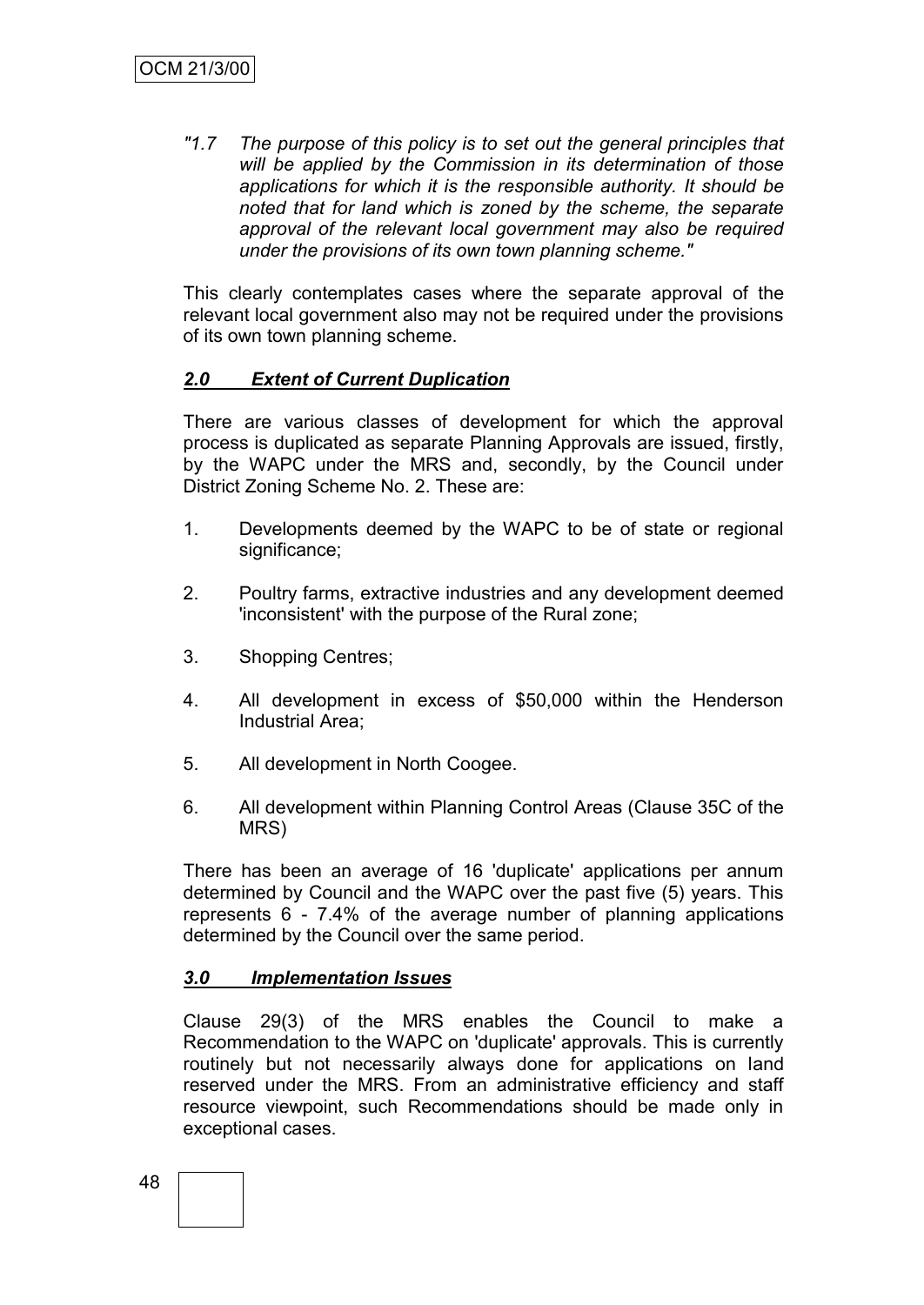From the viewpoint of seeking to influence an outcome in the interests of 'local' planning (to the extent that this is distinct from 'regional' planning), the Council should on occasions exercise its discretion to make such recommendations.

Legislation governing the Council's Building Control functions is separate from the MRS and Council's District Zoning Scheme. It is appropriate, however, that there should remain an administrative obligation that any Building Licences issued not precede or be inconsistent with a Planning Approval issued by the WAPC. It is understood that this will be a requirement of the new Building Act, which provides for private certification of Building Licences, independently of local government.

Section 3.18(3) of the Local Government Act does not preclude 'duplication', but rather requires the City to determine what it considers to be an inappropriate extent of duplication.

In summary the Council has no statutory obligation to require a 'duplicate' Planning Approval under District Zoning Scheme No. 2 for developments which also require WAPC approval pursuant to Clause 32 or to Clause 35C (Planning Control Areas) of the MRS.

The statutory means for the Council to eliminate its decision-making duplication in respect to Cl. 32 determinations under the MRS is available via a simple Scheme Amendment , by inserting a clause in Council's Scheme as follows:

"*An approval given by the Western Australian Planning Commission to use or develop land zoned under the Metropolitan Region Scheme shall be deemed to be an approval under this Scheme."*

This is a 'mirror' of Clause 26 of the MRS which states that an approval issued by the Council (for the remaining classes of development not requiring approval by the WAPC) shall be deemed to be an approval under the MRS.

Following finalisation of such an Amendment, Council would retain a discretion provided by Cl. 29(3) of the MRS, being whether or not the Council wished to make a Recommendation to the WAPC for individual applications or a class of applications.

### **Strategic Plan/Policy Implications**

N/A

#### **Budget/Financial Implications**

The loss of Service Unit income due to not processing 'duplicate' planning applications is not considered significant, being currently in the order of \$4,000-\$5,000 per annum.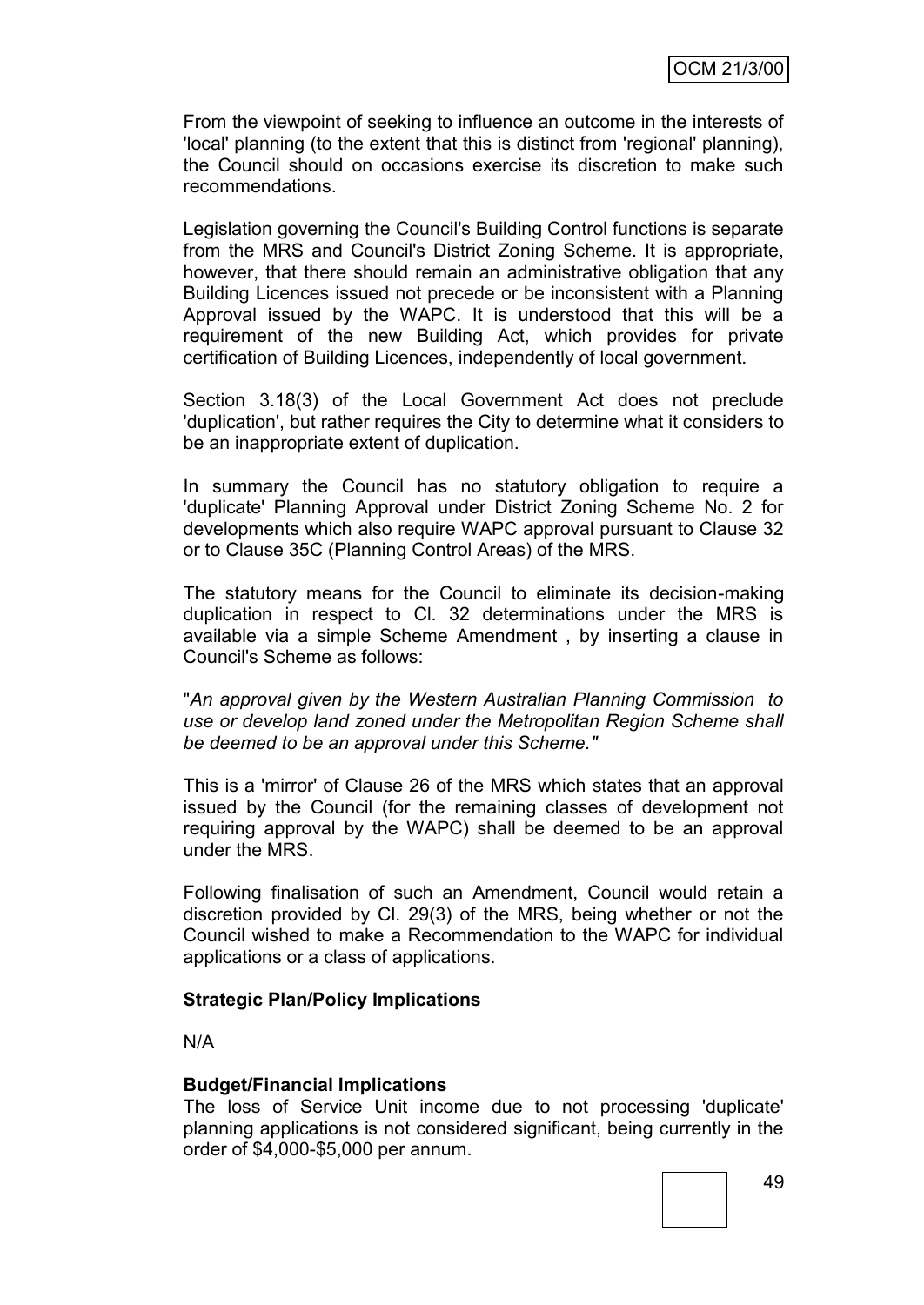There should be a freeing up of planning staff resources, estimated to be in the order of 80 - 100 hours per annum. There will still be residual administrative requirements to receive applications for referral to the WAPC.

### **Implications of Section 3.18(3) Local Government Act, 1995**

As outlined above.

### **DECLARATION OF FINANCIAL INTEREST**

Cmr Donaldson read aloud, advice that **Cmr Smithson** declared a financial interest in Agenda item 13.14. The nature being that her employer, BSD Consultants, has previously undertaken work for Watsons.

AT THIS POINT THE TIME BEING 8:32PM, CMR SMITHSON LEFT THE MEETING.

**473. (AG Item 13.14) (OCM1\_3\_2000) - INITIATION OF PROPOSED AMENDMENT 205 TO DISTRICT ZONING SCHEME NO. 2 - LAND BOUNDED BY RIGBY AVENUE, MELL ROAD, ROCKINGHAM ROAD AND SOUTHERN BOUNDARIES OF LOT 11 ROCKINGHAM ROAD, LOT 24 MELL ROAD, AND INCLUDING LOT 291 ZLINYA CIRCLE (92205) (SA)**

# **RECOMMENDATION**

That Council:

(1) adopt the following amendment:-

TOWN PLANNING AND DEVELOPMENT ACT 1928 (AS AMENDED) RESOLUTION DECIDING TO AMEND A TOWN PLANNING SCHEME - CITY OF COCKBURN DISTRICT ZONING SCHEME NO. 2.

AMENDMENT NO. 205

Resolved that Council, in pursuance of Section 7 of the Town Planning and Development Act 1928 (as amended) amend the above Town Planning Scheme by:

1. Rezoning Lots 49, 48, 42, 43, 47, 46, 45 and 44 Rigby Avenue and Part Lot 10 Rigby Avenue; Portion of Lot 41 and Lot 24 Mell Road; and Part Lot 40, 10, 11 and portion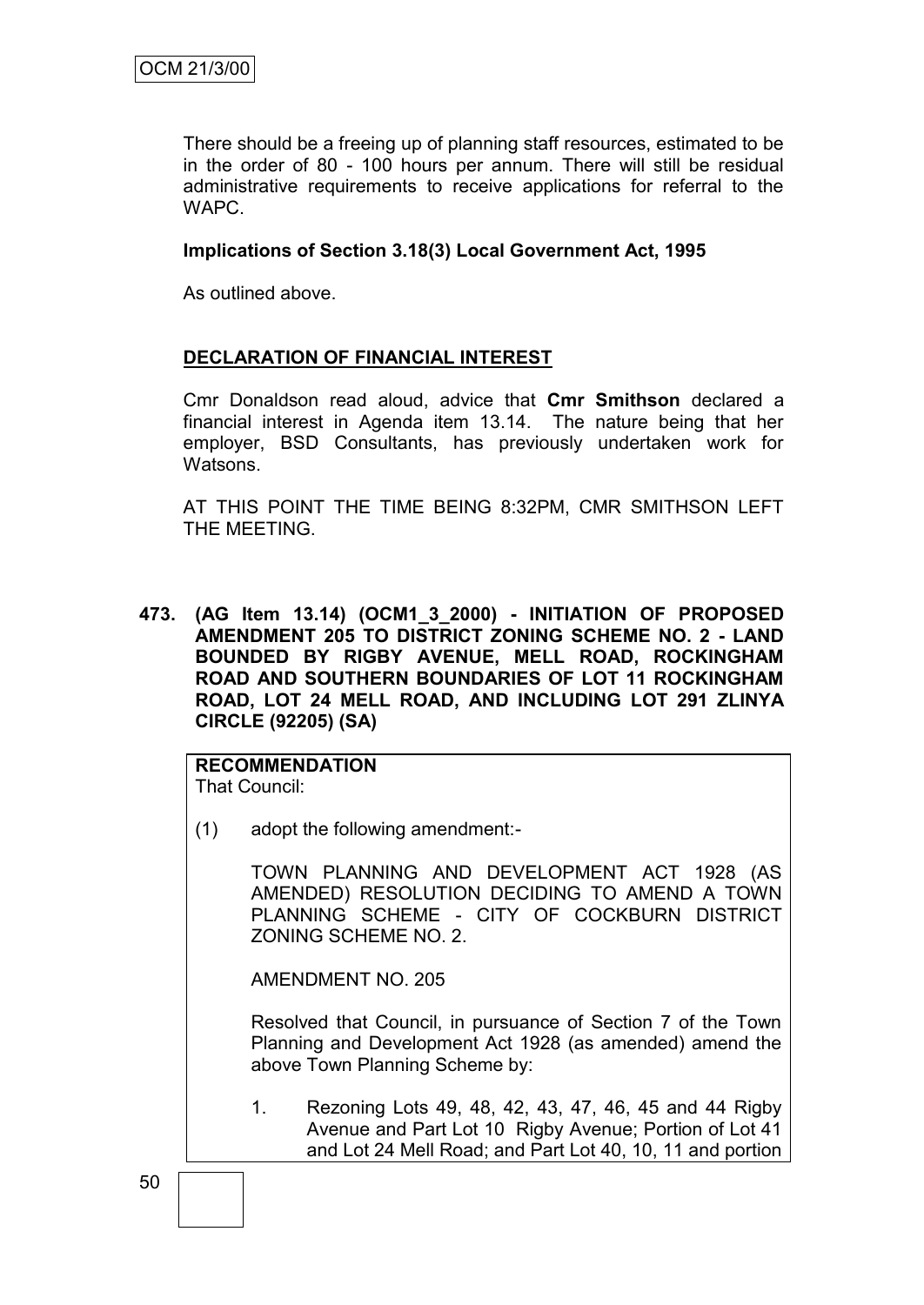of Part Lot 11 and Lot 12 Rockingham Road from "Rural" and "Local Reserve - Public Purpose - Primary School" to "Residential R30"

Dated this 21st day of March 2000

Chief Executive Officer

- (2) refer the Amendment No. 205 to the Environmental Protection Authority for assessment under Section 7A2 of the Town Planning and Development Act;
- (3) advertise Amendment No. 205 in accordance with Planning Bulletin No. 29 following receipt of written advice from the Environmental Protection Authority that the Scheme Amendment is not required to be assessed under Section 48A of the Environmental Protection Act.

# **COUNCIL DECISION**

MOVED Cmr Jorgensen SECONDED Cmr Donaldson that the recommendation be adopted.

**CARRIED 2/0**

# **Background**

| ZONING:          | MRS:                             | Urban                            |
|------------------|----------------------------------|----------------------------------|
|                  | DZS:                             | "Rural and "Local Reserve        |
|                  |                                  | Public Purpose - Primary School" |
| <b>LAND USE:</b> | <b>Market Gardens and houses</b> |                                  |
| LOT SIZE:        | N/A                              |                                  |
| AREA:            | N/A                              |                                  |
| USE CLASS:       | N/A                              |                                  |

The various parcels of land the subject of the amendment are located within the Packham Urban Development Area, and the land is zoned "Urban" under the Metropolitan Region Scheme. The land identified for the Primary School on the subject site is no longer required by the Education Department.

This amendment is subject to similar implications as a previous amendment in the area, Amendment No 121, where several landowners in the Watsons Odour Buffer wanted to rezoned their land from "Rural" to "Residential R30". The outcome of this amendment was that the Council and the Hon. Minister refused final approval of the amendment on the grounds that the Odour Buffer and modelling issue was not resolved,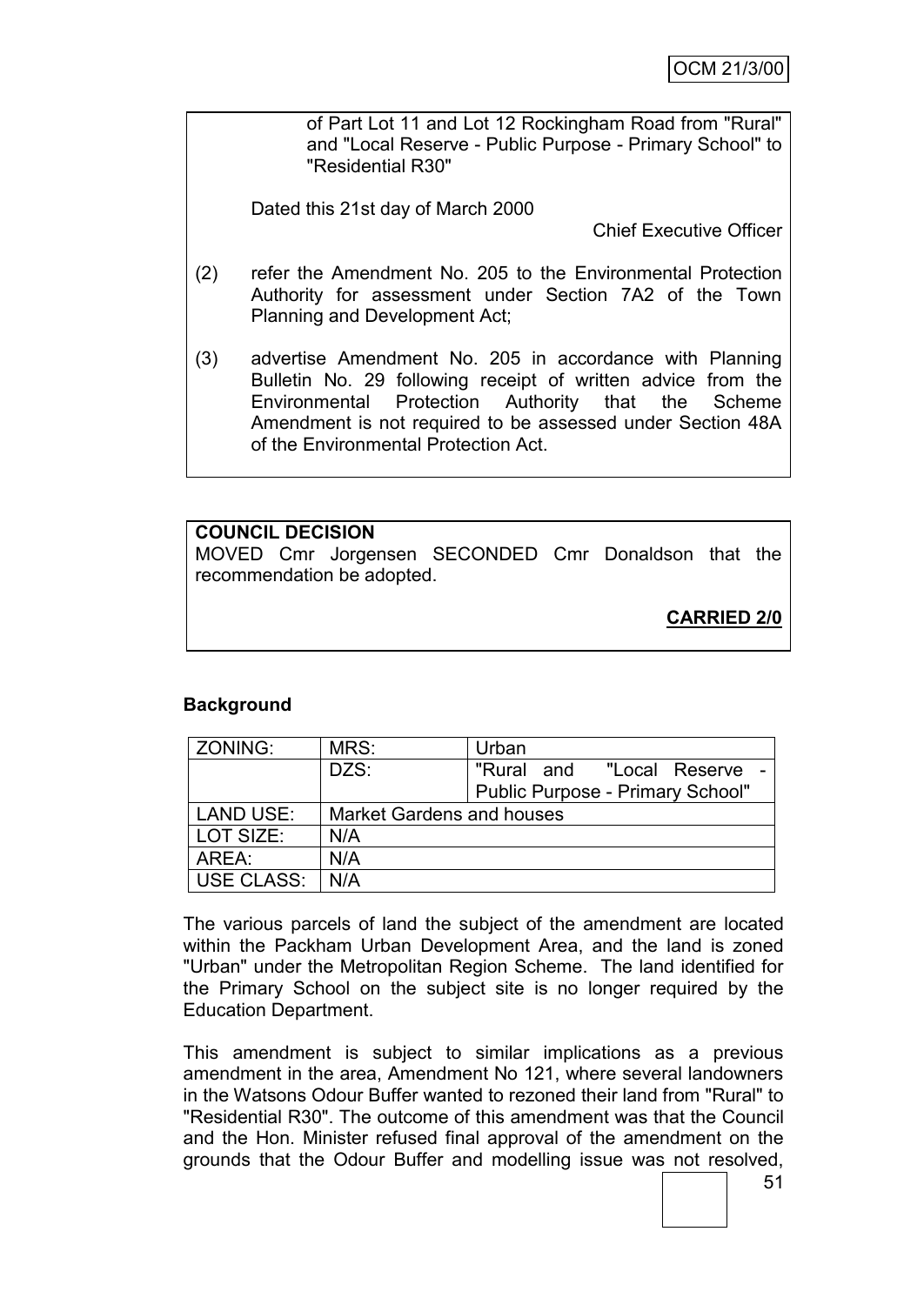resulting in a interim Odour buffer. Council was advised that the Department of Environmental Protection opposed any further residential development within the interim buffer distance of 500 metres from the Watsons Plant.

### **Submission**

This amendment will rationalise the zoning in the overall area, and the adopted structure plan will allow Lots 42, 43 and 44 Rigby Avenue to subdivide the rear portions of their properties into Residential Lots with road frontage. The proposed "Structure Plan" for the land and adjacent properties is attached.

The applicant states that:

*"The Education Department is a willing participant in this amendment, having recently requested Urban Focus to incorporate that land held by the Minister for Education (as part of the proposed Packham Primary School Site) in a subdivision application and rezoning with the other private held land in the above site."*

# **Report**

The subject land included in the proposed amendment is subject to the interim 500 metre Watsons' Odour Buffer currently prescribed by the Environmental Protection Authority. The Watsons' Odour Buffer is to be redefined by mid 2000.

A portion of the amendment land is included in the Odour buffer, however it is still recommended to initiate the amendment on the following grounds:

- 1. a significant portion of the amendment land lies **outside** the Odour Buffer and the portion that lies inside the buffer has substantial existing residential development on the land;
- 2. the amendment land is an isolated development cell within the Packham Urban Development Area, adopting this amendment will **not** set an undesirable planning precedent for other land with in the Odour buffer. The proposed amendment and structure plan can be assessed independently of the other land in the buffer.
- 3. the proposed amendment will be referred to the Department of Environmental Protection (DEP) as a part of the amendment process, and the DEP will be able to fully assess the impact of the Odour buffer on the proposed amendment.
- 4. Based on the precedent of Amendment No. 121 the Amendment will not be finalised until such time as the Watsons Odour Buffer has been redefined to the satisfaction of the DEP.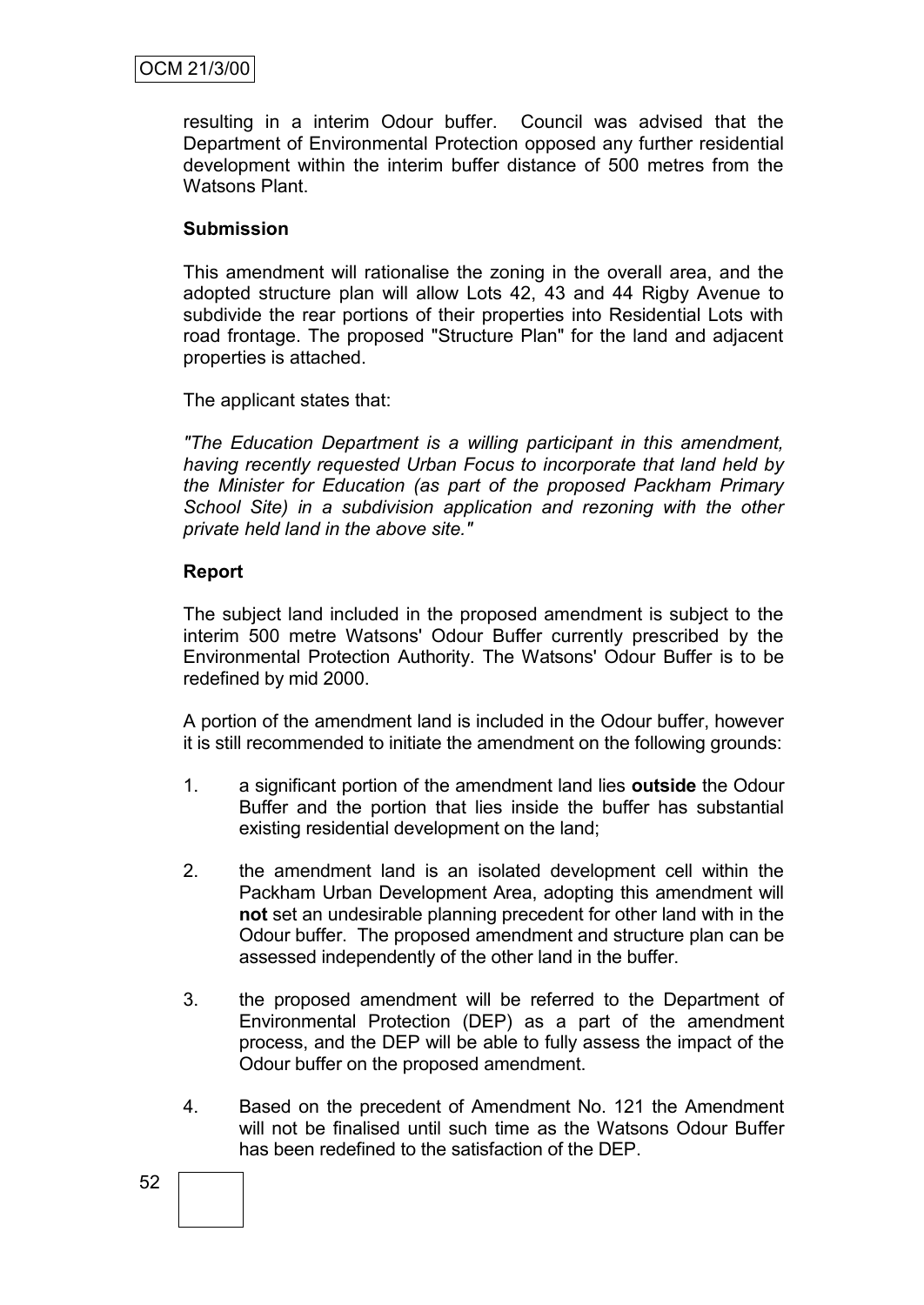# **Strategic Plan/Policy Implications**

Policy PD23 states that:

"*The City of Cockburn requires that where a proposal for a change in landuse conflicts with an existing buffer zone, then the onus is on the buffer beneficiary to show that the buffer is current, has been scientifically determined and is based on the use of best practicable management practices for minimising emissions. Unless this can be clearly demonstrated by the buffer beneficiary, then Council will fully support the proponent of the proposed landuse change providing that other planning and environmental considerations are properly met."*

### **Budget/Financial Implications**

N/A

### **Implications of Section 3.18(3) Local Government Act, 1995**

Section 35A of the Metropolitan Region Town Planning Scheme Act (1959) requires Council's Town Planning Scheme to be in conformity with the Metropolitan Region Scheme.

The subject land is partly affected by the interim 500 metre Watsons' Odour Buffer currently prescribed by the Environmental Protection Authority.

AT THIS POINT THE TIME BEING 8:33PM, CMR SMITHSON RETURNED TO THE MEETING.

### **474. (AG Item 13.15) (OCM1\_3\_2000) - WESTERN AUSTRALIAN LAND AUTHORITY ACT 1992 - PROPOSED AMENDMENT - PAYMENT OF LOCAL GOVERNMENT RATES (5230) (SMH)**

#### **RECOMMENDATION** That Council:

- (1) receive the report;
- (2) write a letter based on the report to:-
	- Chief Executive Officer of WAMA;
	- Minister for Lands:
	- Minister for Local Government;
	- Federal Treasurer, the Minister responsible for the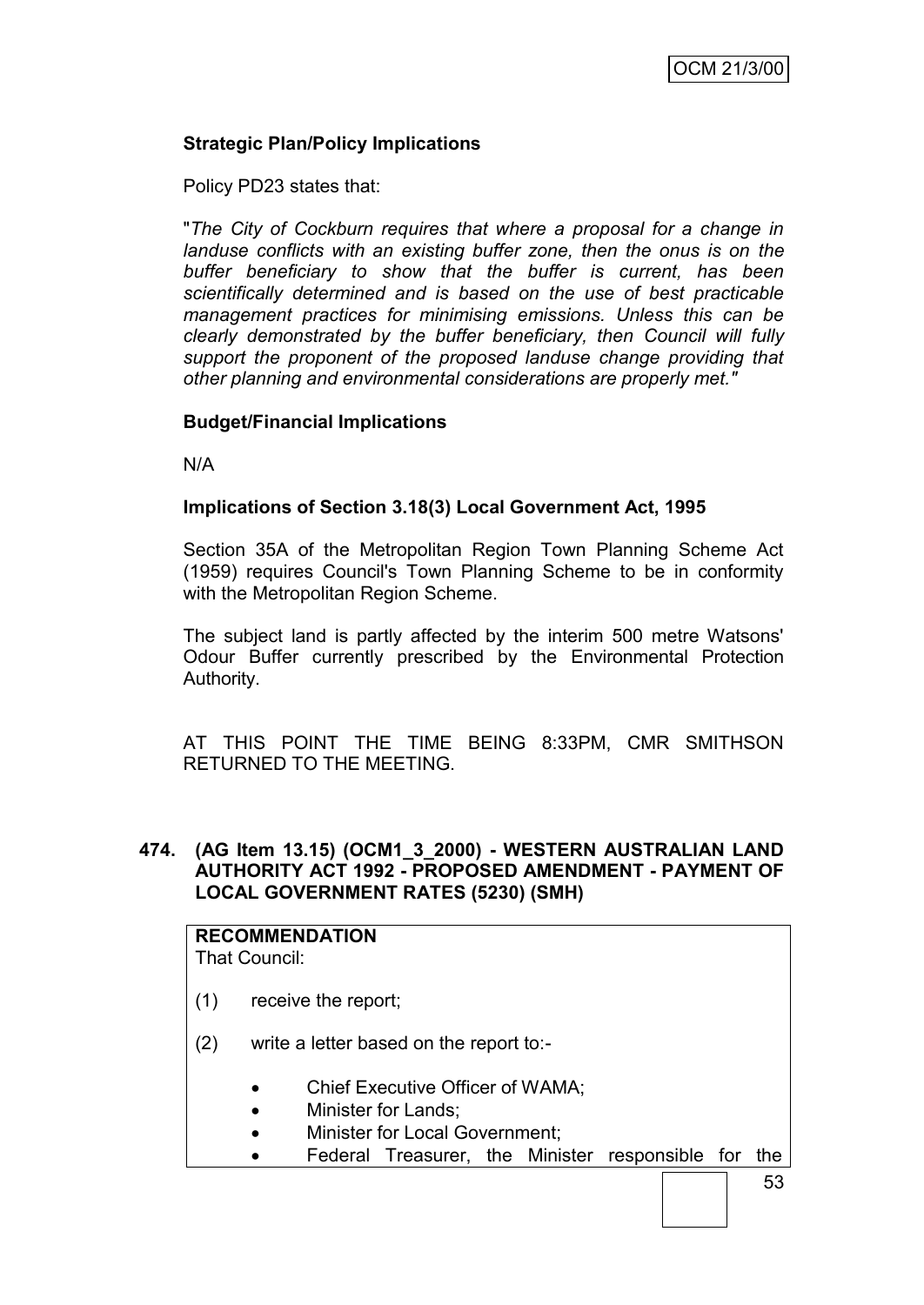implementation of the National Competition Policy; and • Federal Member for Fremantle

Expressing Council's concern about the proposed amendment to Section 32 of the Western Australian Land Authority Act, which prohibits the ability of local governments to collect rates from vacant land held by Landcorp.

# **COUNCIL DECISION**

MOVED Cmr Jorgensen SECONDED Cmr Donaldson that Council:

- (1) receive the report;
- (2) write a letter based on the report to:-
	- Chief Executive Officer of WAMA;
	- Minister for Lands;
	- Minister for Local Government;
	- Federal Treasurer, the Minister responsible for the implementation of the National Competition Policy; and
	- Federal Member for Fremantle
	- All Local Members of Parliament
	- Urban Development Institute of Australia

expressing Council's concern about the proposed amendment to Section 32 of the Western Australian Land Authority Act, which prohibits the ability of local governments to collect rates from vacant land held by Landcorp.

**CARRIED 3/0**

#### **Explanation**

It was considered that all local parliamentarians and the Urban Development Institute of Australia should be lobbied on this matter, to ensure an understanding of this issue is as widespread as possible.

# **Background**

Council, in 1992, considered the proposed introduction of the Western Australian Land Authority Act and resolved to recommend to WAMA that it:-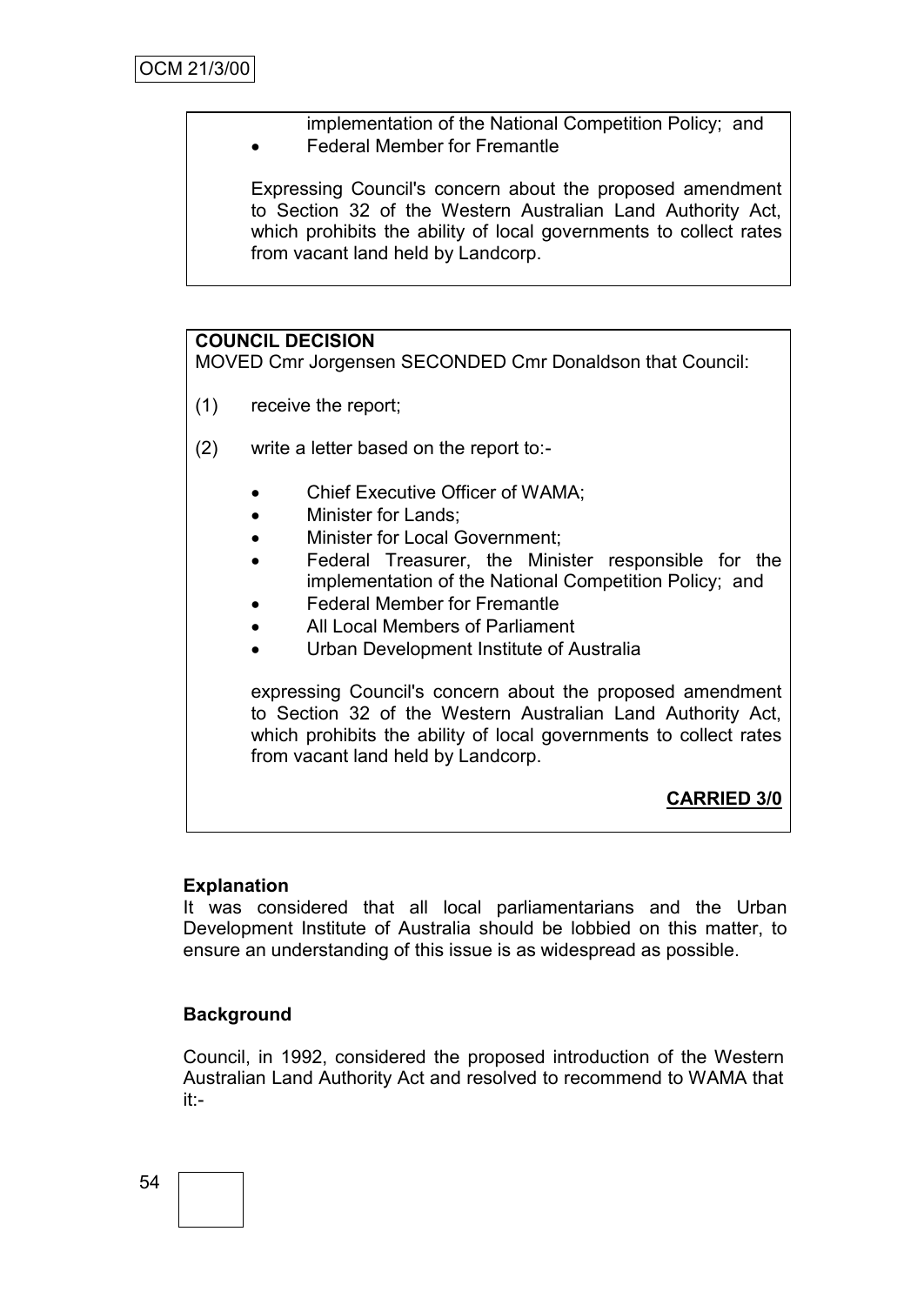"*… requested to make representation to the Premier and the Minister for Local Government expressing Council's concern that Local Authorities were not informed of the intended change of rating status of Landcorp prior to 1st July 1992 which has had a detrimental effect on Local Authorities budgets for 1992/93.*

The reason for the Council considering this matter, was set out in the following extract of the Council Report:-

"*In November 1992 Council received correspondence from Landcorp that due to the fact that the Western Australian Land Authority had taken over the residential land operations of Landcorp, the land owned by Landcorp was exempt from rates from 1st September 1992. This action left outstanding rates of \$33,903 owing by Landcorp for the period 1st September 1992 to 30th June 1993 unpaid and therefore a shortfall in Council's budgeted income.*

*The City Treasurer then wrote to the Minister for Lands expressing concern at the way the matter had been handled as it was considered local authorities should have been informed of the prospective change of status of Landcorp and therefore have been able to adjust budgeted income accordingly.*

*A reply has now been received from the Minister for Lands in which while he acknowledges the short term problems faced by some local authorities he states that there was no mechanism by which the rate could be paid.*

*It is proposed that WAMA be requested to make representation to the Premier and the Minister for Local Government on our behalf. Other Councils known to be affected are Canning, Kwinana, Swan and Nedlands.*

*Copies of the letter from Landcorp, the letter by the City Treasurer and the reply by the Minister for Lands are attached to the Agenda."*

The proposed Amendment to Section 32 of the Western Australian Land Authority Act, "**could now provide the mechanism by which rates could be paid** to local government"

According to Landcorp's 1999 Annual Report, the Chairman advised that:-

"*On January 1, 1999, Landcorp's exemption from rates and taxes was discontinued under the amended Act and competitive neutrality reforms were introduced. The Authority now operates on an equal footing with private sector land developers in respect to rates and taxes."*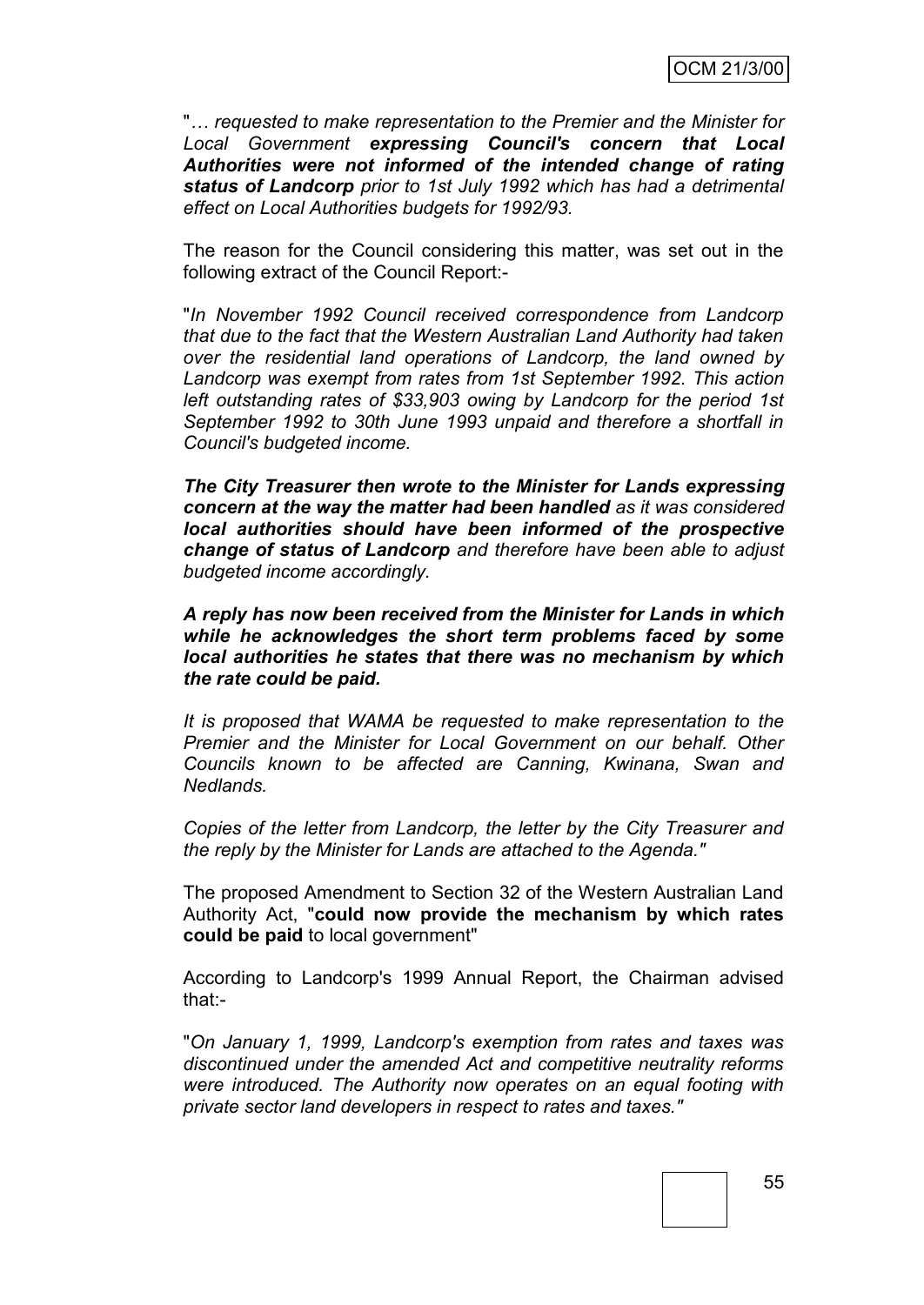Currently the Act states:-

### "*Authority exempt from rates, taxes etc.*

*32. Notwithstanding section 15, the Authority is not liable to pay any local government rate or charge, land tax, metropolitan region improvement tax, water rate, pay-roll tax, stamp duty or other rate tax, duty, fee or charge imposed by or under a written law."*

Section 32 is to be repealed under the Amendment Act 1998 (No. 60 of 1998) and substituted with an amended Section 32 described in Clause  $20(1)$ .

The notes contained in Clause 20 to the Amendment Act advise:-

# "*Clause 20*

*Clause 20(1) repeals existing section 32 and replaces it with a new section 32 in order to give effect to competitive neutrality reforms by a tax equivalent regime and removing the general exemption from Government rates and taxes.*

*Under new section 32, the Authority effectively is liable to pay all Government or public authority rates, taxes, and duties except local government rates, in the same way that private persons are liable to pay them (for example, water and sewerage rates and stamp duty). The Authority is only liable to pay local government rates in respect of land that it leases or lets to another person who is not a public authority, or that it owns jointly with another person."*

and

"*The effect of new section 32(4) is that the Authority must pay a tax equivalent amount to the Treasurer equal to the amount of local government rates that the Authority would be otherwise liable to pay to the local governments but for section 32."*

### **Submission**

The new Section 32 is to be worded as follows:

### "*32. Liability of Authority for duties, taxes, rates etc.*

- *(1) Despite section 5(5) or any other written law-*
	- *(a) the Authority; and*
	- *(b) deeds or other instruments to which it is a party,*

*are liable to and chargeable with duties, taxes or other imposts under any written law.*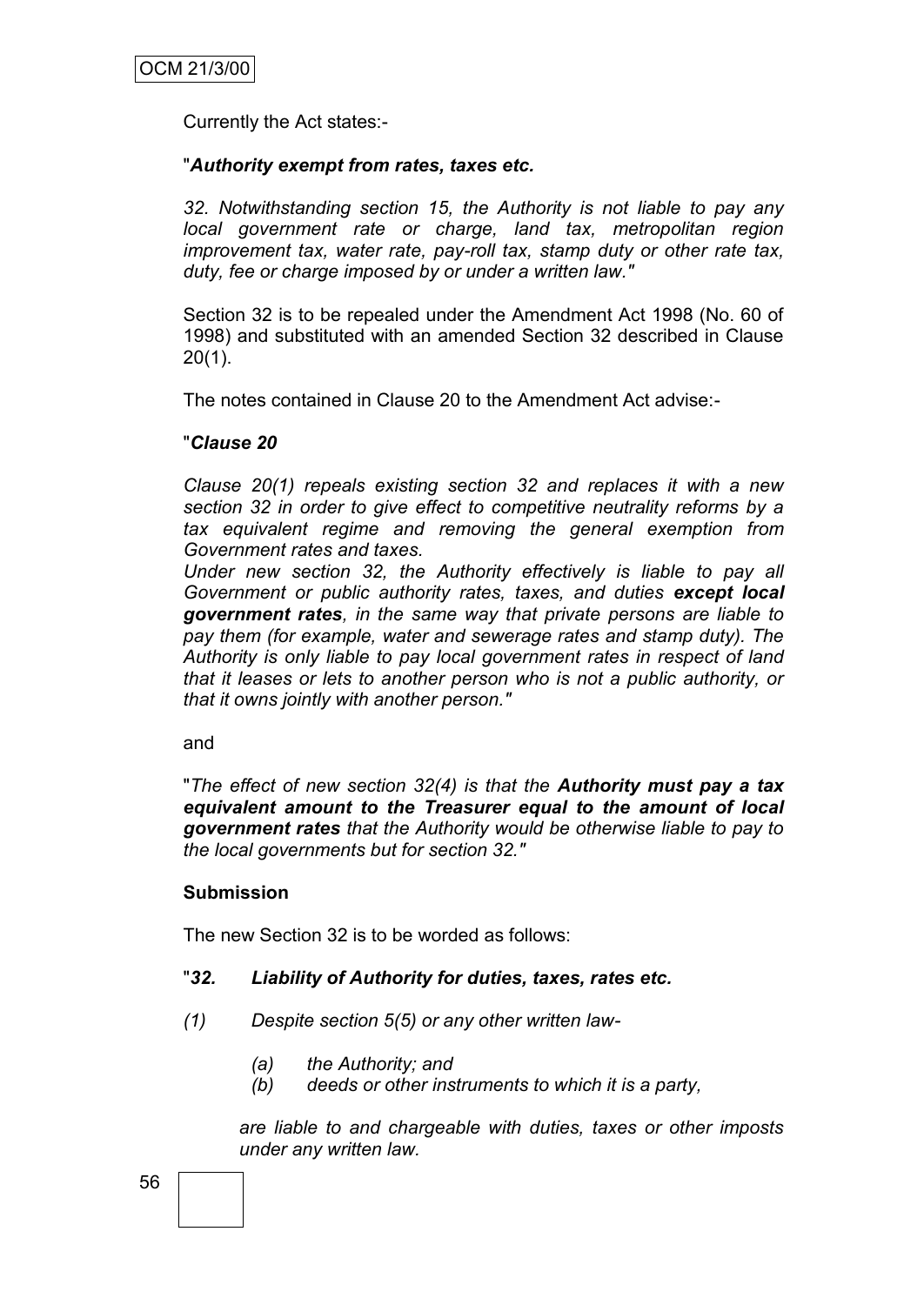- *(2) Despite subsection (1) and section 15, but subject to subsection (3), land vested in or acquired by the Authority is not rateable land for the purpose of the Local Government Act 1995.*
- *(3) If the Authority leases or lets land vested in or acquired by the Authority, or holds land jointly with another person who is not a public authority, the land is, by reason of the lease, tenancy or joint holding, rateable land for the purposes of the Local Government Act 1995.*
- *(4) The Authority is to pay to the Treasurer in respect of each financial year an amount equivalent to the sum of all local government rates and charges that, but for subsection (2) and section 6.26(2)(a)(i) of the Local Government Act 1995, the Authority would have been liable to pay in respect of that financial year.*
- *(5) Subsection (4) does not apply in relation to land that is rateable under subsection (3).*
- *(6) An amount payable under subsection (4) -*
	- *(a) is to be determined in accordance with such principles; and*
	- *(b) is to be paid at such time or times.*

*as the Treasurer may direct.*

*(7) The first payment under subsection (4) is to be in respect of the next full financial year after the commencement of the Western Australian Land Authority Amendment Act 1998.*

*{Section 32 inserted by No. 60 of 1998 s.20(1).}"*

The Western Australian Land Authority Amendment Act 1998 was assented to on 31 December 1998, but has yet to be proclaimed.

### **Report**

Although it may be correct that from 1 January 1999, Landcorp was required to pay rates and taxes, this did not form part of the Financial Statements in the Annual Report, apparently because it did not commence until 1 July 1999, according to the Valuer General's Department.

Enquiries were made with the Finance Department of Landcorp to find out what the Authority had paid to Treasury between 1 January and 30 June 1999, or may pay from 1 July 1999.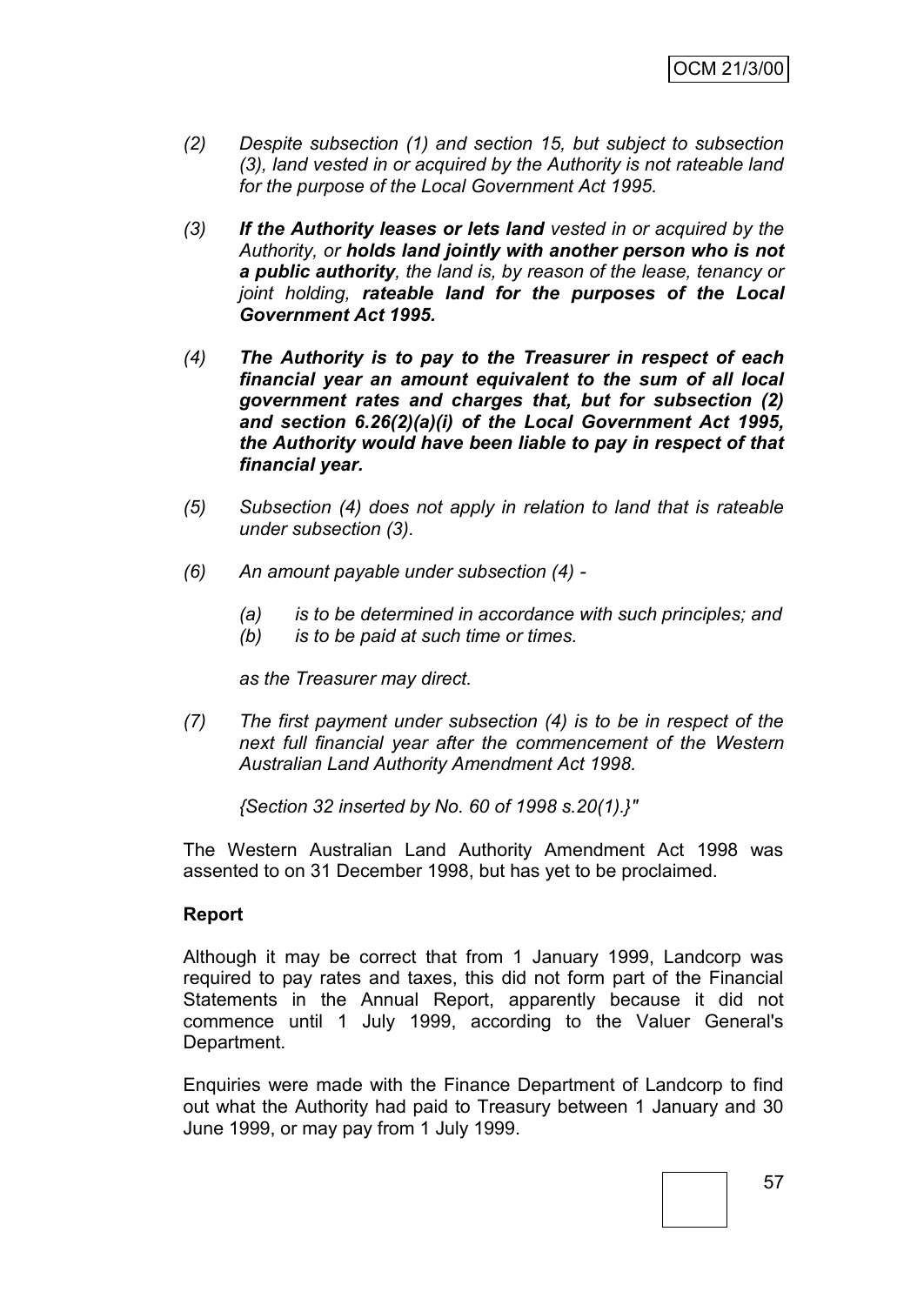Despite numerous telephone calls to Treasury, Valuer General's Department and Landcorp, no one would divulge the amount of taxes paid to the State Agencies or the amount of the local government rates equivalent paid to Treasury.

There is a fundamental problem with the way in which Landcorp is proposing to comply with the National Competition Policy, given that Section 19 of the Act states:-

"*19. Subject to any direction given under Section 24, the Authority is to perform its functions in accordance with prudent commercial principles."*

Landcorp, as opposed to a State Government Department or Agency or a local government, is a "for profit" organisation and operates in the competitive market place for the purchase, development and sale of land to the private sector.

Landcorp, for all intents and purposes, is a private developer accountable to the State.

The problem is that the payment of "tax equivalents" to supposedly create a level playing field with its competitors, is inappropriate when applied to local government rates because the land purchased and held by Landcorp, is not for a public purpose but for participation in the private sector residential and industrial land markets.

The payment of local government rates as a "tax equivalent" by Landcorp to the State, is not acceptable because:-

- They are not paid in response to an actual notice issued by the local government, as is the case for say a water rate prepared and issued by the Water Corporation to Landcorp.
- It is understood that the amount of the local rate equivalent is determined by the Valuer General, based on the accepted land valuation and rating practice, as is applied to each local government within which Landcorp holds vacant land. The process is not transparent and the imputed value and rate equivalent for each property, may not be available for the local government records for each property, for public information. Under Section 5.94 of the Local Government Act, the Council is required to provide public access to its rates and property records. This should also apply to land held by Landcorp.
- There is apparently, no legislation to prevent the rates equivalents paid to Treasury being returned to Landcorp from General Revenue. However, the State is a signatory to the National Competition Policy and therefore, is subject to complaint investigations should it be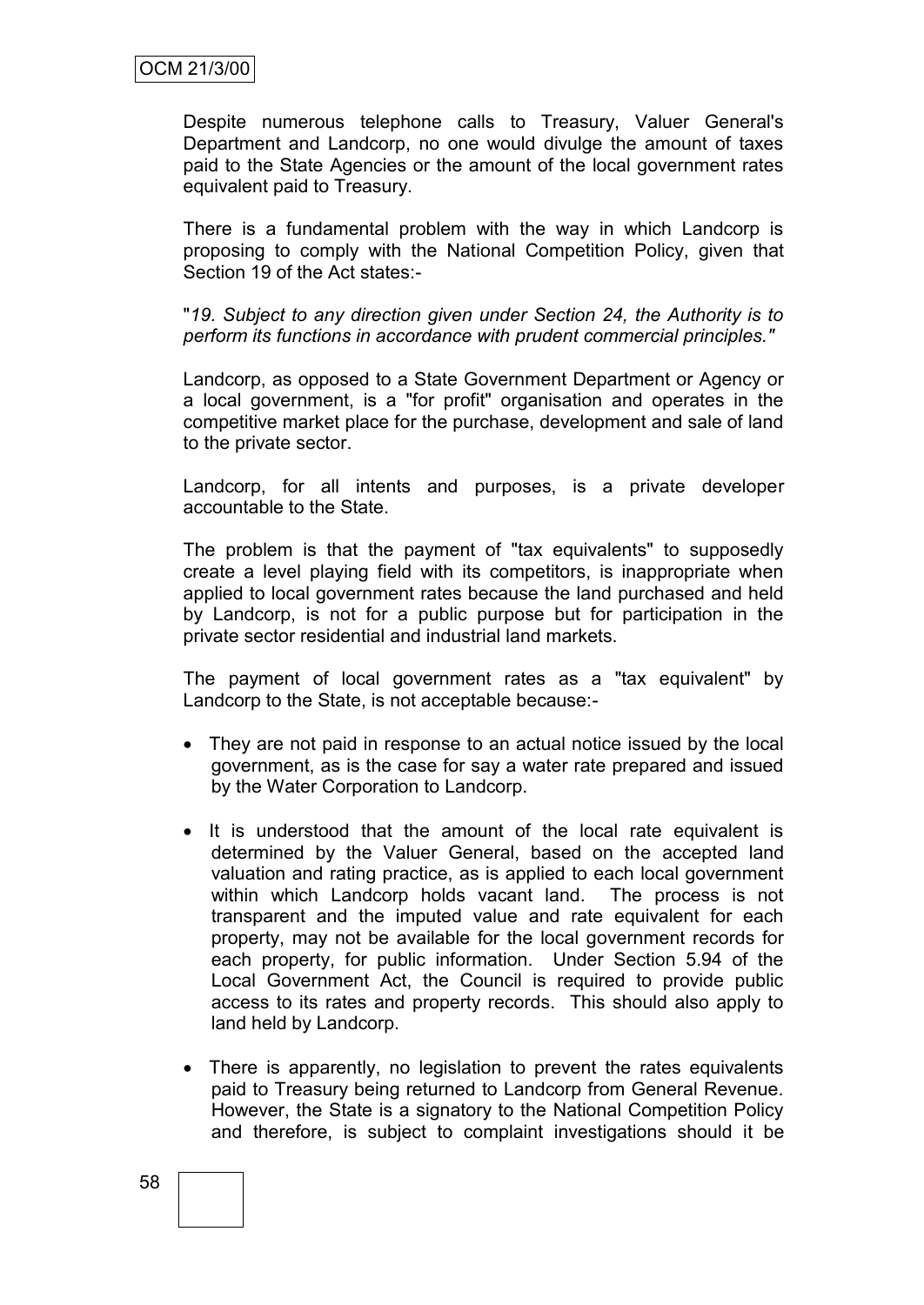alleged that it has not acted in the spirit of the Policy. The process for such investigations is not clear.

- Rates are paid to local government by landowners (other than for land held by the State or local government for a public purpose), to enable the local government to carry out its functions and services in respect to all land within their respective districts. In Landcorp's case, the rates are not paid to the local government as is required of any other private land holder.
- Local government rates are its primary source of revenue.
- The substantial rates exemption enjoyed by Landcorp since 1992, has arguably created a rates shortfall, the cost of which has been transferred to non-exempt ratepayers and will continue to be the case under the change to Section 32.
- Local government rates is a source of revenue that the State Government is not entitled to collect. Local government rates are not a State tax, rate or charge.
- In essence, from a whole of Government perspective, there is really no change to its overall financial position because the new expenditure has simply become a new income and so the status quo remains.

It is clear that to create and maintain a truly transparent neutral advantage in respect to the payment of local government rates, the rates should be paid to the local governments directly where Landcorp holds vacant land.

Perhaps, to be consistent, the State Government should be prepared to pay its State Tax as equivalents to the Federal Treasury. This is a comparable analogy.

The approach lacks public accountability because the amount of rates equivalent paid for all the vacant land that Landcorp owns, together with the amount paid on individual properties and the value placed on the vacant land, should be available to the public. This disclosure would also demonstrate that Landcorp has paid its rates and taxes, thereby being seen to be meeting its National Competition Policy commitments.

It appears inconsistent to allow say the Water Corporation, to debit Landcorp direct for the collection of "its" rates, while the local government "rates" are determined and collected by the State with no benefit to local government.

For the State to legislate for the collection of rates and taxes by government agencies from Landcorp, while at the same time denying the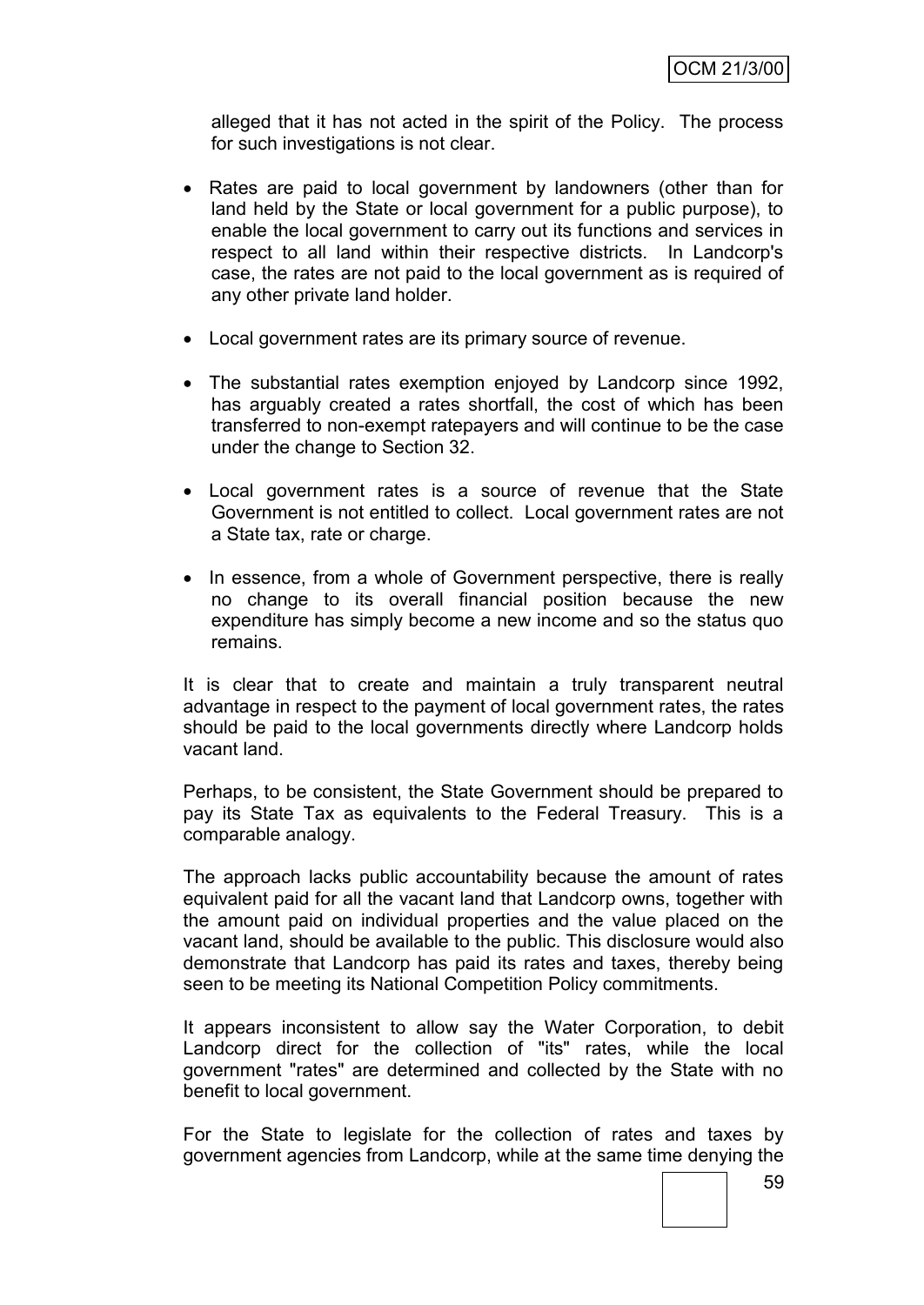ability for local government to collect the rates legitimately owed to it, is discriminatory.

# **Strategic Plan/Policy Implications**

N/A

### **Budget/Financial Implications**

The National Competition Policy provided a potential for local government to achieve an increase in its rate revenue from privatised Government Agencies. In the case of Landcorp, the potential existed for the pre 1992 rating situation (ie: non-exemption) to be reinstated however, this has been circumvented by the State Government's legislation.

This potential income has been lost to local government because of the way in which the State has sought to comply with the National Competition Policy.

Every endeavour should be made to have the proposed legislation changed so that local government, in the interests of their respective communities, can achieve the additional income owed to it as a result of decisions by the State to privatise and corporatise State agencies involved in the ownership and development of vacant land.

Just like the State, local government is responsible for providing services and facilities to the Western Australian community for no other reason than to build a better Australia. Like the State, it must maximise its opportunities to collect revenue to achieve its community objectives.

This is an important equality of government issue.

### **Implications of Section 3.18(3) Local Government Act, 1995**

Under Section 3.18(3) of the Local Government Act it states:-

- "*(3) A local government is to satisfy itself that services and facilities that it provides -*
	- *(a) integrate and coordinate, so far as practicable, with any provided by the Commonwealth, the State and any public body:*
	- *(b) do not duplicate, to an extent that the local government considers inappropriate, services or facilities provided by the Commonwealth, the State or any other body or person, whether public or private; and*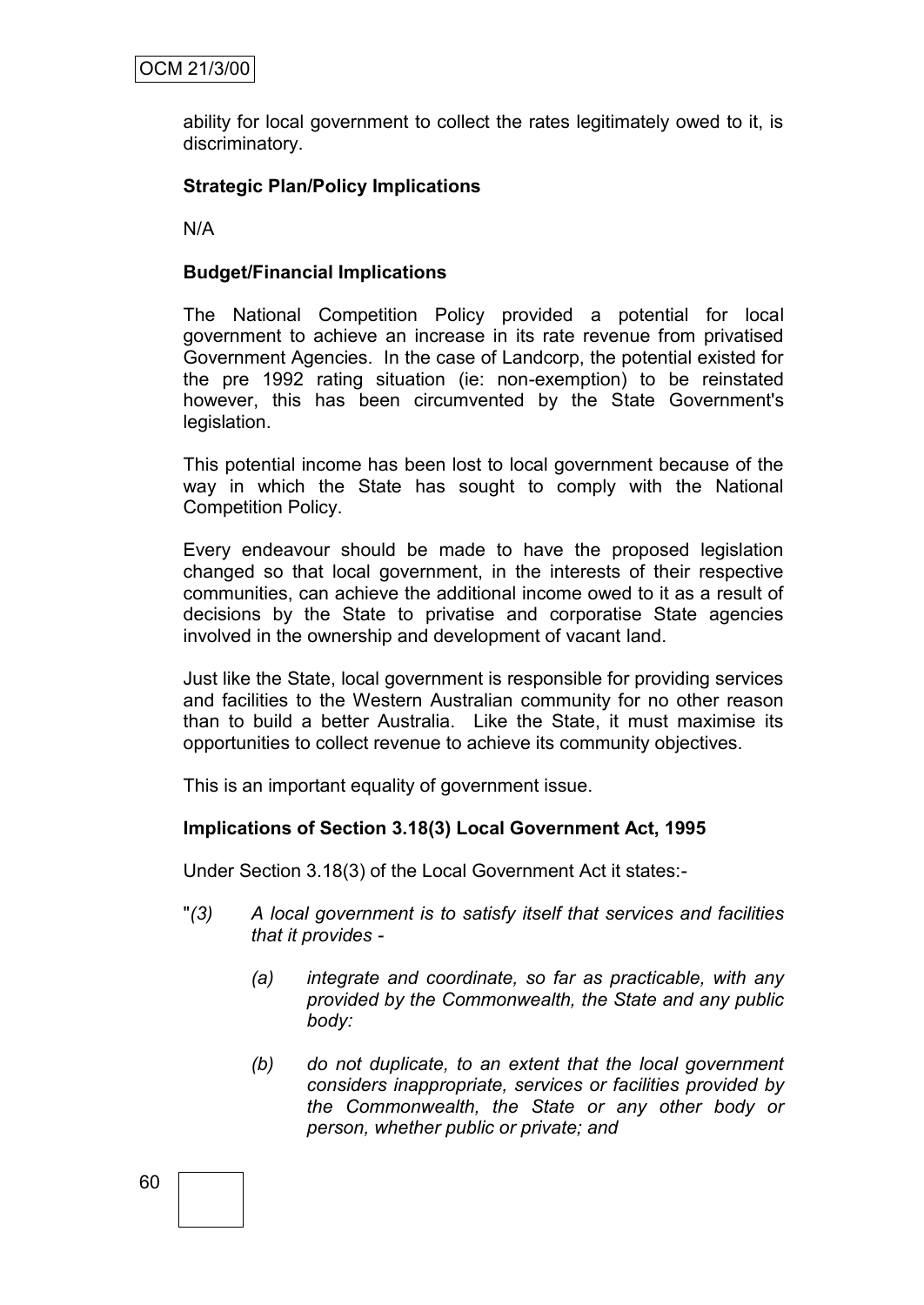### *(c) are managed efficiently and effectively."*

The proposal by the State to amend Section 32 of the Western Australian Land Authority Act 1992, is contrary to the requirements of Section 3.18(3) of the Act imposed by the State on local government, in that the proposed changes to the Western Australian Land Authority Act:-

- 1. do not integrate or co-ordinate with the current rating and property records maintained by the Council and available for public inspection under Section 5.94 of the Act;
- 2. duplicates the collection of local government rates;
- 3. do not represent an efficient or effective way to comply with the requirements of the National Competition Policy because:-
	- (i) it introduces a method of tax equivalent collection, when a local government collection method already exists;
	- (ii) the collection method uses State resources to ensure the financial status quo of the State is retained;
	- (iii) the proposed changes do not represent the re-distribution of new money within the community.
	- (iv) the tax equivalent of local government rates is ineffective because it is not committed to the provision of local community services and facilities, but collected by Treasury as general revenue. This means that it is being diverted from its 'purpose' (ie Local government rates) as described in the legislation and being directed to Consolidated Revenue; with no compensatory funding through equivalent grant funding from the State Government back to local government.

The Council should draw this important matter to the attention of WAMA, State and Federal Governments, so that local government can also benefit from the privatisation and corporatisation of State agencies. It is an important issue of principle and equity for local government in Western Australia.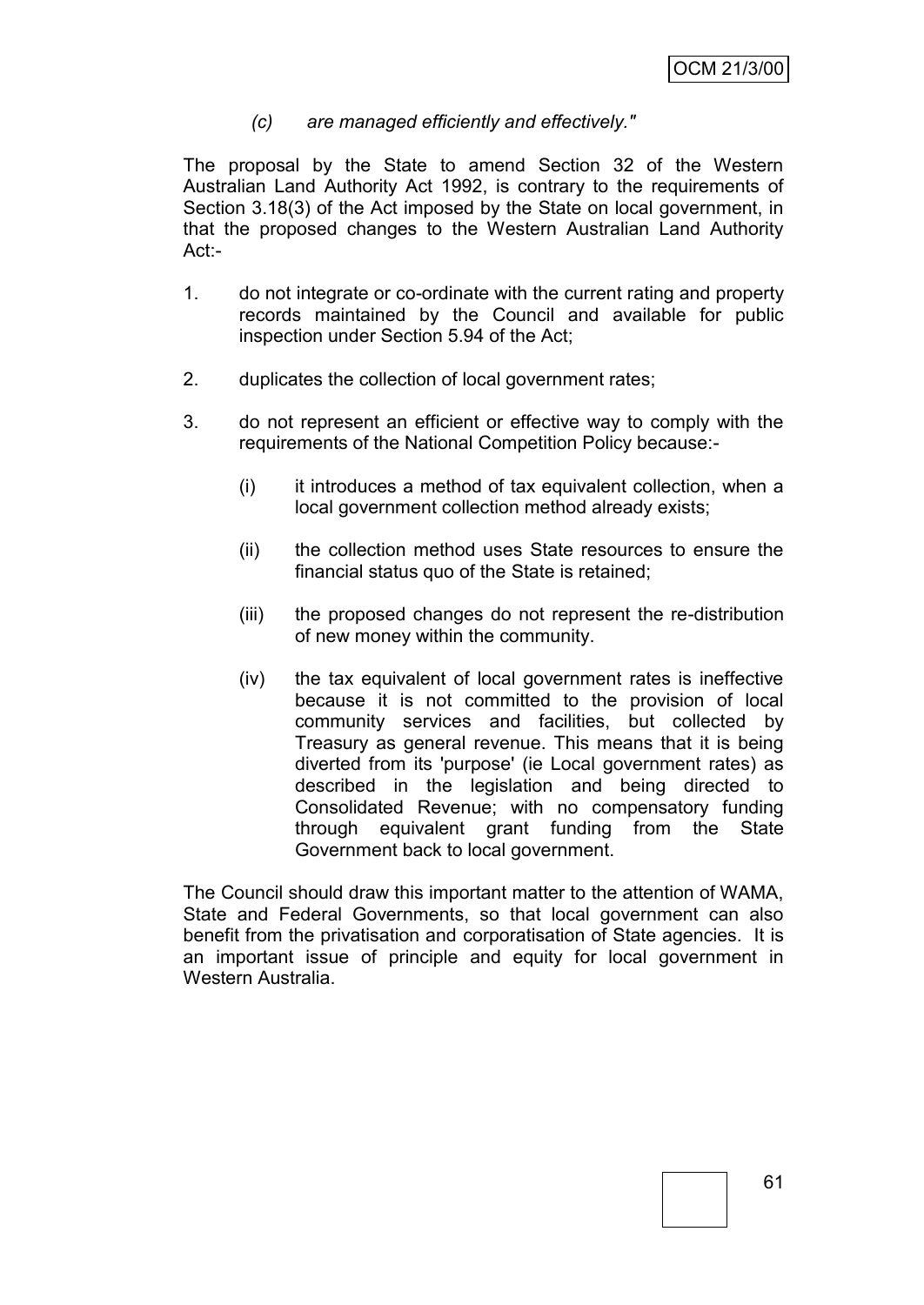### **475. (AG Item 13.16) (OCM1\_3\_2000) - DELETION OF POLICY PD4 - HEIGHT CONTROL ADJOINING THE RIDGELINE - HENDERSON INDUSTRIAL ESTATE (9003) (SMH)**

### **RECOMMENDATION**

That Council delete Policy PD4 - Height Control Adjoining the Ridgeline - Henderson Industrial Estate from the Policy Manual.

### **COUNCIL DECISION**

MOVED Cmr Jorgensen SECONDED Cmr Donaldson that the recommendation be adopted.

**CARRIED 3/0**

### **Background**

The Council first adopted this policy in the 1980's in an endeavour to protect the important limestone ridgeline. At the same time there were plans to develop the Eagle Aircraft factory and airstrip which also required height controls in the vicinity of airstrip approaches.

Now that the Government has proceeded with the Southern Harbour Project, which requires the removal of the ridgeline for fill to create the harbour reclamation, there appears to be no point in retaining the current policy.

#### **Submission**

N/A

### **Report**

It is extremely disappointing that this significant coastal ridgeline is required to be removed in support of the Southern Harbour Project.

The Council had initially intended that the crest of the ridge be retained as POS and that the areas either side be levelled for industrial lots. The retention of the ridge would have retained a semblence of the landform and have prevented the skyline becoming dominated with the outline of large industrial sheds.

Now that the Southern Harbour Project earthworks have commenced, Cockburn Road is being realigned and the MRS to provide for the harbour has been finalised, there is no benefit in retaining the policy. The policy in any event had no statutory effect.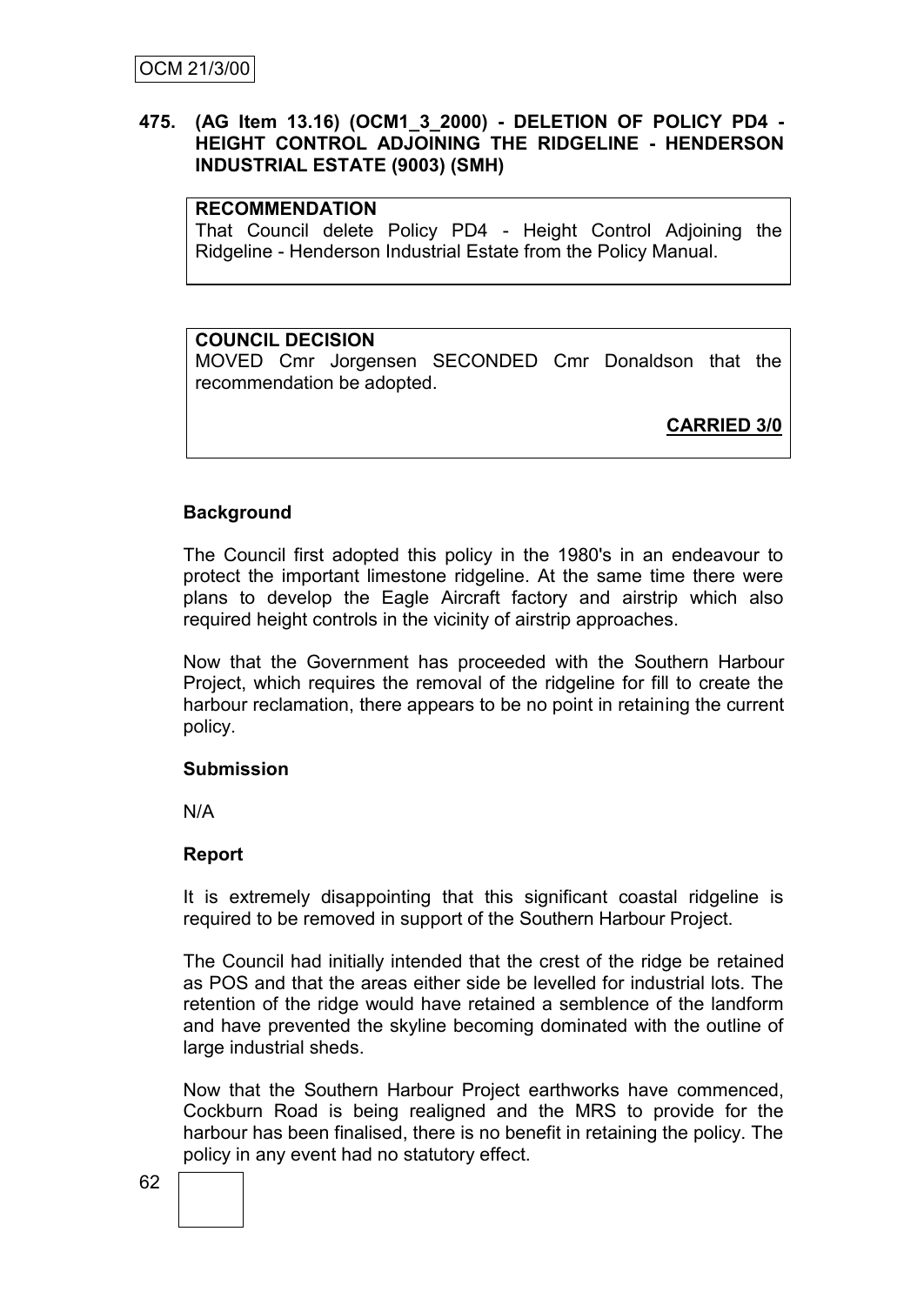Given this Policy PD4 should be deleted from the Policy Manual.

# **Strategic Plan/Policy Implications**

N/A

# **Budget/Financial Implications**

N/A

# **Implications of Section 3.18(3) Local Government Act, 1995**

The Henderson Shipbuilding Area is already zoned industrial under the MRS. To provide for the Northern Harbour extensions and the Southern Harbour Project the Council has no choice but to amend its Scheme to comply with the MRS. The local Scheme Amendments have been or are about to be finalised.

Moreover, the Henderson Industrial Estate is a Clause 32 WAPC call-in area, and therefore all development requires the approval of the Commission in addition to that of the Council.

Clause 32's that require WAPC and Council approval are a duplication of services and therefore the Council should consider not processing applications in this area to accord with the requirements of Section 3.18(3) of the Local Government Act. This is the subject of a separate report.

In addition, the Council does not approve subdivisions, it only makes recommendations and all zonings that proceed to advertising are determined by the Minister for Planning not the Council. The Council's Scheme must be consistent with the MRS.

Given all this, the Council's Policy, if it was to be retained it is unlikely to have had any effect on the planning and development of the Southern Harbour Project.

# **DECLARATION OF FINANCIAL INTEREST**

Cmr Donaldson read aloud, advice that **Cmr Smithson** declared a financial interest in Agenda item 13.17. The nature being that the Planning Division of her employer, BSD Consultants, acts for Liberty who occupy the site.

AT THIS POINT THE TIME BEING 8:34PM, CMR SMITHSON LEFT THE MEETING.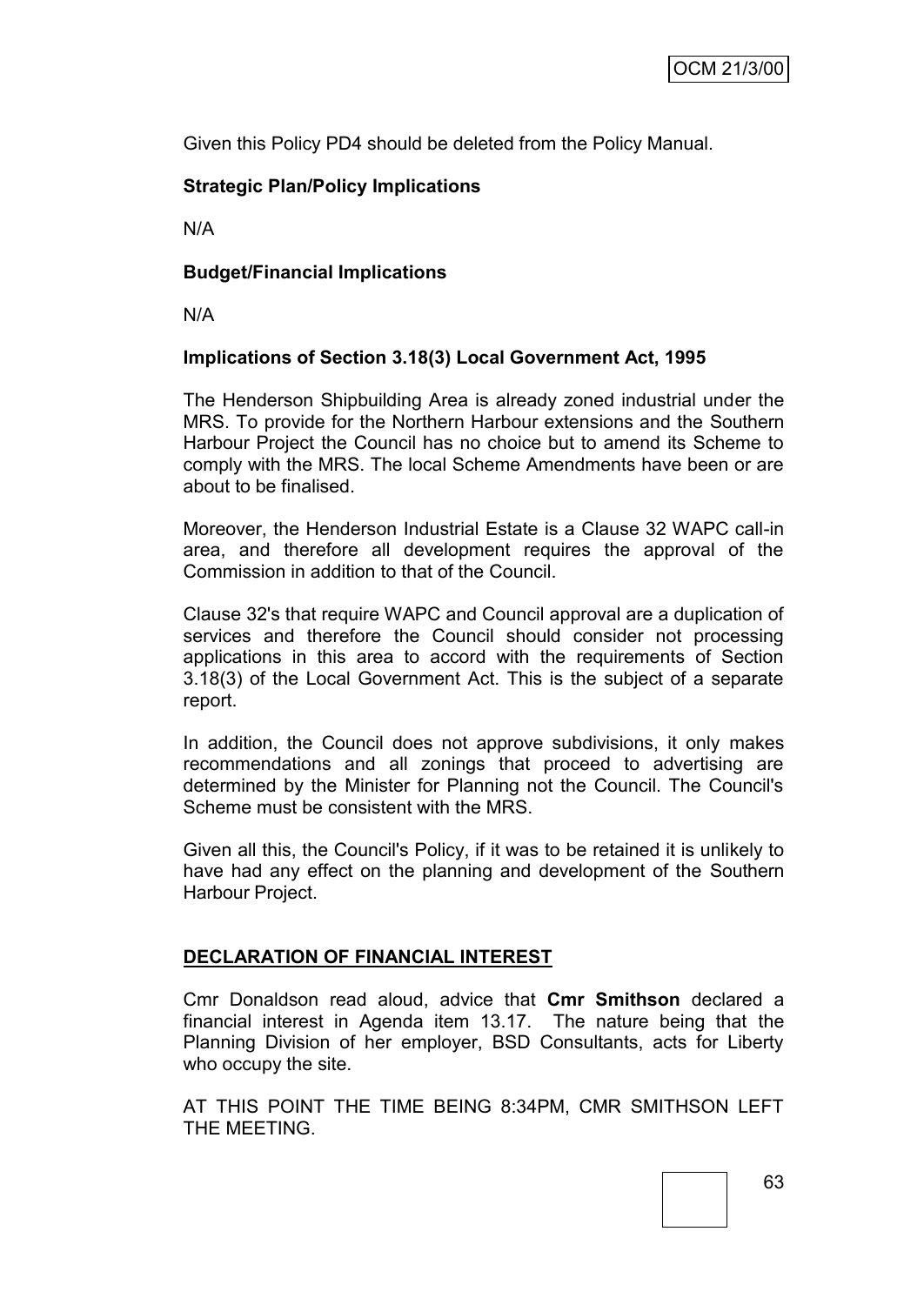### **476. (AG Item 13.17) (OCM1\_3\_2000) - AMENDMENT NO. 182 - LOT PT 1 AND LOT 781 CNR NORTH LAKE ROAD AND BERRIGAN DRIVE, SOUTH LAKE - OWNER: B & R INVESTMENTS PTY LTD (92182) (SR)**

### **RECOMMENDATION** That Council:

(1) advise the applicant and the Western Australian Planning Commission that it adopts the modifications detailed in the WAPC letter dated 4 February 2000 in accordance with Regulation 21 of the Town Planning Regulations 1967.

# **COUNCIL DECISION**

MOVED Cmr Jorgensen SECONDED Cmr Donaldson that Council:

- (1) advise the applicant and the Western Australian Planning Commission that it adopts the modifications detailed in the WAPC letter dated 4 February 2000 in accordance with Regulation 21 of the Town Planning Regulations 1967; and
- (2) advise the applicant that, in accordance with Clause 6.2, any application for planning consent for either a "Restaurant" or "Public Amusement" for the subject land, notwithstanding the associated use class permissibility listed in the First Schedule - Zoning Table, will require advertising for public comment prior to such application being determined by Council.

**CARRIED 2/0**

### **Explanation**

The variety of permitted uses approved for the site included the restaurant and public amusement and it was felt that this minor amendment would ensure that any community concerns on the size, nature, trading hours etc, would at least have some check and balance in the system if it was advertised prior to any approval. This effectively recommends it go from a 'P' to an 'AA' use.

# **Background**

Amendment No. 182 proposed to amend Lots Pt 1 and 781 from Residential R15 and R30 to 'Mixed Business - Restricted Use'.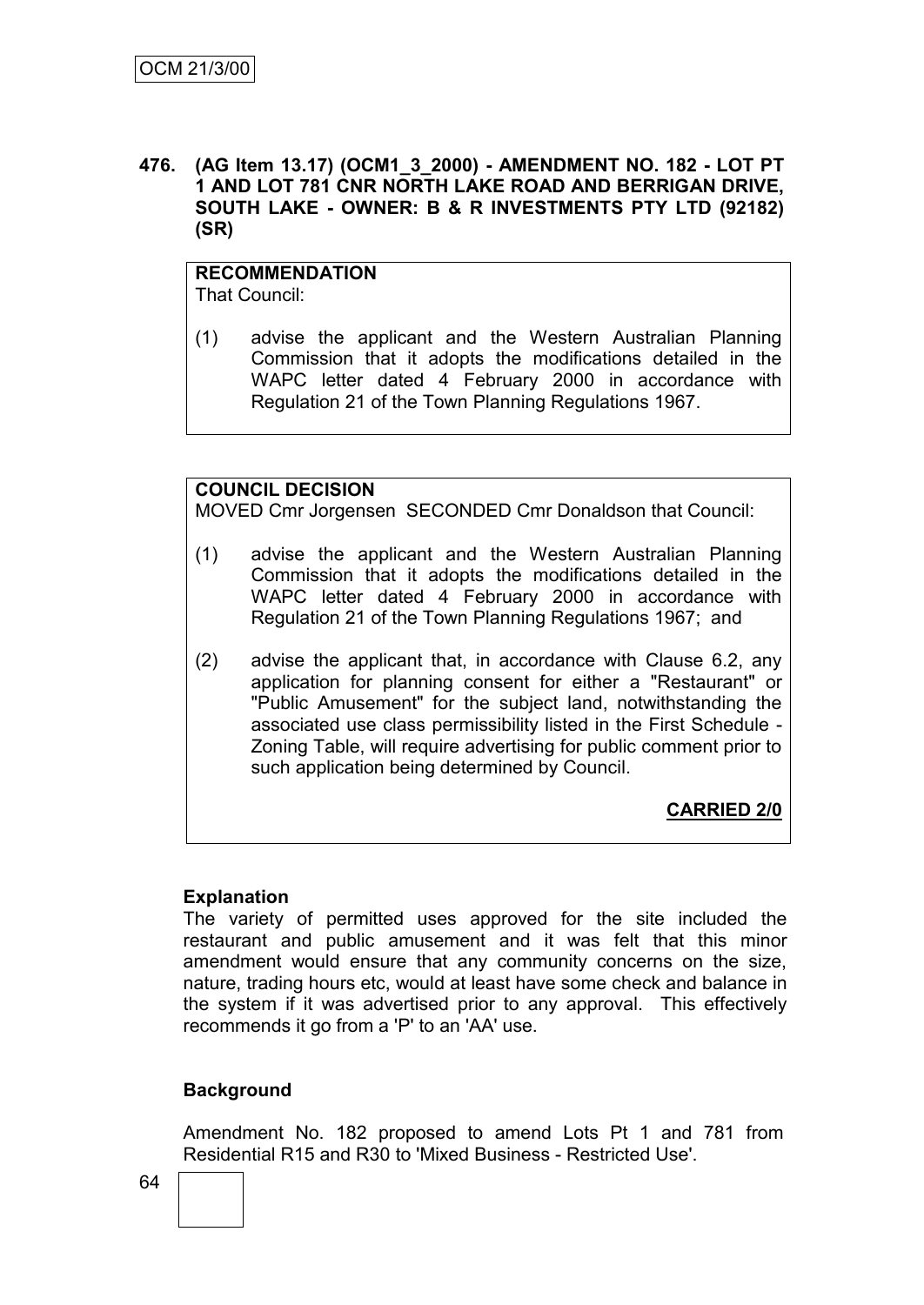The history of the Amendment is included in the previous Council report (Item 13.8) OCM 14.9.99).

Council resolved at its meeting on 14 September 1999 to advise the WAPC and the Applicant that:

- *"(1) the Council has no objection to the Minister granting final approval to Amendment No. 182, subject to adding point 3. to the Amendment Text as follows:-*
	- *"3. Amending the Scheme Text by adding to the "Third Schedule - Restricted Uses" additional provisions to protect the amenity of adjoining residential areas as follows:*

| <b>Street</b>                                    | <b>Particulars of Land</b> | <b>Restricted Uses</b>                                                                                                                                                                                                                                                 |
|--------------------------------------------------|----------------------------|------------------------------------------------------------------------------------------------------------------------------------------------------------------------------------------------------------------------------------------------------------------------|
| Cnr Berrigan<br>Drive and<br><b>Forrest Road</b> | Lot 781 and Pt Lot 1       | those uses which may be<br>permitted within the Mixed<br>Business Zone as set out in the<br>First Schedule (Zoning Table),<br>excluding the following uses:<br>Hotel/ Tavern, Veterinary<br>Hospital, Cottage Industry, and<br>subject to the following<br>conditions: |
|                                                  |                            | 1. Building setbacks to                                                                                                                                                                                                                                                |

- *1.Building setbacks to Residential boundaries shall be a minimum of 3 metres;*
- *2.A masonry wall not less than 2 metres in height shall be constructed along boundaries with Residential zoned land;*
- *3.No vehicular access to Labyrinth Way shall be permitted.*
- *(2) Any Development applications for the site shall be required to address the following matters:-*
	- *1. A traffic and circulation study being conducted, at the developer's cost, by a suitably qualified and independent consultant, to the Council's satisfaction;*
	- *2. Information on the possible impact of lighting and noise on the adjoining residents being submitted by the developer to ensure no adverse impact on the adjoining residents, to the Council's satisfaction;*
	- *3. The development application being advertised for public comment."*

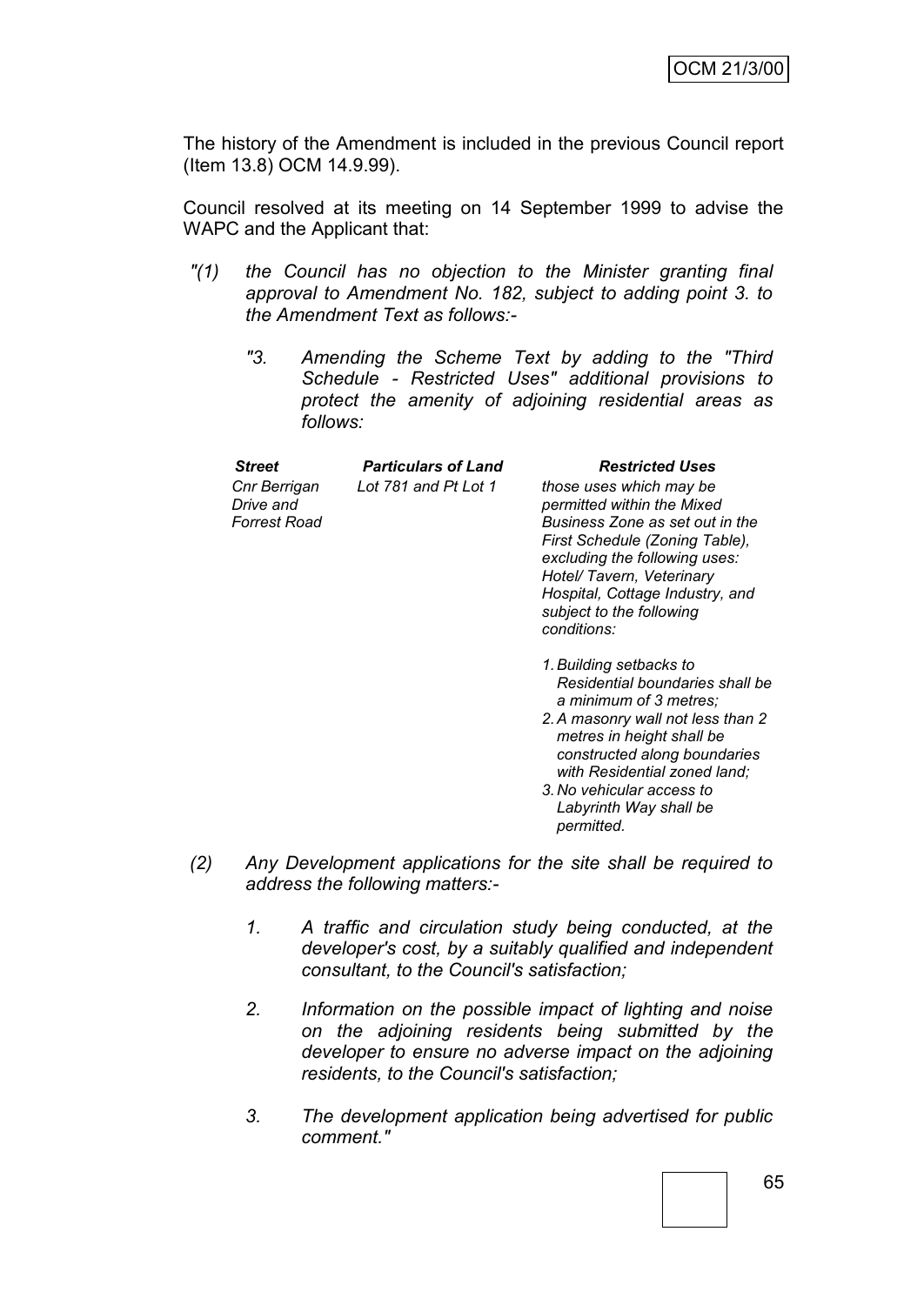### **Report**

The modifications specified by the Minister for Planning are substantially the same as those previously agreed to by the Council. In fact it is significantly more 'restrictive' in that an additional nine (9) uses which would otherwise be permissible in the Mixed Business zone have been excluded by the Minister.

Pursuant to Regulation 21 of the Town Planning Regulations 1967 the Council is required to endorse the modified Scheme Amendment documents. The decision as to ultimately whether and in what form the Amendment is approved rests with the Minister for Planning.

### **Strategic Plan/Policy Implications**

N/A

**Budget/Financial Implications**

N/A

**Implications of Section 3.18(3) Local Government Act, 1995**

Nil

AT THIS POINT THE TIME BEING 8:36PM, CMR SMITHSON RETURNED TO THE MEETING.

**477. (AG Item 13.18) (OCM1\_3\_2000) - PASQUARELLI AUTOMOTIVE - 96 FORREST ROAD, HAMILTON HILL OWNER/APPLICANT: ANTONIO & OLIMPIA PASQUARELLI (MAP 7) (WEST) (SR) (2203804)**

# **RECOMMENDATION**

That Council:

(1) refuse the application for an Automotive Service Centre for the following reason:

The use constitutes a 'Light Industry' which cannot be approved by Council within the 'Commercial' zone.

(2) issue an MRS Form 2 Notice of Refusal to the applicant accordingly.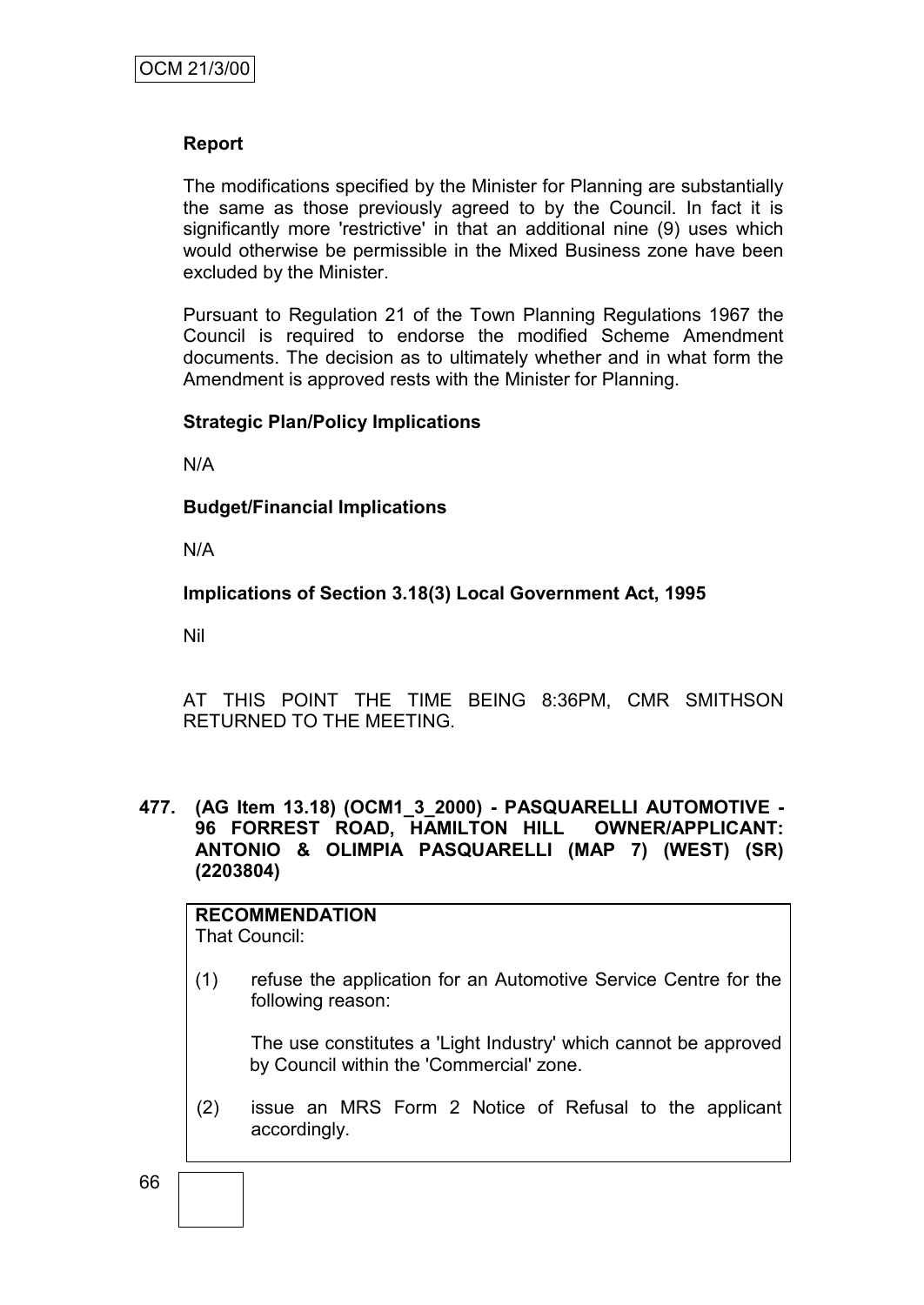# **COUNCIL DECISION** MOVED Cmr Smithson SECONDED Cmr Jorgensen that Council: (1) refuse the application for an Automotive Service Centre for the following reason: The use cannot be approved by Council within the 'Commercial' zone. (2) issue an MRS Form 2 Notice of Refusal to the applicant accordingly; (3) advise the applicant to cease unauthorised use of the site; and (4) invite the applicant to discuss with the Director Planning, the options for the use of the land. **CARRIED 3/0**

# **Explanation**

It was considered necessary to instruct the applicant to cease the current use of the site as it is unauthorised and subsequently, invite the applicant to discuss any possible alternate uses of the property.

# **Background**

| ZONING:          | MRS:                                                   | Urban      |
|------------------|--------------------------------------------------------|------------|
|                  | DZS:                                                   | Commercial |
| <b>LAND USE:</b> | <b>Currently Motor Vehicle Servicing &amp; Repairs</b> |            |
| LOT SIZE:        | 1062 $m2$                                              |            |
| AREA:            | 1062 $m2$                                              |            |
| USE CLASS:       | To Be Determined                                       |            |

The existing land use of the site as a motor vehicle servicing centre, was brought to Council's attention by a complainant. The complainant operates a similar business (automotive repairs) and states that when the subject property was for sale in 1999, he contacted the Council and was advised by staff that such a use could not be approved as it was classified as an 'X' use in the 'Commercial' zone.

The site was approved as a Car Sales Yard in 1982 with conditions restricting the use of the garage to the storage and display of motor vehicles. The previous car sales yard ceased business and the garage is now used for motor vehicle repairs.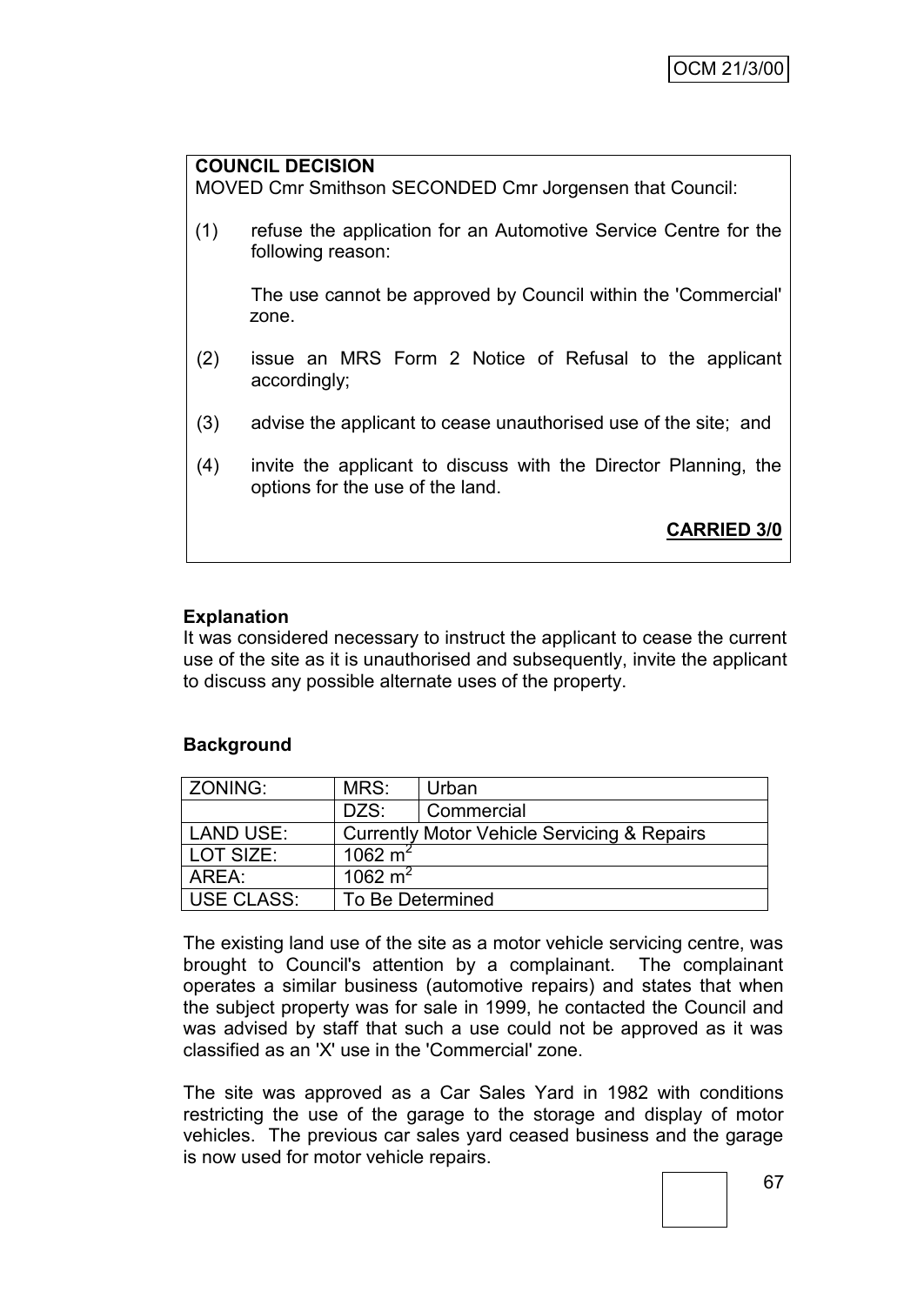The applicant was advised to cease the use and consequently submitted a Planning Application seeking Council's approval for the activities currently being conducted on the site. The application was advertised to ascertain if there were any neighbours concerns about the use. No submissions were received.

### **Submission**

Council received a letter from Mr Pasquarelli outlining his business activities. These activities include:

- General servicing of vehicles
- Brake and clutch repairs
- Cooling system servicing
- Engine & electronic repairs

The definition of Motor Vehicle Repair Station in the District Zoning Scheme No.2, includes such uses as tyre recapping, retreading, panel beating, spray painting and chassis reshaping. Mr Pasquarelli has stated that none of the above services are provided by the business.

### **Report**

The matter which requires Council's determination, is the correct categorisation of the use class. The following use class definitions were considered by Council's Solicitors (refer to advice circulated under separate cover):

- 1. **'Motor Vehicle Repair Station'** ('X' use) on face value, this seems the appropriate use class however, it is specifically defined as including "*tyre recapping, retreading, spray painting and chassis reshaping*"; none of which occur on the subject site. Council's Solicitors advise that this is not the appropriate use class.
- 2. **'Industry-Service'** ('AA' use) is defined as "*a light industry carried out on land or in Buildings which may have a retail shop front and from which goods manufactured on the premises may be sold or Land and Buildings having a retail shop front and used as a depot for receiving goods to be serviced*". This was the use class under which an Automasters facility was permitted by Council to operate in a 'Commercial' zone, by virtue of the inclusion of a small retail shopfront.
- 3. **'Industry-Light'** ('X' use) is defined as "*an Industry in which the processes carried on, the machinery used and the goods and commodities carried to and from the premises will not cause any injury to, or will not adversely affect the amenity of the locality by*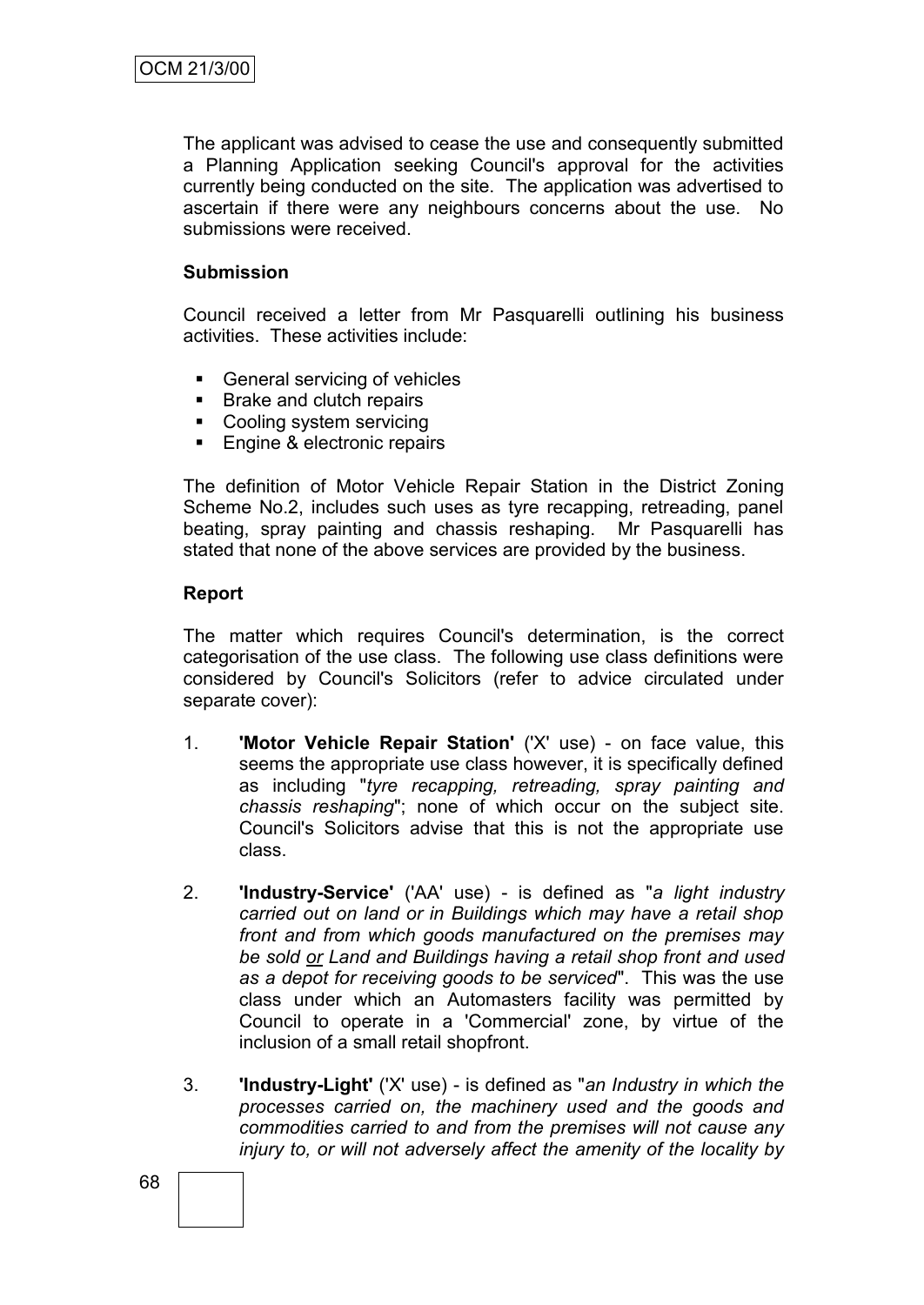*reason of the emission of light, noise, vibration, smell, fumes, smoke, vapour, steam, soot, ash, dust, waste water or other waste products*".

4. **'Service Station'** - the use class is defined in the Scheme to mean "*Land and Buildings used for the supply of petroleum products and motor vehicle accessories and for carrying out greasing, tyre repairs and minor mechanical repairs and may include a cafeteria, restaurant or shop incidental to the primary use but does not include transport depot, panel beating, spray painting, major repairs or wrecking*."

Council's Solicitors advise that "Apart from the small scale sale of oil, the business does not involve the supply of petroleum products or motor vehicle accessories, but it is clear it does involve minor mechanical repairs. The services provided are services which one would expect to be provided in the garage component of a traditional service station.

The apparent view of Mr Gilmour QC that it is not necessary for petroleum products to be sold for a use to fall within the Service Station use class, the word "and" where it appears for the first time in the second line of the definition being disjunctive rather than conjunctive.

We agree it is possible to read the definition in that way, but it is not a view we favour. To the mind of an ordinary reasonable person, the sale of petroleum products is an integral part of the commonly understood meaning of a "Service Station". We feel it is more appropriate to interpret the definition in accordance with that generally understood meaning, so that the use of land and buildings for "carrying out greasing, tyre repairs and minor mechanical repairs" falls within the Service Station use class only if the use also involves the "supply of petroleum products and motor vehicle accessories".

Nevertheless, the City has received the advice of a Queens Counsel that a use similar to that operated by Pasquarelli Automotive is a Service Station, and in our view it would not be unreasonable for the Council to rely on that opinion."

## 5. **'Use Not listed'** ('SA' use) - the scheme states that:

- "*3.2.3 Where in the Zoning Table a particular use class is mentioned that use class is deemed to be excluded from any other use class which by its more general terms might otherwise include that particular use class.*
- *3.2.4 If the use of Land for a particular purpose is not specifically mentioned in the list of use classes in the Zoning Table or is not included in the general terms of any of the use classes a person shall not so use Land unless the Council determines by an*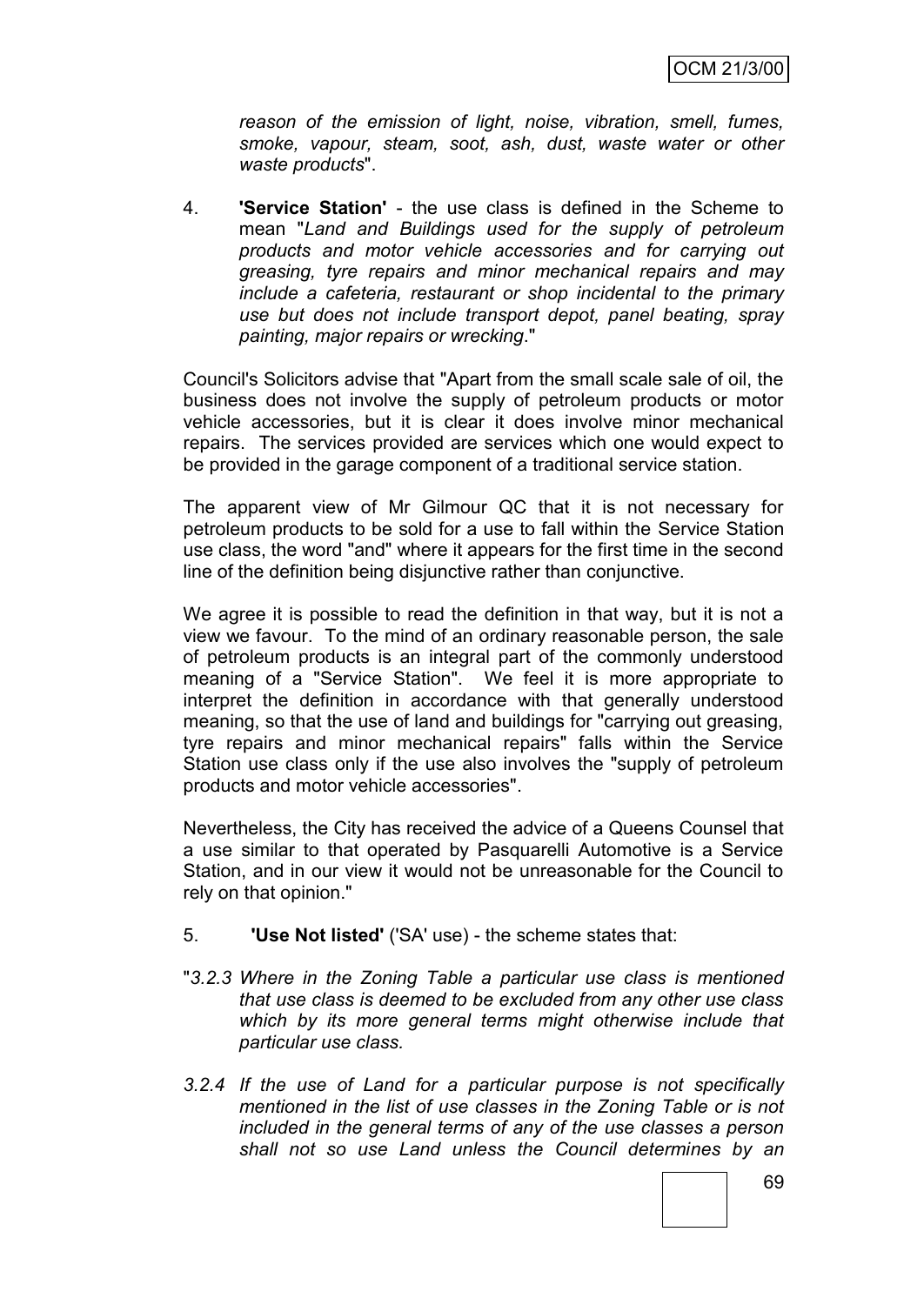*Absolute Majority that the proposed use is consistent with the objectives and purpose of the Zone and the Council may grant Planning Consent after notice of the application has been given in accordance with Clause 6.2*."

The Officer's opinion is that the correct use class category is 'Industry - Light' as the activities involve the repairing of an article (motor vehicles). Legal advice concerning this interpretation will be circulated under separate cover.

There is some concern regarding the precedent set if automotive service centres are permitted to operate in a Commercial zone. Although residential amenity does not appear to be a concern in this particular case, it may be difficult or unreasonable to limit the range of servicing activities undertaken in other such centres. There is no shortage of suitably zoned 'Light Industrial' land within the city to accommodate such uses.

## **Strategic Plan/Policy Implications**

N/A

## **Budget/Financial Implications**

N/A

## **Implications of Section 3.18(3) Local Government Act, 1995**

The applicant may have a right of Appeal to the Minister for Planning or the Town Planning Appeals Tribunal in the event that the application is refused.

### **478. (AG Item 13.19) (OCM1\_3\_2000) - REQUEST FOR DIRECTION TO MAKE A LOCAL LAW TO REGULATE THE MAINTENANCE AND USE OF LAKES FOR CABLE SKIING (ALL) (WJH) (1125)**

# **RECOMMENDATION**

That Council:

- (1) request the Executive Director, Public Health, to direct Council to make a Local Law to regulate the maintenance and use of lakes for cable skiing; and
- (2) authorise the Principal Environmental Health Officer to liaise with the Health Department of WA regarding the drafting of the Local Law.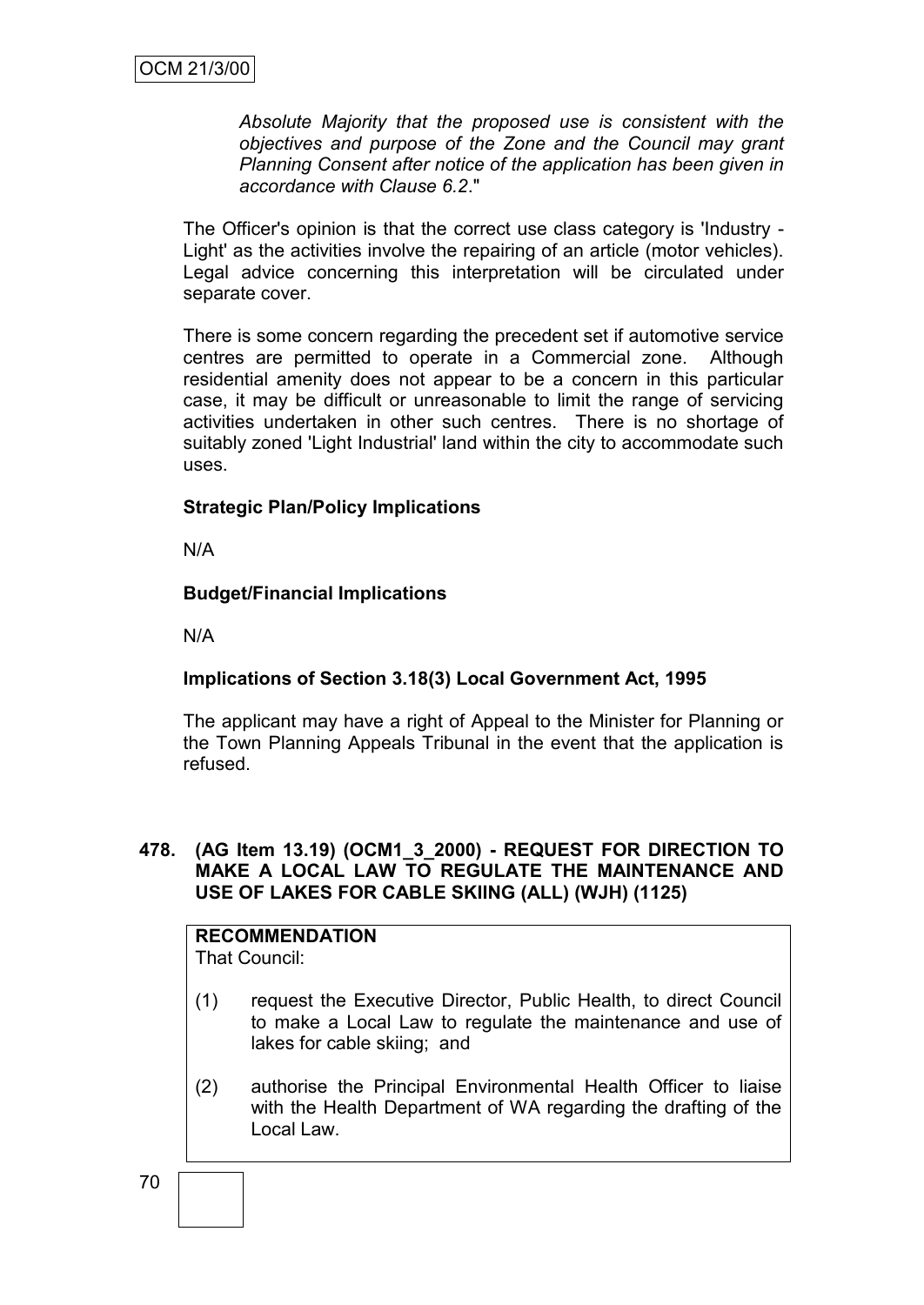**COUNCIL DECISION** MOVED Cmr Jorgensen SECONDED Cmr Smithson that the recommendation be adopted.

**CARRIED 3/0**

## **Background**

Due to an anomaly in Health Act Regulations, the Cable Ski Lakes located at the Cable Water Ski Park in Munster are not subject to the same standards and requirements such as those that apply to public swimming pools in the district.

### **Submission**

N/A

### **Report**

Section 134 (48a) provides the head of power for a local government, to make local laws to regulate the construction, equipment, maintenance and use of lakes for cable skiing.

Where the Executive Director, Public Health (EDPH) directs a local government to adopt a local law (such power exists in the Health Act), the local law adoption process can be expedited.

In order to correct this anomaly, it is recommended that Council request the EDPH to direct Council to adopt a local law to regulate the maintenance and use of lakes for cable skiing. Direction by the EDPH will enable this to be done quickly, because the alternative processes provided for in the Local Government Act, are slow and cumbersome.

## **Strategic Plan/Policy Implications**

N/A

## **Budget/Financial Implications**

N/A

## **Implications of Section 3.18(3) Local Government Act, 1995**

Nil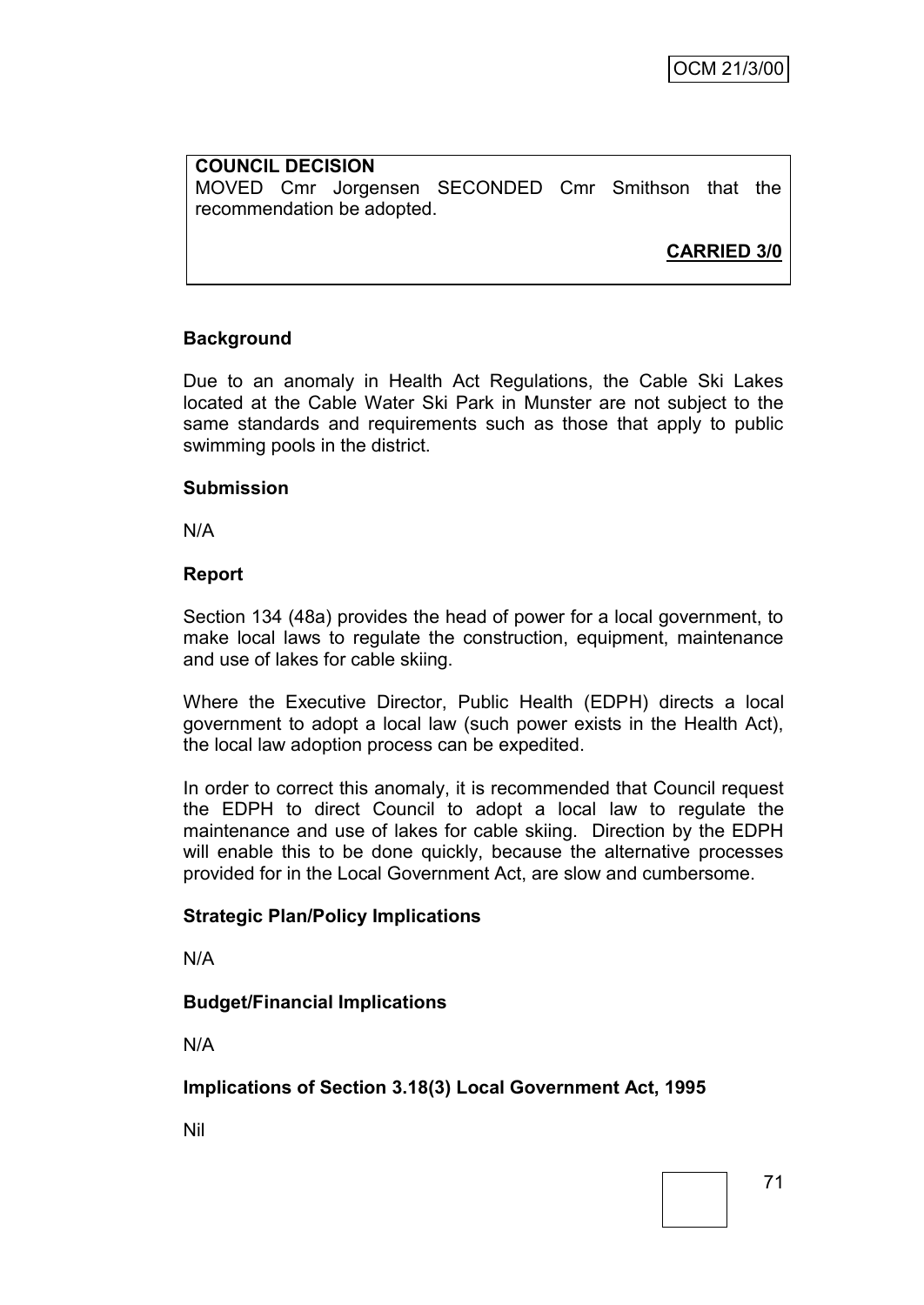## **479. (AG Item 14.1) (OCM1\_3\_2000) - LIST OF CREDITORS PAID (5605) (KL)**

## **RECOMMENDATION**

That Council receive the List of Creditors Paid for February 2000, as attached to the Agenda.

## **COUNCIL DECISION**

MOVED Cmr Jorgensen SECONDED Cmr Smithson that the recommendation be adopted.

**CARRIED 3/0**

## **Background**

It is a requirement of the Local Government (Financial Management) Regulations 1996, that a List of Creditors be compiled each month and provided to Council.

## **Submission**

N/A

## **Report**

N/A

## **Strategic Plan/Policy Implications**

N/A

## **Budget/Financial Implications**

N/A

**Implications of Section 3.18(3) Local Government Act, 1995**

Nil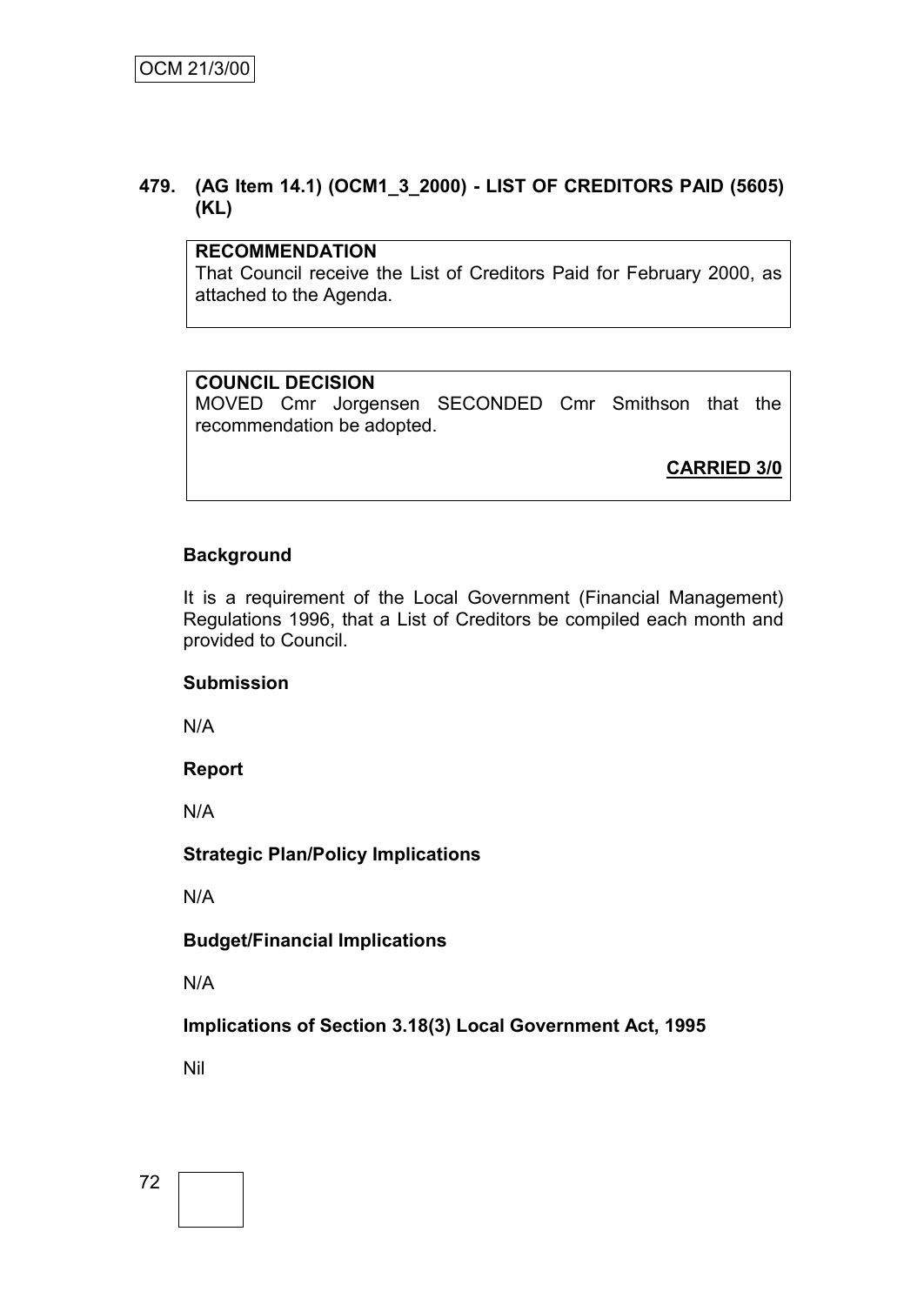### **480. (AG Item 14.2) (OCM1\_3\_2000CM1\_3\_2000) - LUCENT TECHNOLOGIES MOBILE PHONE POLE ANTENNA AND MICROWAVE INSTALLATION - ROOF TOP COUNCIL OFFICES COLEVILLE CRESCENT (2211868) (KJS)**

## **RECOMMENDATION**

That Council refuse the application by Lucent Technologies Australia Pty Ltd, to a lease portion of the roof of the Council offices.

### **COUNCIL DECISION**

MOVED Cmr Smithson SECONDED Cmr Donaldson, that Council refuse the application by Lucent Technologies Australia Pty Ltd, to a lease portion of the roof of the Council offices as it is not considered appropriate for a Civic Building.

**CARRIED 2/1**

## **Explanation**

It was considered appropriate to provide a reason to the applicant for the refusal.

## **Background**

The Council offices are situated on freehold land owned in fee simple by the City of Cockburn. Lucent Technologies has inspected the roof of the Council offices and determined that the site satisfies their requirements in establishing a node for their mobile phone network. Lucent Technologies is the technical operator for the One.tel mobile phone company.

#### **Submission**

Lucent Technologies have submitted an offer to lease contract by offer and acceptance, plans of the communication shed, pole and antenna proposed for the roof, company backgrounds and information on electromagnetic fields.

- Planning issues clarification from consultants GHD for a Low Impact Mobile Phone Facility.
- Photo montage depicting the proposal.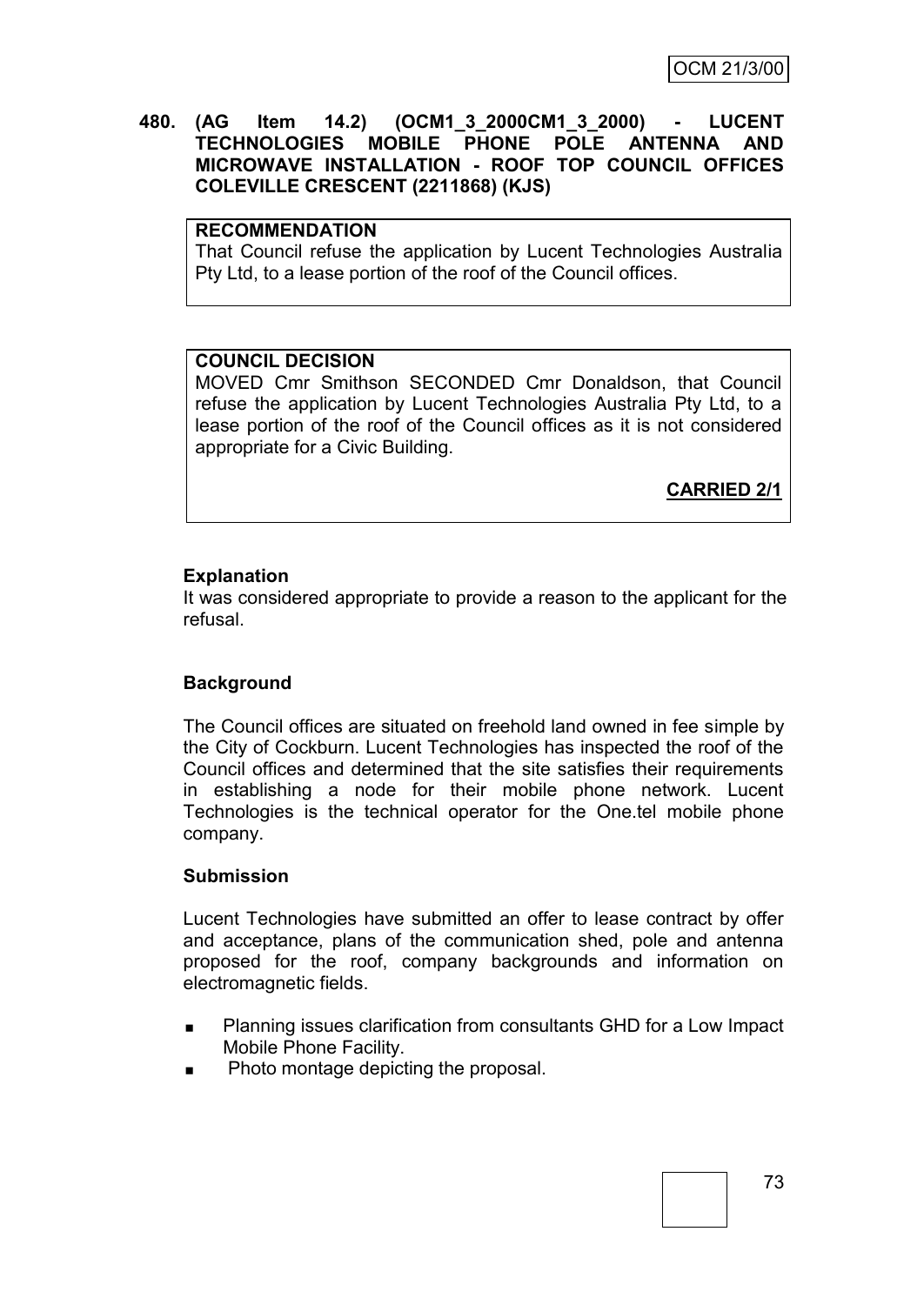### **Report**

The Federal Telecommunications Act 1997 has determined that if a proposed mobile phone installation is of Low Impact, ie. it is less than 5 metres high, then it is not subject to planning approval. This proposal is deemed to be a Low Impact installation.

Lucent Technologies has determined that the Council roof is the best location for the equipment. Factors that determine the location are distance and line of sight to other antennas existing and proposed.

An alternative site to the Council office roof, would most likely be on the Phoenix Shopping Centre. The shopping centre is lower so the antennas may have to be mounted on a taller tower or the flag pole.

Based on Council refusing to reject the request to install the facility, Lucent could utilise certain compulsory acquisition powers.

Schedule 3 - Carrier's powers and immunities of the Telecommunications Act (1997) in a simplified form states in part that *"a carrier may enter on land and exercise any of the following powers:*

#### *The power to install a facility on the land"*

Whether the roof of a building qualifies as land is not clear. The photo montage with the pole inserted indicates that the visual impact will be minimal. Whether this depiction accurately represents the real life visual impact is problematic.

As the owner of the building most suited to an installation, the City needs to weigh up the community benefit in having access to a range of competing mobile phone operations against the visual impact of the pole and antennas.

Lucent Technologies, in their offer to the City, has offered an annual rent of \$9,000 payable monthly in advance. Rent reviews proposed would be annual and based on the C.P.I. - Perth All groups.

Informal discussions with a licensed valuer indicate that there is not a lot of evidence to determine the market value of such a lease. Inquiries to two other Councils indicate that annual rents being offered by the industry were in the order of \$5000 several years ago, but have risen to around the proposed offer. The C.P.I. Perth All groups for the December 1999 quarter was 0.7 or 2.8% annually.

The rent promoted in this report acknowledges the Council offices roof's unique position and height, the visual impact and the long term of the lease. The Local Government Act requires that a Licensed Valuer provide a market valuation and that the proposal being deemed a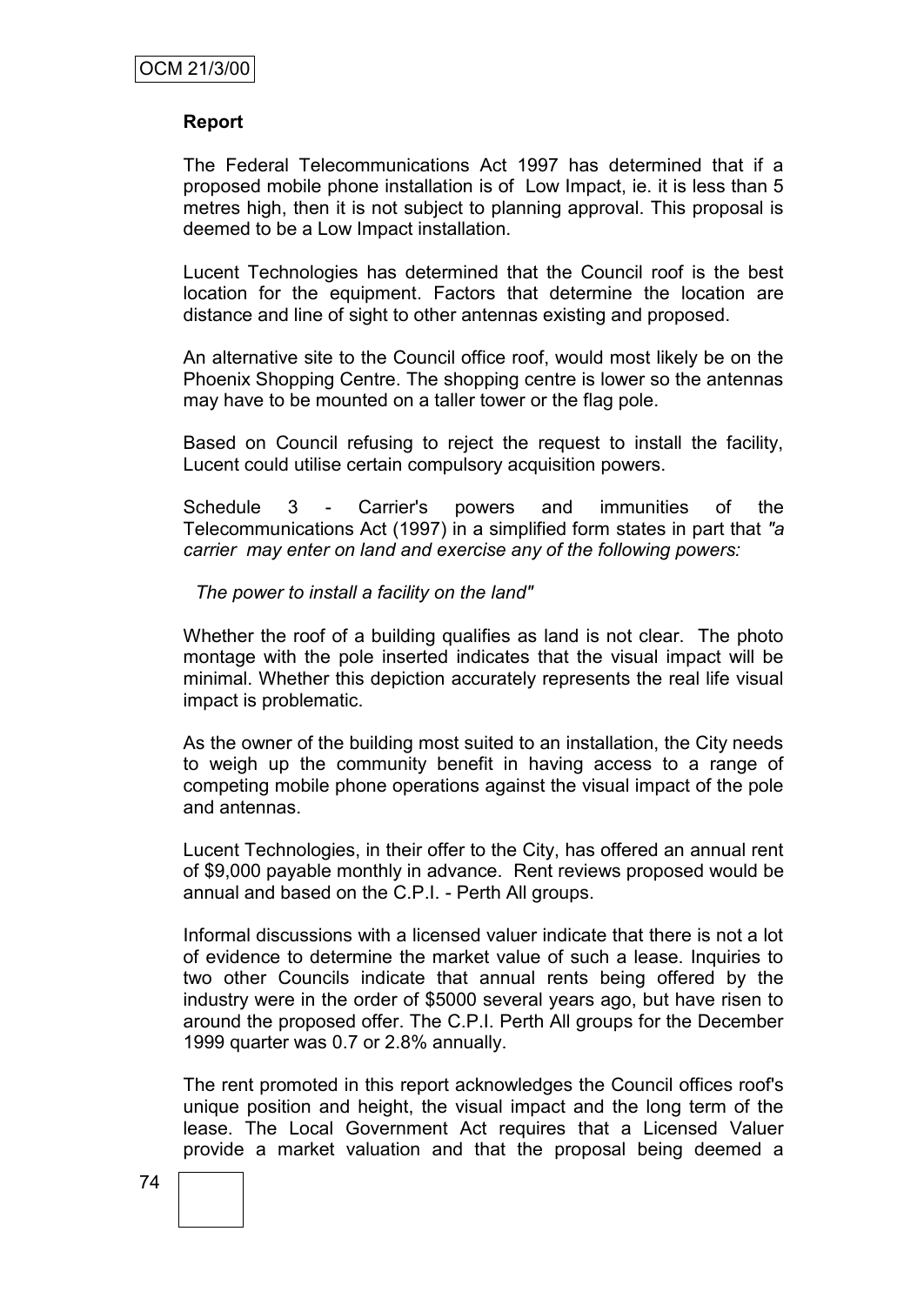disposal be advertised for at least fourteen (14) days if a decision is made to proceed with the offer.

Annual testing of the electromagnetic fields generated by the installation will serve to allay any concerns from staff and visitors to the Council offices.

### **Strategic Plan/Policy Implications**

The City of Cockburn's strategic objectives includes the following: *"Facilitate a range of services responsive to the community needs".* The community of Cockburn, like the rest of Australia, has embraced the use of the mobile phone.

### **Budget/Financial Implications**

N/A

## **Implications of Section 3.18(3) Local Government Act, 1995**

Nil

## **481. (AG Item 14.3) (OCM1\_3\_2000) - DISPOSAL OF PUBLIC RECREATION RESERVE 37398 - TOLLEY COURT, HAMILTON HILL (2200815) (KJS)**

## **RECOMMENDATION**

That Council dispose of Public Recreation Reserve 37398 Tolley Court, Hamilton Hill and lodge surplus funds generated by the sale in a reserve for the purpose of capital improvements to recreational land within Hamilton Hill subject to:

- (1) necessary approvals from the Western Australian Planning Commission being received;
- (2) Council adhering to the Guidelines of the Department of Land Administration for the administration of 20A Public Recreation Reserves in regard to advertising and public consultation; and
- (3) there being no objection to the sale from owners of land within 250 metres of the site as well as in Tolley Court, Riggs Way or Healy Road.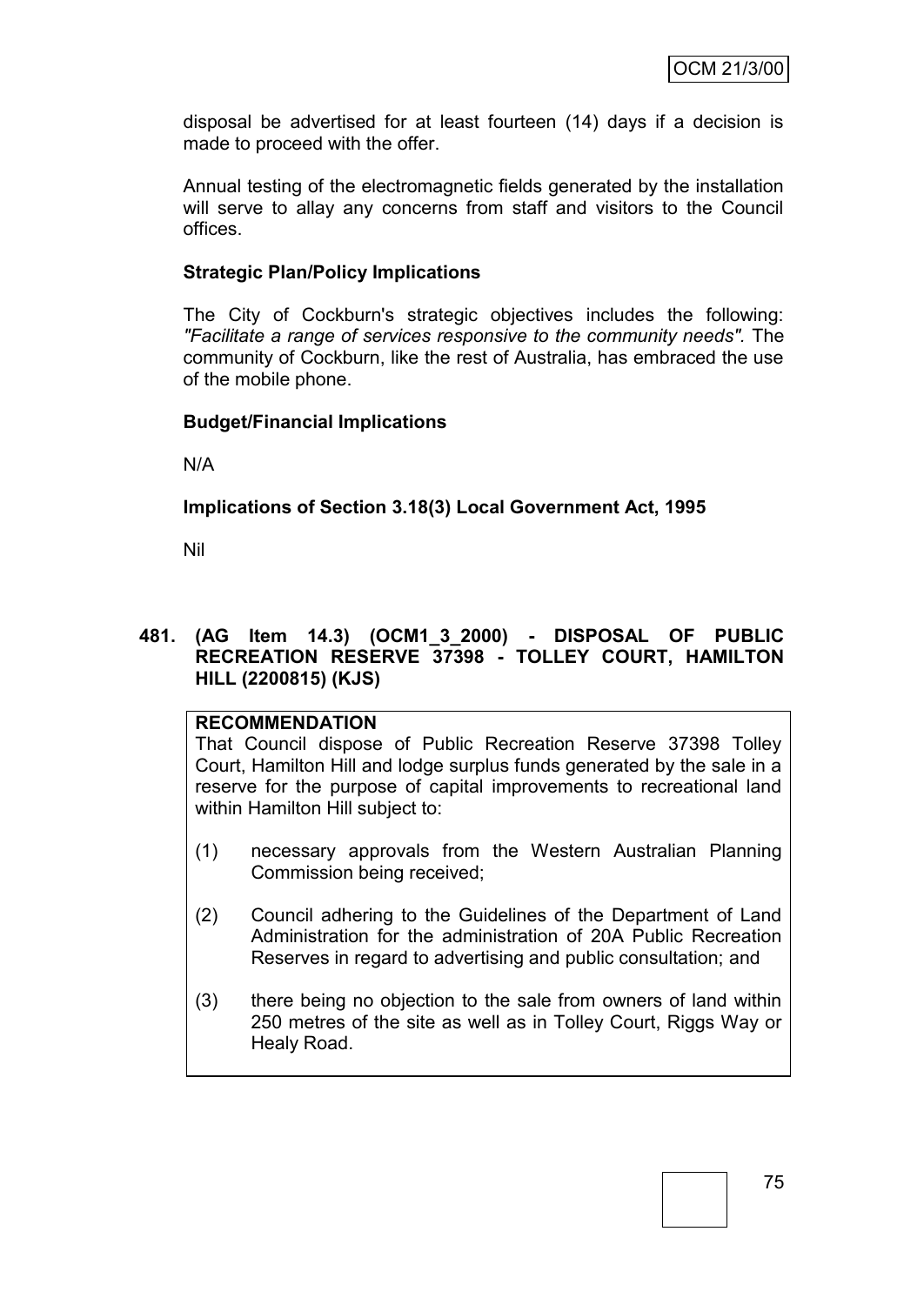## **COUNCIL DECISION**

MOVED Cmr Smithson SECONDED Cmr Jorgensen that the recommendation be adopted.

**CARRIED 3/0**

## **Background**

The City of Cockburn Open Space Strategy 1999 identified Reserve 37398 as being "constrained by its size and has little capacity to support recreational uses". The report went on to recommend that "the revenue raised from the sale of the land could be effectively used for the embellishment and redevelopment of facilities….."

## **Submission**

N/A

### **Report**

The reserve has been created as a Condition of Subdivision pursuant to Section 20A of the Town Planning and Development Act for the purpose of Public Recreation. The Department of Land Administration as the ultimate manager of Crown land has drawn up guidelines to be followed when a local authority wants to rationalise Section 20A Public Recreation Reserves. The issues that need to be addressed are that, the subdivider give up the land for the purpose of public recreation and that people purchasing land in the vicinity may be influenced in their decision to purchase the property by the fact that there was a recreation reserve in the vicinity. To address these issues it is necessary to obtain approval from the State Planning Commission who imposed the original Condition of Subdivision and secondly, the land owners in the vicinity. The method to be followed in regard to the land owners is to place an advertisement in the local paper, place a sign on site and also write directly to the immediate land owners. In the advertisements information will be sought on how the surplus funds should be spent bearing in mind that it has to be spent on recreation facilities in Hamilton Hill.

## **Strategic Plan/Policy Implications**

City of Cockburn Strategic Plan, Objective 4 states "Facilitate a range of services responsive to the community needs". Given that, input will be sought from the community in the proposed advertising.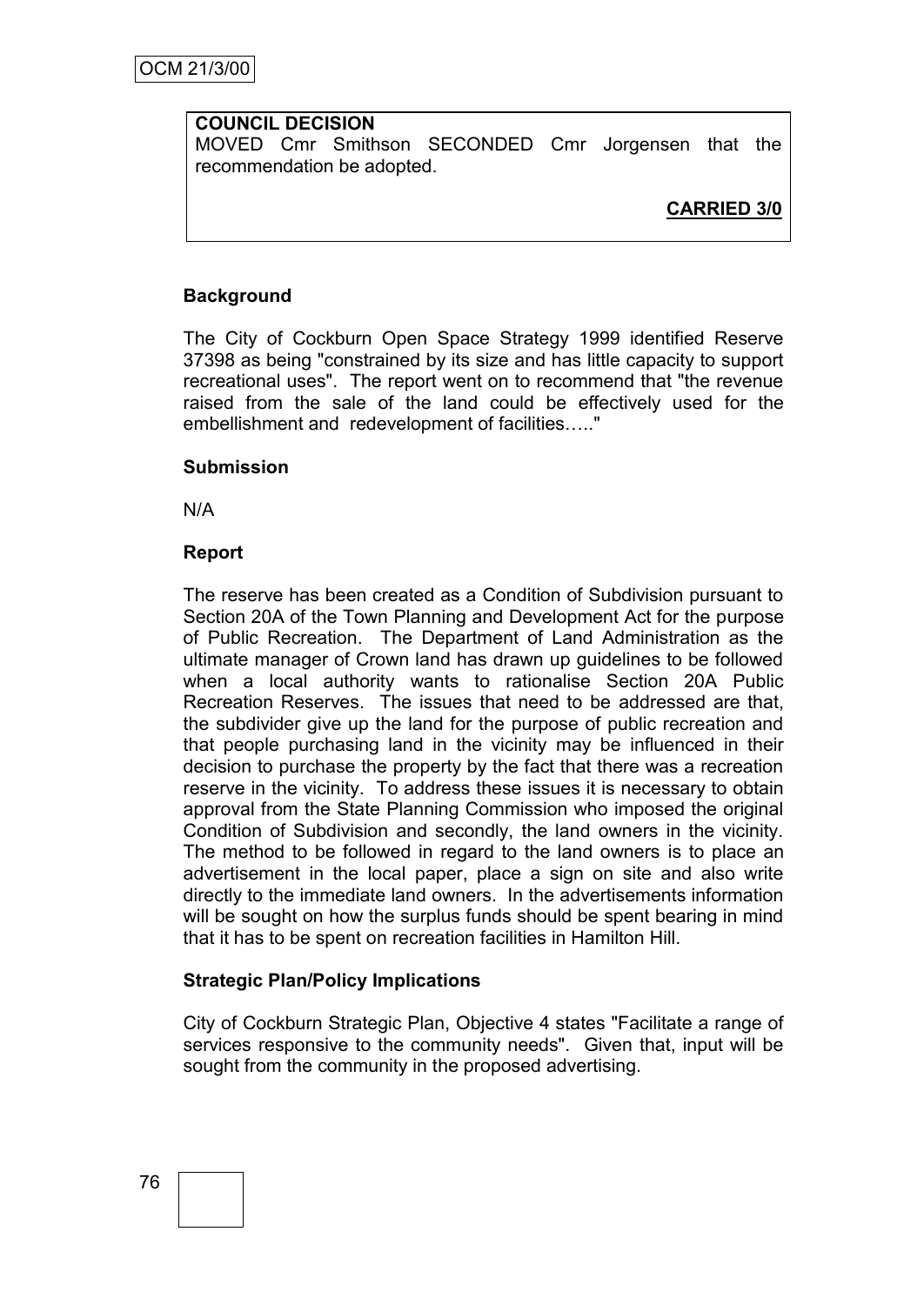## **Budget/Financial Implications**

The anticipated income from the sale is \$70,000 whilst there is estimated to be \$3,000 in expenditure.

## **Implications of Section 3.18(3) Local Government Act, 1995**

Nil

## **482. (AG Item 14.4) (OCM1\_3\_2000) - LAND USE RESTRICTIONS - LOT 52 ROCKINGHAM ROAD - HENDERSON LANDFILL SITE (3412022) (KJS)**

## **RECOMMENDATION**

That Council:

- (1) pay Mrs. B M Caratti \$20,000 to extinguish the carriageway easement that is in favour of Lot 4 Rockingham Road and Lot 6 Moylan Road, Henderson and which burdens City of Cockburn freehold Lot 52 Rockingham Road;
- (2) request that Mrs B M Caratti acknowledge that she wishes to continue her occupation of the house at Lot 6 Moylan Road knowing that it is within a 350 metre landfill buffer zone; and
- (3) amend the 1999/00 Budget by increasing Account No.483191 (Transfer from Rubbish Development Reserve Fund) by \$20,000 and increasing Account No.485818 (Land Purchase) by \$20,000.

## **COUNCIL DECISION**

MOVED Cmr Smithson SECONDED Cmr Jorgensen that the recommendation be adopted.

**CARRIED 3/0**

## **Background**

The Caratti family own Lot 4 on Rockingham Road and Lot 6 on Moylan Road. In the past the family owned the land between these two parcels. When the family sold the land to Swan Portland for a quarry they retained a right of carriageway across the quarry land. Swan Portland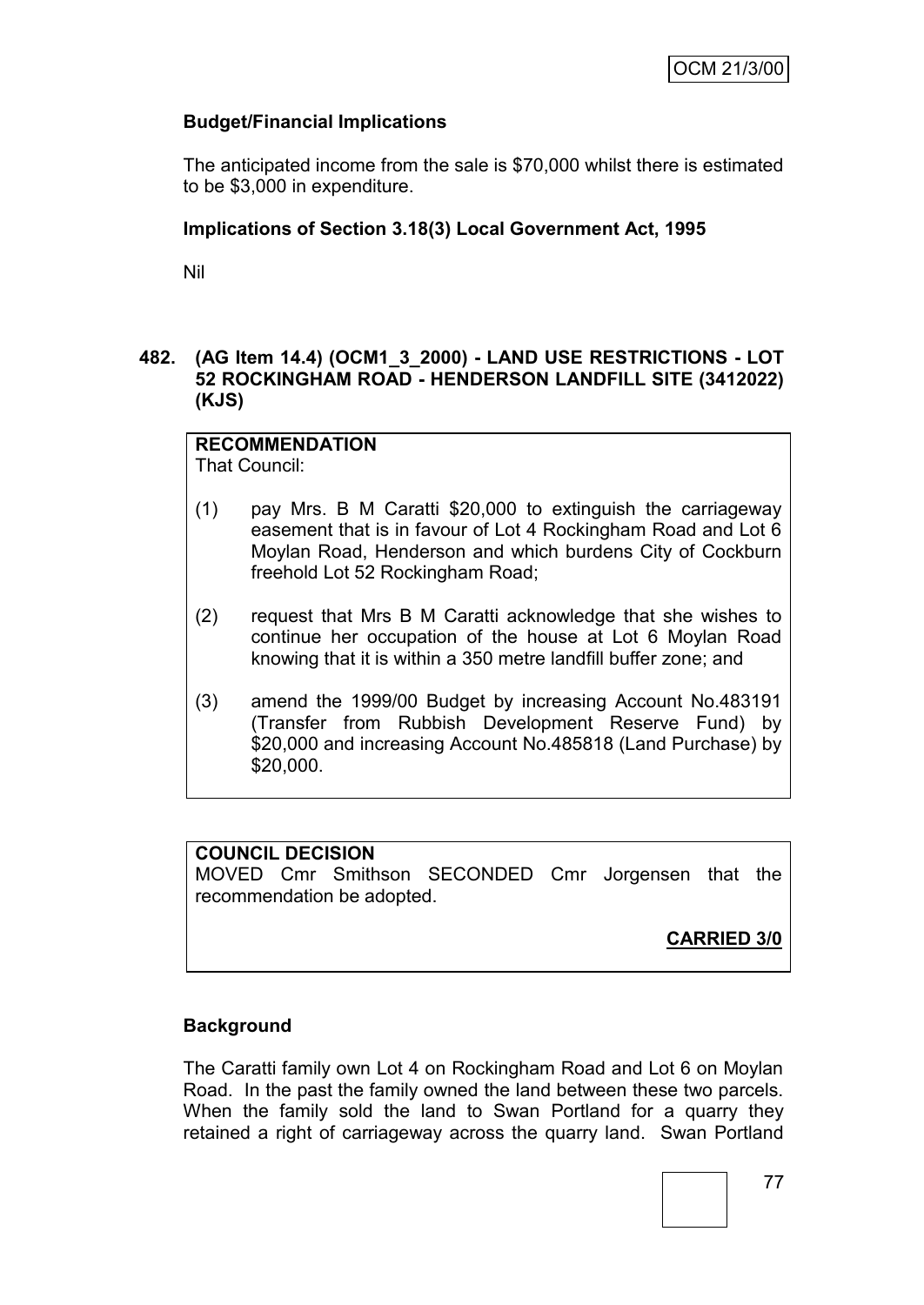subsequently finished quarry operations and sold the land to the City for a landfill operation. The right of carriageway travelled with the land.

The Department of Environmental Protection has a policy which limits the establishment of landfill operations within a 350 metre radius of sites. The house on Lot 6 is well within this buffer.

### **Submission**

N/A

## **Report**

The Caratti family has indicated that they would agree to the extinguishment of the right of carriageway that burdens the City's Lot 52, for a reasonable price. They have also indicated that, if a satisfactory agreement could be reached that they would enter into negotiations to sell to the City Lots 4 and 6. A valuation has been obtained from Licensed Valuer, Jeff Spencer which shows a fair consideration for the carriageway to be \$13,900.

The Caratti's engaged Licensed Valuer, Frank Woodmore who assessed the fair consideration to be \$15,000. Mrs R Caratti has indicated to the City's Land Officer on several occasions, that her mother, Mrs B M Caratti will only commence negotiations on the land once the City has purchased the carriageway easement. She has further said, that the minimum she will accept is \$20,000 for the extinguishment. The purchase of Lots 4 and 6 is crucial to the long term planning and operation of the landfill site. A valuation report has been commissioned by Jeff Spencer, Licensed Valuer. It is felt that the offer of \$5,000 which is in excess of the Woodmore Valuation can be justified, given the strong stance taken by the owners and the need to progress the subsequent purchase of Lots 4 and 6.

## **Strategic Plan/Policy Implications**

N/A

## **Budget/Financial Implications**

Account No.483191 (Transfer from Rubbish Development Reserve Fund) by \$20,000. Account No.485818 (Land Purchase) by \$20,000.

## **Implications of Section 3.18(3) Local Government Act, 1995**

Nil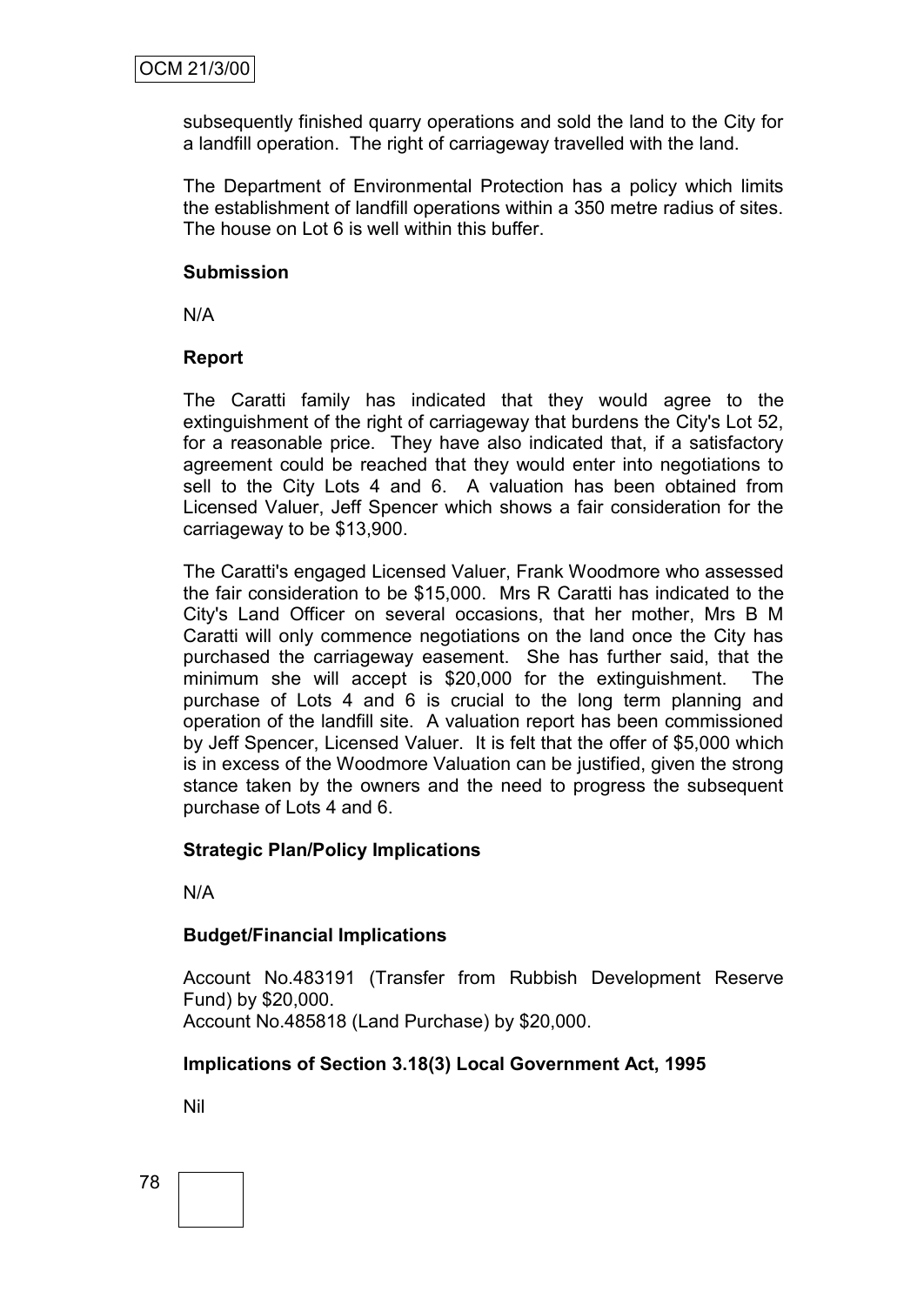## **483. (AG Item 15.1) (OCM1\_3\_2000) - COOGEE BEACH ACCESS (3300004) (1903) (JR) (COASTAL)**

## **RECOMMENDATION**

That the provision of improved access to the Coogee Beachfront adjacent to the jetty, be noted for possible inclusion in the 2000/2001 Budget for reasons outlined in the Report.

## **COUNCIL DECISION**

MOVED Cmr Jorgensen SECONDED Cmr Smithson that the recommendation be adopted.

**CARRIED 3/0**

## **Background**

At the Electors' Meeting conducted on 7 February 2000, it was resolved that an engineering solution be investigated to provide access, including disabled access, to Coogee Beach adjacent to the jetty.

The continual movement of beach sand adjacent to the concrete step on the north side of the jetty abutment at times results in a large step, and the preferred access on the south side of the abutment is hampered by handrails.

## **Submission**

N/A

## **Report**

Currently, access to the beachfront for the disabled is available via the ramp for the disabled on the south side of the jetty abutment. More direct access may be facilitated by removing a section of handrailing on the south side and providing a wide ramp directly to the beachfront adjacent to the jetty abutment. The access on the north side will need to be stabilised by an effective treatment to minimise the beach sand movement adjacent to the concrete step.

As the design of these access ramps will be influenced by sand movement, a specialist consultant will be engaged to investigate and complete the design. Depending on the extent of work required, the works may need to be included in the next Budget.

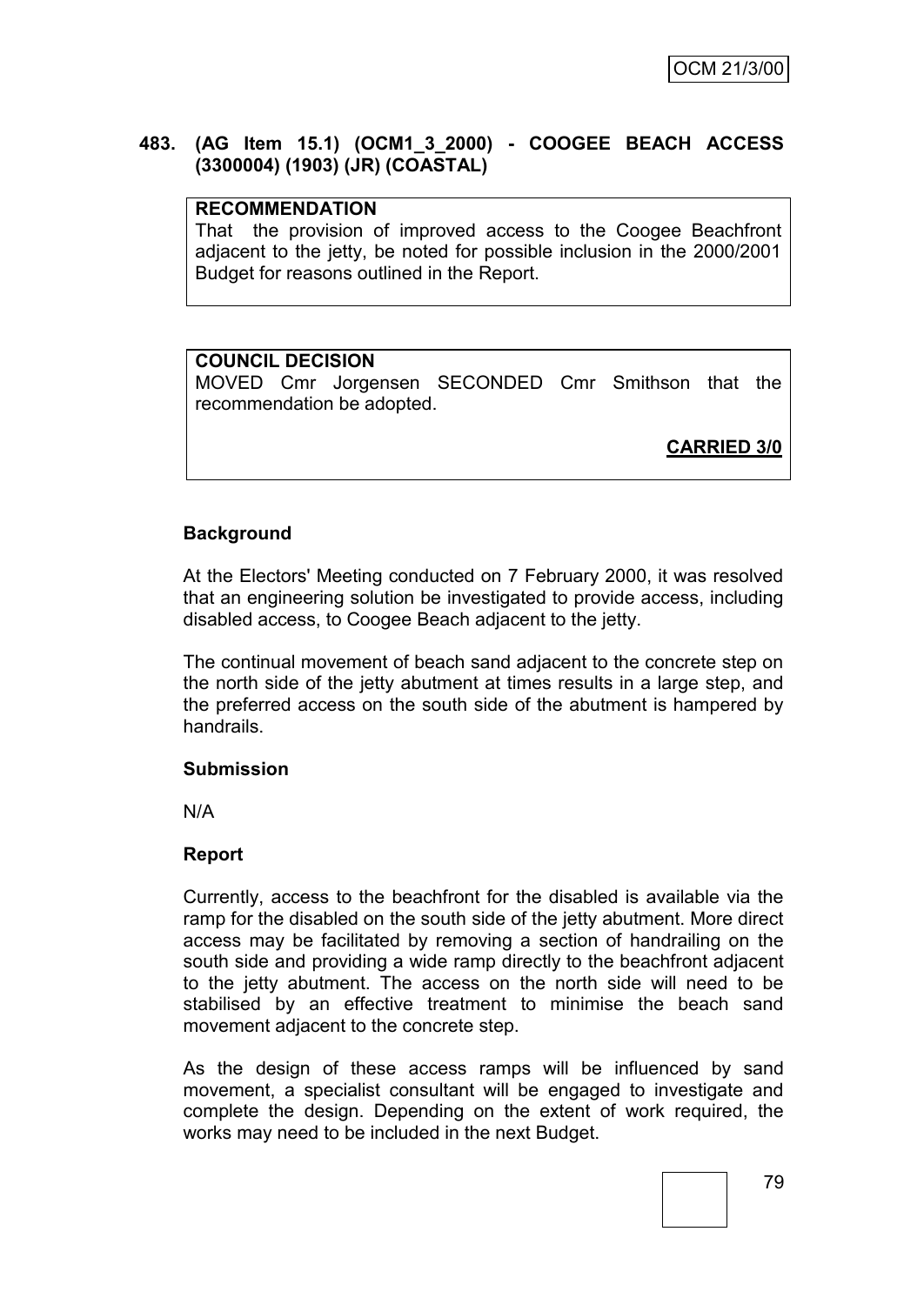## **Strategic Plan/Policy Implications**

N/A

## **Budget/Financial Implications**

Depending on the extent of works required, the project may be able to be completed on the current Budget utilising funds allocated for Coogee Jetty.

## **Implications of Section 3.18(3) Local Government Act, 1995**

Nil

## **484. (AG Item 15.2) (OCM1\_3\_2000) - PASSES FOR ENTRY TO HENDERSON LANDFILL SITE (TIP PASSES) (4900) (BKG)**

## **RECOMMENDATION**

That Council reaffirms its decision that:

- (1) the matter (changing tip pass system) be deferred; and
- (2) a question be included in the next *Community Needs Survey* to ascertain feedback from the community before a decision is made;

for reasons outlined in the Report.

## **COUNCIL DECISION**

MOVED Cmr Jorgensen SECONDED Cmr Smithson that the recommendation be adopted.

**CARRIED 3/0**

## **Background**

At the Electors' Meeting held on 7 February 2000, it was resolved to reaffirm a previous motion that was put to retain existing tip passes.

#### **Submission**

N/A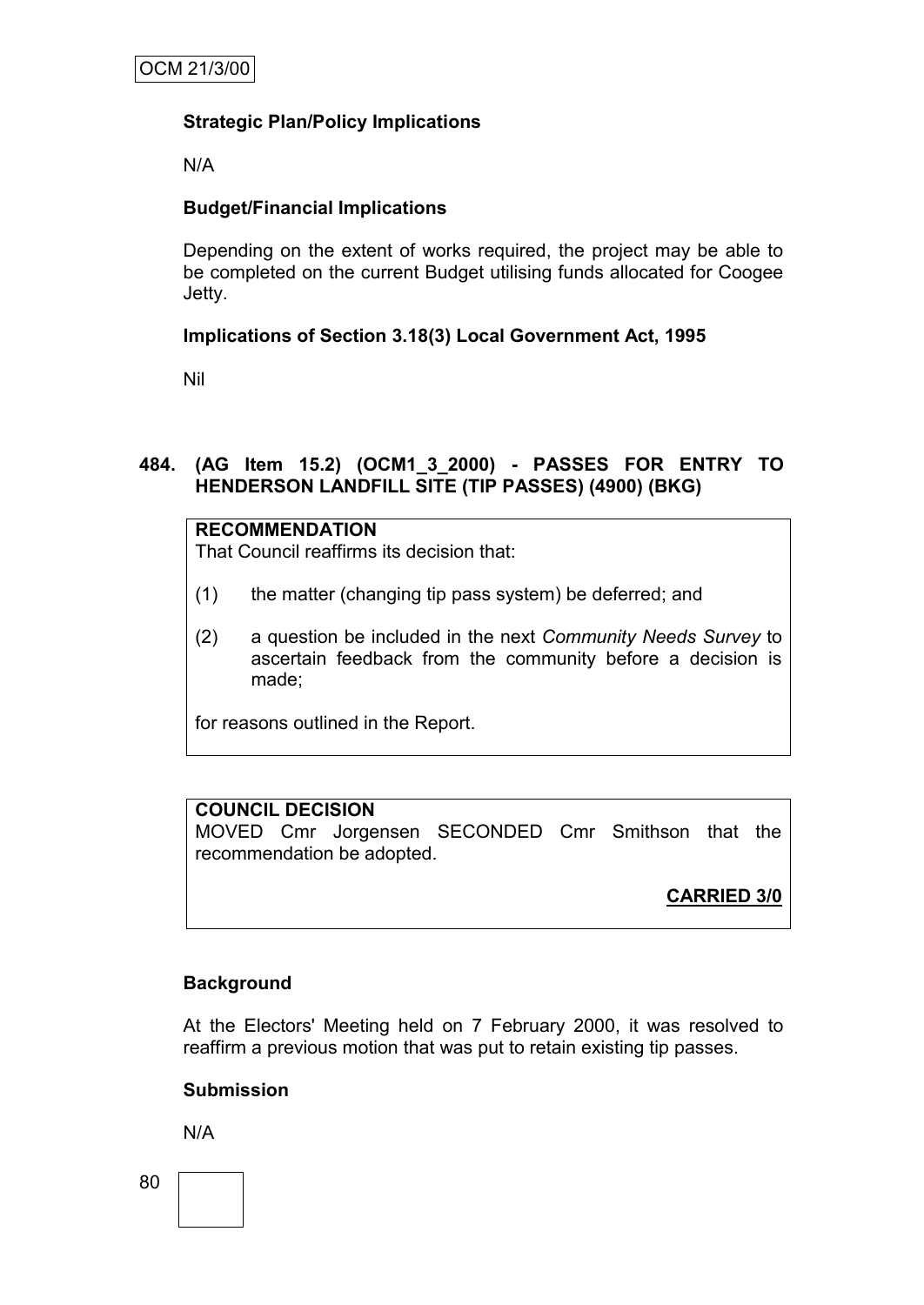## **Report**

At the Council meeting held on 15 February 2000 staff prepared a report for Council's consideration on the cessation of issuing free entry vouchers (tip passes) to residents for domestic waste. This was to occur on 1 July 2001.

The reasons put forward were:

- (1) it encourages and supports recycling initiatives; and
- (2) reduced costs to some ratepayers.

Council stated they had received advice at recent meetings of ratepayer concern with regard to tip passes. It was decided to defer the matter until the completion of the *Community Needs Survey* later this year in order to ascertain the wishes of the community.

## **Strategic Plan/Policy Implications**

The speakers at the electors' meeting stated that the issue of tip passes minimises the chances of the public dumping rubbish in the bush and on road verges. This is in accordance with the Corporate Mission Statement to make the district the most attractive place to work, live and visit.

Staff had promoted the abolition of tip passes as a method of encouraging recycling and reducing costs. This supports a strong community desire for the protection of the environment through recycling which is part of the Corporate Plan.

#### **Budget/Financial Implications**

N/A

**Implications of Section 3.18(3) Local Government Act, 1995**

Nil

## **485. (AG Item 15.3) (OCM1\_3\_2000) - BEAUTIFICATION OF ROCKINGHAM ROAD - LANDSCAPING (450498) (6129) (AC)**

## **RECOMMENDATION**

That Council defer a decision on the beautification of Rockingham Road through landscaping, including appropriate tree planting and seating, until adoption of the City's Greening Plan, which includes design and implementation strategies and priorities for tree planting and the provision of street furniture and fixings for major, arterial and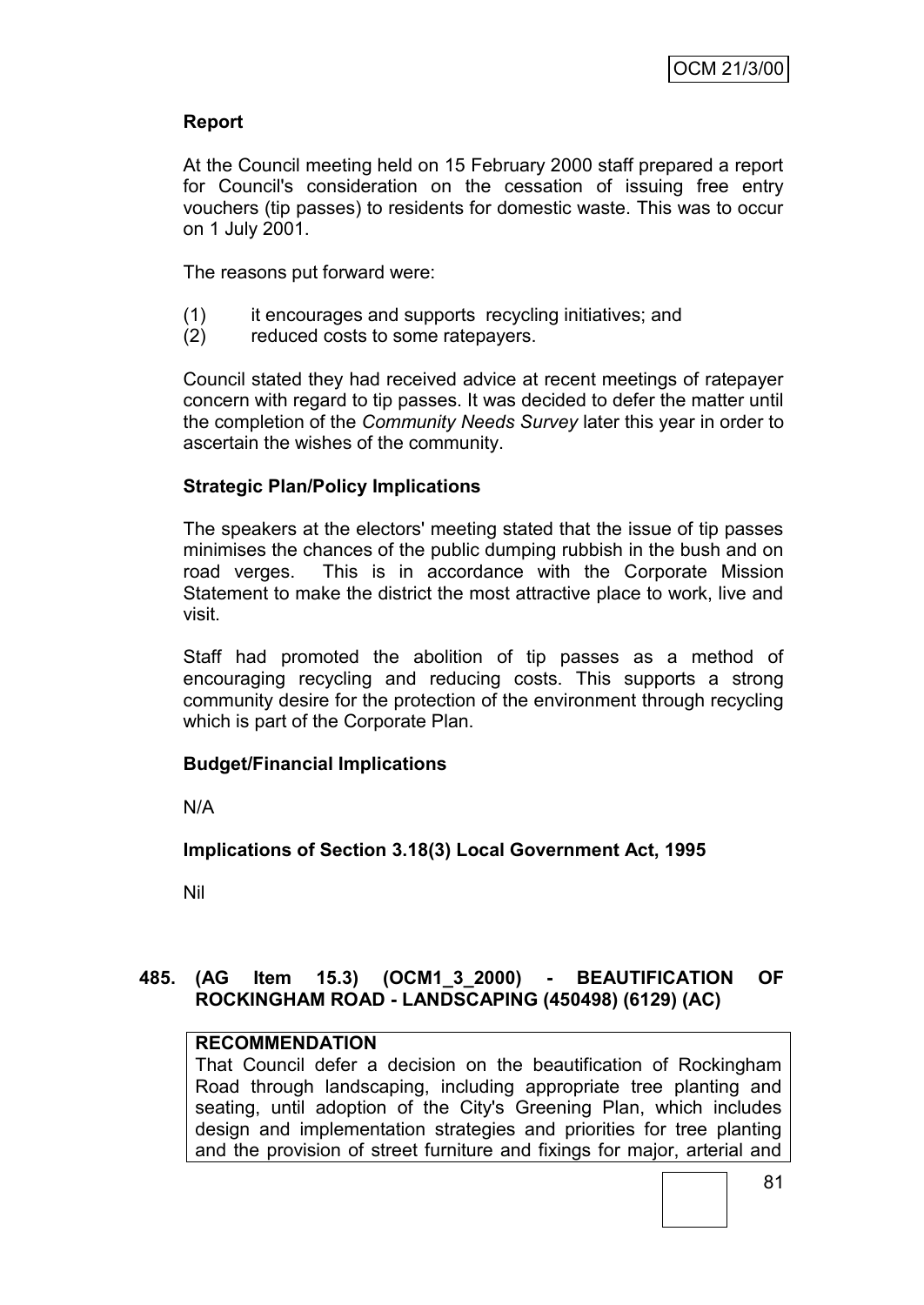suburban roads within the City of Cockburn for reasons outlined in the Report.

## **COUNCIL DECISION**

MOVED Cmr Smithson SECONDED Cmr Jorgensen that the recommendation be adopted.

**CARRIED 3/0**

## **Background**

At the Electors' Meeting held 7th February 2000, the meeting resolved that Rockingham Road be beautified through landscaping, including appropriate tree planting and seating.

### **Submission**

N/A

### **Report**

On the 19th April 1999, the City appointed Alan Tingay and Associates to prepare a Greening Plan for the City, for the purpose of acting as a guide for on ground works and for future policy and planning applications. A key objective of the Greening Plan is to develop a longterm strategy for the beautification of streetscapes through landscaping. The plan is to include design and implementation strategies and priorities for tree planting and the provision of street furniture and fixings for major, arterial and suburban roads within the City of Cockburn.

A draft of the report will be submitted to the Council for consideration at its meeting to be held on 18th April 2000, before release to the public for comment. Preparation of the draft included extensive consultation with the public by way of displays at Phoenix Park and Gateway shopping centres, a student workshop with student representatives from local schools and four community workshops that were conducted for the purpose of obtaining a local perspective. In addition, a steering committee comprised of community representatives was established to guide development of the plan.

## **Strategic Plan/Policy Implications**

N/A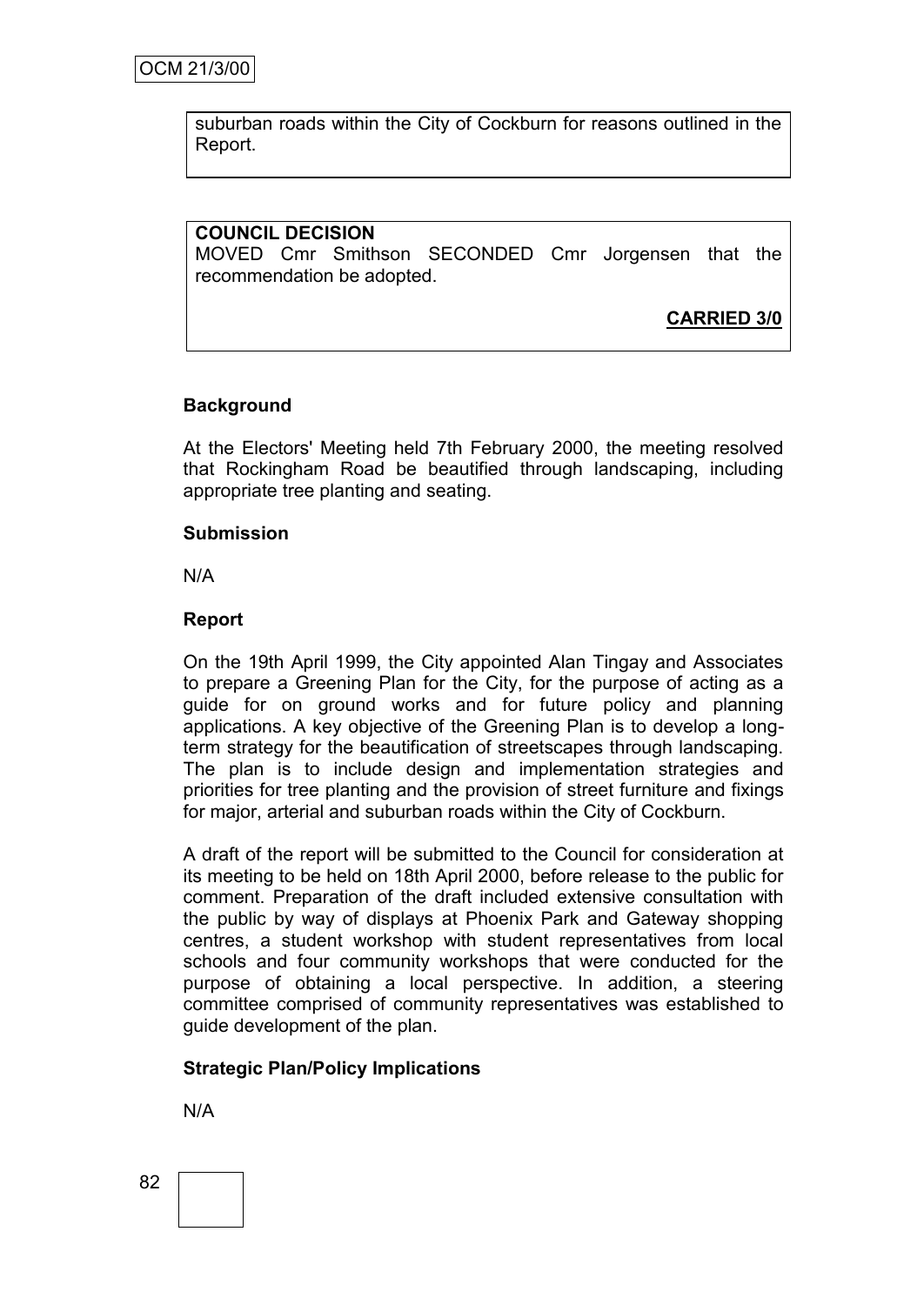## **Budget/Financial Implications**

N/A

## **Implications of Section 3.18(3) Local Government Act, 1995**

Nil

## **486. (AG Item 15.4) (OCM1\_3\_2000) - WOODMAN POINT JETTY/COOGEE BEACH - LITTER (9507) (1903) (JR) (COASTAL)**

## **RECOMMENDATION**

That Council note the information on:

- (1) the correspondence sent to CALM regarding improving the management of rubbish at Woodman Point Jetty;
- (2) the beach cleaning measures being trialed at Coogee Beach; and
- (3) a letter to be forwarded to CALM requesting them to clean the beaches within their reserves within the same timeframe as Council cleans Coogee Beach;

for reasons outlined in the Report.

## **COUNCIL DECISION**

MOVED Cmr Smithson SECONDED Cmr Jorgensen that the recommendation be adopted.

**CARRIED 3/0**

## **Background**

At the Electors' Meeting conducted on 7 February 2000, it was resolved that:

- (1) Council approach CALM to provide adequate rubbish bins at Woodman Point Jetty, that they be cleared frequently, and that signage in various languages be provided to encourage fishing people to use the rubbish bins and to take their rubbish away; and
- (2) Council clean the beach at an adequate frequency.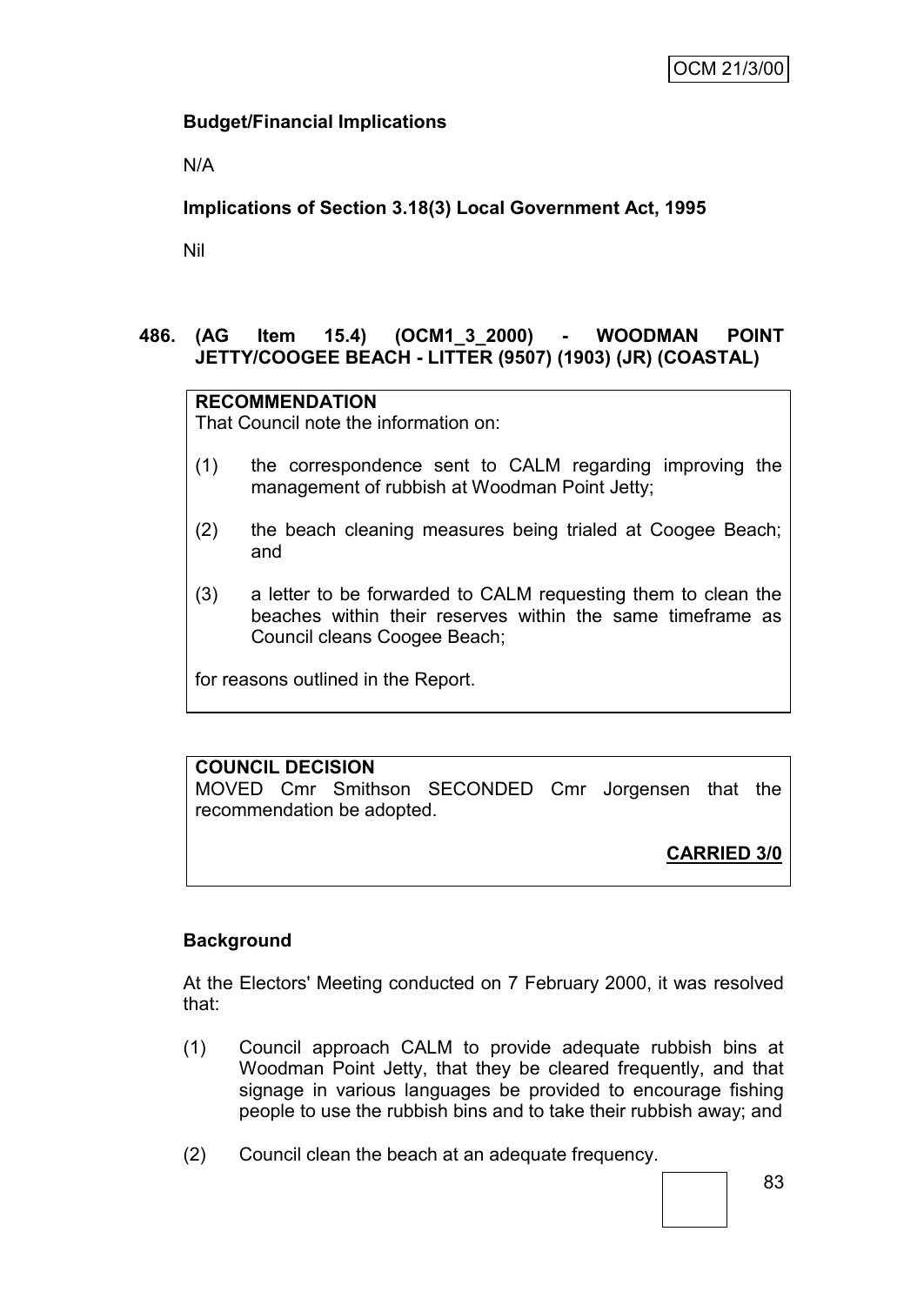## **Submission**

N/A

## **Report**

Correspondence has been forwarded to CALM in accordance with the resolution from the Electors' Meeting. In regard to cleaning the beach, a trial is currently under way with a beach cleaning contractor to determine the extent and frequency of mechanical cleaning required, with a view to introducing a regular program. In the initial trial, the beachfront from the jet ski area north of Coogee Jetty through to Woodman Point Jetty was mechanically cleaned, however there was a cost of about \$1,000 associated with this contract work. The Budget will allow another two cleans this season and the results can then be assessed for accommodation of the works in future budgets.

## **Strategic Plan/Policy Implications**

N/A

## **Budget/Financial Implications**

Any regular mechanical cleaning of Coogee beachfront will need to be accommodated in future Budgets.

## **Implications of Section 3.18(3) Local Government Act, 1995**

Nil

## **487. (AG Item 15.5) (OCM1\_3\_2000) - ROCKINGHAM ROAD TRAFFIC (450498) (JR)**

## **RECOMMENDATION**

That Council take no specific action to calm and reduce through traffic in Rockingham Road as it is performing its intended function as a District Distributor A road. for reasons outlined in the Report.

## **COUNCIL DECISION**

MOVED Cmr Smithson SECONDED Cmr Jorgensen that Council take no specific action to calm and reduce through traffic in Rockingham Road as it is performing its intended function as a District Distributor A road, for reasons outlined in the Report.

**CARRIED 3/0**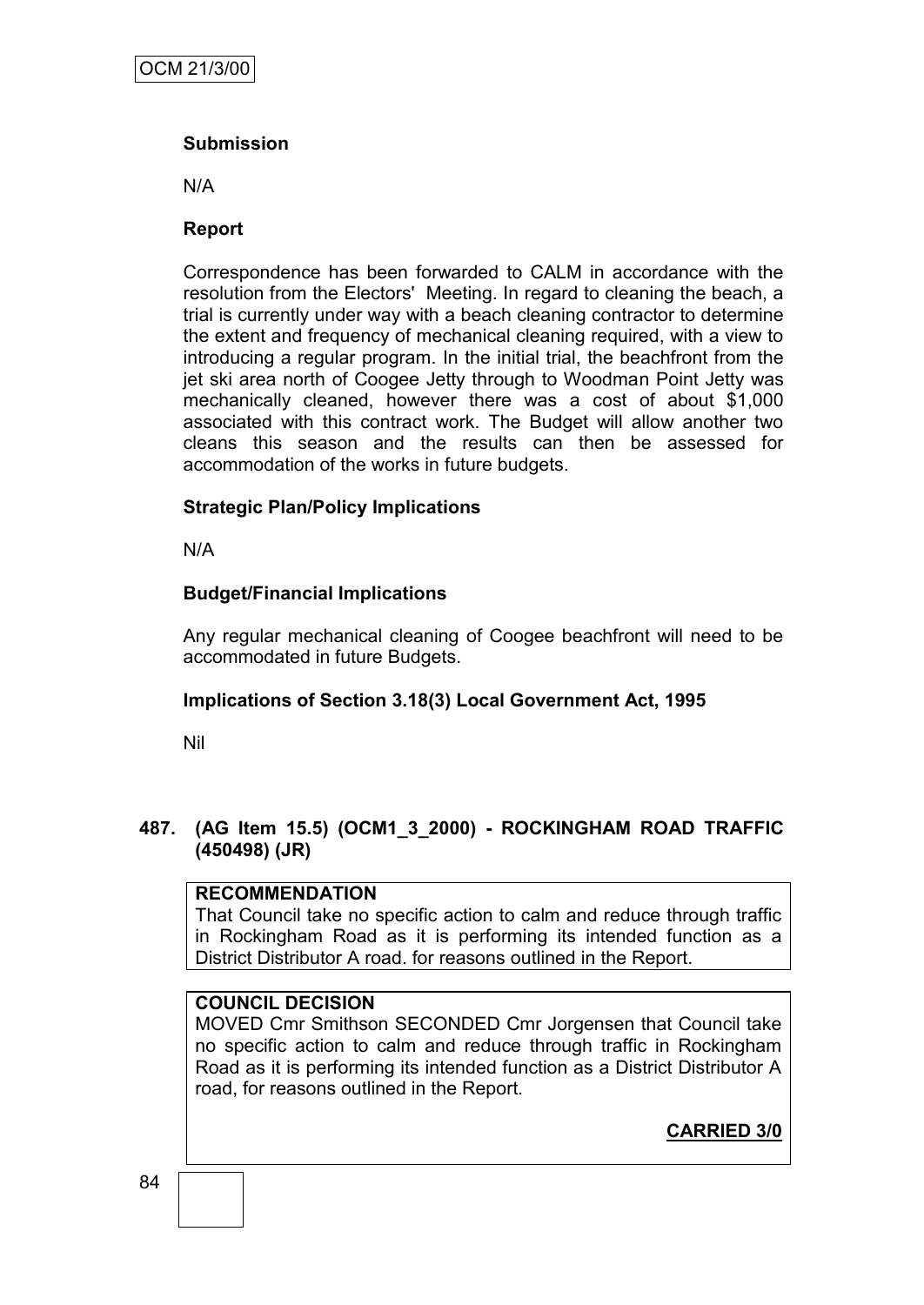## **Background**

At the Electors' Meeting conducted on 7 February 2000, it was resolved that measures to calm and reduce through traffic on Rockingham Road be proceeded with as a matter of priority. It was felt that there was a large volume of speeding through traffic using Rockingham Road.

## **Submission**

N/A

## **Report**

Rockingham Road is classified as a District Distributor A road in the adopted City of Cockburn Road Hierarchy. Typically, minimum traffic volumes and speeds of above 8,000 vehicles per day and 60-70 km/hr would not be considered unusual for such a road. Rockingham Road has also been identified as a designated Secondary Truck Route within the City to access industrial areas and shopping centres.

Past traffic surveys along Rockingham Road indicate the following characteristics:

|                | Location                         | <b>Daily Traffic</b><br>Volume, vpd | 85%ile Speed,<br>km/hr |
|----------------|----------------------------------|-------------------------------------|------------------------|
|                | West of Forrest Road             | 12,575                              | N/A                    |
| $\blacksquare$ | <b>East of Carrington Street</b> | 15,991                              | N/A                    |
|                | South of Lancaster Street        | 15,750                              | N/A                    |
|                | North of Barrington Street       | 11,733                              | N/A                    |
|                | North of Yangebup Road           | 7,572                               | 70                     |
|                | South of Yangebup Road           | 5,109                               | 77                     |

These characteristics are within the bounds of expectations for the classification of Rockingham Road. Rockingham Road provides an important link to major shopping and commercial centres for people within the region. Consequently, it is considered that Rockingham Road is performing its intended function in the road network and no measures should be taken to disrupt this function.

It is to be expected that there would be a volume of through traffic using Rockingham Road, but this is considered tolerable. The completion of the Cockburn Road deviation and Roe Highway will contribute to the reduction of through traffic in Rockingham Road in the future.

## **Strategic Plan/Policy Implications**

N/A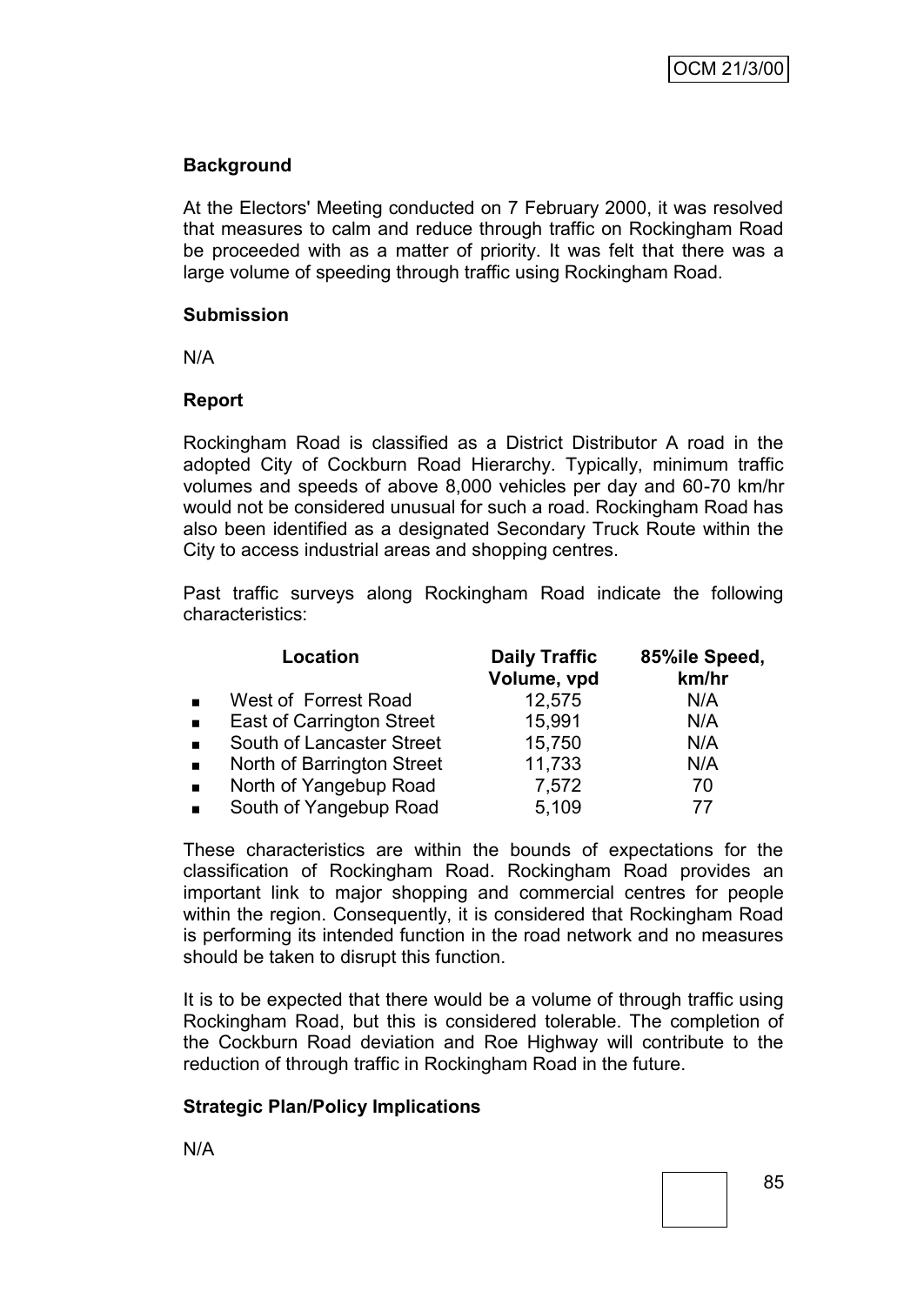## **Budget/Financial Implications**

N/A

## **Implications of Section 3.18(3) Local Government Act, 1995**

Nil

## **488. (AG Item 16.1) (OCM1\_3\_2000) - APPOINTMENT OF DELEGATE - CO-ASSIST (INC.) (8700) (RA)**

## **RECOMMENDATION**

That Council appoint the Cockburn Financial Counsellor as a Delegate to the Co-Assist (Inc.) Management Committee.

## **TO BE CARRIED BY AN ABSOLUTE MAJORITY OF COUNCIL**

## **COUNCIL DECISION**

MOVED Cmr Smithson SECONDED Cmr Jorgensen that the recommendation be adopted.

**CARRIED 3/0**

## **Background**

Council at its meeting of the  $20<sup>th</sup>$  January 1992, entered a Deed with Co-Assist and to act as trustee for funds raised for benevolent purposes within the City. The constitution of Co-Assist calls for a delegate from the City. The previous nominee was a Councillor.

## **Submission**

Co-Assist (Inc.) have written to Council seeking a delegate for the designated position on the Management Committee.

## **Report**

Co-Assist primarily receive funds from the Commonwealth Government for Emergency Relief which is distributed to those in need through the Financial Counsellors (s) and Social Workers (2) who work within the City and employed by the City of Cockburn. Co-Assist is a separate legal entity with membership drawn from interested community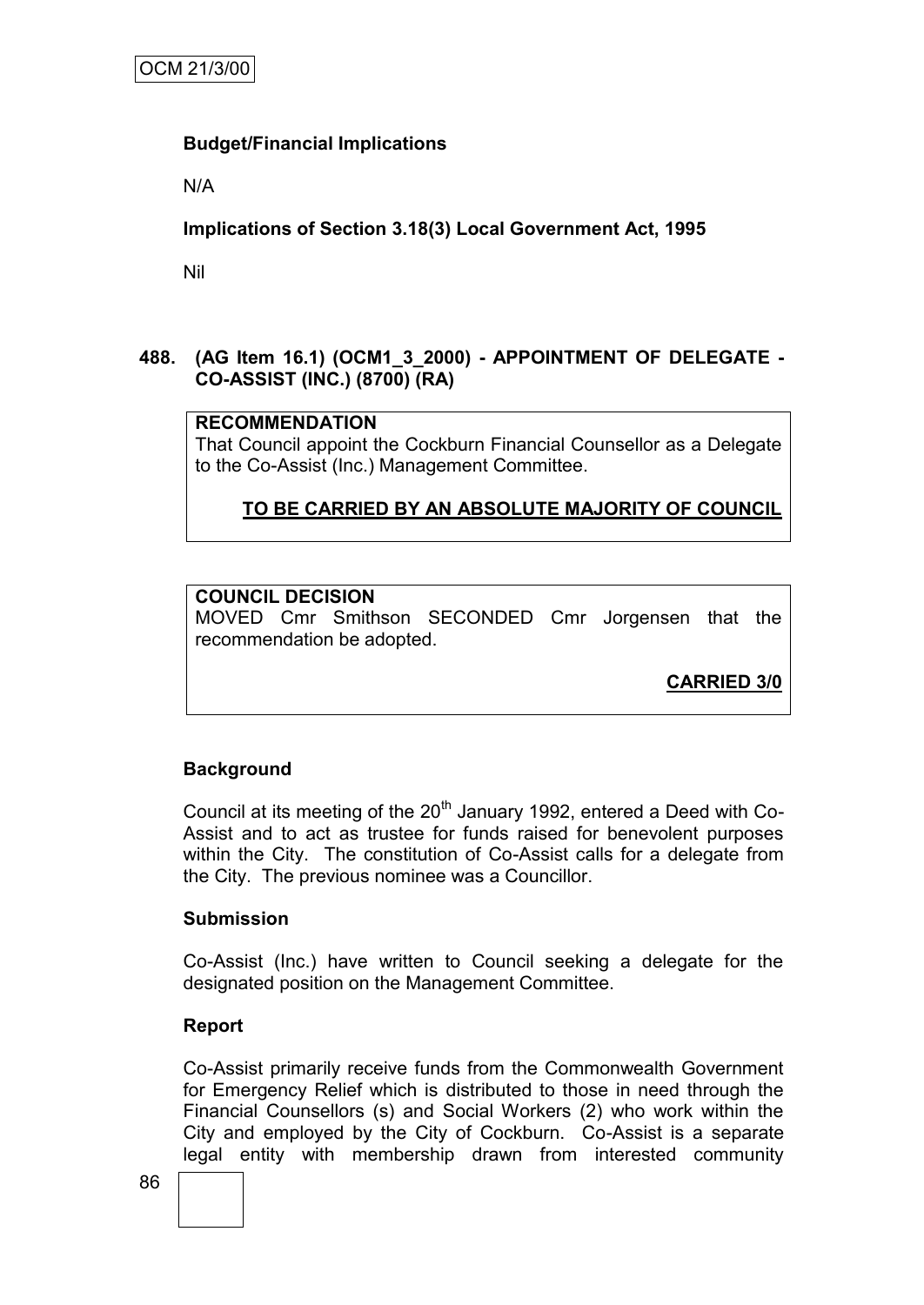members. Council's Financial Counsellor, Carl Bennett attends the meeting of Co-Assist and it is proposed that this arrangement be formalised with him becoming Council's delegate.

## **Strategic Plan/Policy Implications**

N/A

## **Budget/Financial Implications**

N/A

**Implications of Section 3.18(3) Local Government Act, 1995**

Nil

**489. (AG Item 16.2) (OCM1\_3\_2000) - POLICY - COMMUNITY ACCESS TO COUNCIL BUSES & PEOPLE MOVERS (12 SEATER AND ABOVE) (8850) (JG)**

# **RECOMMENDATION**

That Council:-

- (1) adopts the attached Policy A2.11 Community Access to Council Buses & People Movers (12 Seater and Above) as per the attachment to the Agenda;
- (2) delegate authority to administer the Policy to the Chief Executive Officer; and
- (3) adopts the Schedule of Fees for Hire of the Bus as provided in the report.

## **COUNCIL DECISION**

MOVED Cmr Jorgensen SECONDED Cmr Smithson that Council:-

- (1) adopts the attached Policy A2.11 Community Access to Council Buses & People Movers (12 Seater and Above) as per the attachment to the Agenda; and
- (2) adopts the Schedule of Fees for Hire of the Bus as provided in the report.

# **CARRIED 3/0**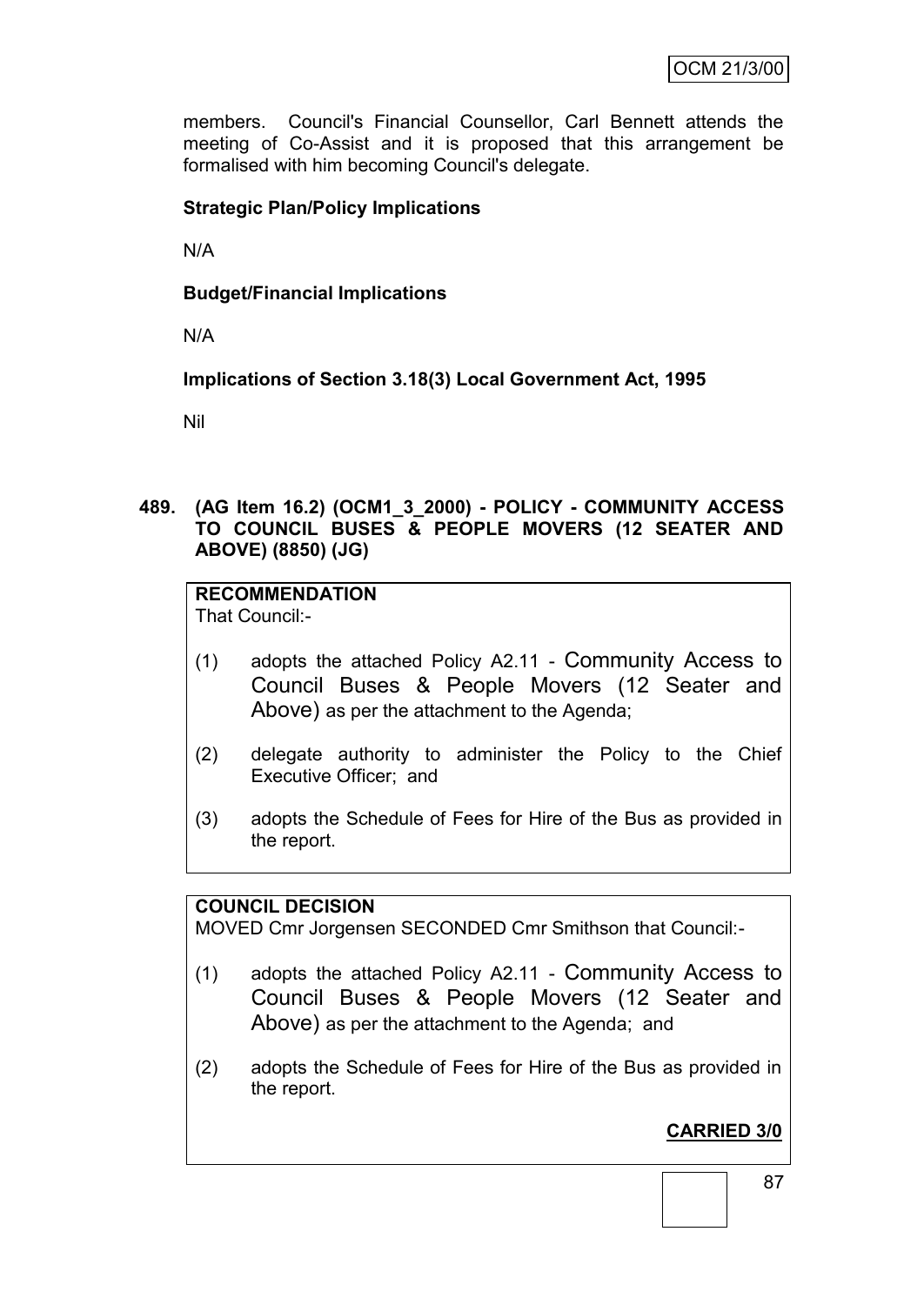#### **Explanation**

Point (2) of the recommendation was removed because the staff have the administrative power to deal with this matter and do not require delegated authority to do so.

### **Background**

At the December 1998 meeting Council resolved to place on its 1999/2000 budget for consideration the sum of \$21,000 for the purchase of a new 22 seater bus subject to the balance of funds required being obtained from the Department of Health and Family Services and the Lotteries Commission.

At that time the City of Cockburn applied for additional funds from the Lotteries Commission of WA. This submission has been received by the Lotteries Commission which have requested the City of Cockburn to adopt a formal policy regarding community use of this vehicle.

#### **Submission**

N/A

### **Report**

The Lotteries Commission has requested that staff forward a Council policy on community access to the bus. They have given in principle approval pending the receipt of the policy.

## **Strategic Plan/Policy Implications**

N/A

#### **Budget/Financial Implications**

#### **Budget**

| Purchase price for a 22 seater Nissan Bus |  |  |  |  |  |  |  |          |
|-------------------------------------------|--|--|--|--|--|--|--|----------|
| airconditioned without sales tax.         |  |  |  |  |  |  |  | \$70,000 |
|                                           |  |  |  |  |  |  |  |          |
| <b>Income</b>                             |  |  |  |  |  |  |  |          |

Health & Family Services Grant \$21,000.00 Lotteries Grant\*\*  $$28,000.00$ Council Contribution  $$21,000.00$ 

\$70,000.00

\*\* Lotteries have stated that their approval is conditional on the City of Cockburn developing a community use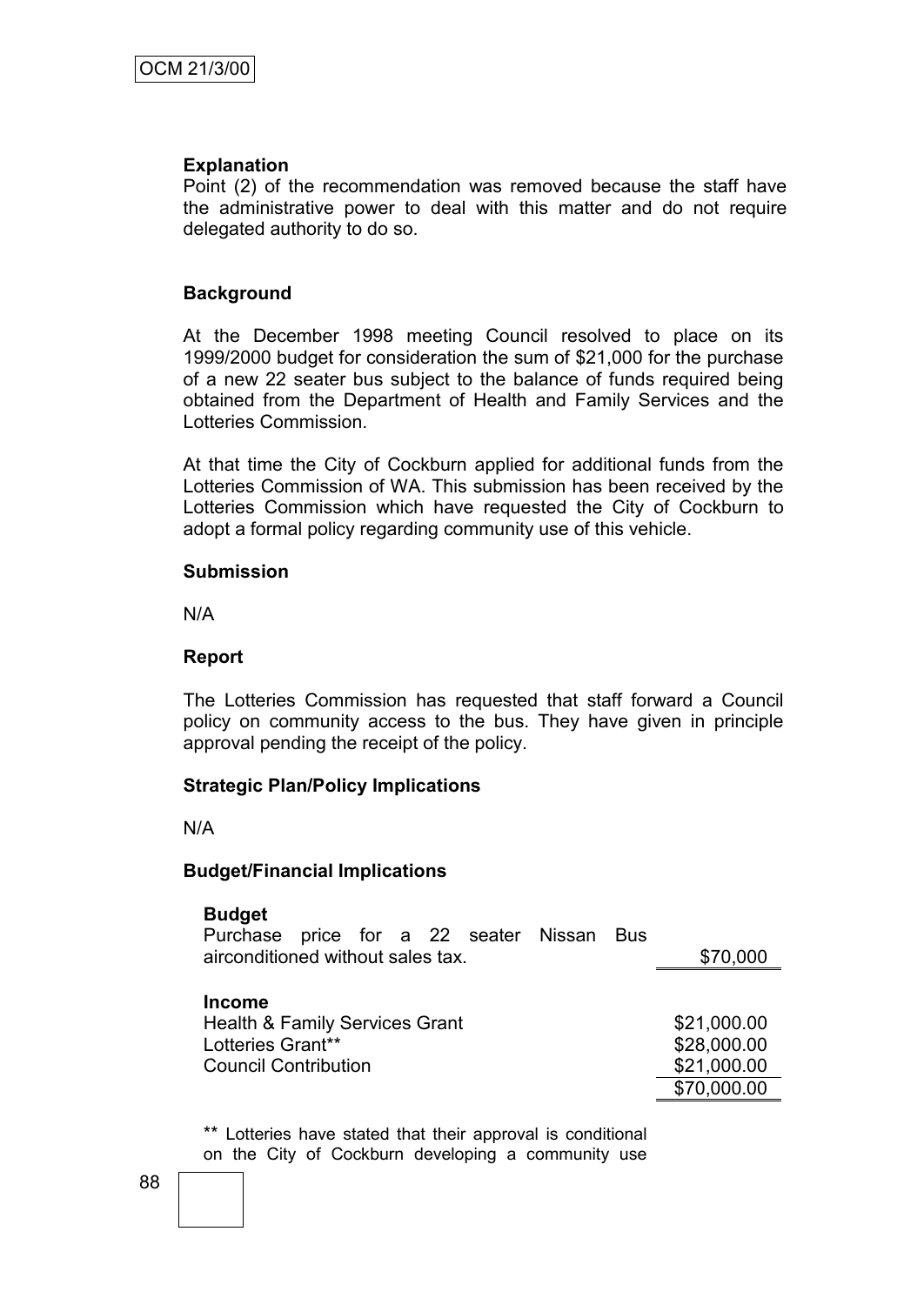policy.

The fee for hire will be set at such a rate as to ensure all operating and replacement costs are met.

| Bonds:        | $\frac{1}{2}$ day (6 hrs or less<br>Full day<br>2 days of more | \$50<br>\$100<br>\$150 |
|---------------|----------------------------------------------------------------|------------------------|
| Hire Charges: | $\frac{1}{2}$ day (6 hrs or less)<br>Full day                  | \$30<br>\$60           |

## **Implications of Section 3.18(3) Local Government Act, 1995**

Nil

**490. (AG Item 16.3) (OCM1\_3\_2000) - CONTRACT OF SALE FOR PROPOSED LOT 21 PROGRESS DRIVE, BIBRA LAKE - WA CROATIAN ASSOCIATION (INC.) AND CITY OF COCKBURN - REQUEST FOR VARIATION TO SUBDIVISION CLEARANCE COMPLIANCE DATE (1100231) (LJCD)**

# **RECOMMENDATION**

That :-

- (1) Council acknowledge that it has a right to bring the Contract of Sale to an end but after considering the circumstances surrounding the delay in complying with the terms of Clause 2.3 of the Contract of Sale, Council offer to the WACA to extend the date of 31 March 2000 as shown in Clause 2.3 of the Contract of Sale to 31 August 2000; and
- (2) the necessary variation to the Contract of Sale be implemented by an exchange of letters between the parties prior to 31 March 2000.

## **COUNCIL DECISION**

MOVED Cmr Smithson SECONDED Cmr Jorgensen that the recommendation be adopted.

**CARRIED 3/0**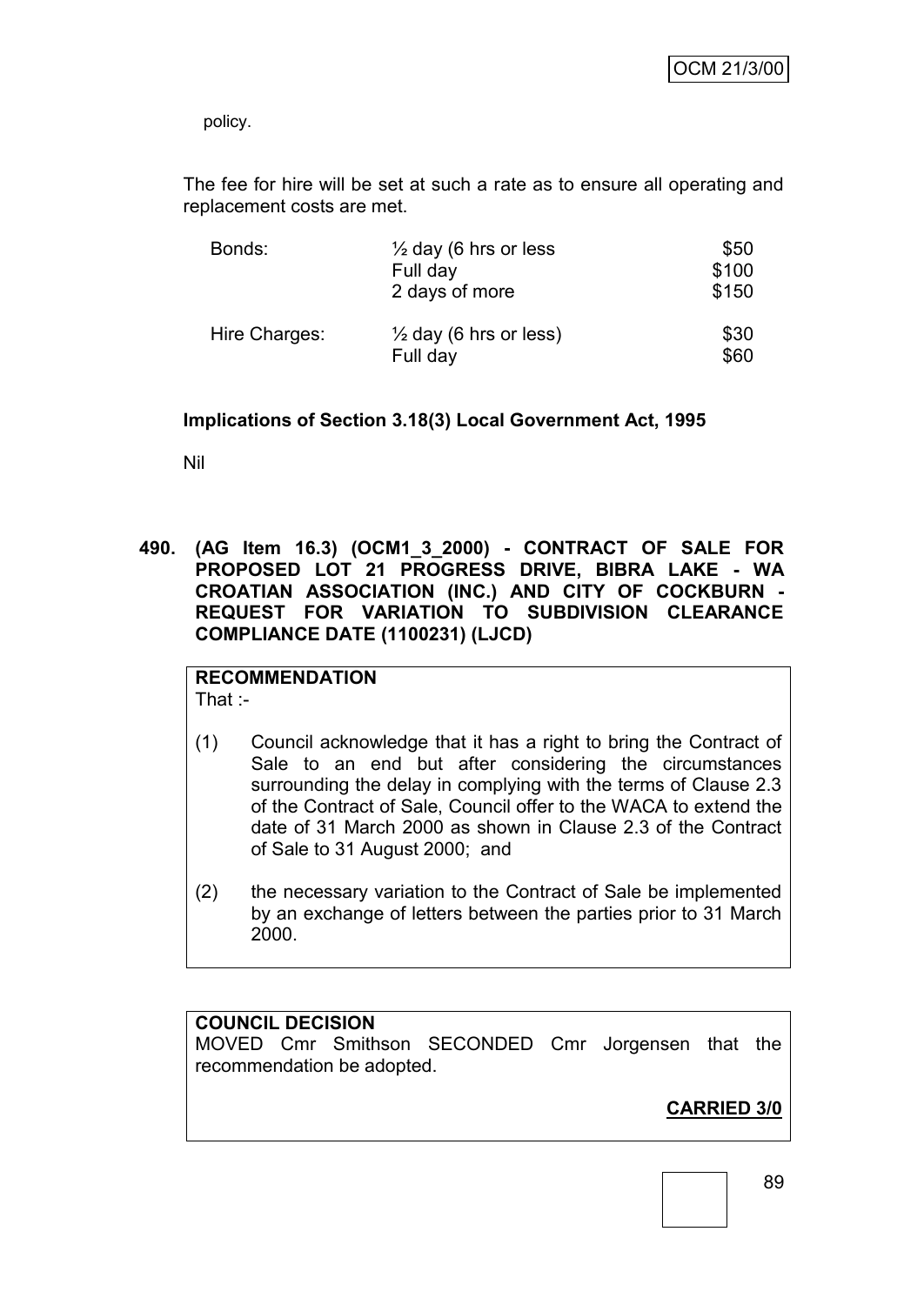## **Background**

On 13 July 1999, Council adopted the following resolution:

- "… *that Council:*
- *(1) re-affirm the decisions of the 3 June 1998, 3 August 1998 and 17 September 1998 regarding the sale of proposed Lot 21 Progress Drive, Bibra Lake and the leasing of proposed Lot 22 Progress Drive, Bibra Lake to the WA Croatian Association Inc.);*
- *(2) include in the Contract of Sale:*
	- *(i) a clause which unequivocally states that if there is a shortfall in funding to cover any increase in costs the WA Croatian Association (Inc.) shall pay its share on demand;*
	- *(ii) a clause which states if there is an increase in costs which is Council's responsibility under the sharing arrangement and if the increase in costs cannot be covered by the contingency allocation any increase over that contingency amount shall be paid by the WA Croatian Association (Inc.) on demand;*
- *(3) advise the WA Croatian Association (Inc.) that although the decisions of 3 June 1998, 3 August 1998 and 17 September 1998 have been re-affirmed the Association shall within sixty (60) days of the receipt of the Contract of Sale sign the Contract of Sale and pay to Council the sum of \$125,563.00 being the Association's share of the works contributions to clear the subdivision of Lot 14 Progress Drive, Bibra Lake; and*
- *(4) failure by the Association to comply with these requirements shall terminate this arrangement forthwith*."

The WA Croatian Association Inc. paid the sum of \$125,563.00 on 23 September 1999 and therefore, complied with the aforegoing decision of Council.

Work commenced immediately to satisfy the subdivision conditions.

#### **Submission**

That the subdivision clearance compliance date be varied as recommended.

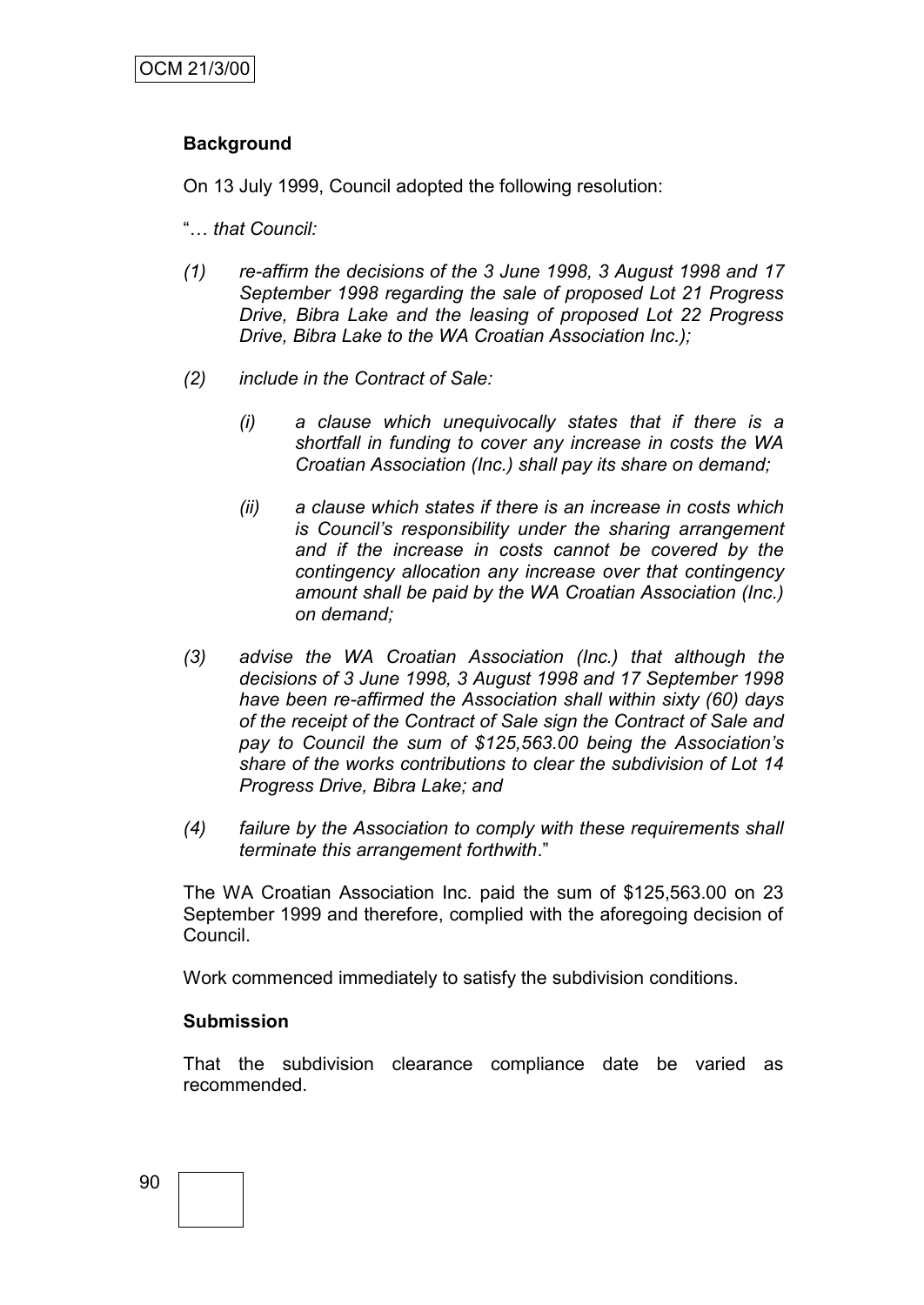## **Report**

A meeting was arranged with the Water Corporation, to discuss the provision of the sewer line. The outcome of the meeting was that the provision of a private sewer on Lot 14, was a non-event and this had come about due to the "Coolbellup Infill Program." Water Corp. is to construct a sewer line along Gwilliam Road and then along Progress Drive, to link up with the main sewer line at Bibra Drive. Two options were discussed in relation to providing a sewer connection to Lot 14 Progress Drive.

Option A is that a pump station is constructed on the car park (a crown reserve vested in Council) at the corner of Gwilliam Road and Progress Drive, which abuts Adventure World. The sewerage from the Lot 14 development would have to be pumped up to the pumping station on the car park and the cost of constructing this sewer and the provision of a pumping station, would be the responsibility of the project. The same arrangement would apply to the disposal of the sewerage from Adventure World. The Water Corp. was informed that Officers of Council did not view the positioning of the pump station on the car park, as being acceptable. This information was also conveyed to the consulting engineers engaged by the Water Corporation.

Option B is that a pump station be constructed on Lot 14 and then the development on Lot 14 could be serviced by a gravity line feeding back to the pump station. This is the preferred option, as there are cost benefits to the project. However, if Option B were to proceed, the DEP would have to determine if Option B substantially changes the Consultative Environmental Review. If it were deemed that Option B substantially changed the Consultative Environmental Review, then the consultative process would be initiated again to deal with the change.

Also, if Option B were to proceed, then allowance must be made in the design of the pump station to ensure that any overflow from the pump station is directed into the nutrient management basin. Furthermore, if Option B is taken, the view of the Water Corporation was that the clearance in relation to the subdivision condition regarding the sewerage connection, could be secured by a Caveat being registered over Lot 21 and possibly a bond being paid in respect to the gravity line. The Water Corporation was to advise what Option was to be taken up.

Early in December 1999, Mr Barry Smith of GHD, a consulting engineering firm engaged by the Water Corporation, requested a meeting to discuss the sewerage line issue. During a meeting with Barry Smith and John Bond of the Water Corporation, a proposal was put forward for a gravity sewerage line to be constructed along Gwilliam Road and Progress Drive. However, because there was insufficient ground cover, the concept was that portion of the sewer line would be located on top of the ground and protected by an earth bund. It was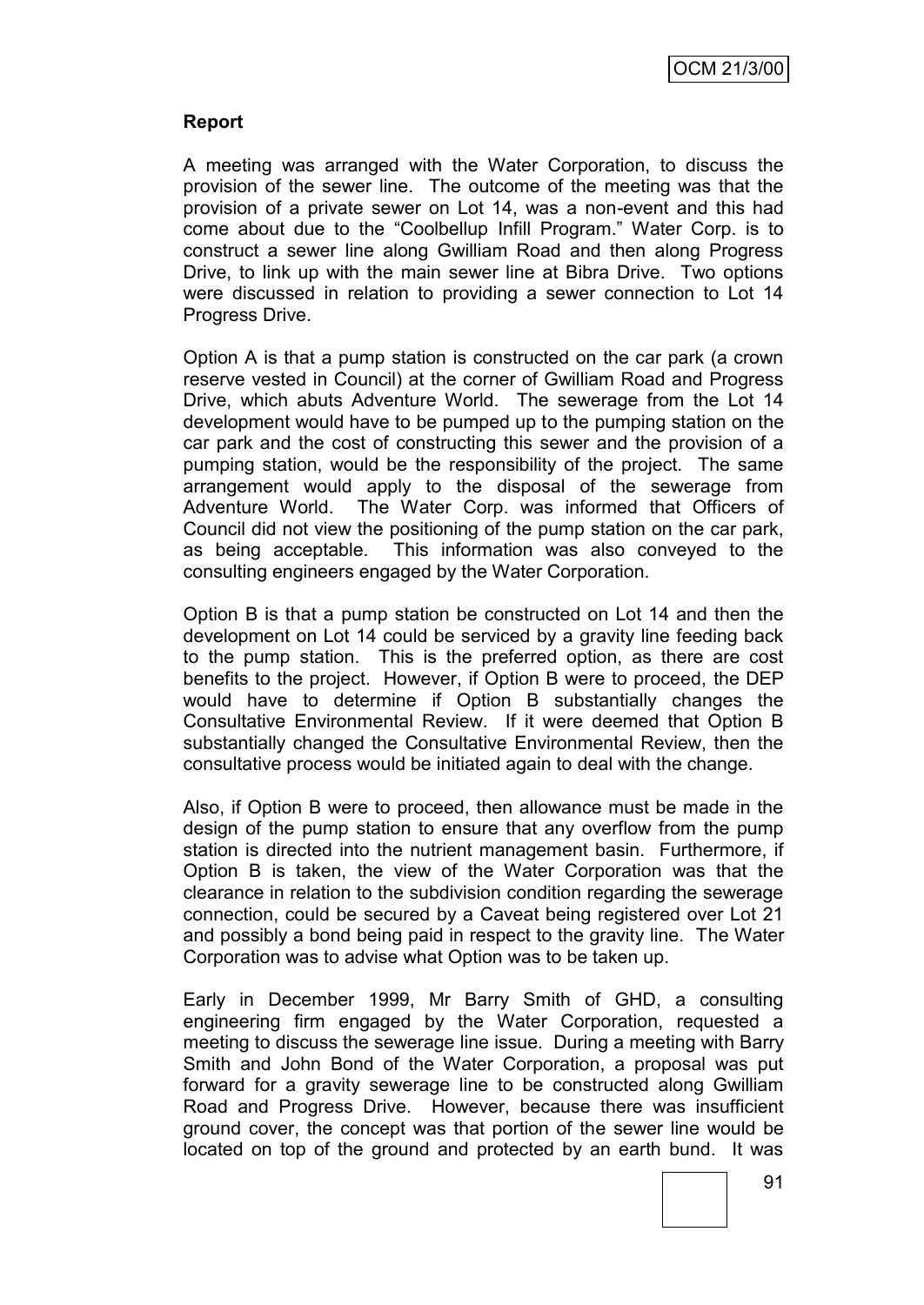intimated that Council would consider any Option but there was a need to provide further information. The information received regarding the gravity line, revealed that the earth bund to protect the sewer line would be 700mm high and 7 metres wide. Council's Engineering Department was consulted and the proposal was rejected.

The latest concept which is being considered, is that Progress Drive be raised by a sufficient distance to allow the sewerage pipe to be layed within the road reserve. The Water Corporation has intimated that they Corporation would expect Council to contribute towards the costs of raising Progress Drive. No proposal has yet been submitted to Council.

A discussion with an officer of the Infrastructure Development Branch of the Water Corporation, indicated that GHD are carrying out a cost analysis comparing the costs of operating a future pumping station in comparison to the raising of Progress Drive and laying a gravity sewer line. A decision on the method of constructing the sewer is not expected before 31 May 2000.

Under the terms of the Contract of Sale, if the clearances etc for the subdivision are not secured by 31 March 2000, Council may bring the contract to an end by refunding to the Association, the balance of monies held by Council.

The Water Corporation is prepared to clear the subdivision to satisfy the clearance compliance date mentioned in the Contract of Sale, if a bank guarantee is provided to the value of \$120,000 to bond the private sewer if the public sewer does not eventuate. That is, if the public sewer does not proceed, then the Corporation has funds to build the private sewer.

The annual service costs of the bank guarantee is around \$3,000 per year and since the public sewer line is not expected to be constructed for at least two years, the project will incur an additional cost of \$6,000. Also, there is a non-refundable administration fee of \$1,500 in relation to the bank guarantee. The cost of the bank guarantee and the administration fee would be the responsibility of the WA Croatian Association Inc. as it is not a budgeted expense for Council.

The requirement of the bank guarantee to bond the sewer, was not an issue when the Business Plan was prepared. It can be argued that the cost of the bank guarantee and the administration fee would have a minimal impact on the Business Plan. The servicing costs of the bank guarantee and the administration fee are not substantial and therefore, it can be argued that the Business Plan will not be substantially altered if the bank guarantee is taken up to clear this condition of subdivision.

It is considered appropriate that Council does not at this stage, implement the terms of the Contract of Sale and bring the dealing to a close.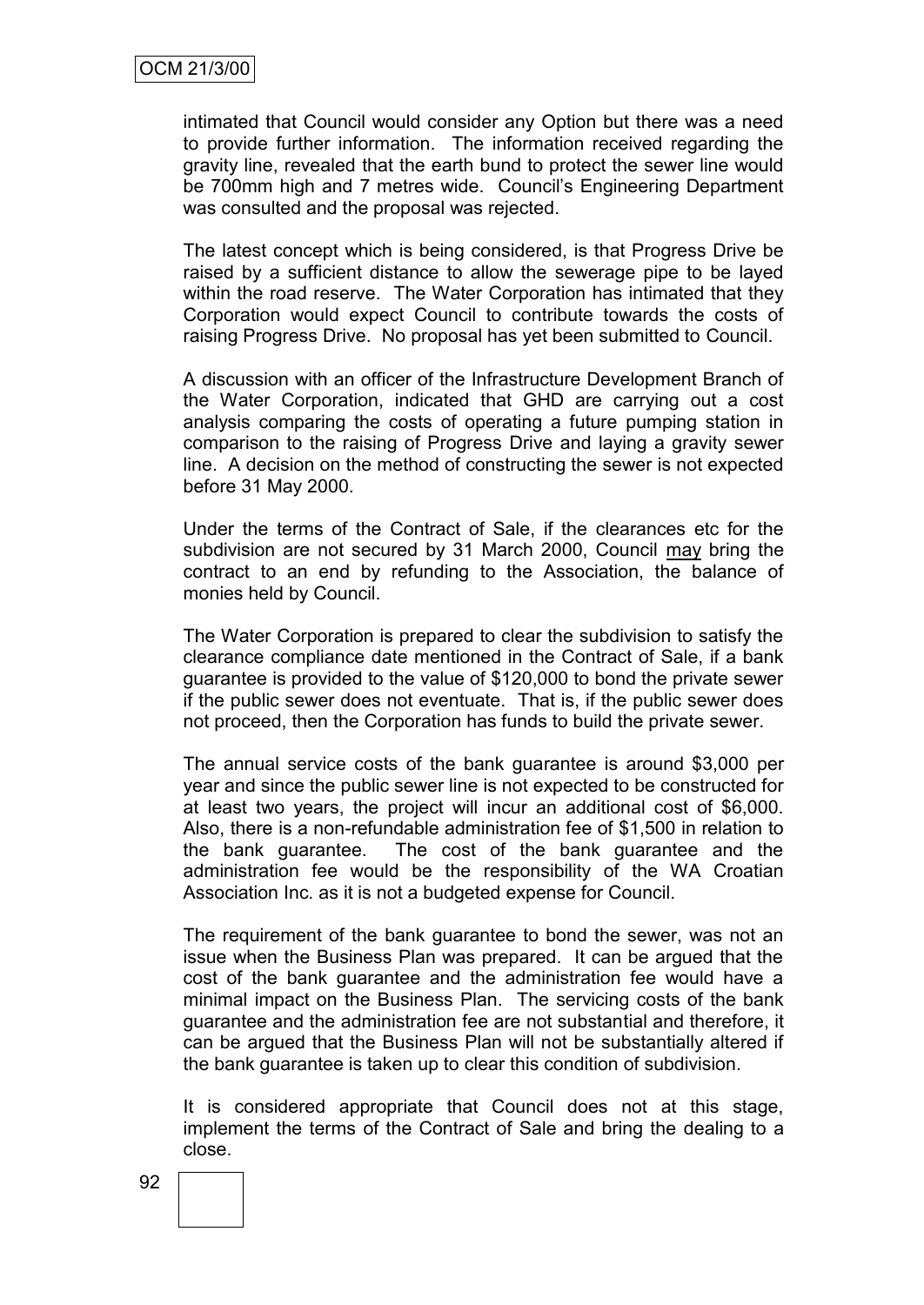It is also considered that rather than implementing the bank guarantee to secure clearances, the time frame of obtaining the clearance be extended to allow the Water Corporation to conclude its position on the type of sewer to be provided ie: either the construction of a gravity sewer line or the construction of a pumping station. The position may be that if a gravity main is not to be provided, that Council will need to proceed with the private sewer line as the cheapest option.

## **Strategic Plan/Policy Implications**

N/A

## **Budget/Financial Implications**

If Council is able to connect into a gravity sewer, then savings of some \$66,000 to Council and \$34,000 to the Association are likely to result.

If it is not possible to meet the time frame as outlined, the GST is likely to apply.

### **Implications of Section 3.18(3) Local Government Act, 1995**

Nil

## **491. (AG Item 16.4) (OCM1\_3\_2000) - TRANSFER OF SPONSORSHIP FOR MELVILLE BASED HOME AND COMMUNITY CARE (HACC) PROJECTS (8418) (JG)**

## **RECOMMENDATION**

That Council:

- (1) relinquish its sponsorship of Melville Community Care & Melville Centre Based Respite (HACC) services to Melville Cares (Inc);
- (2) transfer to Melville Cares (Inc), those assets associated with the provision of these services and purchased with grant funds and alter Council assets register accordingly; and
- (3) transfer funds from the Employee Entitlement Reserve to Melville Cares (Inc), for those staff employed in the transferred services.

## **TO BE CARRIED BY AN ABSOLUTE MAJORITY OF COUNCIL**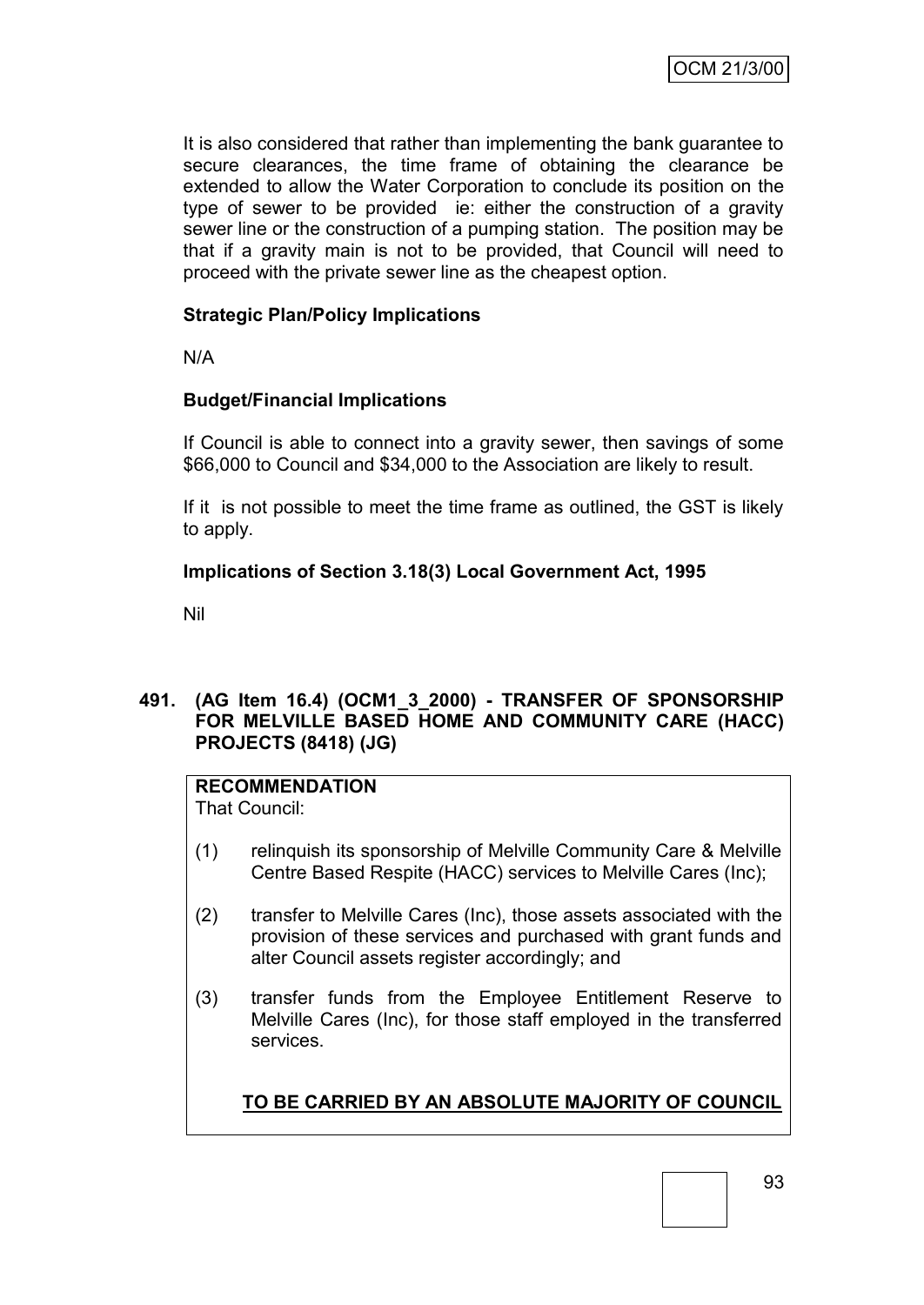## **COUNCIL DECISION**

MOVED Cmr Jorgensen SECONDED Cmr Smithson that the recommendation be adopted.

**CARRIED 3/0**

## **Background**

The City of Cockburn currently sponsors two Home and Community Care (HACC) services operating within the Melville City area. For some time, there has been discussion regarding the appropriateness of the current management arrangements.

## **Submission**

N/A

## **Report**

The City of Cockburn has negotiated with Melville Cares for the transfer of the Melville based HACC services. These discussions have been initiated as it has become clear, that the current management arrangements are ineffective for the following reasons:

- The isolation of the two services from the service and team networks within the Cockburn municipality.
- Difficulties in line management participation in Melville based service and coordination forums.
- Lack of connection to Melville planning and service identification processes.
- Costs associated with sponsoring these services borne by Cockburn, not Melville ratepayers.

It is anticipated that this transfer will be finalised to coincide with the start of the next financial year, to allow for a simpler administrative transfer and ensure that the next service level agreement between both the City of Cockburn and Melville Cares (Inc), will contain the changes in sponsor.

Staff working within this service has also indicated a desire to become better connected to Melville service networks. Discussions between the City of Cockburn and Melville Cares (Inc) have also addressed current staff conditions and these will be carried over to the new sponsor.

Staff from the City of Cockburn have also indicated our intention to find an alternative local sponsor for these services as part of the longer-term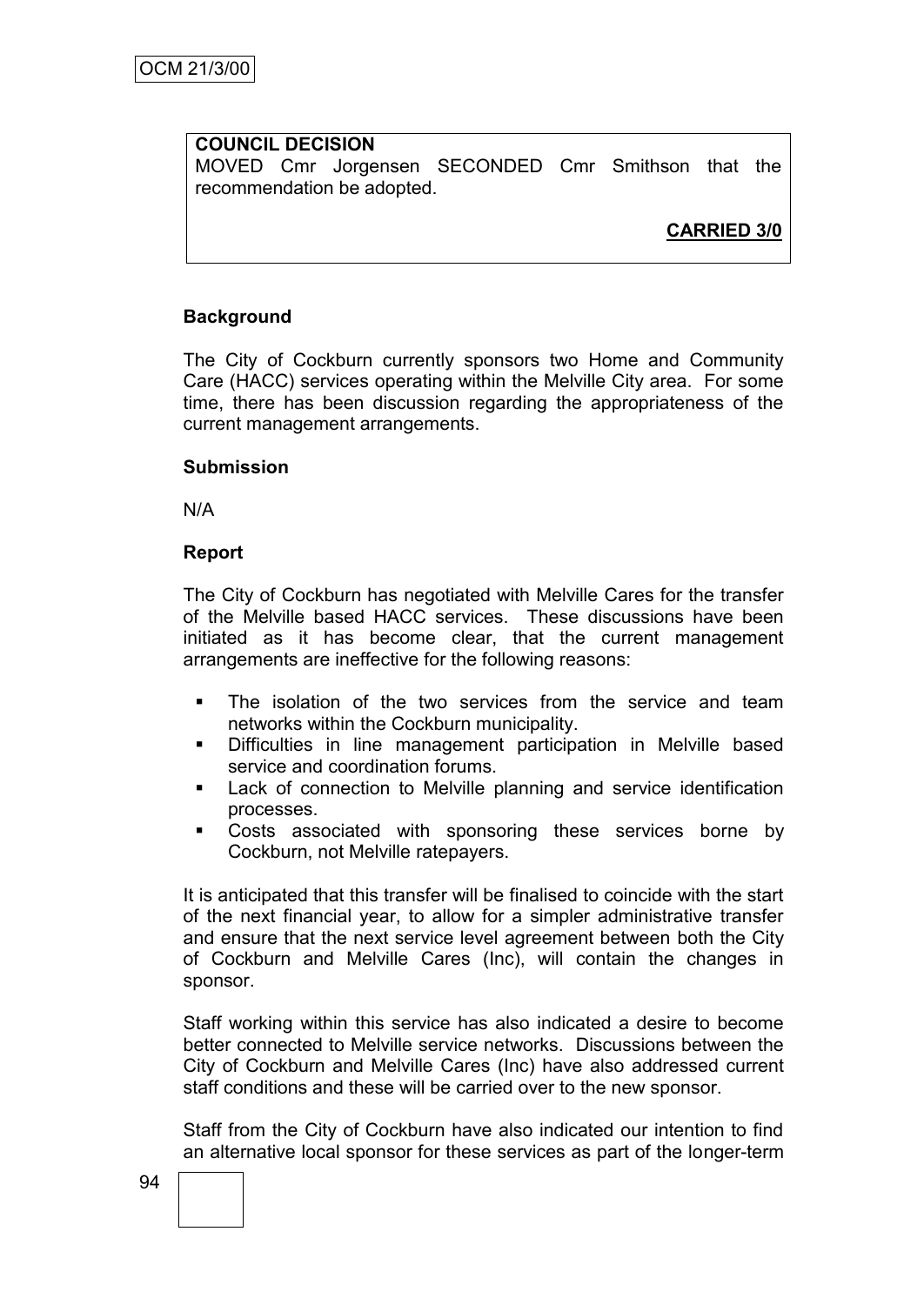plan for the development of these services. The Health Department has requested that the City of Cockburn investigate options and present to them for approval.

The Director of Finance has also written to Melville Cares, indicating the in principal agreement to the transfer of the following assets:

- 1. Transfer by the  $31<sup>st</sup>$  July, all long service leave and annual leave entitlements for all permanent and permanent part time staff employed within the two services.
- 2. Agree to the transfer of equipment and furnishings currently used within the June Barton Centre by the projects currently sponsored by the City of Cockburn.
- 3. Agree to the transfer of the two fleet vehicles (291A & 298A) currently used by the services
- 4. Transfer a sum not in excess of \$7,500 from the capital vehicle replacement reserve held by the City of Cockburn.

Staff from the Health Department of WA have indicated their in principle support for the sponsorship change, as long as both agency's management have agreed to the transfer. Once the Council has approved the transfer, formal meetings will be held between the City of Cockburn and Melville Cares (Inc) to finalise arrangements.

## **Strategic Plan/Policy Implications**

N/A

## **Budget/Financial Implications**

Saving of \$24,000 in the 2000-2001 and subsequent budgets of sponsorship costs associated with the transfer.

Transfer of grant funded assets to the new sponsor as well as \$7,500 held in trust for capital replacement. This transfer will also result in further savings in subsequent budgets for EBA, administrative and supervisory costs.

## **Implications of Section 3.18(3) Local Government Act, 1995**

Nil